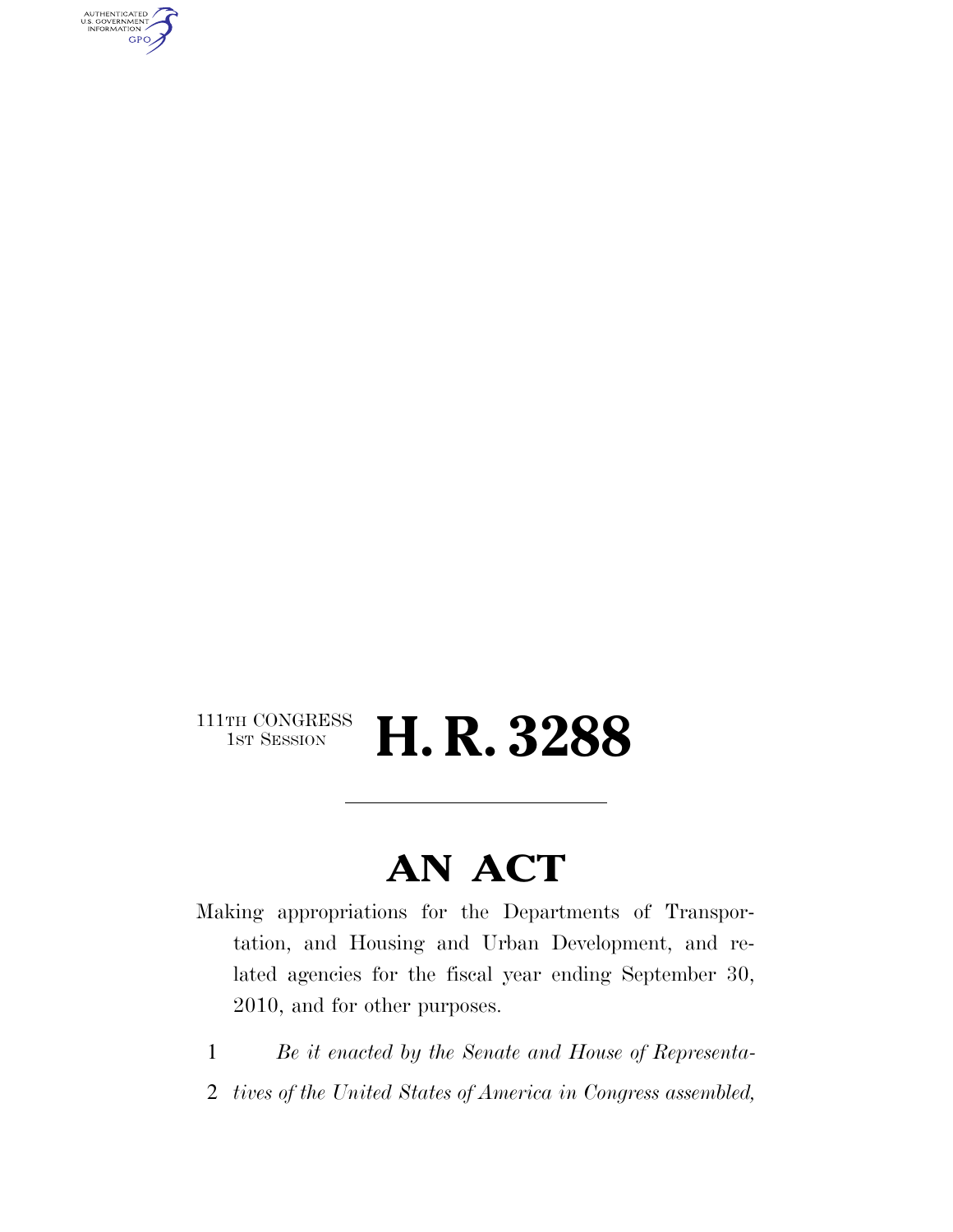That the following sums are appropriated, out of any money in the Treasury not otherwise appropriated, for the Departments of Transportation, and Housing and Urban Development, and related agencies for the fiscal year end- ing September 30, 2010, and for other purposes, namely: TITLE I DEPARTMENT OF TRANSPORTATION 8 OFFICE OF THE SECRETARY SALARIES AND EXPENSES For necessary expenses of the Office of the Secretary, \$102,556,000 (reduced by \$250,000), of which not to ex- ceed \$2,631,000, shall be available for the immediate Of- fice of the Secretary; not to exceed \$986,000, shall be available for the immediate Office of the Deputy Sec- retary; not to exceed \$20,359,000, shall be available for the Office of the General Counsel; not to exceed \$11,100,000, shall be available for the Office of the Under Secretary of Transportation for Policy; not to exceed \$10,559,000, shall be available for the Office of the Assist- ant Secretary for Budget and Programs; not to exceed \$2,440,000, shall be available for the Office of the Assist- ant Secretary for Governmental Affairs; not to exceed \$25,520,000, shall be available for the Office of the Assist- ant Secretary for Administration; not to exceed \$2,055,000, shall be available for the Office of Public Af-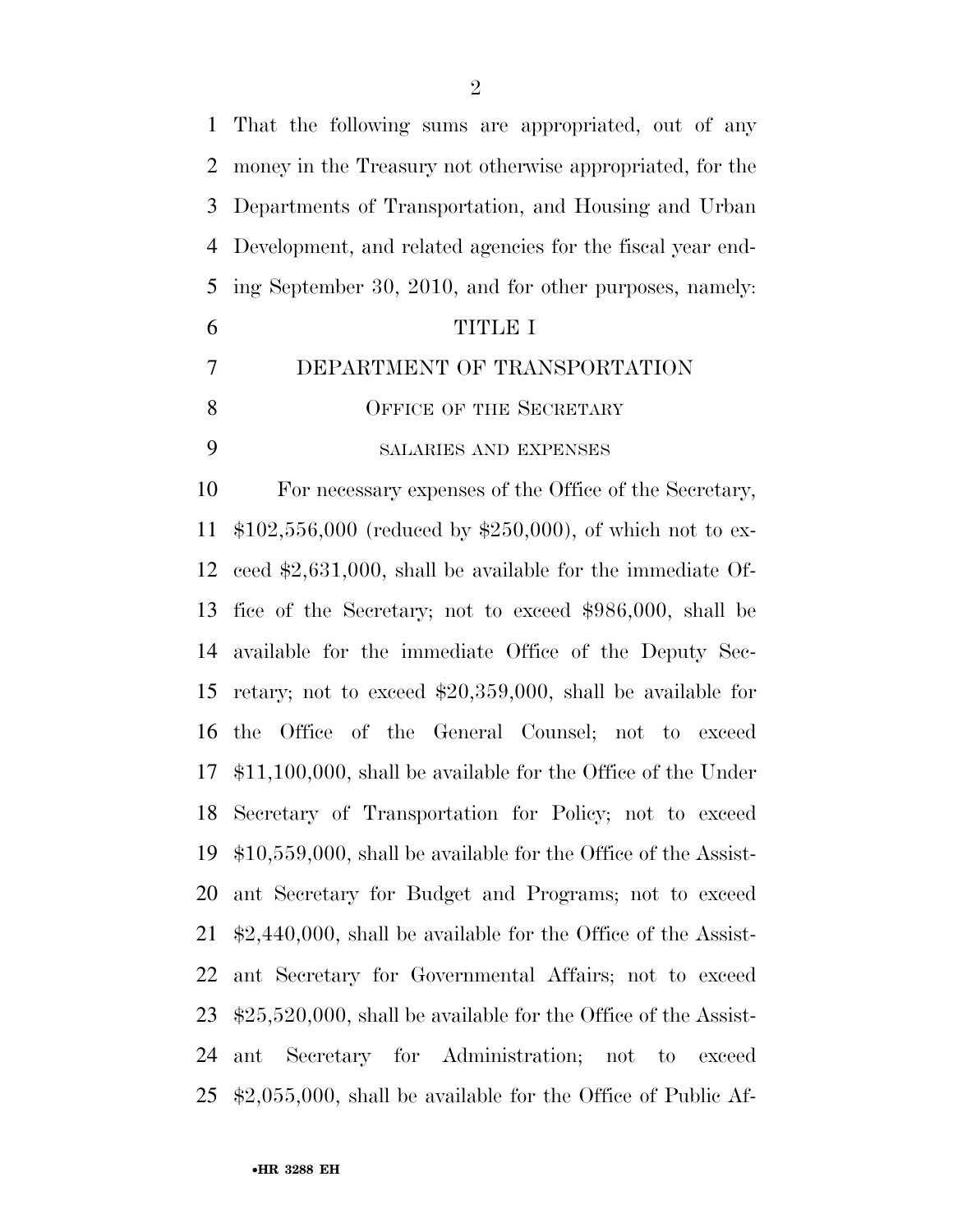fairs; not to exceed \$1,658,000, shall be available for the Office of the Executive Secretariat; not to exceed \$1,433,000, shall be available for the Office of Small and Disadvantaged Business Utilization; not to exceed \$10,600,000, shall be available for the Office of Intel- ligence, Security, and Emergency Response; and not to ex- ceed \$13,215,000 shall be available for the Office of the Chief Information Officer: *Provided*, That the Secretary of Transportation is authorized to transfer funds appro- priated for any office of the Office of the Secretary to any other office of the Office of the Secretary: *Provided fur- ther*, That no appropriation for any office shall be in- creased or decreased by more than 5 percent by all such transfers: *Provided further*, That notice of any change in funding greater than 5 percent shall be submitted for ap- proval to the House and Senate Committees on Appropria- tions: *Provided further*, That not to exceed \$60,000, shall be for allocation within the Department for official recep- tion and representation expenses as the Secretary may de- termine: *Provided further*, That notwithstanding any other provision of law, excluding fees authorized in Public Law 107–71, there may be credited to this appropriation up to \$2,500,000, in funds received in user fees: *Provided fur-ther*, That none of the funds provided in this Act shall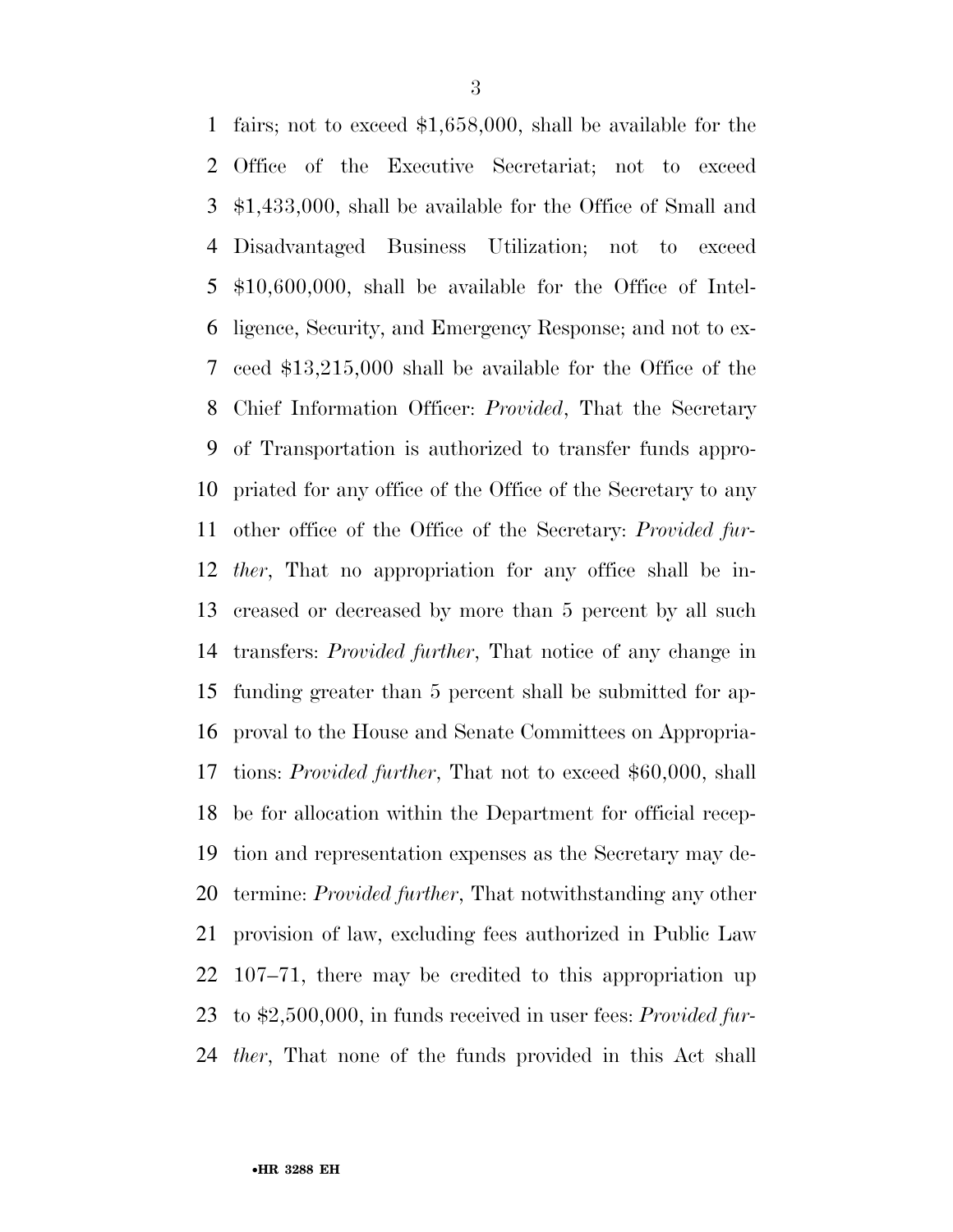be available for the position of Assistant Secretary for Public Affairs.

 FINANCIAL MANAGEMENT CAPITAL For necessary expenses for upgrading and enhancing the Department of Transportation's financial systems,

 and reengineering business processes, \$5,000,000 (re- duced by \$3,000,000), to remain available until expended. 8 OFFICE OF CIVIL RIGHTS

 For necessary expenses of the Office of Civil Rights, \$9,667,000.

 TRANSPORTATION PLANNING, RESEARCH, AND DEVELOPMENT

 For necessary expenses for conducting transportation planning, research, systems development, development ac- tivities, and making grants, to remain available until ex-pended, \$14,733,000.

WORKING CAPITAL FUND

 For necessary expenses for operating costs and cap- ital outlays of the Working Capital Fund, not to exceed \$147,569,000, shall be paid from appropriations made available to the Department of Transportation: *Provided*, That such services shall be provided on a competitive basis to entities within the Department of Transportation: *Pro- vided further*, That the above limitation on operating ex-penses shall not apply to non-DOT entities: *Provided fur-*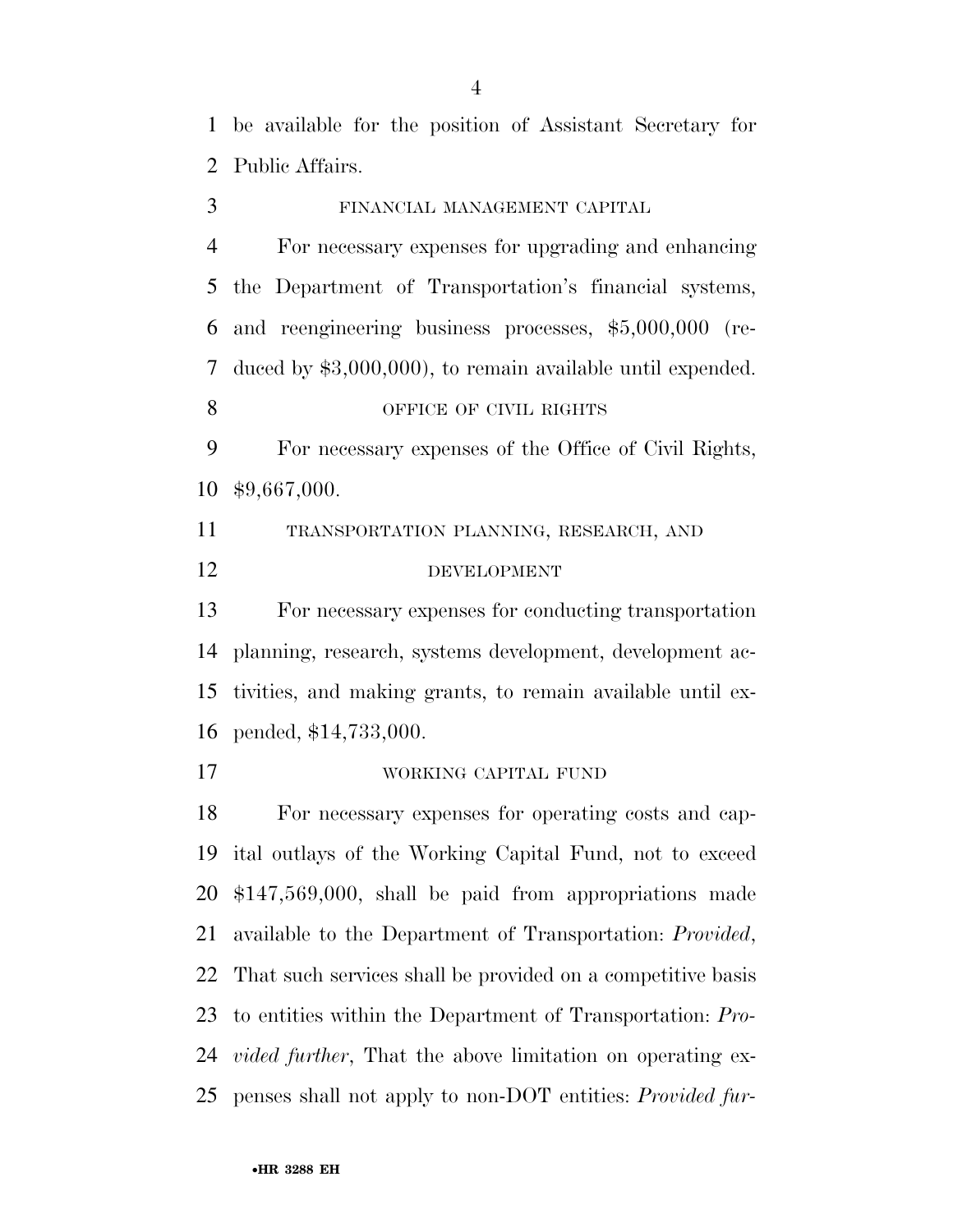*ther*, That no funds appropriated in this Act to an agency of the Department shall be transferred to the Working Capital Fund without the approval of the agency modal administrator: *Provided further*, That no assessments may be levied against any program, budget activity, subactivity or project funded by this Act unless notice of such assess- ments and the basis therefor are presented to the House and Senate Committees on Appropriations and are ap-proved by such Committees.

### MINORITY BUSINESS RESOURCE CENTER PROGRAM

 For the cost of guaranteed loans for short-term work- ing capital, \$342,000, as authorized by 49 U.S.C. 332: *Provided*, That such costs, including the cost of modifying such loans, shall be as defined in section 502 of the Con- gressional Budget Act of 1974: *Provided further*, That these funds are available to subsidize total loan principal, any part of which is to be guaranteed, not to exceed \$18,367,000. In addition, for administrative expenses to carry out the guaranteed loan program, \$570,000.

20 MINORITY BUSINESS OUTREACH

 For necessary expenses of Minority Business Re- source Center outreach activities, \$3,074,000, to remain available until September 30, 2011: *Provided*, That not-withstanding 49 U.S.C. 332, these funds may be used for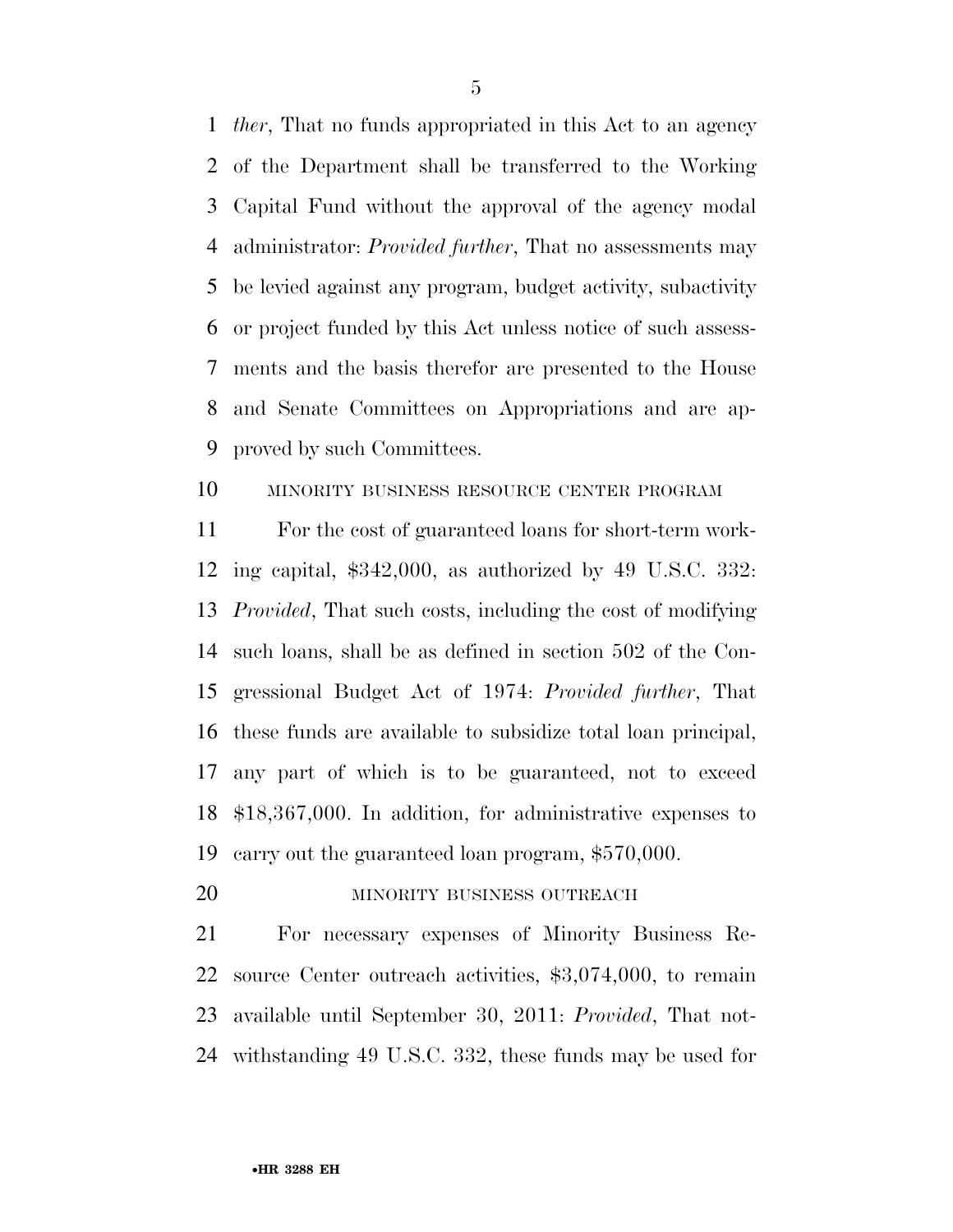business opportunities related to any mode of transpor-tation.

|                | PAYMENTS TO AIR CARRIERS        |
|----------------|---------------------------------|
| $\overline{4}$ | (AIRPORT AND AIRWAY TRUST FUND) |
| 5              | (INCLUDING TRANSFER OF FUNDS)   |

 In addition to funds made available from any other source to carry out the Essential Air Service Program pur- suant to 49 U.S.C. 41731 through 41742, \$125,000,000, to be derived from the Airport and Airway Trust Fund, to remain available until expended: *Provided*, That, in de- termining between or among carriers competing to provide service to a community, the Secretary may consider the relative subsidy requirements of the carriers: *Provided fur- ther*, That, if the funds under this heading are insufficient to meet the costs of the Essential Air Service Program in the current fiscal year, the Secretary shall transfer such sums as may be necessary to carry out the Essential Air Service Program from any available amounts appropriated to or directly administered by the Office of the Secretary for such fiscal year.

ADMINISTRATIVE PROVISIONS—OFFICE OF THE

22 SECRETARY OF TRANSPORTATION

 SEC. 101. None of the funds made available in this Act to the Department of Transportation may be obligated for the Office of the Secretary of Transportation to ap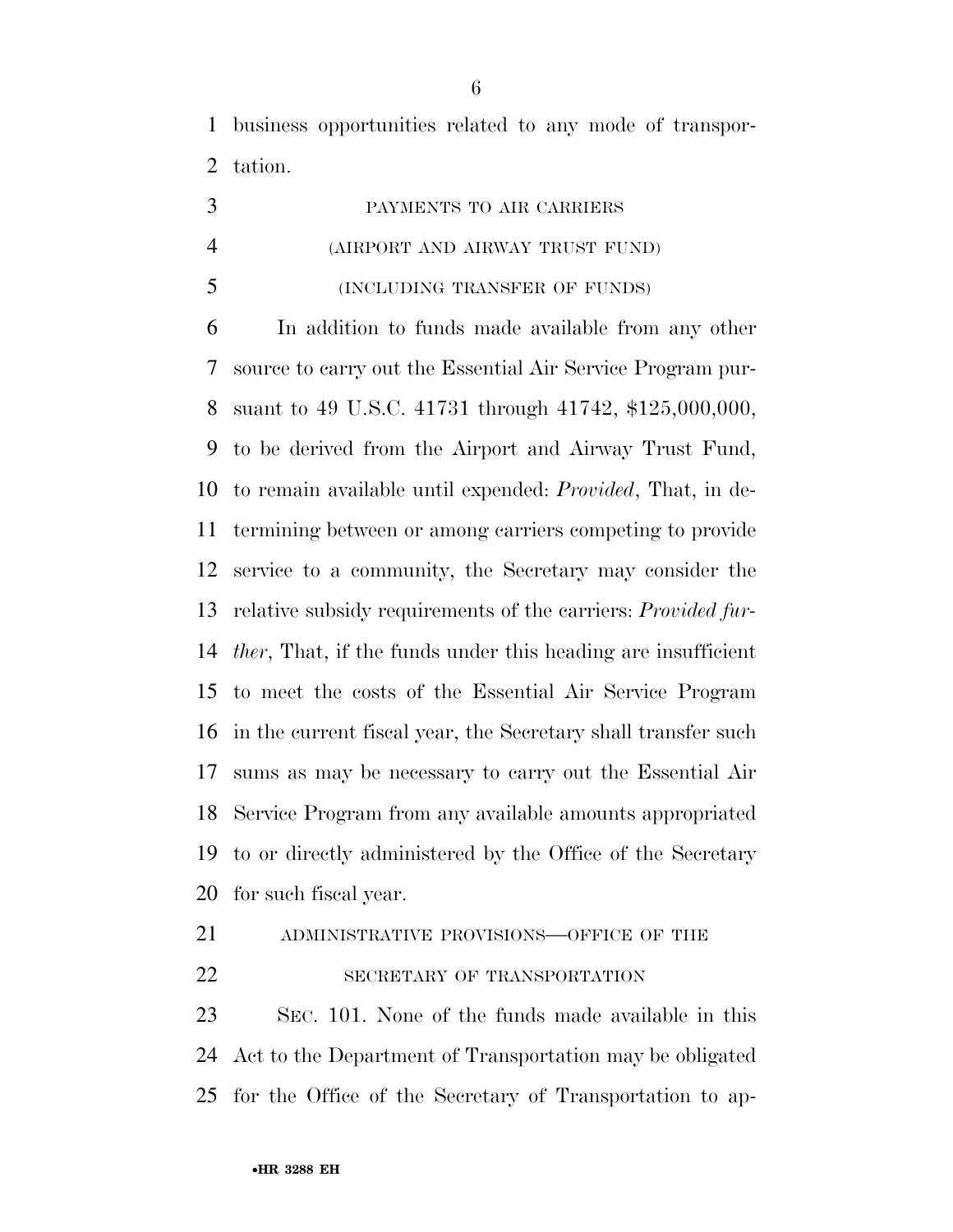prove assessments or reimbursable agreements pertaining to funds appropriated to the modal administrations in this Act, except for activities underway on the date of enact- ment of this Act, unless such assessments or agreements have completed the normal reprogramming process for Congressional notification.

 SEC. 102. None of the funds made available under this Act may be obligated or expended to establish or im- plement a program under which essential air service com- munities are required to assume subsidy costs commonly referred to as the EAS local participation program.

 SEC. 103. The Secretary or his or her designee may engage in activities with States and State legislators to consider proposals related to the reduction of motorcycle fatalities.

- FEDERAL AVIATION ADMINISTRATION OPERATIONS
- (AIRPORT AND AIRWAY TRUST FUND)

 For necessary expenses of the Federal Aviation Ad- ministration, not otherwise provided for, including oper- ations and research activities related to commercial space transportation, administrative expenses for research and development, establishment of air navigation facilities, the operation (including leasing) and maintenance of aircraft, subsidizing the cost of aeronautical charts and maps sold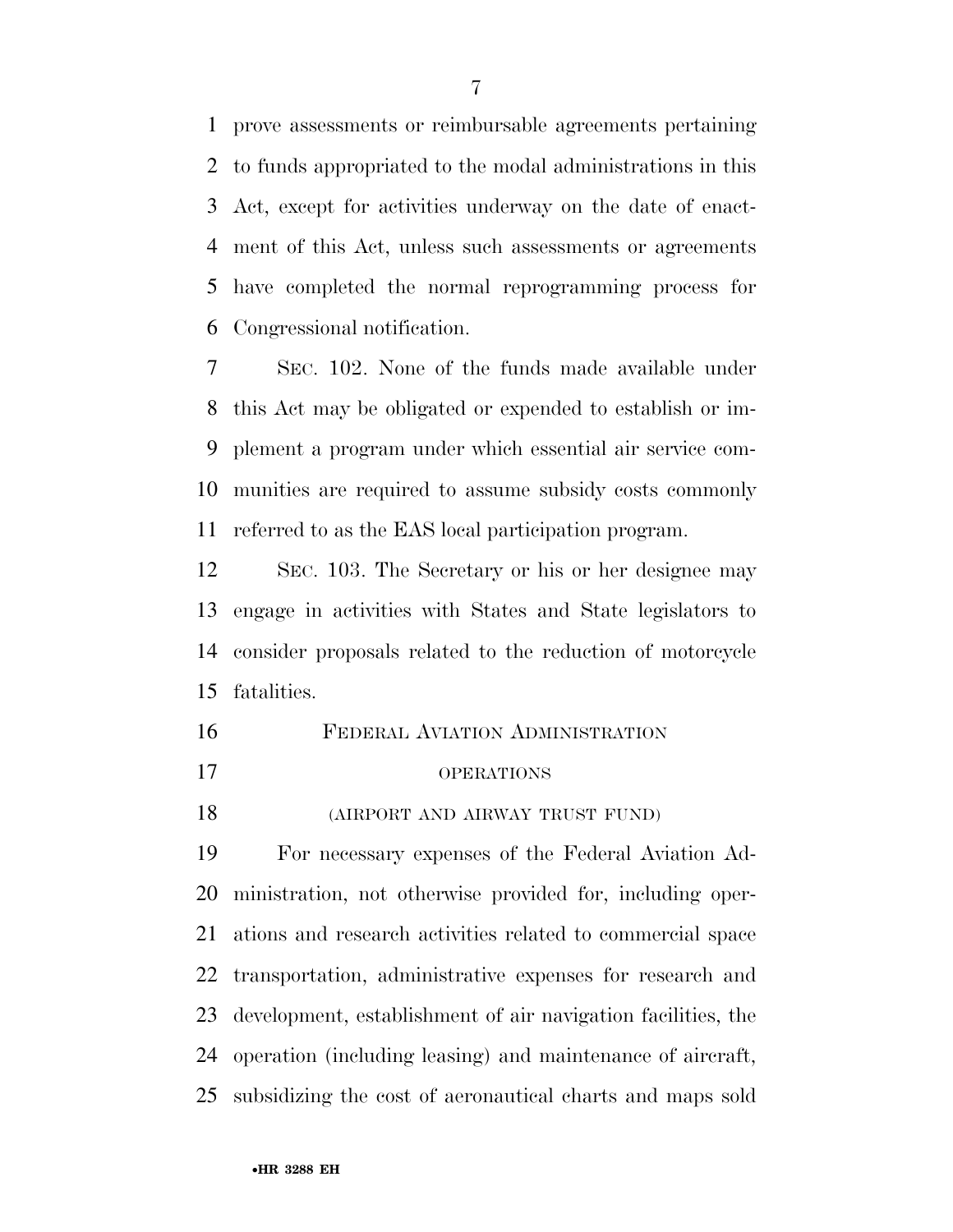to the public, lease or purchase of passenger motor vehi- cles for replacement only, in addition to amounts made available by Public Law 108–176, \$9,347,168,000, of which \$5,190,798,000 shall be derived from the Airport and Airway Trust Fund, of which not to exceed \$7,300,739,000 shall be available for air traffic organiza- tion activities; not to exceed \$1,231,765,000 shall be avail- able for aviation safety activities; not to exceed \$14,737,000 (increased by \$1,000,000) shall be available for commercial space transportation activities; not to ex- ceed \$113,681,000 shall be available for financial services activities; not to exceed \$100,428,000 shall be available for human resources program activities; not to exceed \$341,977,000 shall be available for region and center op- erations and regional coordination activities; not to exceed \$190,063,000 shall be available for staff offices; and not to exceed \$49,778,000 (reduced by \$1,000,000) shall be available for information services: *Provided*, That not to exceed 2 percent of any budget activity, except for aviation safety budget activity, may be transferred to any budget activity under this heading: *Provided further*, That no transfer may increase or decrease any appropriation by more than 2 percent: *Provided further*, That any transfer in excess of 2 percent shall be treated as a reprogramming of funds under section 405 of this Act and shall not be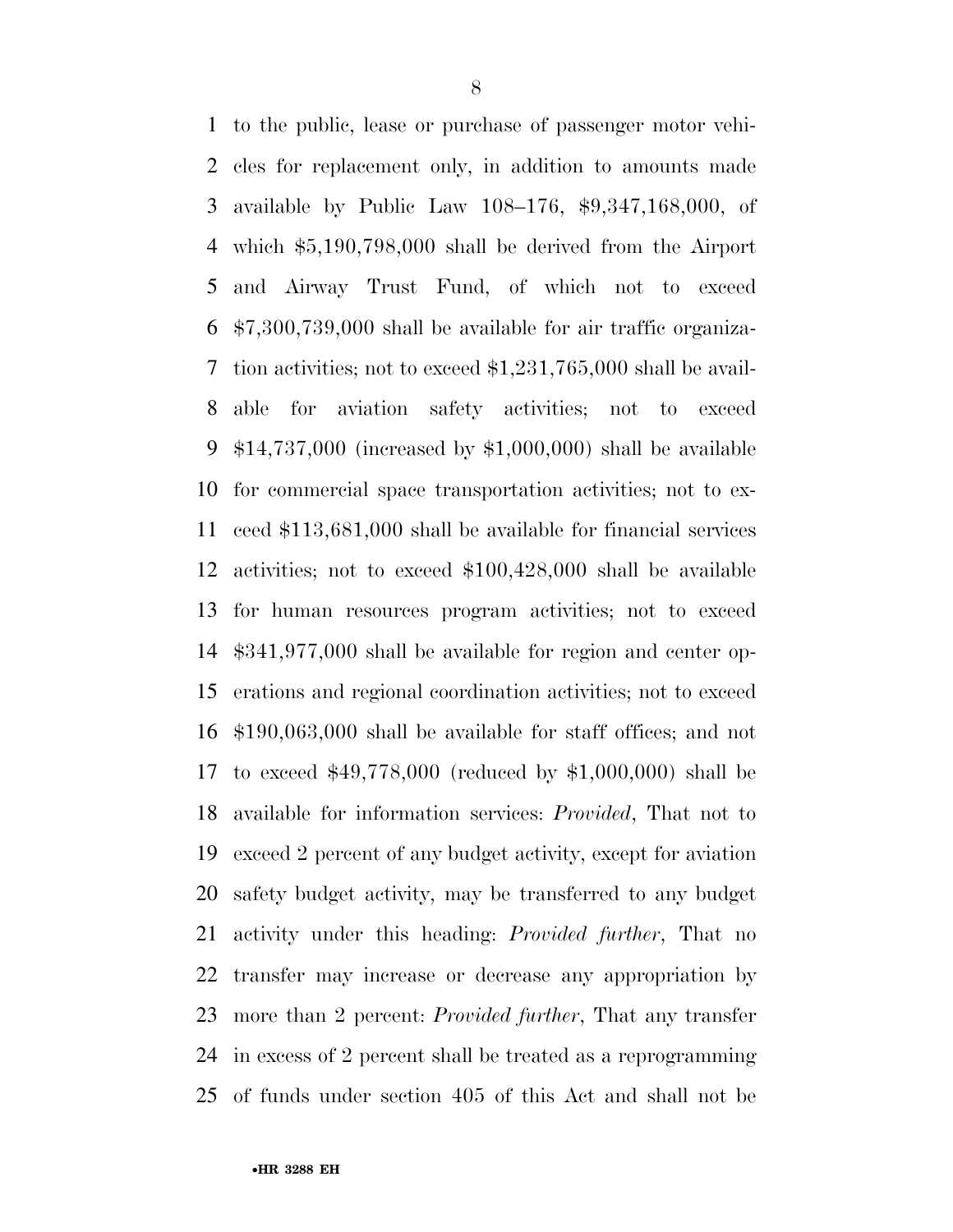available for obligation or expenditure except in compli- ance with the procedures set forth in that section: *Pro- vided further*, That the Secretary utilize not less than \$17,084,000 of the funds provided for aviation safety ac- tivities to pay for staff increases in the Office of Aviation Flight Standards and the Office of Aircraft Certification: *Provided further*, That not later than March 31 of each fiscal year hereafter, the Administrator of the Federal Aviation Administration shall transmit to Congress an an- nual update to the report submitted to Congress in De- cember 2004 pursuant to section 221 of Public Law 108– 176: *Provided further*, That funds may be used to enter into a grant agreement with a nonprofit standard-setting organization to assist in the development of aviation safety standards: *Provided further*, That none of the funds in this Act shall be available for new applicants for the second career training program: *Provided further*, That none of the funds in this Act shall be available for the Federal Aviation Administration to finalize or implement any regu- lation that would promulgate new aviation user fees not specifically authorized by law after the date of the enact- ment of this Act: *Provided further*, That there may be credited to this appropriation as offsetting collections funds received from States, counties, municipalities, for-eign authorities, other public authorities, and private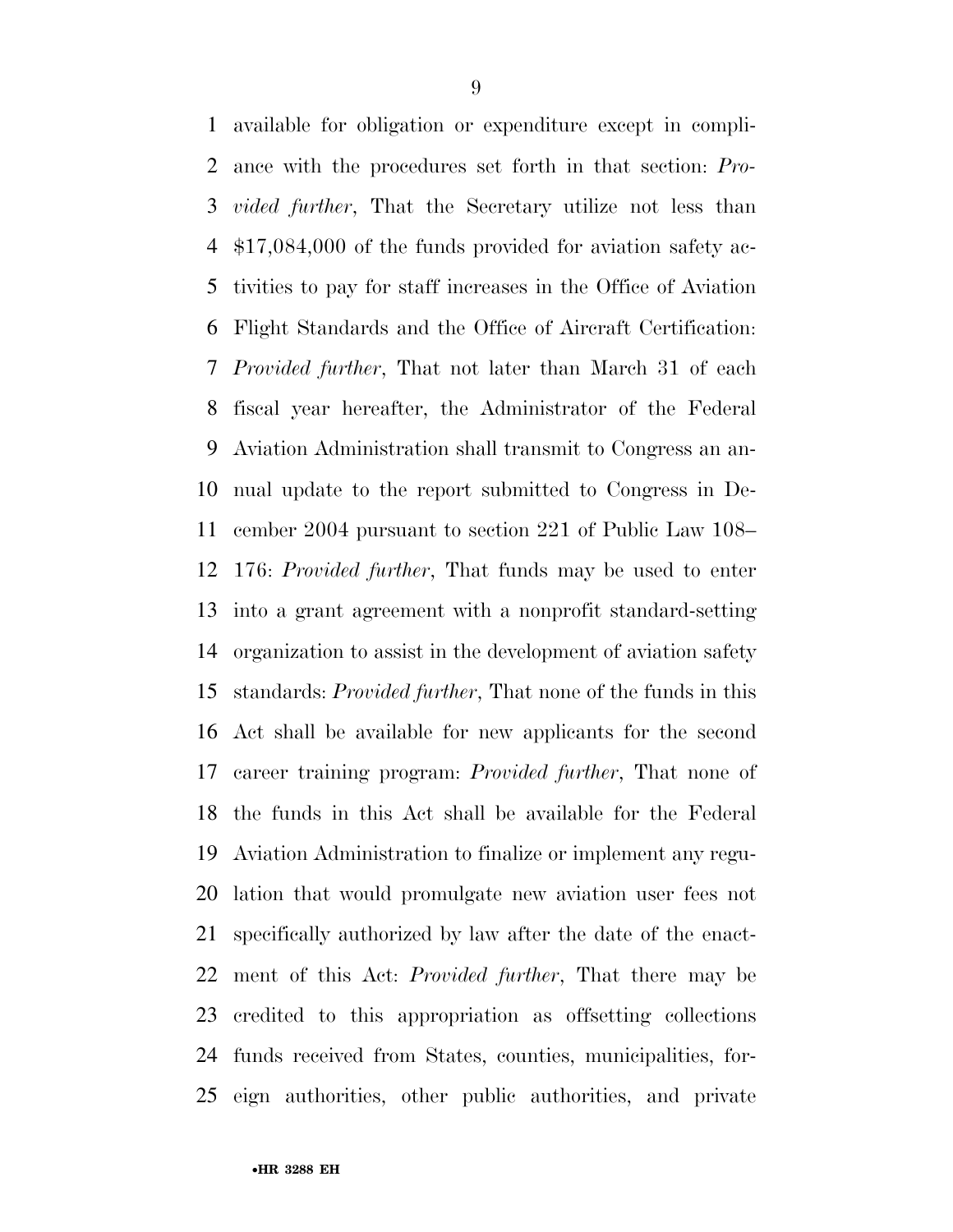sources, including funds from fees authorized under Chap- ter 453 of title 49, United States Code, other than those 3 authorized by Section  $45301(a)(1)$  of that title, which shall be available for expenses incurred in the provision of agency services, including receipts for the maintenance and operation of air navigation facilities, and for issuance, renewal or modification of certificates, including airman, aircraft, and repair station certificates, or for tests related thereto, or for processing major repair or alteration forms: *Provided further*, That of the funds appropriated under this heading, not less than \$9,500,000 shall be for the contract tower cost-sharing program: *Provided further*, That of the funds available under this heading not to ex- ceed \$500,000 shall be provided to the Department of Transportation's Office of Inspector General through re- imbursement to conduct the annual audits of financial statements in accordance with section 3521 of title 31, United States Code, and not to exceed \$120,000 shall be provided to that office through reimbursement to conduct the annual Enterprise Services Center Statement on Au- diting Standards 70 audit: *Provided further*, That none of the funds in this Act for aeronautical charting and cartog- raphy are available for activities conducted by, or coordi-nated through, the Working Capital Fund.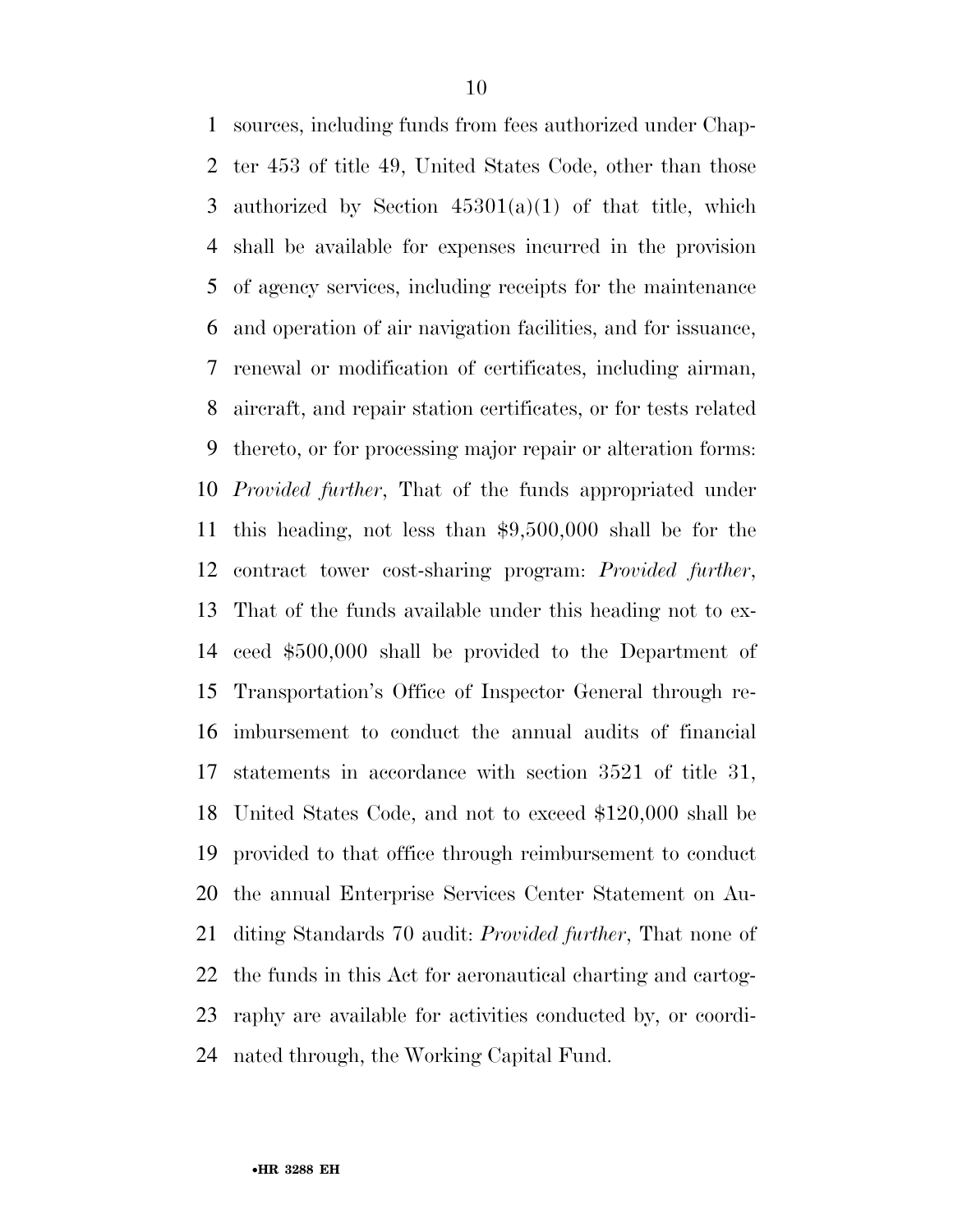#### FACILITIES AND EQUIPMENT

### (AIRPORT AND AIRWAY TRUST FUND)

 For necessary expenses, not otherwise provided for, for acquisition, establishment, technical support services, improvement by contract or purchase, and hire of National Airspace Systems and experimental facilities and equip- ment, as authorized under part A of subtitle VII of title 49, United States Code, including initial acquisition of necessary sites by lease or grant; engineering and service testing, including construction of test facilities and acqui- sition of necessary sites by lease or grant; construction and furnishing of quarters and related accommodations for officers and employees of the Federal Aviation Admin- istration stationed at remote localities where such accom- modations are not available; and the purchase, lease, or transfer of aircraft from funds available under this head- ing, including aircraft for aviation regulation and certifi- cation; to be derived from the Airport and Airway Trust Fund, \$2,925,202,000, of which \$2,455,202,000 shall re- main available until September 30, 2012, and of which \$470,000,000 shall remain available until September 30, 2010: *Provided*, That there may be credited to this appro- priation as offsetting collections funds received from States, counties, municipalities, other public authorities, and private sources, which shall be available for expenses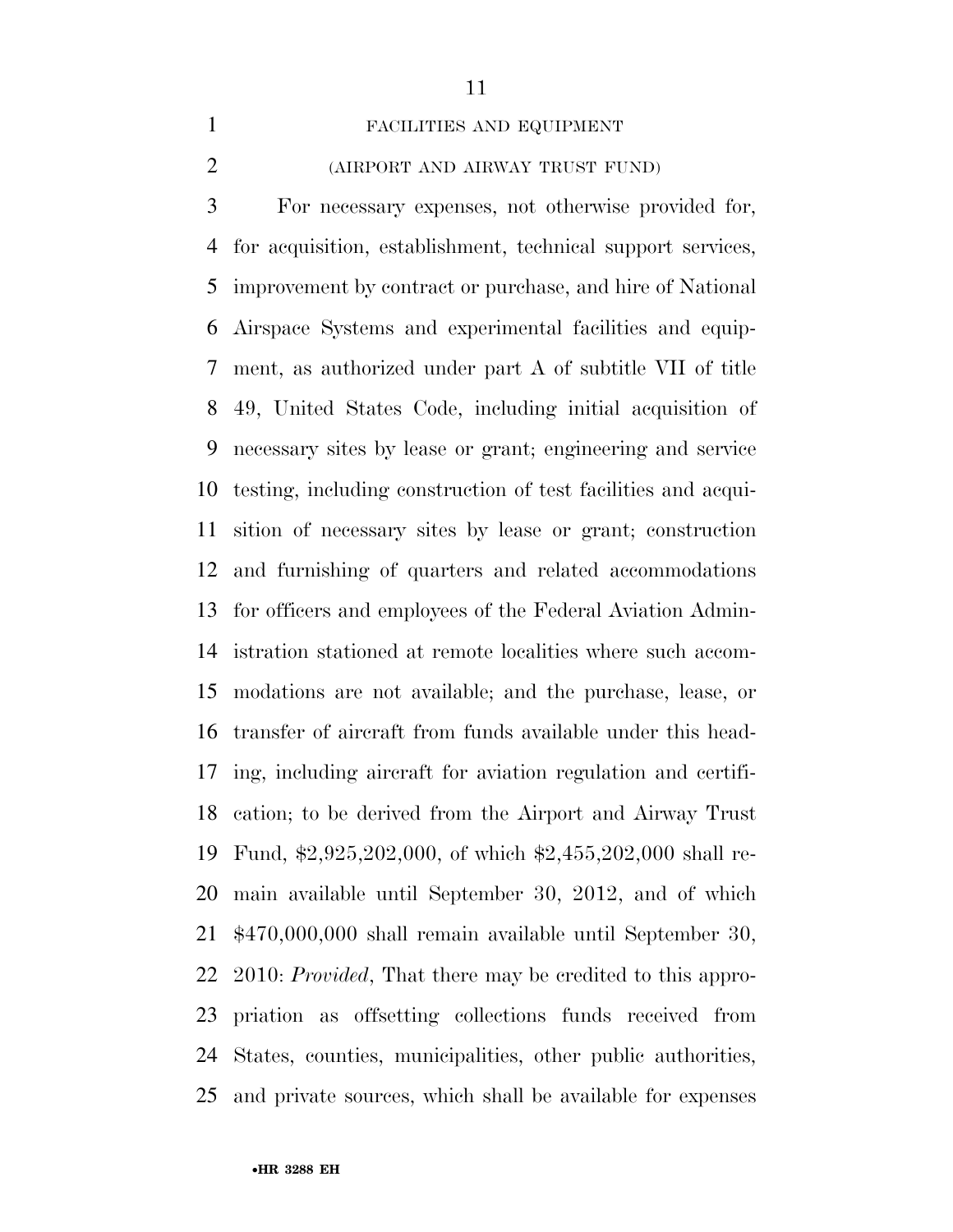incurred in the establishment and modernization of air navigation facilities: *Provided further*, That upon initial submission to the Congress of the fiscal year 2011 Presi- dent's budget, the Secretary of Transportation shall trans- mit to the Congress a comprehensive capital investment plan for the Federal Aviation Administration which in- cludes funding for each budget line item for fiscal years 2011 through 2015, with total funding for each year of the plan constrained to the funding targets for those years as estimated and approved by the Office of Management and Budget.

### RESEARCH, ENGINEERING, AND DEVELOPMENT (AIRPORT AND AIRWAY TRUST FUND)

 For necessary expenses, not otherwise provided for, for research, engineering, and development, as authorized under part A of subtitle VII of title 49, United States Code, including construction of experimental facilities and acquisition of necessary sites by lease or grant, \$195,000,000, to be derived from the Airport and Airway Trust Fund and to remain available until September 30, 2012: *Provided*, That there may be credited to this appro- priation as offsetting collections, funds received from States, counties, municipalities, other public authorities, and private sources, which shall be available for expenses incurred for research, engineering, and development.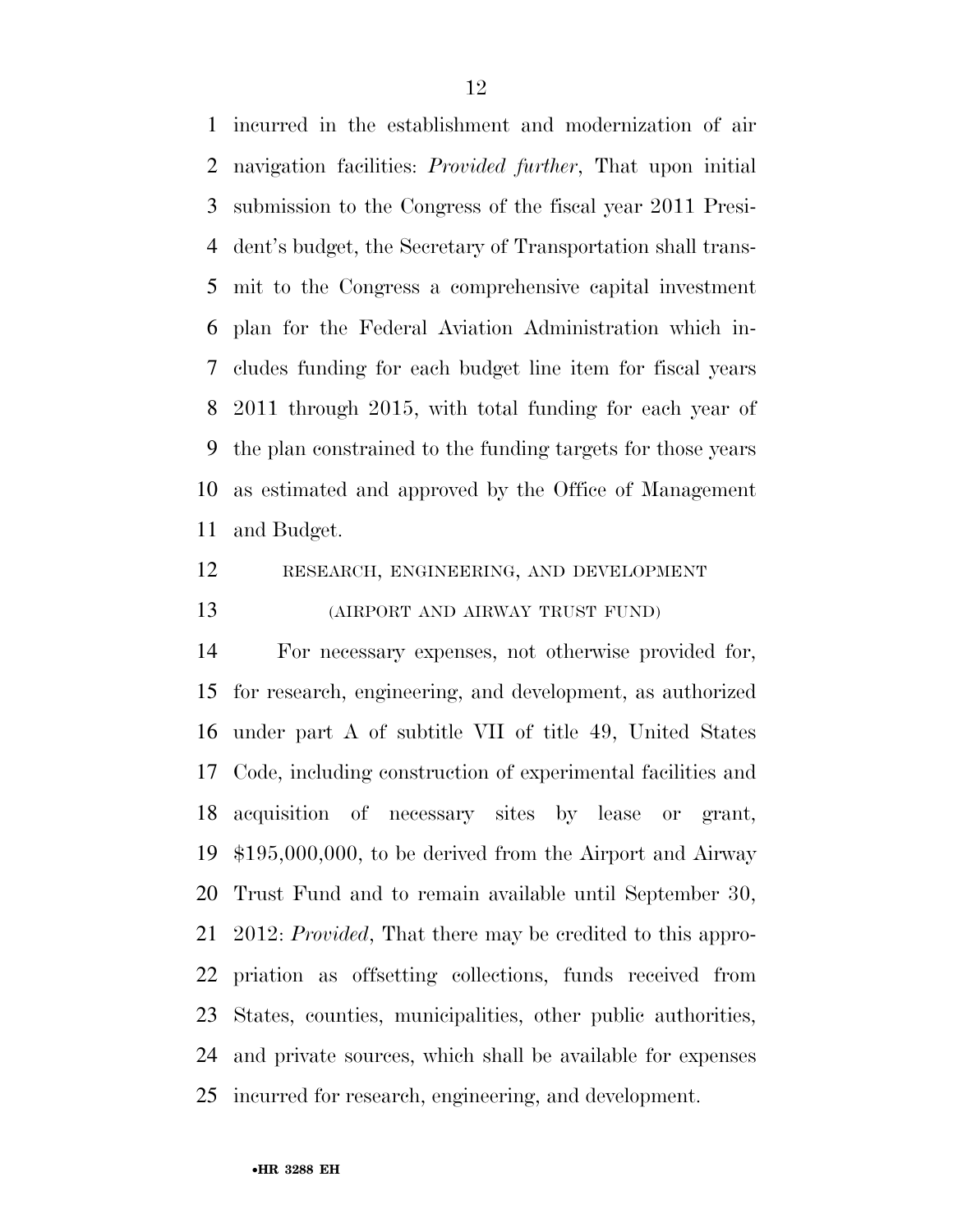| $\mathbf{1}$   | GRANTS-IN-AID FOR AIRPORTS                                          |
|----------------|---------------------------------------------------------------------|
| $\overline{2}$ | (LIQUIDATION OF CONTRACT AUTHORIZATION)                             |
| 3              | (LIMITATION ON OBLIGATIONS)                                         |
| $\overline{4}$ | (AIRPORT AND AIRWAY TRUST FUND)                                     |
| 5              | For liquidation of obligations incurred for grants-in-              |
| 6              | aid for airport planning and development, and noise com-            |
| 7              | patibility planning and programs as authorized under sub-           |
| 8              | chapter I of chapter $471$ and subchapter I of chapter $475$        |
| 9              | of title 49, United States Code, and under other law au-            |
| 10             | thorizing such obligations; for procurement, installation,          |
| 11             | and commissioning of runway incursion prevention devices            |
| 12             | and systems at airports of such title; for grants authorized        |
| 13             | under section 41743 of title 49, United States Code; and            |
| 14             | for inspection activities and administration of airport safe-       |
| 15             | ty programs, including those related to airport operating           |
| 16             | certificates under section 44706 of title 49, United States         |
|                | 17 Code, \$3,000,000,000 to be derived from the Airport and         |
|                | 18 Airway Trust Fund and to remain available until ex-              |
| 19             | pended: <i>Provided</i> , That none of the funds under this head-   |
| 20             | ing shall be available for the planning or execution of pro-        |
| 21             | grams the obligations for which are in excess of                    |
| 22             | $$3,515,000,000$ in fiscal year 2010, notwithstanding sec-          |
| 23             | tion $47117(g)$ of title 49, United States Code: <i>Provided</i>    |
|                | 24 <i>further</i> , That none of the funds under this heading shall |
| 25             | be available for the replacement of baggage conveyor sys-           |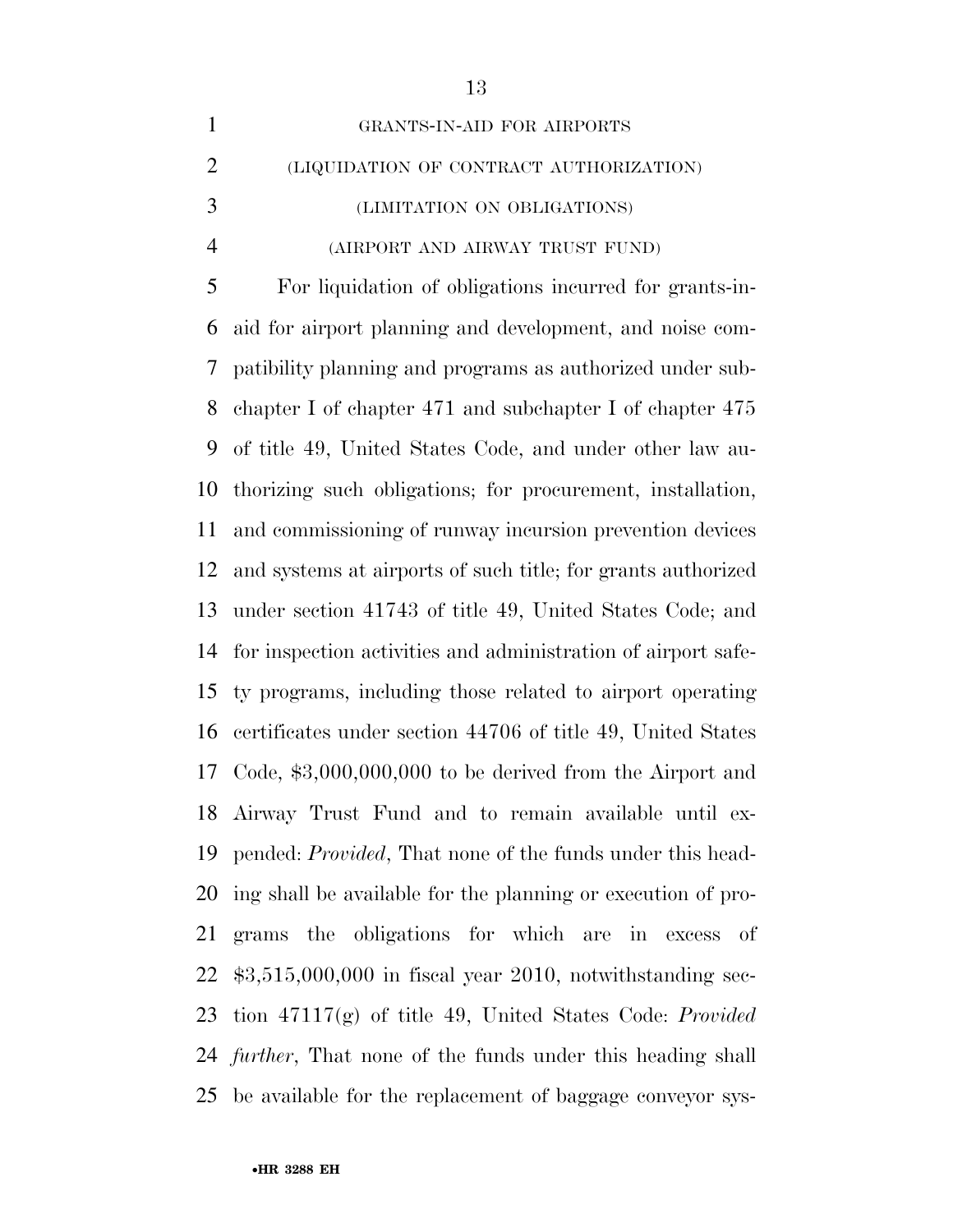tems, reconfiguration of terminal baggage areas, or other airport improvements that are necessary to install bulk ex- plosive detection systems: *Provided further*, That notwith- standing any other provision of law, of funds limited under this heading, not more than \$93,422,000 shall be obli- gated for administration, not less than \$15,000,000 shall be available for the airport cooperative research program, not less than \$22,472,000 shall be for Airport Technology Research.

## ADMINISTRATIVE PROVISIONS—FEDERAL AVIATION ADMINISTRATION

 SEC. 110. None of the funds in this Act may be used to compensate in excess of 600 technical staff-years under the federally funded research and development center con- tract between the Federal Aviation Administration and the Center for Advanced Aviation Systems Development dur-ing fiscal year 2010.

 SEC. 111. None of the funds in this Act shall be used to pursue or adopt guidelines or regulations requiring air- port sponsors to provide to the Federal Aviation Adminis- tration without cost building construction, maintenance, utilities and expenses, or space in airport sponsor-owned buildings for services relating to air traffic control, air navigation, or weather reporting: *Provided*, That the pro-hibition of funds in this section does not apply to negotia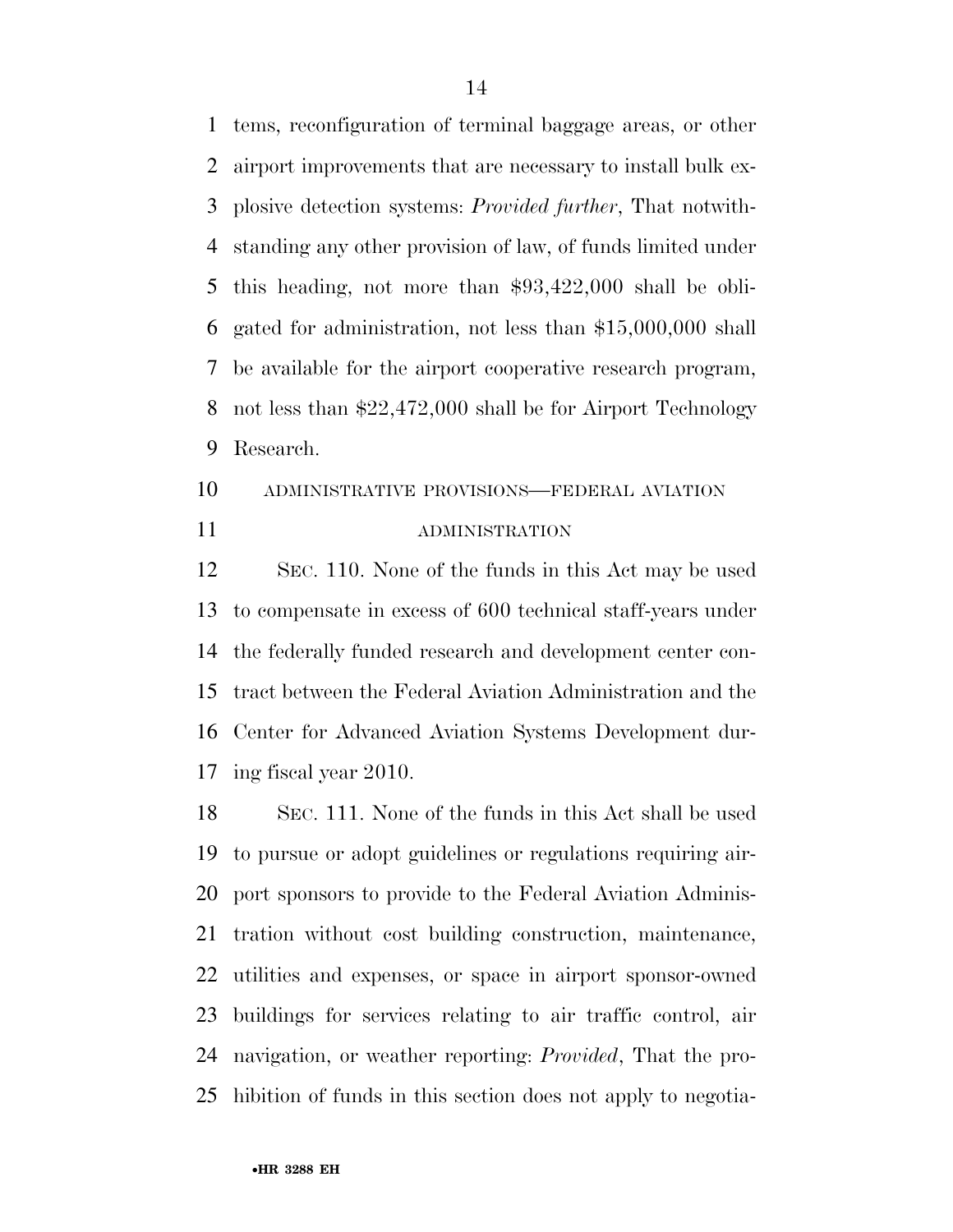tions between the agency and airport sponsors to achieve agreement on ''below-market'' rates for these items or to grant assurances that require airport sponsors to provide land without cost to the FAA for air traffic control facili-ties.

 SEC. 112. The Administrator of the Federal Aviation Administration may reimburse amounts made available to 8 satisfy 49 U.S.C.  $41742(a)(1)$  from fees credited under 49 U.S.C. 45303: *Provided*, That during fiscal year 2010, 49 U.S.C. 41742(b) shall not apply, and any amount re- maining in such account at the close of that fiscal year 12 may be made available to satisfy section  $41742(a)(1)$  for the subsequent fiscal year.

 SEC. 113. Amounts collected under section 40113(e) of title 49, United States Code, shall be credited to the appropriation current at the time of collection, to be merged with and available for the same purposes of such appropriation.

 SEC. 114. (a) Section 44302(f)(1) of title 49, United States Code, is amended—

21 (1) by striking "September 30, 2009," and in-serting ''September 30, 2010,''; and

 (2) by striking ''December 31, 2009,'' and in-serting ''December 31, 2010,''.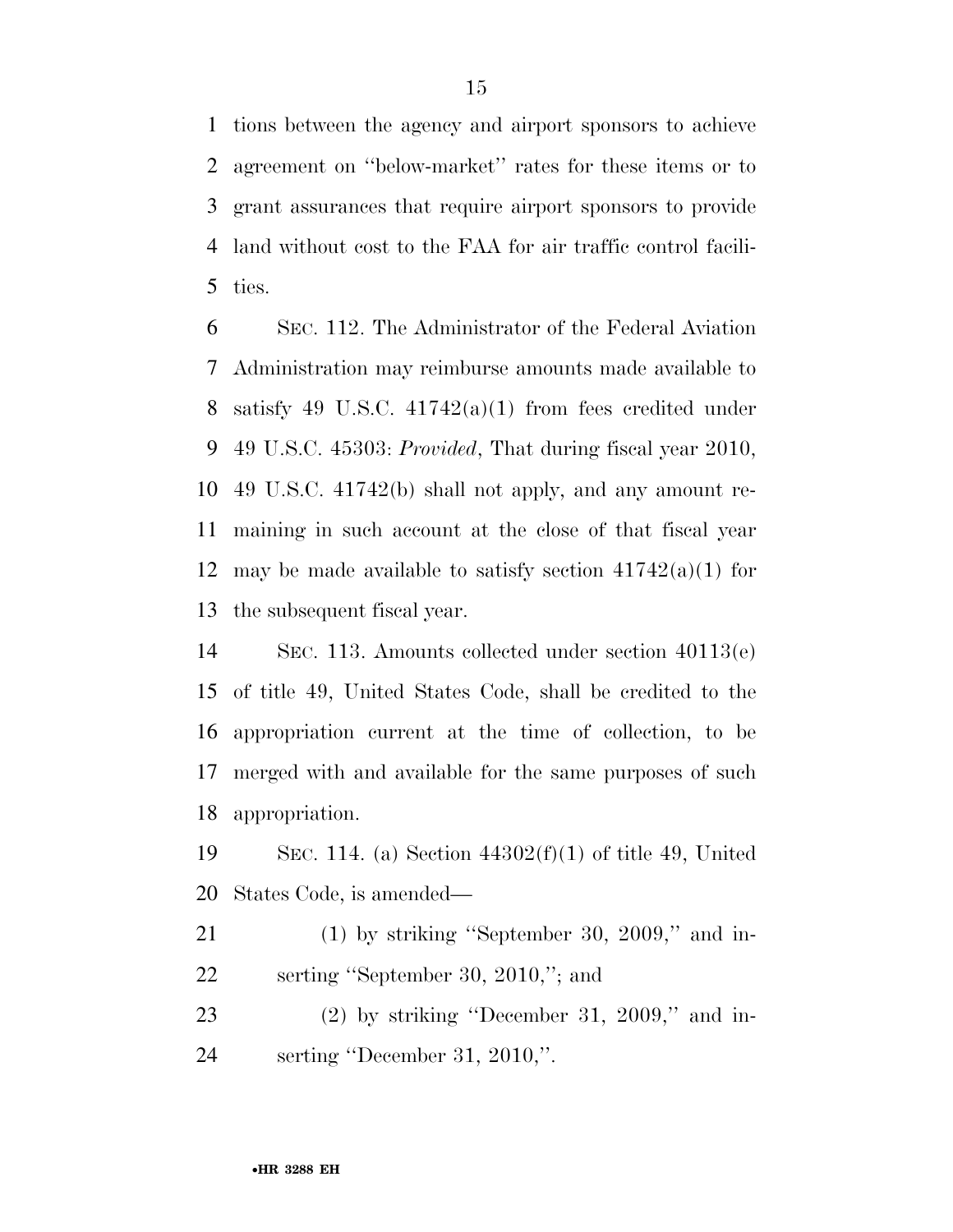(b) Section 44303(b) of such title is amended by striking ''December 31, 2009,'' and inserting ''December 31, 2010,''.

 SEC. 115. None of the funds appropriated or limited by this Act may be used to change weight restrictions or prior permission rules at Teterboro airport in Teterboro, New Jersey.

 SEC. 116. None of the funds limited by this Act for grants under the Airport Improvement Program shall be made available to the sponsor of a commercial service air- port if such sponsor fails to agree to a request from the Secretary of Transportation for cost-free space in a non- revenue producing, public use area of the airport terminal or other airport facilities for the purpose of carrying out a public service air passenger rights and consumer out-reach campaign.

 SEC. 117. None of the funds in this Act shall be avail- able for paying premium pay under 5 U.S.C. 5546(a) to any Federal Aviation Administration employee unless such employee actually performed work during the time cor-responding to such premium pay.

 SEC. 118. None of the funds in this Act may be obli- gated or expended for an employee of the Federal Aviation Administration to purchase a store gift card or gift certifi-cate through use of a Government-issued credit card.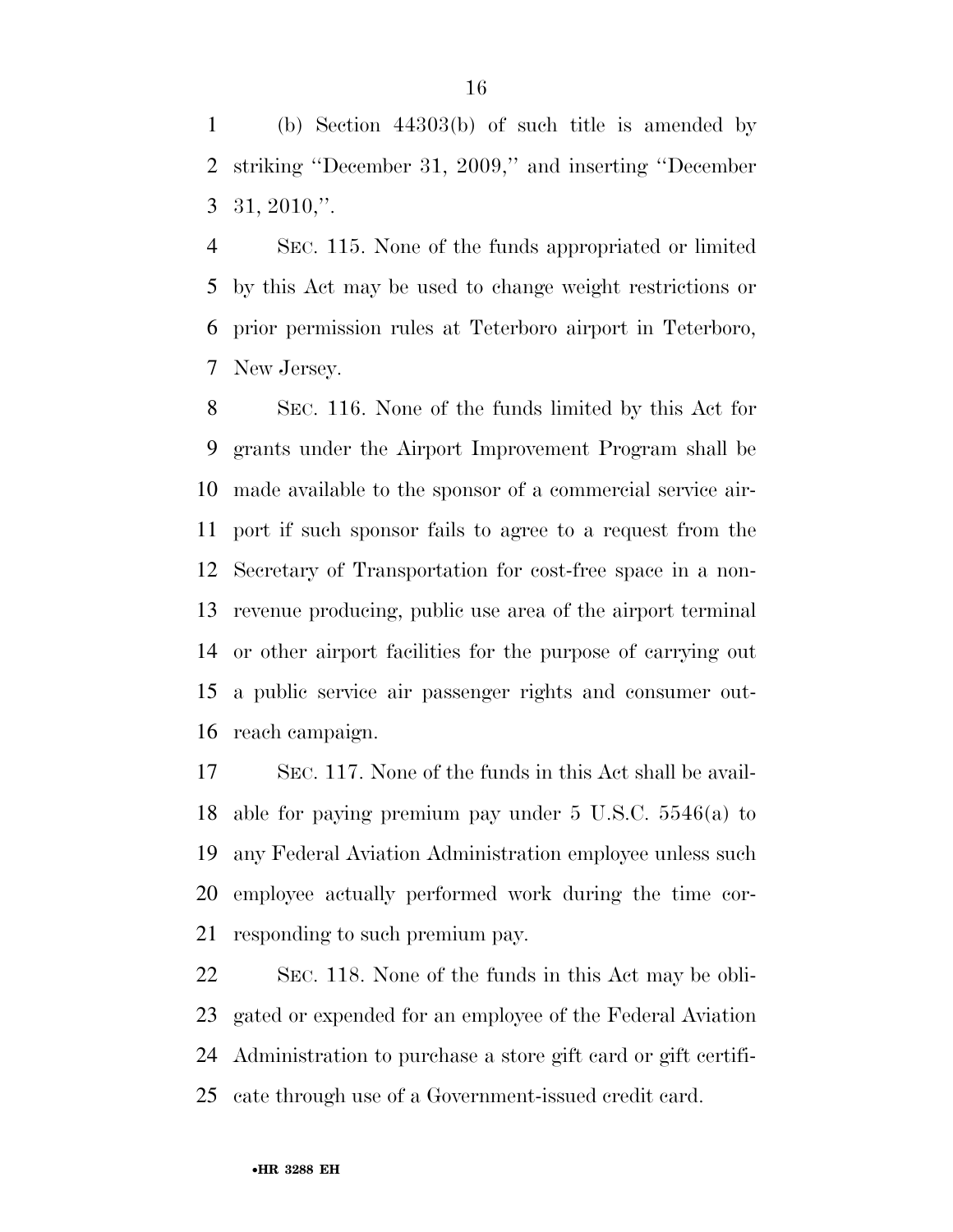| $\mathbf{1}$   | FEDERAL HIGHWAY ADMINISTRATION                             |
|----------------|------------------------------------------------------------|
| $\overline{2}$ | LIMITATION ON ADMINISTRATIVE EXPENSES                      |
| 3              | (INCLUDING TRANSFER OF FUNDS)                              |
| $\overline{4}$ | Not to exceed $$413,533,000$ , together with advances      |
| 5              | and reimbursements received by the Federal Highway Ad-     |
| 6              | ministration, shall be paid in accordance with law from    |
| 7              | appropriations made available by this Act to the Federal   |
| 8              | Highway Administration for necessary expenses for ad-      |
| 9              | ministration and operation. In addition, not to exceed     |
| 10             | $$3,524,000$ shall be paid from appropriations made avail- |
| 11             | able by this Act and transferred to the Department of      |
| 12             | Transportation's Office of Inspector General for costs as- |
| 13             | sociated with audits and investigations of projects and    |
| 14             | programs of the Federal Highway Administration, and not    |
| 15             | to exceed $$285,000$ shall be paid from appropriations     |
| 16             | made available by this Act and provided to that office     |
| 17             | through reimbursement to conduct the annual audits of      |
| 18             | financial statements in accordance with section 3521 of    |
| 19             | title 31, United States Code. In addition, not to exceed   |
| 20             | $$3,220,000$ shall be paid from appropriations made avail- |
| 21             | able by this Act and transferred to the Appalachian Re-    |
| 22             | gional Commission in accordance with section 104 of title  |
| 23             | 23, United States Code.                                    |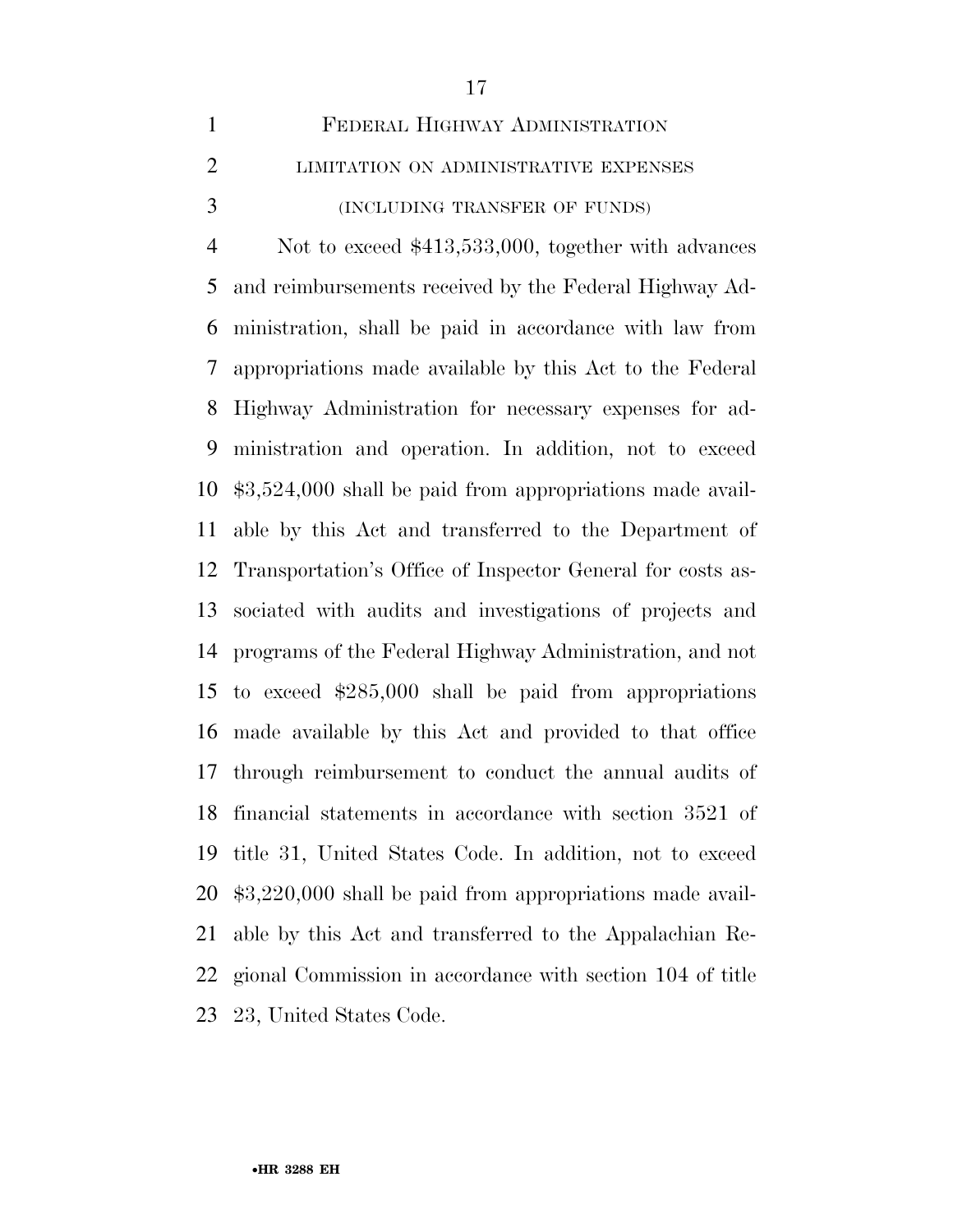FEDERAL-AID HIGHWAYS

### (LIMITATION ON OBLIGATIONS)

(HIGHWAY TRUST FUND)

 None of the funds in this Act shall be available for the implementation or execution of programs, the obliga- tions for which are in excess of \$41,107,000,000 for Fed- eral-aid highways and highway safety construction pro- grams for fiscal year 2010: *Provided*, That within the \$41,107,000,000 obligation limitation on Federal-aid highways and highway safety construction programs, not more than \$429,800,000 shall be available for the imple- mentation or execution of programs for transportation re- search (chapter 5 of title 23, United States Code; sections 111, 5505, and 5506 of title 49, United States Code; and title 5 of Public Law 109–59) for fiscal year 2010: *Pro- vided further*, That this limitation on transportation re- search programs shall not apply to any authority pre- viously made available for obligation: *Provided further*, That the Secretary may, as authorized by section 605(b) of title 23, United States Code, collect and spend fees to cover the costs of services of expert firms, including coun- sel, in the field of municipal and project finance to assist in the underwriting and servicing of Federal credit instru- ments and all or a portion of the costs to the Federal Gov-ernment of servicing such credit instruments: *Provided*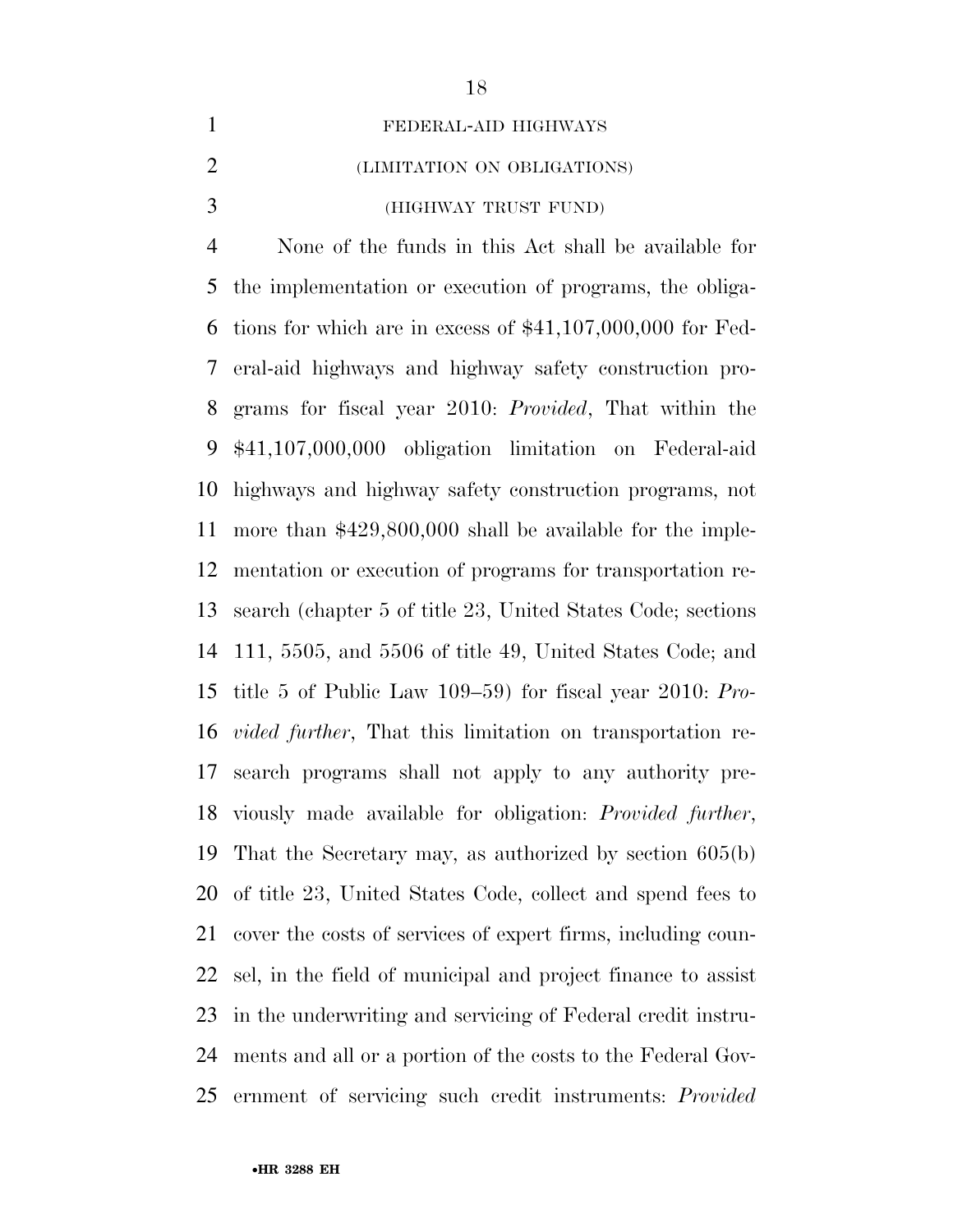*further*, That such fees are available until expended to pay for such costs: *Provided further*, That such amounts are in addition to administrative expenses that are also avail- able for such purpose, and are not subject to any obliga- tion limitation or the limitation on administrative expenses under section 608 of title 23, United States Code.

# (LIQUIDATION OF CONTRACT AUTHORIZATION) (HIGHWAY TRUST FUND)

 For carrying out the provisions of title 23, United States Code, that are attributable to Federal-aid high- ways, not otherwise provided, including reimbursement for sums expended pursuant to the provisions of 23 U.S.C. 308, \$41,846,000,000 or so much thereof as may be avail- able in and derived from the Highway Trust Fund (other than the Mass Transit Account), to remain available until expended.

### 17 SURFACE TRANSPORTATION PRIORITIES

 For the necessary expenses of certain highway and surface transportation projects, \$125,700,000, to remain available until expended: *Provided*, That the amount pro- vided under this heading shall be made available for the eligible programs, projects, and activities identified under this heading in the report accompanying this Act: *Pro- vided further*, That a project is an eligible project under this heading if the project is eligible for assistance under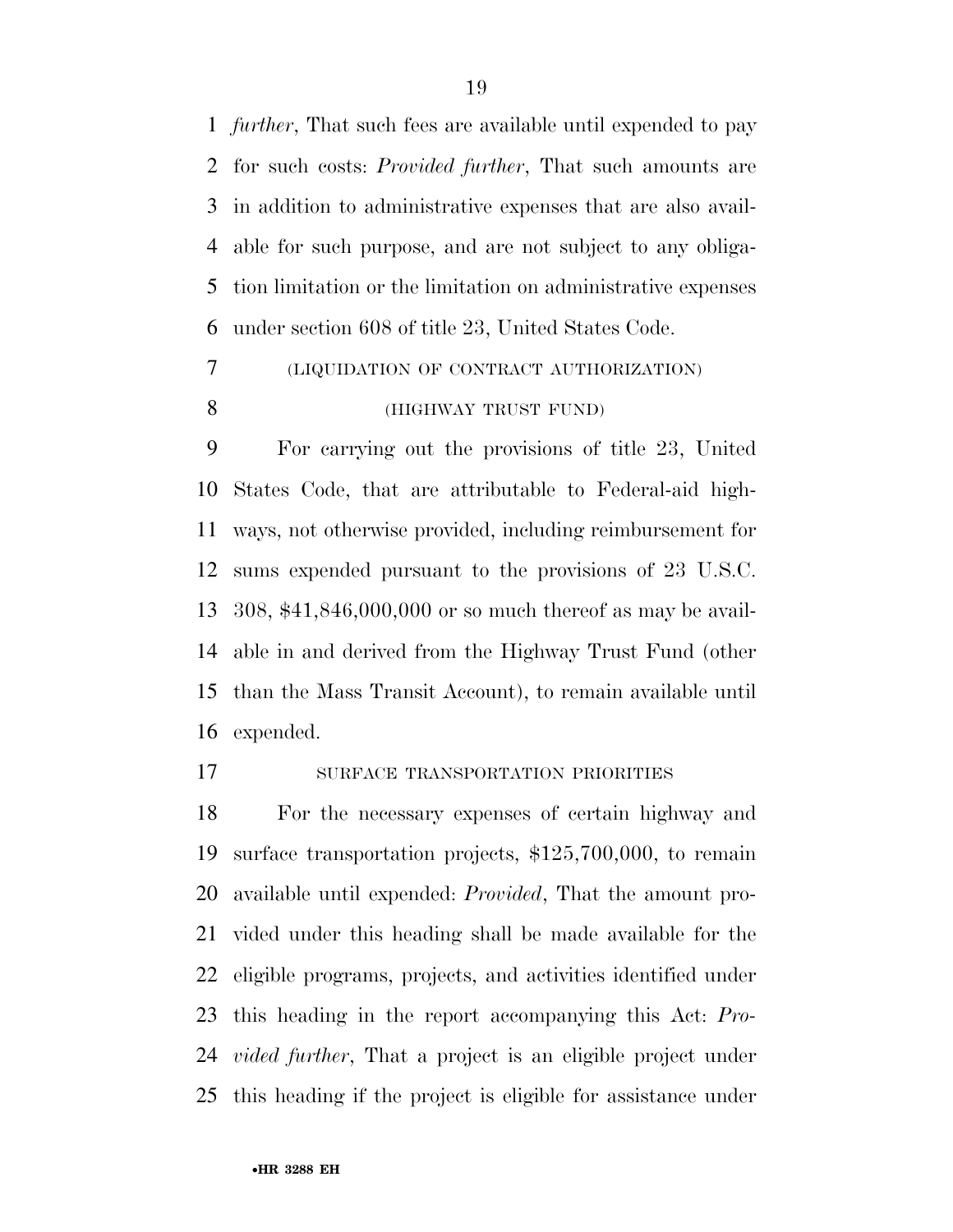title 23 or chapter 53 of title 49, United States Code: *Pro- vided further*, That funds provided under this heading shall be administered in the same manner as if such funds were apportioned under chapter 1 of title 23, United States Code, and the Federal share payable on account of any program, project, or activity carried out with funds made available under this heading shall be determined in accordance with section 120(b) of title 23, United States Code: *Provided further*, That notwithstanding any other provision of law and the preceding clauses of this provi- sion, the Secretary of Transportation may use amounts made available under this heading to make grants for any surface transportation project otherwise eligible for fund- ing under title 23 or title 49, United States Code. ADMINISTRATIVE PROVISIONS—FEDERAL HIGHWAY

#### ADMINISTRATION

 SEC. 120. (a) For fiscal year 2010, the Secretary of Transportation shall—

 (1) not distribute from the obligation limitation 20 for Federal-aid highways amounts authorized for ad- ministrative expenses and programs by section 104(a) of title 23, United States Code; programs funded from the administrative takedown authorized 24 by section  $104(a)(1)$  of title 23, United States Code (as in effect on the day before the date of enactment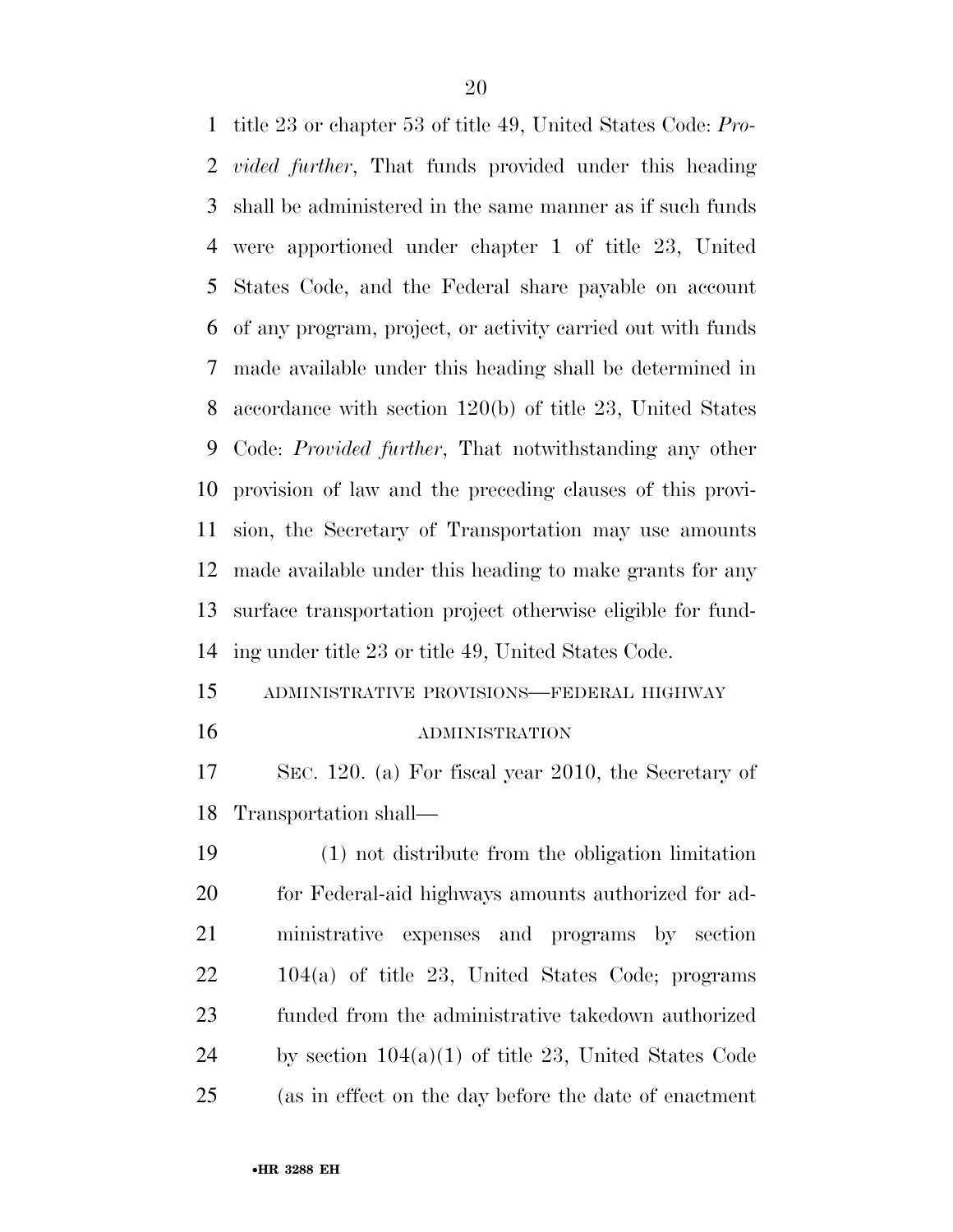of the Safe, Accountable, Flexible, Efficient Trans- portation Equity Act: A Legacy for Users); the high- way use tax evasion program; and the Bureau of Transportation Statistics; (2) not distribute an amount from the obliga- tion limitation for Federal-aid highways that is equal to the unobligated balance of amounts made avail- able from the Highway Trust Fund (other than the Mass Transit Account) for Federal-aid highways and highway safety programs for previous fiscal years 11 the funds for which are allocated by the Secretary; (3) determine the ratio that— (A) the obligation limitation for Federal-

 aid highways, less the aggregate of amounts not distributed under paragraphs (1) and (2), bears to

 (B) the total of the sums authorized to be appropriated for Federal-aid highways and highway safety construction programs (other than sums authorized to be appropriated for provisions of law described in paragraphs (1) 22 through (9) of subsection (b) and sums author- ized to be appropriated for section 105 of title 23, United States Code, equal to the amount referred to in subsection (b)(10) for such fiscal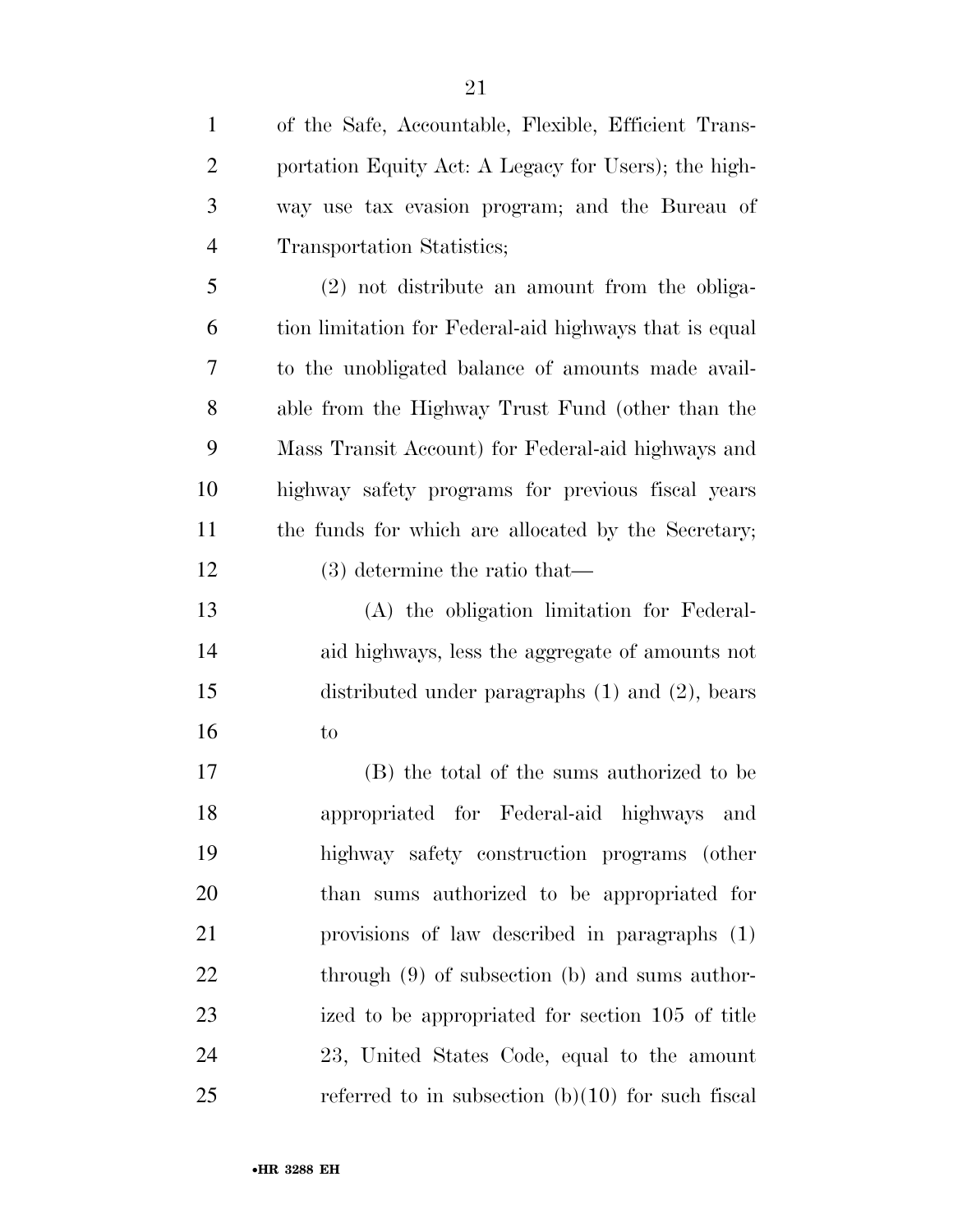|               | year), less the aggregate of the amounts not    |
|---------------|-------------------------------------------------|
|               | distributed under paragraphs $(1)$ and $(2)$ of |
| $\mathcal{F}$ | this subsection;                                |

 (4)(A) distribute the obligation limitation for Federal-aid highways, less the aggregate amounts not distributed under paragraphs (1) and (2), for sections 1301, 1302, and 1934 of the Safe, Account- able, Flexible, Efficient Transportation Equity Act: A Legacy for Users; sections 117 (but individually for each project numbered 1 through 3676 listed in the table contained in section 1702 of the Safe, Ac- countable, Flexible, Efficient Transportation Equity Act: A Legacy for Users) and section 144(g) of title 23, United States Code; and section 14501 of title 40, United States Code, so that the amount of obli- gation authority available for each of such sections is equal to the amount determined by multiplying the ratio determined under paragraph (3) by the sums authorized to be appropriated for that section for the fiscal year; and

 (B) distribute \$2,000,000,000 for section 22 105 of title 23, United States Code;

 (5) distribute the obligation limitation provided for Federal-aid highways, less the aggregate amounts not distributed under paragraphs (1) and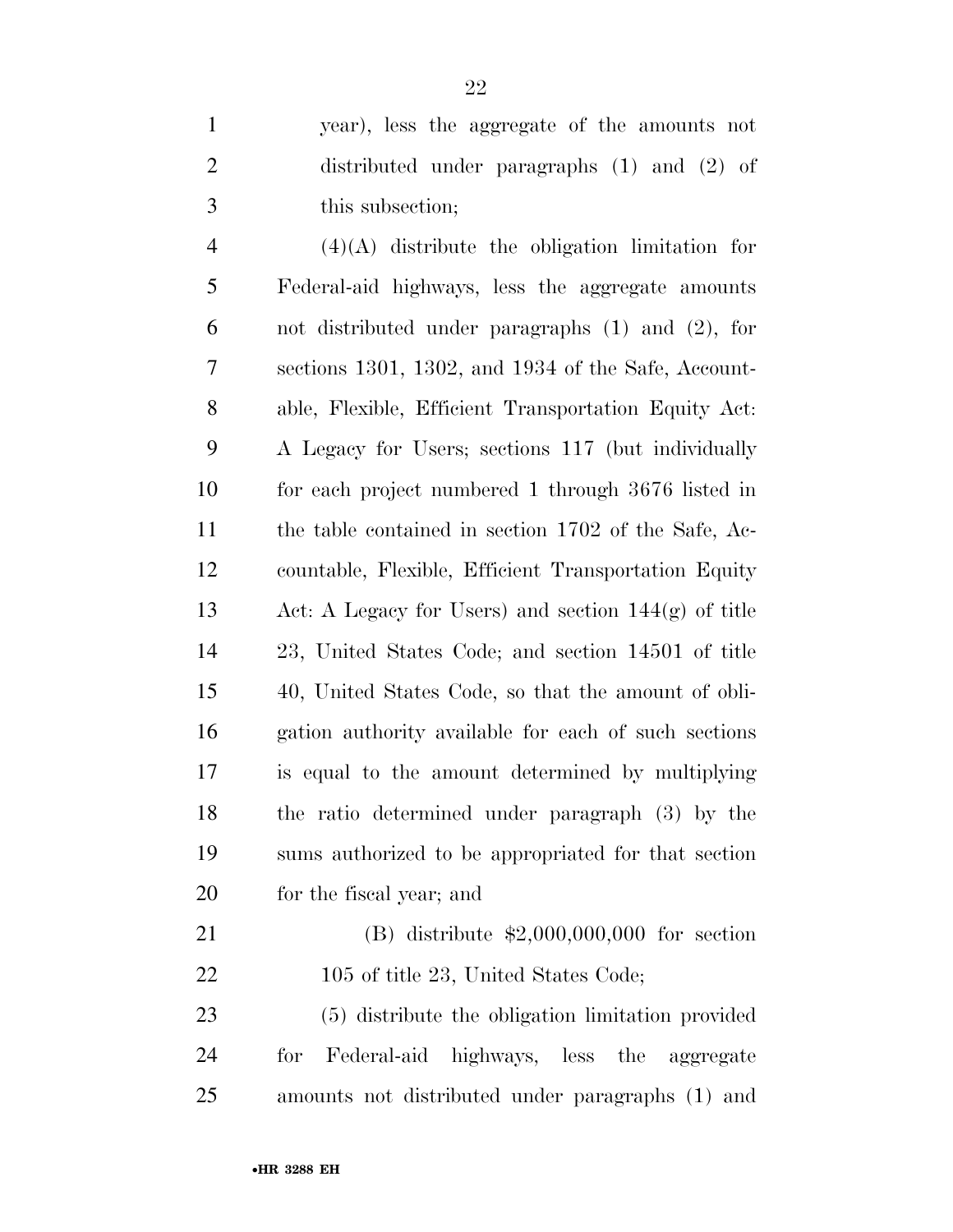| $\mathbf{1}$   | $(2)$ and amounts distributed under paragraph $(4)$ ,   |
|----------------|---------------------------------------------------------|
| $\overline{2}$ | for each of the programs that are allocated by the      |
| 3              | Secretary under the Safe, Accountable, Flexible, Ef-    |
| $\overline{4}$ | ficient Transportation Equity Act: A Legacy for         |
| 5              | Users and title 23, United States Code (other than      |
| 6              | to programs to which paragraphs $(1)$ and $(4)$ apply), |
| 7              | by multiplying the ratio determined under paragraph     |
| 8              | (3) by the amounts authorized to be appropriated        |
| 9              | for each such program for such fiscal year; and         |
| 10             | (6) distribute the obligation limitation provided       |
| 11             | Federal-aid highways, less the aggregate<br>for         |
| 12             | amounts not distributed under paragraphs (1) and        |
| 13             | (2) and amounts distributed under paragraphs (4)        |
| 14             | and (5), for Federal-aid highways and highway safe-     |
| 15             | ty construction programs (other than the amounts        |
| 16             | apportioned for the equity bonus program, but only      |
| 17             | to the extent that the amounts apportioned for the      |
| 18             | equity bonus program for the fiscal year are greater    |
| 19             | than $$2,639,000,000$ , and the Appalachian develop-    |
| 20             | ment highway system program) that are apportioned       |
| 21             | by the Secretary under the Safe, Accountable, Flexi-    |
| 22             | ble, Efficient Transportation Equity Act: A Legacy      |
| 23             | for Users and title 23, United States Code, in the      |
| 24             | ratio that—                                             |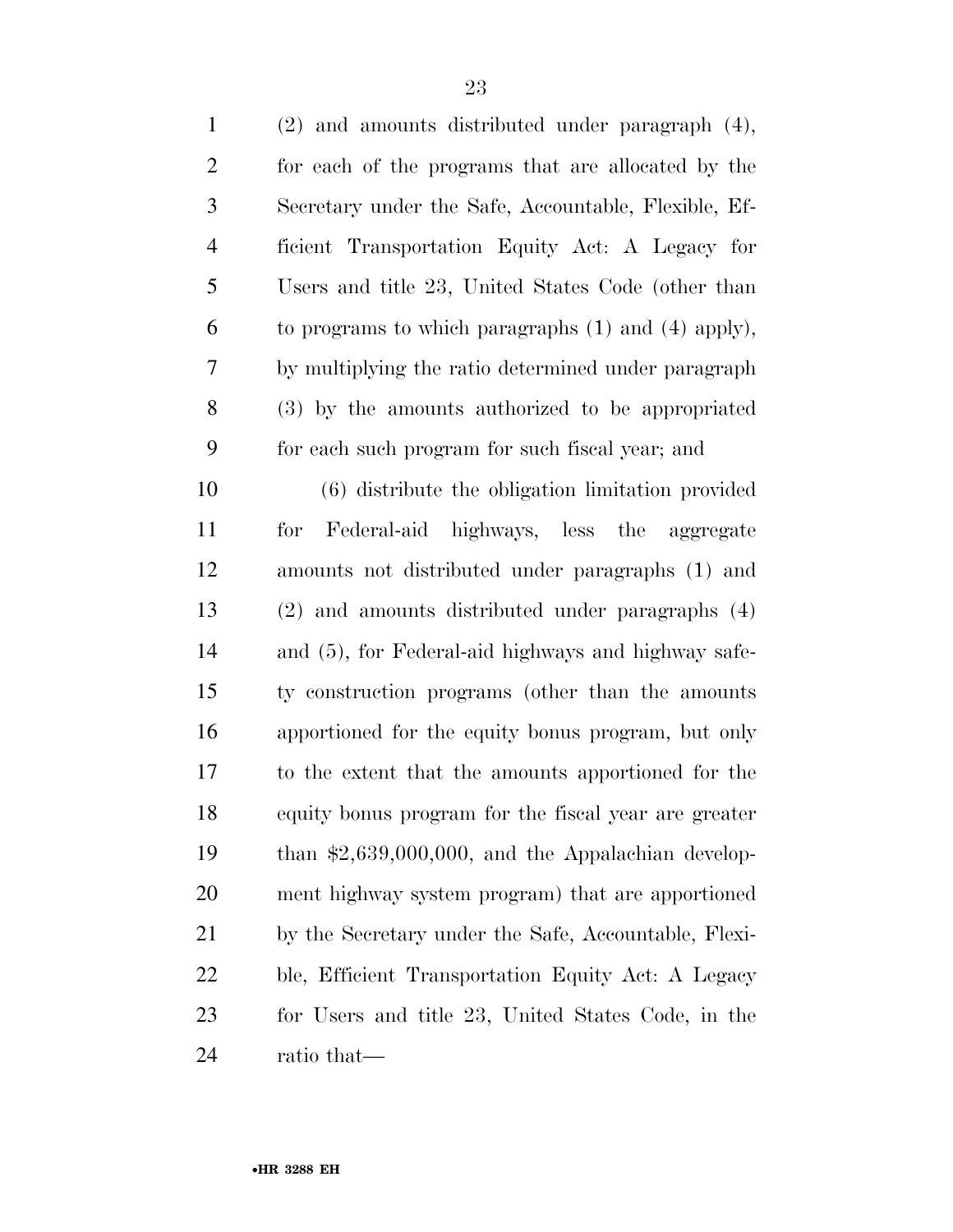| $\mathbf{1}$   | (A) amounts authorized to be appropriated                      |
|----------------|----------------------------------------------------------------|
| $\overline{2}$ | for such programs that are apportioned to each                 |
| 3              | State for such fiscal year, bear to                            |
| $\overline{4}$ | (B) the total of the amounts authorized to                     |
| 5              | be appropriated for such programs that are ap-                 |
| 6              | portioned to all States for such fiscal year.                  |
| 7              | (b) EXCEPTIONS FROM OBLIGATION LIMITATION.—                    |
| 8              | The obligation limitation for Federal-aid highways shall       |
| 9              | not apply to obligations: $(1)$ under section 125 of title 23, |
| 10             | United States Code; (2) under section 147 of the Surface       |
| 11             | Transportation Assistance Act of 1978; (3) under section       |
| 12             | 9 of the Federal-Aid Highway Act of 1981; (4) under sub-       |
| 13             | sections (b) and (j) of section 131 of the Surface Trans-      |
| 14             | portation Assistance Act of 1982; (5) under subsections        |
| 15             | (b) and (c) of section 149 of the Surface Transportation       |
| 16             | and Uniform Relocation Assistance Act of 1987; (6) under       |
| 17             | sections 1103 through 1108 of the Intermodal Surface           |
| 18             | Transportation Efficiency Act of 1991; (7) under section       |
| 19             | 157 of title 23, United States Code, as in effect on the       |
| 20             | day before the date of the enactment of the Transpor-          |
| 21             | tation Equity Act for the 21st Century; (8) under section      |
| 22             | 105 of title 23, United States Code, as in effect for fiscal   |
| 23             | years 1998 through 2004, but only in an amount equal           |
| 24             | to $$639,000,000$ for each of those fiscal years; (9) for      |
| 25             | Federal-aid highway programs for which obligation au-          |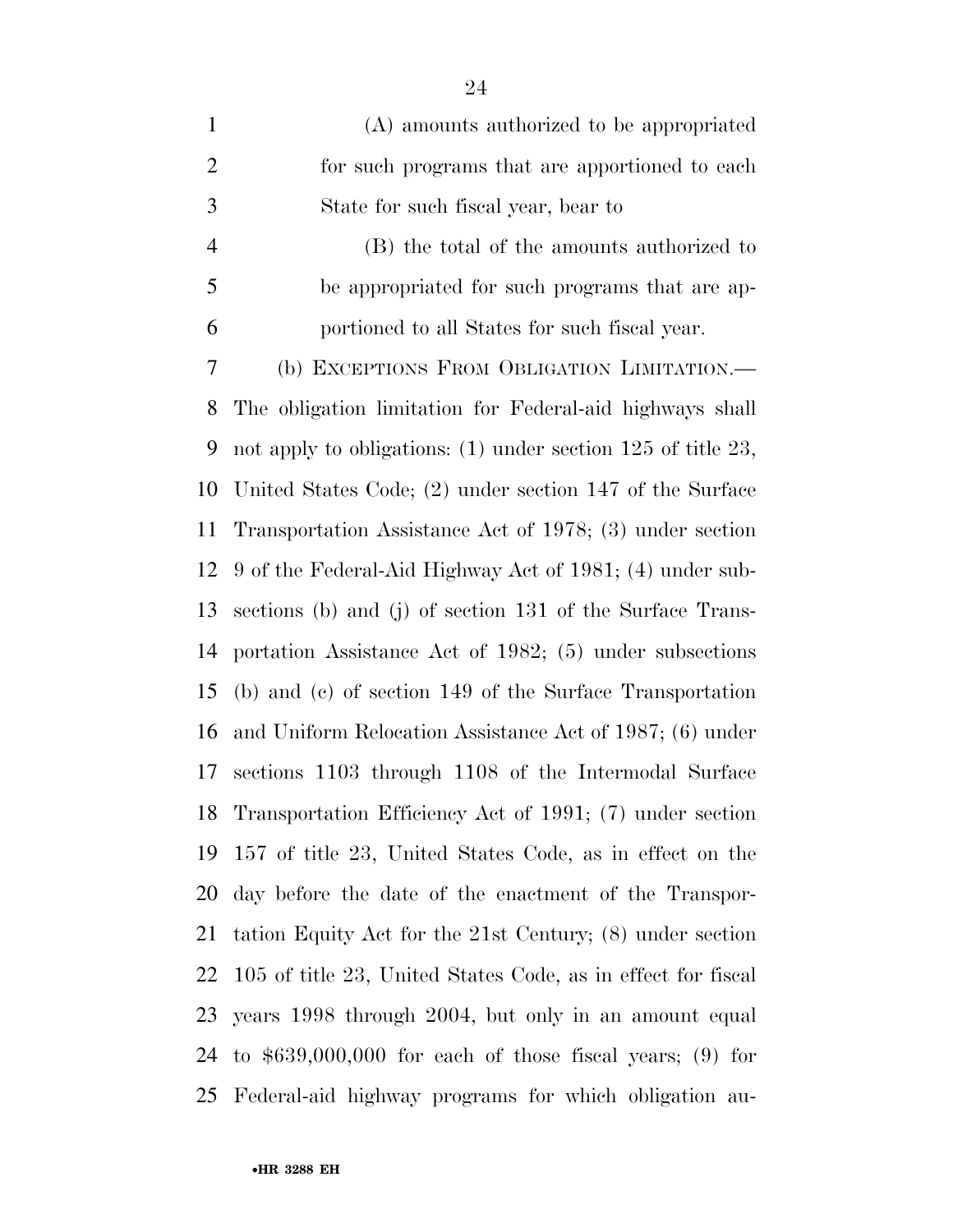thority was made available under the Transportation Eq- uity Act for the 21st Century or subsequent public laws for multiple years or to remain available until used, but only to the extent that the obligation authority has not lapsed or been used; (10) under section 105 of title 23, United States Code, but only in an amount equal to \$639,000,000 for each of fiscal years 2005 through 2010; and (11) under section 1603 of the Safe, Accountable, Flexible, Efficient Transportation Equity Act: A Legacy for Users, to the extent that funds obligated in accordance with that section were not subject to a limitation on obli- gations at the time at which the funds were initially made available for obligation.

 (c) REDISTRIBUTION OF UNUSED OBLIGATION AU- THORITY.—Notwithstanding subsection (a), the Secretary shall, after August 1 of such fiscal year, revise a distribu- tion of the obligation limitation made available under sub- section (a) if the amount distributed cannot be obligated during that fiscal year and redistribute sufficient amounts to those States able to obligate amounts in addition to those previously distributed during that fiscal year, giving priority to those States having large unobligated balances of funds apportioned under sections 104 and 144 of title 23, United States Code.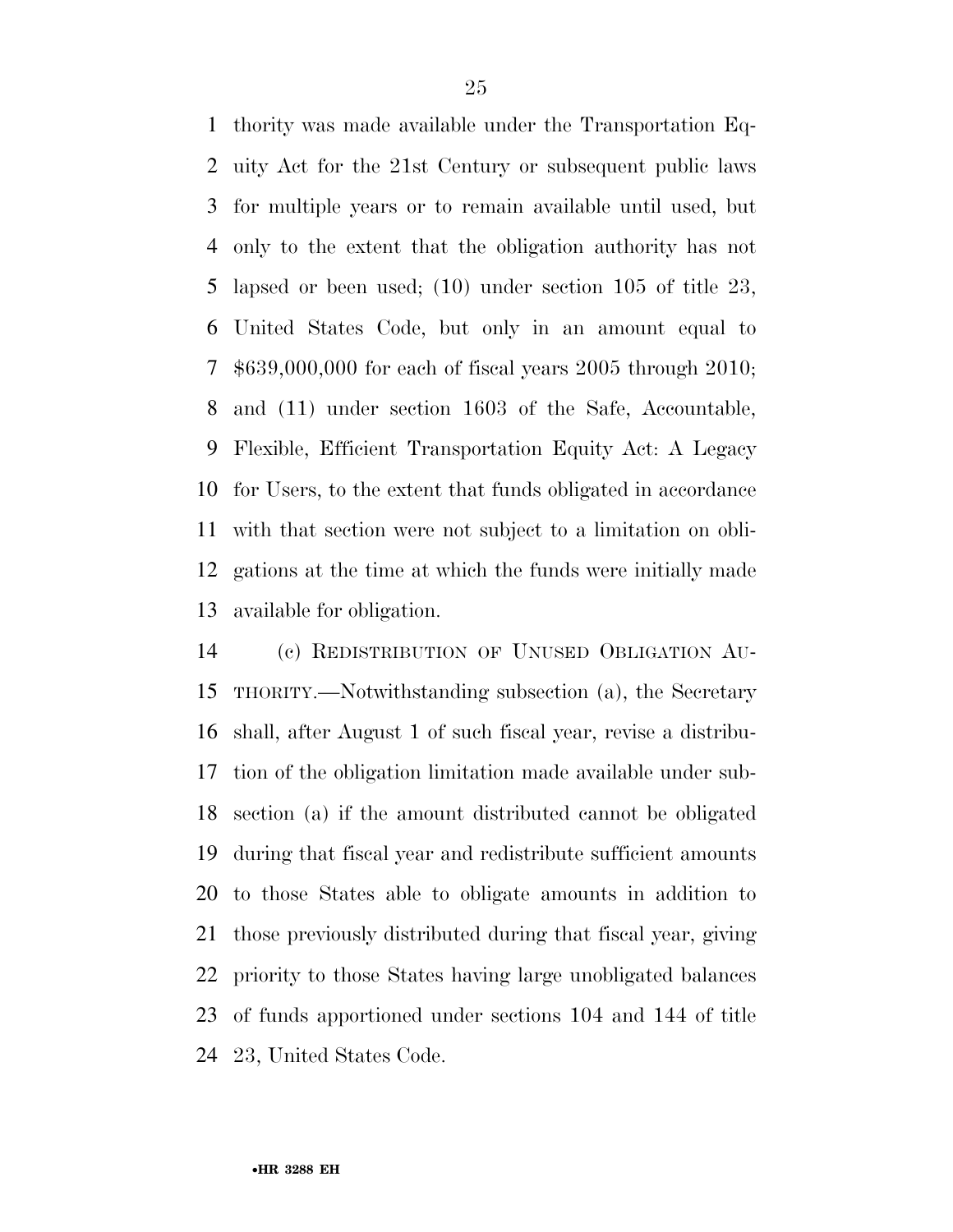(d) APPLICABILITY OF OBLIGATION LIMITATIONS TO TRANSPORTATION RESEARCH PROGRAMS.—The obliga- tion limitation shall apply to transportation research pro- grams carried out under chapter 5 of title 23, United States Code, and title V (research title) of the Safe, Ac- countable, Flexible, Efficient Transportation Equity Act: A Legacy for Users, except that obligation authority made available for such programs under such limitation shall re- main available for a period of 3 fiscal years and shall be in addition to the amount of any limitation imposed on obligations for Federal-aid highway and highway safety construction programs for future fiscal years.

 (e) REDISTRIBUTION OF CERTAIN AUTHORIZED FUNDS.—

 (1) IN GENERAL.—Not later than 30 days after the date of the distribution of obligation limitation under subsection (a), the Secretary shall distribute 18 to the States any funds that—

 (A) are authorized to be appropriated for such fiscal year for Federal-aid highways pro-grams; and

 (B) the Secretary determines will not be allocated to the States, and will not be available for obligation, in such fiscal year due to the im-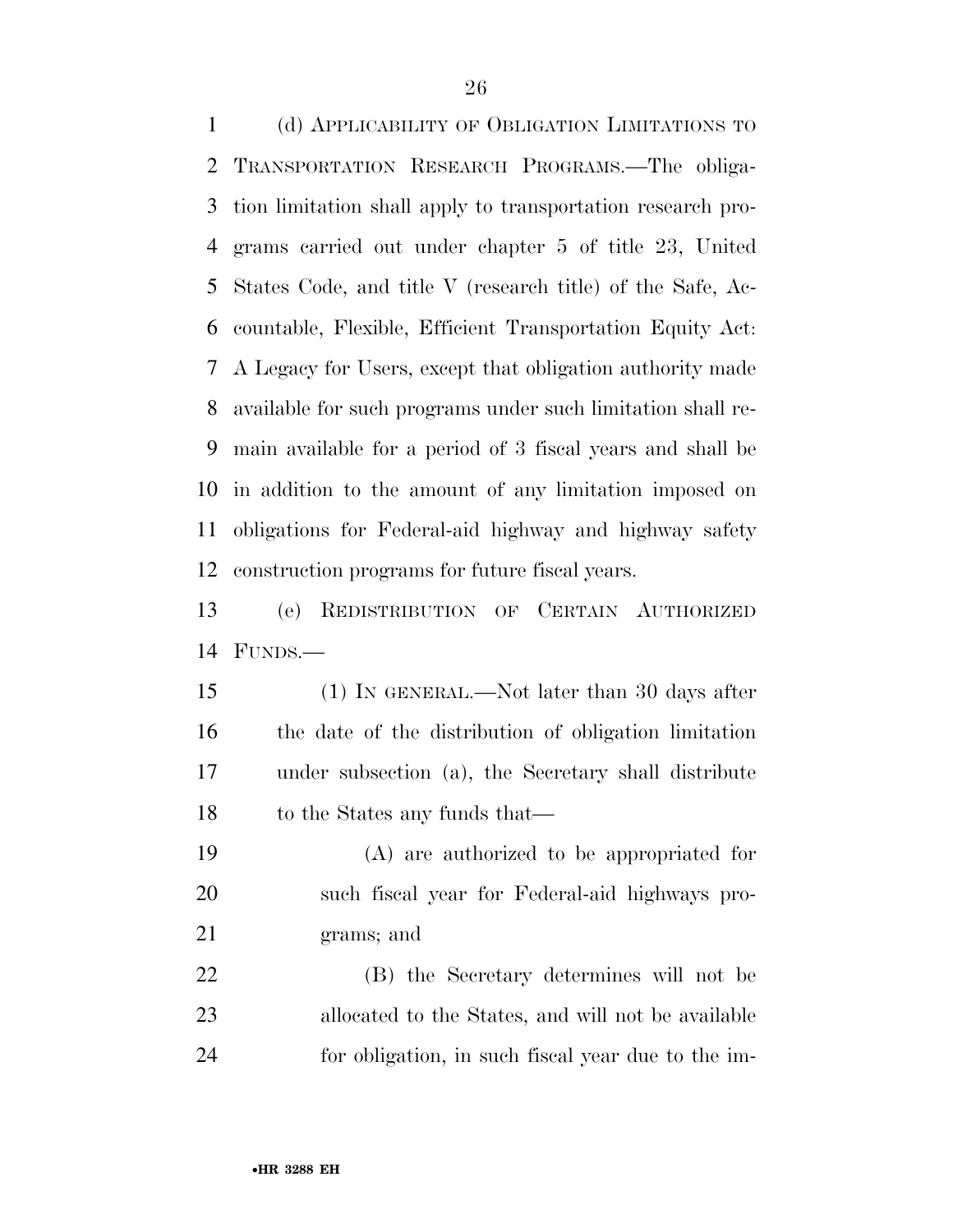| $\mathbf{1}$   | position of any obligation limitation for such             |
|----------------|------------------------------------------------------------|
| $\overline{2}$ | fiscal year.                                               |
| 3              | (2) RATIO.—Funds shall be distributed under                |
| $\overline{4}$ | paragraph $(1)$ in the same ratio as the distribution      |
| 5              | of obligation authority under subsection $(a)(6)$ .        |
| 6              | (3) AVAILABILITY.—Funds distributed under                  |
| 7              | paragraph (1) shall be available for any purposes de-      |
| 8              | scribed in section 133(b) of title 23, United States       |
| 9              | Code.                                                      |
| 10             | (f) SPECIAL LIMITATION CHARACTERISTICS.-- Obli-            |
| 11             | gation limitation distributed for a fiscal year under sub- |
| 12             | section $(a)(4)$ for the provision specified in subsection |
| 13             | $(a)(4)$ shall—                                            |
| 14             | (1) remain available until used for obligation of          |
| 15             | funds for that provision; and                              |
| 16             | $(2)$ be in addition to the amount of any limita-          |
| 17             | tion imposed on obligations for Federal-aid highway        |
| 18             | and highway safety construction programs for future        |
| 19             | fiscal years.                                              |
| 20             | (g) HIGH PRIORITY PROJECT FLEXIBILITY.—                    |
| 21             | (1) IN GENERAL.—Subject to paragraph (2),                  |
| 22             | obligation authority distributed for such fiscal year      |
| 23             | under subsection $(a)(4)$ for each project numbered 1      |
| 24             | through 3676 listed in the table contained in section      |
| 25             | 1702 of the Safe, Accountable, Flexible, Efficient         |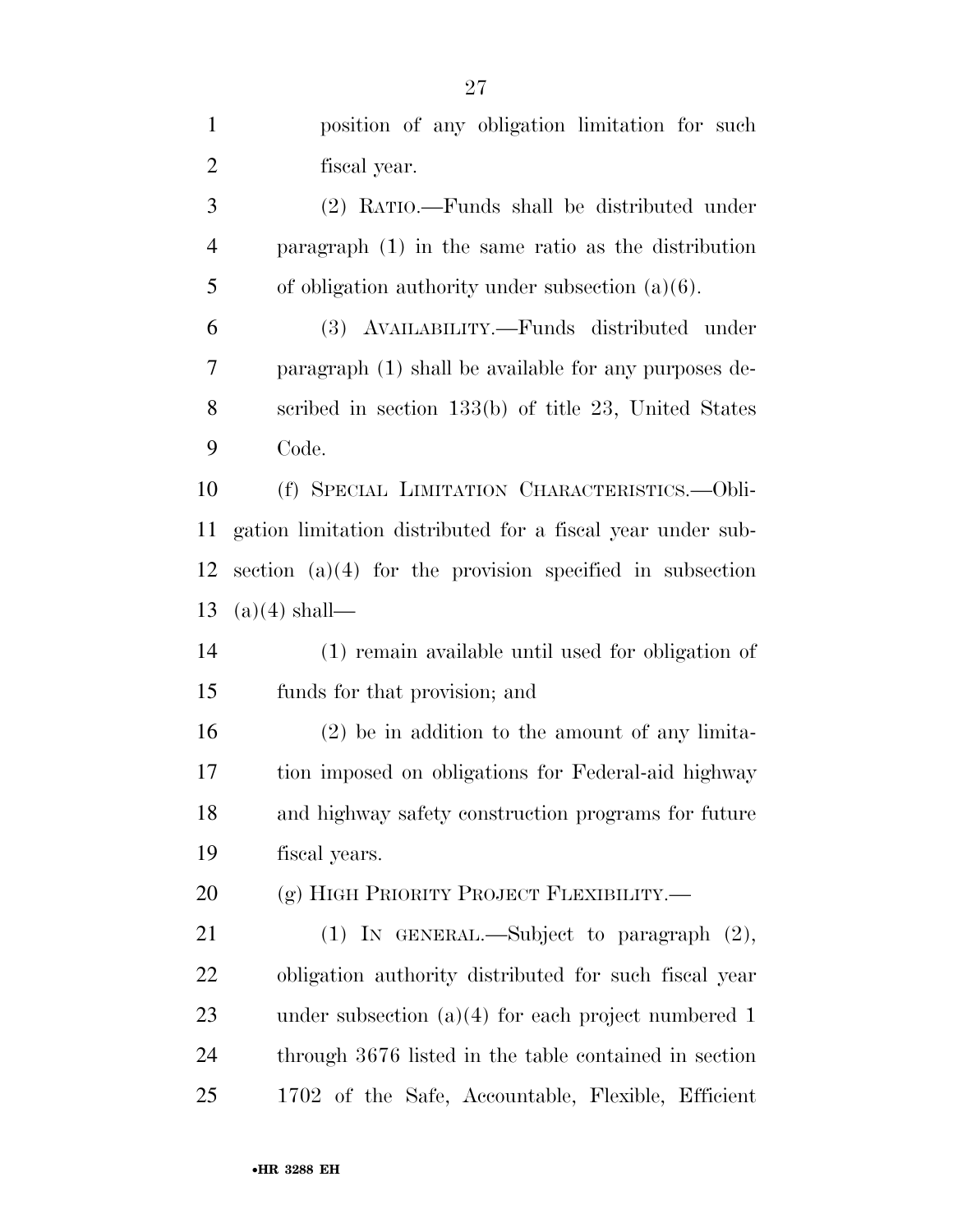Transportation Equity Act: A Legacy for Users may be obligated for any other project in such section in the same State.

 (2) RESTORATION.—Obligation authority used as described in paragraph (1) shall be restored to the original purpose on the date on which obligation authority is distributed under this section for the next fiscal year following obligation under paragraph (1).

 (h) LIMITATION ON STATUTORY CONSTRUCTION.— Nothing in this section shall be construed to limit the dis- tribution of obligation authority under subsection (a)(4)(A) for each of the individual projects numbered greater than 3676 listed in the table contained in section 1702 of the Safe, Accountable, Flexible, Efficient Trans-portation Equity Act: A Legacy for Users.

 SEC. 121. Notwithstanding 31 U.S.C. 3302, funds re- ceived by the Bureau of Transportation Statistics from the sale of data products, for necessary expenses incurred pur- suant to 49 U.S.C. 111 may be credited to the Federal- aid highways account for the purpose of reimbursing the Bureau for such expenses: *Provided*, That such funds shall be subject to the obligation limitation for Federal-aid highways and highway safety construction.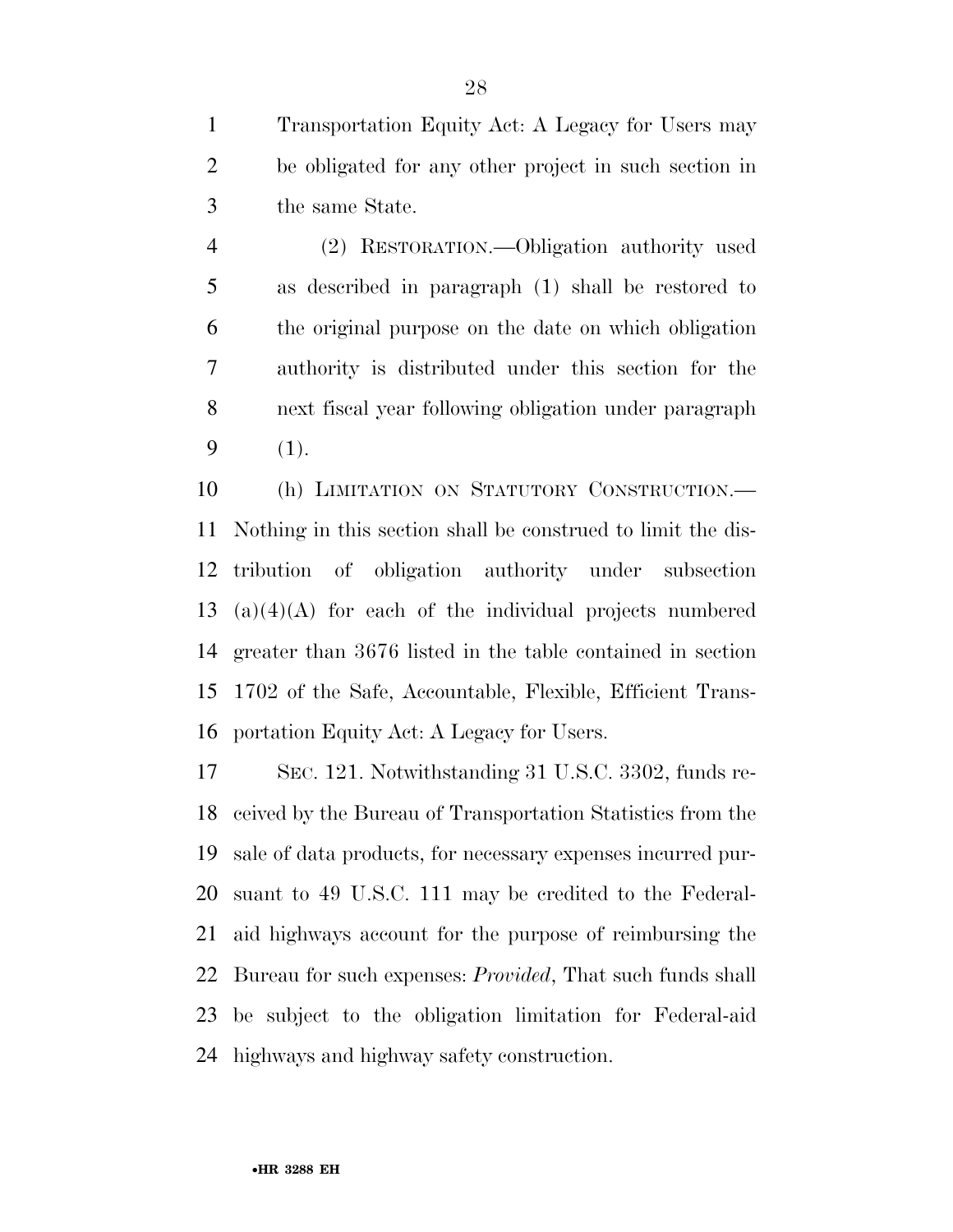| $\mathbf{1}$ | SEC. 122. (a) IN GENERAL.—Except as provided in            |
|--------------|------------------------------------------------------------|
| 2            | subsection (b), none of the funds made available, limited, |
| 3            | or otherwise affected by this Act shall be used to approve |
| 4            | or otherwise authorize the imposition of any toll on any   |
| 5            | segment of highway located on the Federal-aid system in    |
| 6            | the State of Texas that—                                   |
| 7            | $(1)$ as of the date of enactment of this Act, is          |
| 8            | not tolled;                                                |
| 9            | (2) is constructed with Federal assistance pro-            |
| 10           | vided under title 23, United States Code; and              |
| 11           | $(3)$ is in actual operation as of the date of en-         |
| 12           | actment of this Act.                                       |
| 13           | (b) EXCEPTIONS.—                                           |
| 14           | (1) NUMBER OF TOLL LANES.—Subsection (a)                   |
| 15           | shall not apply to any segment of highway on the           |
| 16           | Federal-aid system described in that subsection that,      |
| 17           | as of the date on which a toll is imposed on the seg-      |
| 18           | ment, will have the same number of non-toll lanes as       |
| 19           | were in existence prior to that date.                      |
| 20           | (2)<br>HIGH-OCCUPANCY VEHICLE LANES.-A                     |
| 21           | high-occupancy vehicle lane that is converted to a         |
| 22           | toll lane shall not be subject to this section, and        |
| 23           | shall not be considered to be a non-toll lane for pur-     |
| 24           | poses of determining whether a highway will have           |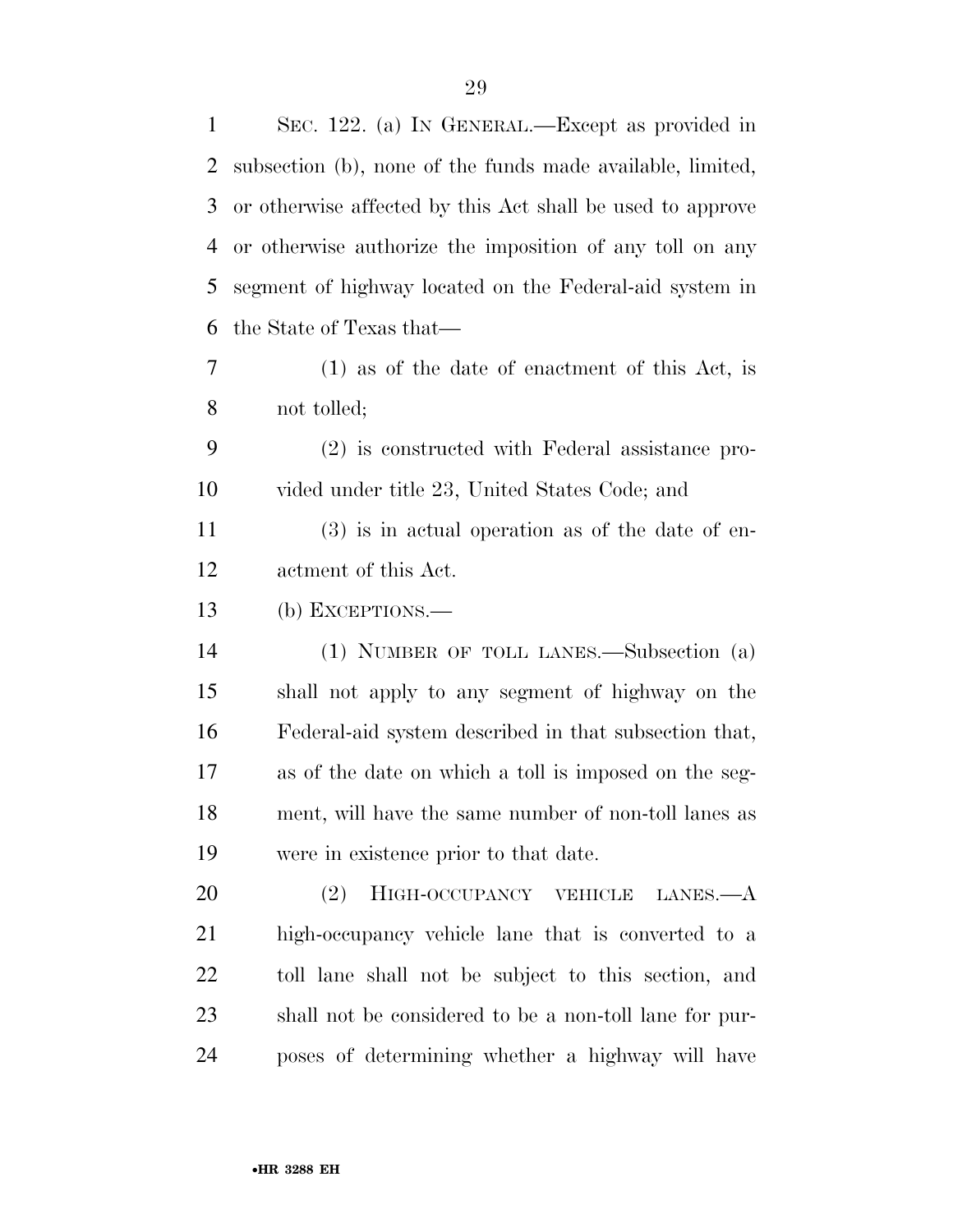fewer non-toll lanes than prior to the date of imposi-2 tion of the toll, if—

 (A) high-occupancy vehicles occupied by the number of passengers specified by the enti- ty operating the toll lane may use the toll lane without paying a toll, unless otherwise specified by the appropriate county, town, municipal or other local government entity, or public toll road or transit authority; or

 (B) each high-occupancy vehicle lane that was converted to a toll lane was constructed as 12 a temporary lane to be replaced by a toll lane under a plan approved by the appropriate coun- ty, town, municipal or other local government entity, or public toll road or transit authority. SEC. 123. (a) In the explanatory statement ref- erenced in section 129 of division K of Public Law 110– 161 (121 Stat. 2388), the item relating to ''Route 5 Over- pass and River Center, St. Mary's County, MD'' in the table of projects for such section 129 is deemed to be amended by striking '' 'Route 5 Overpass and River Cen- ter, St. Mary's County, MD'' and inserting ''Safety Im- provements and Traffic Calming Measures along Route 5 at St. Mary's County, MD''.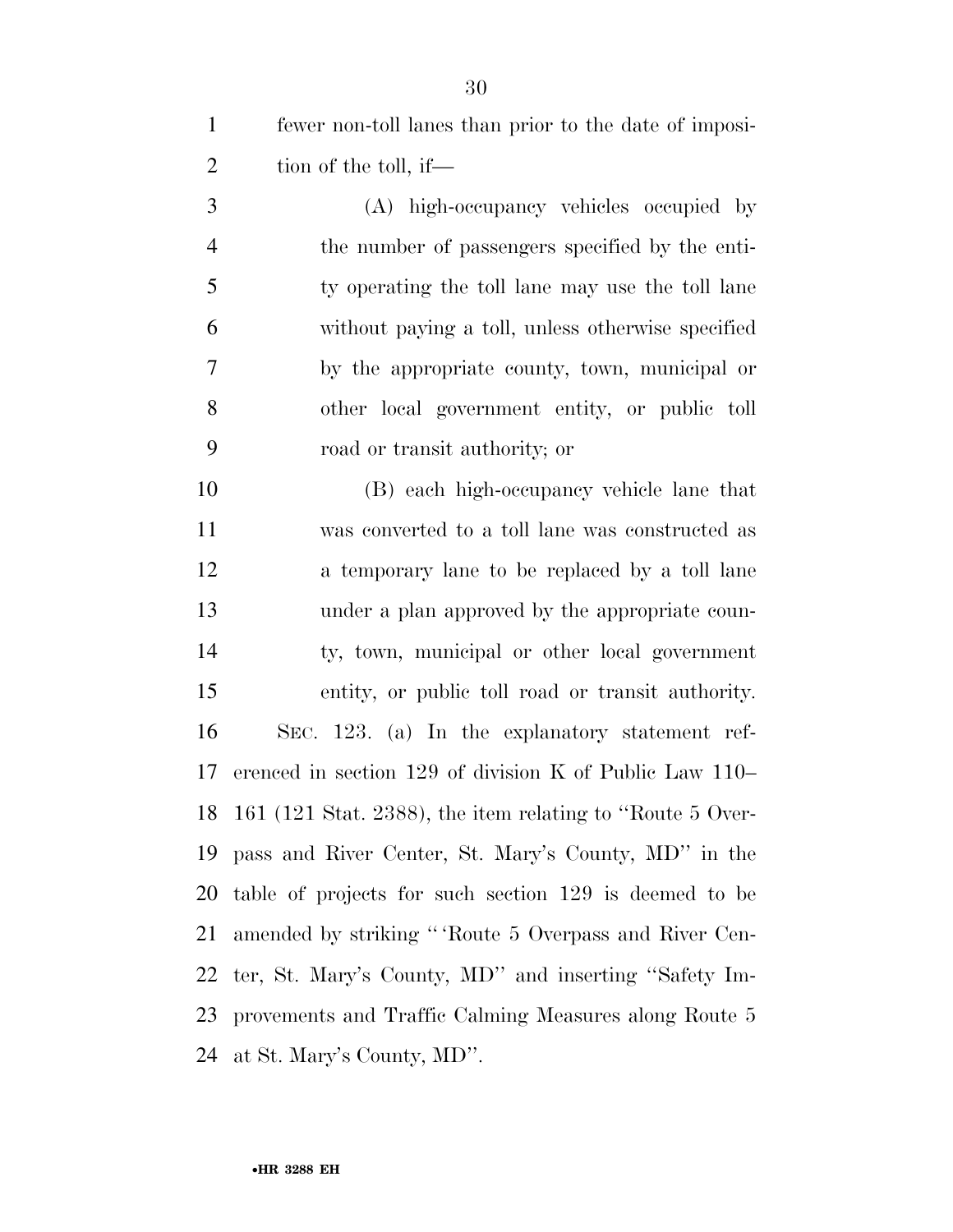(b) In the explanatory statement referenced in section 186 of title I of division I of Public Law 111–8 (123 Stat. 947), the item relating to ''US 422 River Crossing Com- plex Project, King of Prussia, PA'' in the table of projects under the heading ''Transportation, Community, and Sys- tem Preservation Program'' is deemed to be amended by striking ''US 422 River Crossing Complex Project, King of Prussia, PA'' and inserting ''For closed loop signal con- trol system and other improvements for Trooper Road in Lower Providence and West Norriton Townships, Mont-gomery County, PA''.

 (c) In the explanatory statement referenced in section 186 of title I of division I of Public Law 111–8 (123 Stat. 947), the item relating to ''Improving the West Bank River Front, IL'' in the table of projects under the head- ing ''Transportation, Community, and System Preserva- tion Program'' is deemed to be amended by striking ''Im- proving the West Bank River Front, IL'' and inserting ''East Bank River Front and Bikeway Improvements, IL''.

 (d) In the explanatory statement referenced in section 186 of title I of division K of Public Law 110–161 (121 Stat. 2406), as amended by section 129(d) of division I of Public Law 111–8 (123 Stat. 947), the item relating to ''Repair of Side Streets and Relocation of Water Mains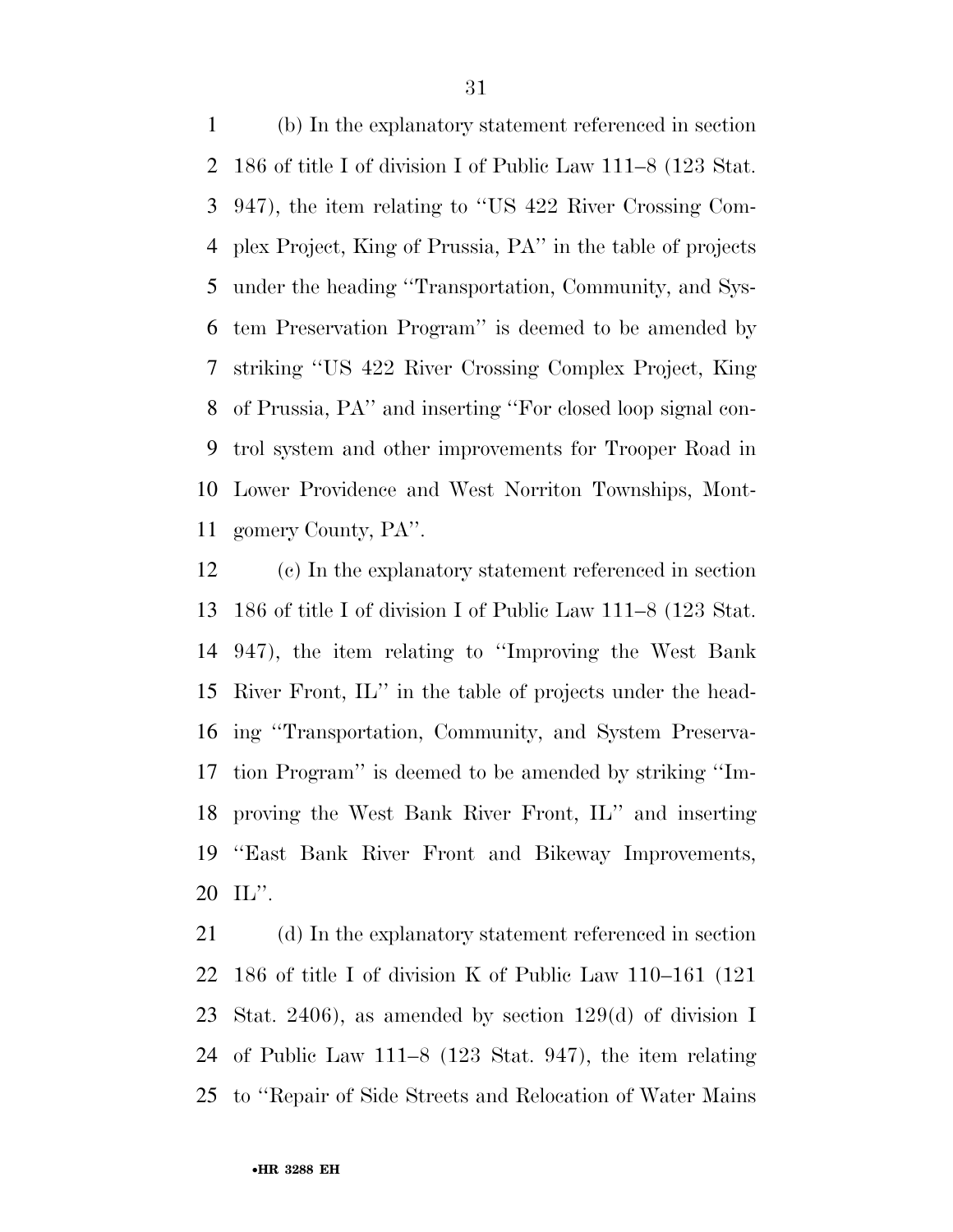resulting from rerouting of traffic and reconstruction of 159th Street in Harvey, IL'' in the table of projects under the heading ''Transportation, Community, and System Preservation Program'' is deemed to be amended by strik- ing ''Repair of Side Streets and Relocation of Water Mains resulting from rerouting of traffic and reconstruc- tion of 159th Street in Harvey, IL'' and inserting ''Inter- section Improvements on Crawford Avenue and 203rd Street in the Village of Olympia Fields, IL''.

 (e) In the explanatory statement referenced in section 129 of division K of Public Law 110–161 (121 Stat. 2388), the item relating to ''Study Improvements to 109th Avenue, Winfield, IN'' in the table of projects for such section 129 is deemed to be amended by striking ''Win- field, IN'' and inserting ''Town of Winfield, City of Crown Point, Lake County, IN''.

 (f) In the explanatory statement referenced in section 186 of title I of division I of Public Law 111–8 (123 Stat. 947), the item relating to ''Ronald Reagan Parkway (Mid- dle and Southern segments), Boone County, IN'' in the table of projects under the heading ''Transportation, Com- munity, and System Preservation Program'' is deemed to be amended by striking ''Boone County'' and inserting ''Hendricks County''.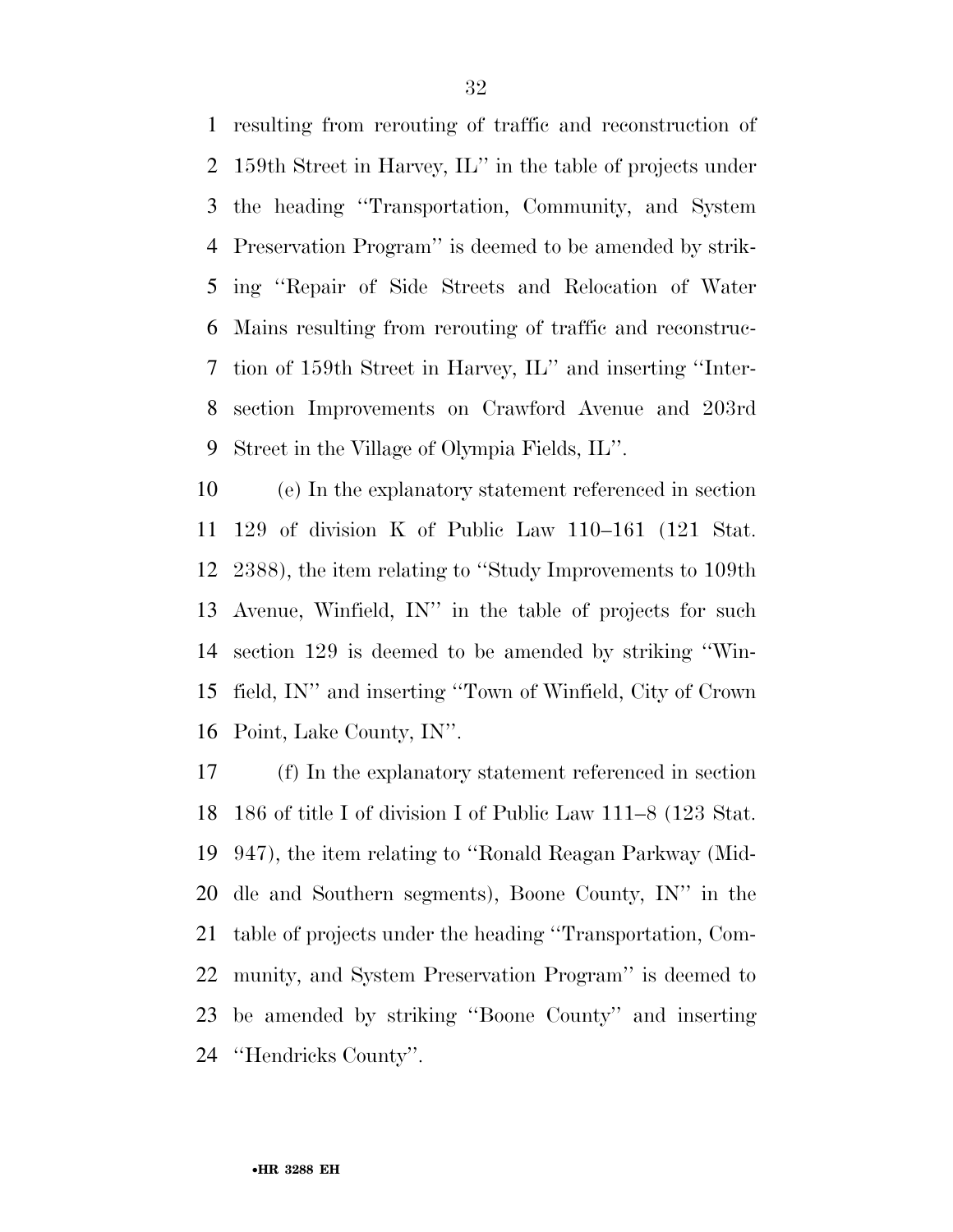(g) In the explanatory statement referenced in section 186 of title I of division I of Public Law 111–8 (123 Stat. 947), the item relating to ''Onville Road Intersection and Road-Widening Project, Prince William County, VA'' in the table of projects under the heading ''Federal Lands'' is deemed to be amended by striking ''Prince William'' and inserting ''Stafford''.

 (h) In the explanatory statement referenced in section 186 of title I of division I of Public Law 111–8 (123 Stat. 947), the item relating to ''U.S. 59/Alabama Grade Sepa- ration Project, St. Joseph, MO'' in the table of projects under the heading ''Interstate Maintenance Discre- tionary'' is deemed to be amended by striking ''U.S. 59/ Alabama Grade Separation Project, St. Joseph, MO'' and inserting ''I-29 Interchange Reconstruction in St. Joseph, MO''.

 (i) In the explanatory statement referenced in section 186 of title I of division I of Public Law 111–8 (123 Stat. 947), the item relating to ''Decking and Sidewalk Replace- ment on the Central Avenue Overpass, South Charleston, WV'' in the table of projects under the heading ''Interstate Maintenance Discretionary'' is deemed to be amended by striking ''Decking and Sidewalk Replacement on the Cen- tral Avenue Overpass, South Charleston, WV'' and insert-ing ''General Interstate Maintenance, WV''.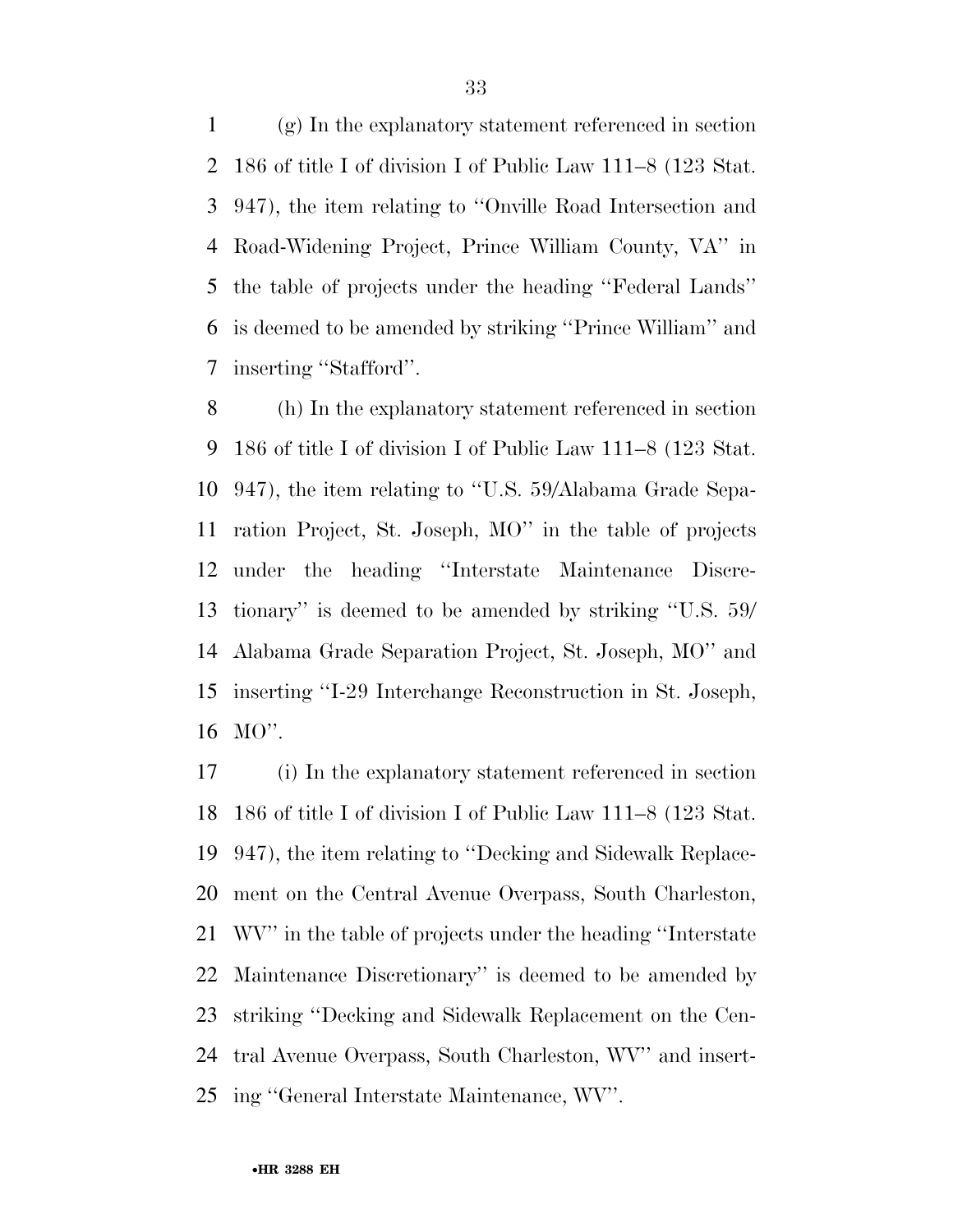(j) In the explanatory statement referenced in section 125 of title I of division I of Public Law 111–8 (123 Stat. 928), the item relating to ''Wapsi Great Western Line Trail, Mitchell County, IA'' is deemed to be amended by striking ''Mitchell County'' and inserting ''Mitchell and Howard Counties''.

 (k) In the explanatory statement referenced in section 125 of title I of division I of Public Law 111–8 (123 Stat. 928), the item relating to ''Highway 169 Corridor Project Environmental Assessment, Preliminary Engineering and Planning, Humboldt, IA'' is deemed to be amended by striking ''Corridor Project Environmental Assessment, Preliminary Engineering and Planning, Humboldt, IA'' and inserting ''Construction, Humboldt and Webster Counties, IA''.

 (l) In the explanatory statement referenced in section 125 of title I of division I of Public Law 111–8 (123 Stat. 928), the item relating to ''Highway 53 Interchanges, WI'' is deemed to be amended by striking ''Interchanges'' and inserting ''Intersections''.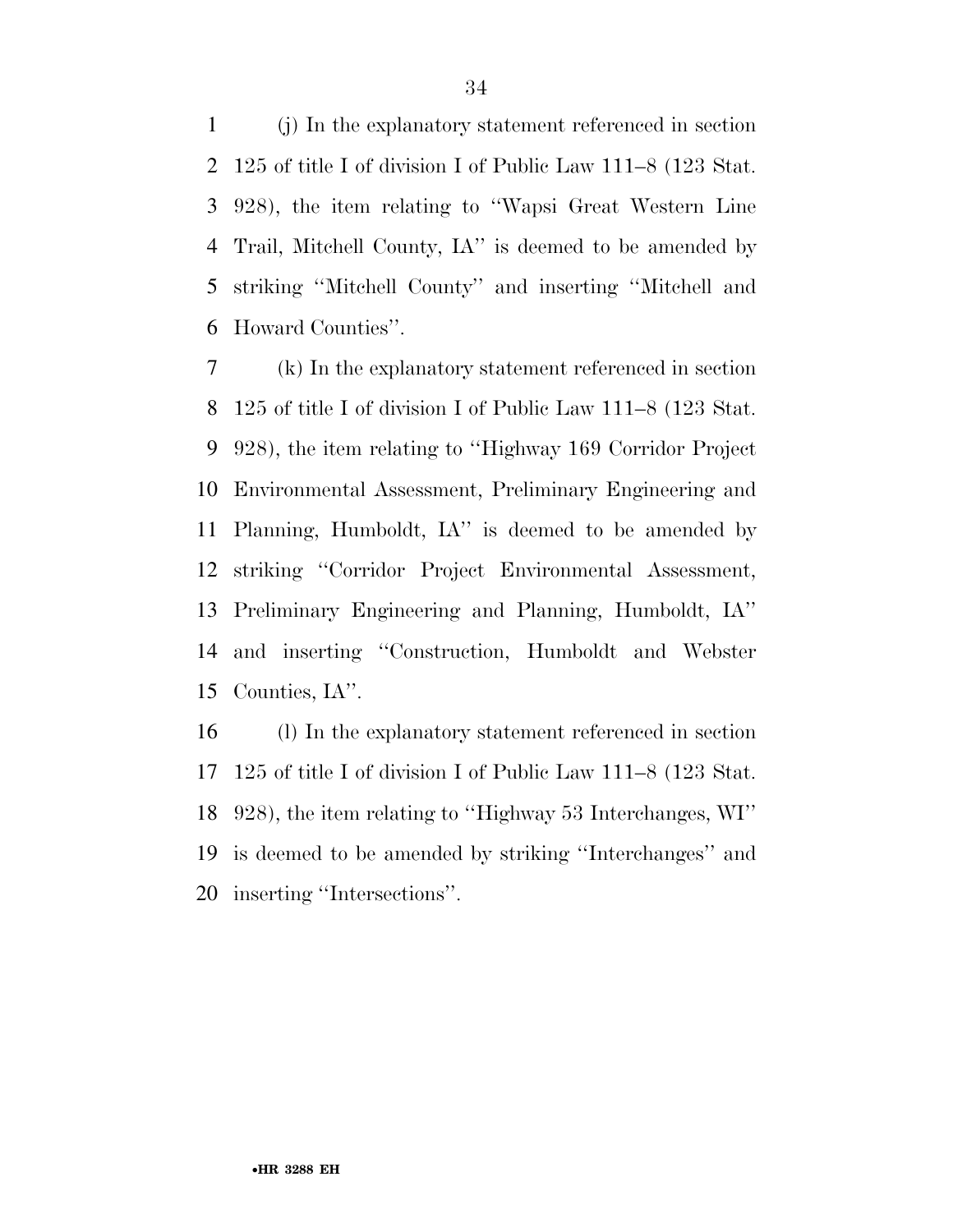|   | 1 FEDERAL MOTOR CARRIER SAFETY ADMINISTRATION |
|---|-----------------------------------------------|
| 2 | MOTOR CARRIER SAFETY OPERATIONS AND PROGRAMS  |
| 3 | (LIQUIDATION OF CONTRACT AUTHORIZATION)       |
|   | (LIMITATION ON OBLIGATIONS)                   |
|   | (HIGHWAY TRUST FUND)                          |

 For payment of obligations incurred in the implemen- tation, execution and administration of motor carrier safe- ty operations and programs pursuant to section 31104(i) of title 49, United States Code, and sections 4127 and 4134 of Public Law 109–59, \$239,828,000, to be derived from the Highway Trust Fund (other than the Mass Tran- sit Account), together with advances and reimbursements received by the Federal Motor Carrier Safety Administra- tion: *Provided*, That none of the funds derived from the Highway Trust Fund in this Act shall be available for the implementation, execution or administration of programs, the obligations for which are in excess of \$239,828,000, for ''Motor Carrier Safety Operations and Programs'', of which \$8,500,000, is for the research and technology pro- gram to remain available for obligation until September 30, 2011, and \$1,000,000 shall be available for commer- cial motor vehicle operator's grants to carry out section 4134 of Public Law 109–59: *Provided further*, That not- withstanding any other provision of law, none of the funds under this heading for outreach and education shall be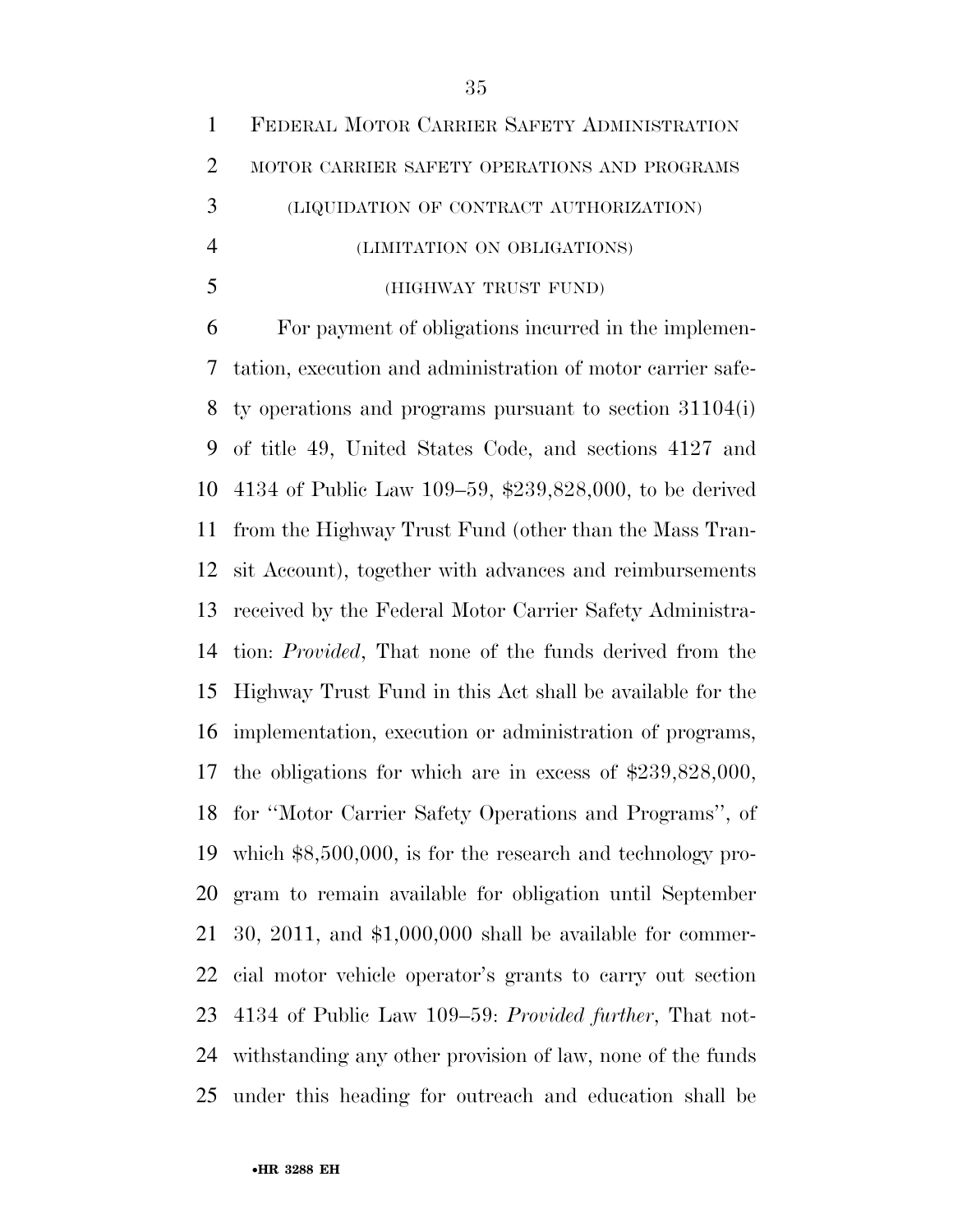available for transfer: *Provided further*, That the Federal Motor Carrier Safety Administration shall transmit to Congress a report on March 30, 2010, and September 30, 2010, on the agency's ability to meet its requirement to conduct compliance reviews on high-risk carriers.

|    | MOTOR CARRIER SAFETY GRANTS             |
|----|-----------------------------------------|
|    | (LIQUIDATION OF CONTRACT AUTHORIZATION) |
| -8 | (LIMITATION ON OBLIGATIONS)             |
|    | (HIGHWAY TRUST FUND)                    |

 For payment of obligations incurred in carrying out sections 31102, 31104(a), 31106, 31107, 31109, 31309, 31313 of title 49, United States Code, and sections 4126 and 4128 of Public Law 109–59, \$310,070,000, to be de- rived from the Highway Trust Fund (other than the Mass Transit Account): *Provided*, That none of the funds in this Act shall be available for the implementation or execution of programs, the obligations for which are in excess of \$310,070,000, for ''Motor Carrier Safety Grants''; of which \$212,070,000 shall be available for the motor car- rier safety assistance program to carry out sections 31102 and 31104(a) of title 49, United States Code; \$25,000,000, shall be available for the commercial driver's license improvements program to carry out section 31313 of title 49, United States Code; \$32,000,000, shall be available for the border enforcement grants program to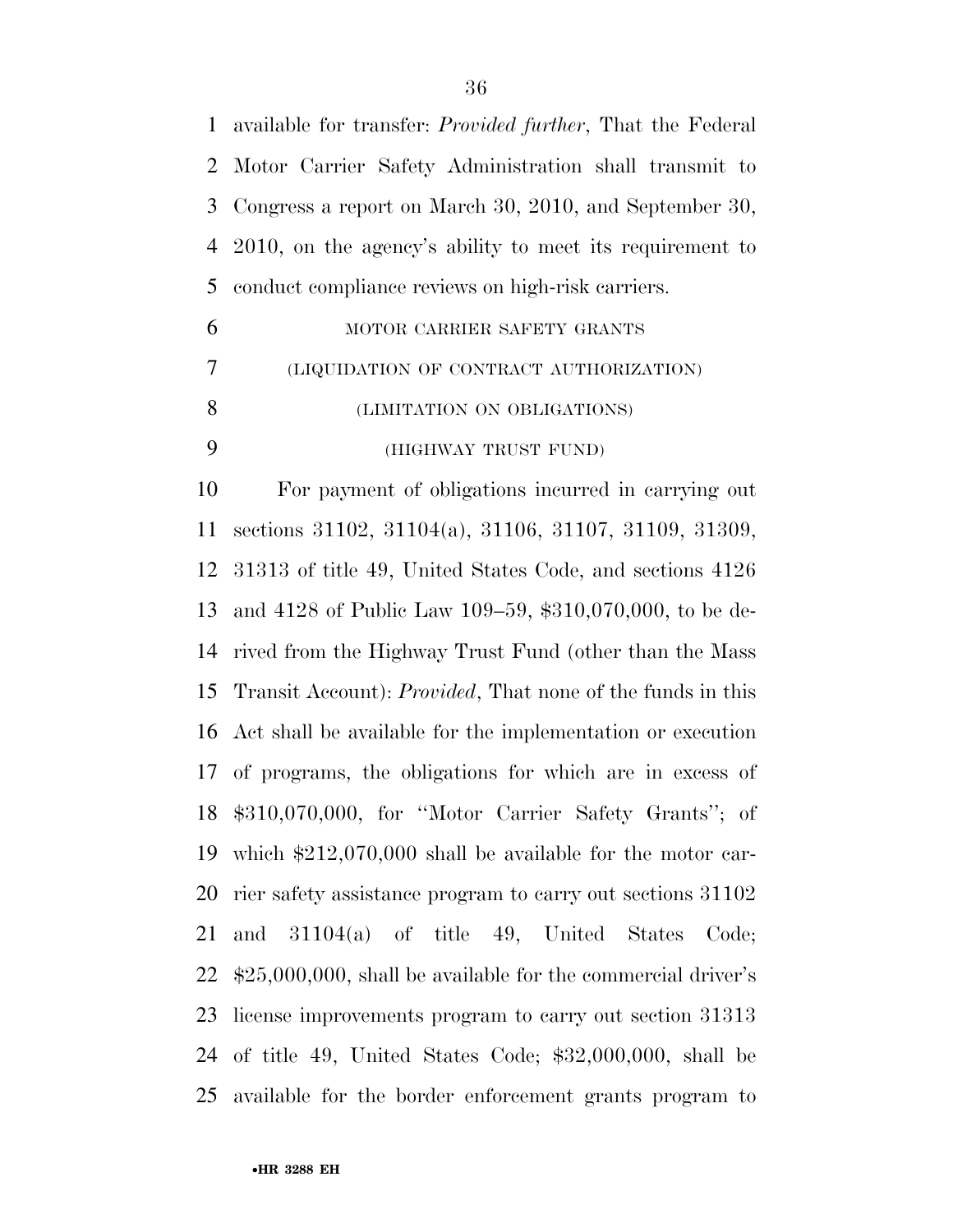carry out section 31107 of title 49, United States Code; \$5,000,000, shall be available for the performance and registration information system management program to carry out sections 31106(b) and 31109 of title 49, United States Code; \$25,000,000, shall be available for the com- mercial vehicle information systems and networks deploy- ment program to carry out section 4126 of Public Law 109–59; \$3,000,000, shall be available for the safety data improvement program to carry out section 4128 of Public Law 109–59; and \$8,000,000, shall be available for the commercial driver's license information system moderniza- tion program to carry out section 31309(e) of title 49, United States Code: *Provided further*, That of the funds made available for the motor carrier safety assistance pro- gram, \$29,000,000, shall be available for audits of new entrant motor carriers.

## ADMINISTRATIVE PROVISIONS—FEDERAL MOTOR

## CARRIER SAFETY ADMINISTRATION

 SEC. 135. Funds appropriated or limited in this Act shall be subject to the terms and conditions stipulated in section 350 of Public Law 107–87 and section 6901 of Public Law 110–28, including that the Secretary submit a report to the House and Senate Appropriations Commit- tees annually on the safety and security of transportation into the United States by Mexico-domiciled motor carriers.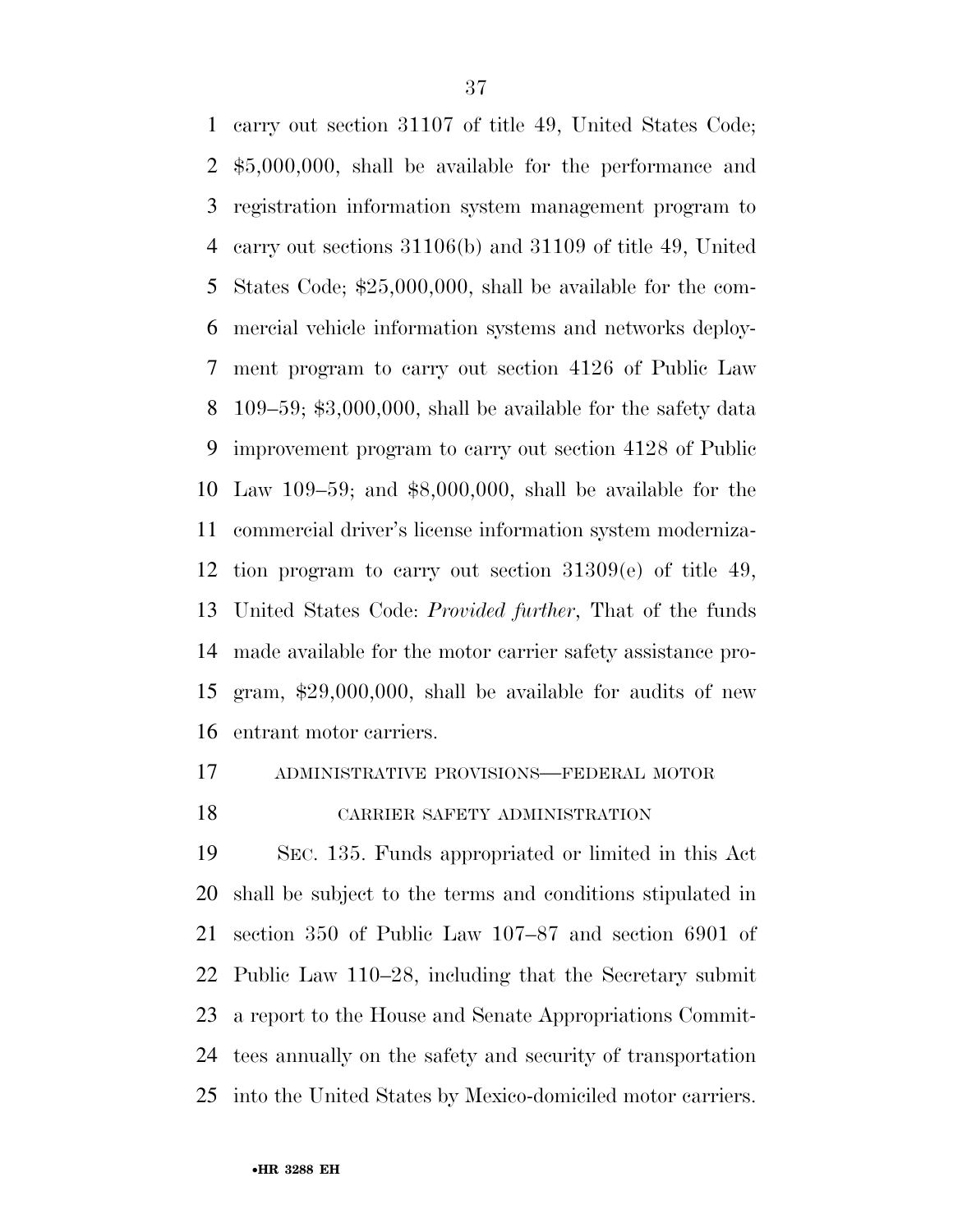NATIONAL HIGHWAY TRAFFIC SAFETY ADMINISTRATION

## OPERATIONS AND RESEARCH

 For expenses necessary to discharge the functions of the Secretary, with respect to traffic and highway safety under subtitle C of title X of Public Law 109–59 and chapter 301 and part C of subtitle VI of title 49, United States Code, \$131,736,000 (increased by \$250,000), of which \$32,045,000 shall remain available until September 30, 2011: *Provided*, That none of the funds appropriated by this Act may be obligated or expended to plan, finalize, or implement any rulemaking to add to section 575.104 of title 49 of the Code of Federal Regulations any require- ment pertaining to a grading standard that is different from the three grading standards (treadwear, traction, and temperature resistance) already in effect.

| OPERATIONS AND RESEARCH |
|-------------------------|
|                         |

- (LIQUIDATION OF CONTRACT AUTHORIZATION)
- (LIMITATION ON OBLIGATIONS)

(HIGHWAY TRUST FUND)

 For payment of obligations incurred in carrying out the provisions of 23 U.S.C. 403, \$108,642,000 to be de- rived from the Highway Trust Fund (other than the Mass Transit Account) and to remain available until expended: *Provided*, That none of the funds in this Act shall be avail-able for the planning or execution of programs the total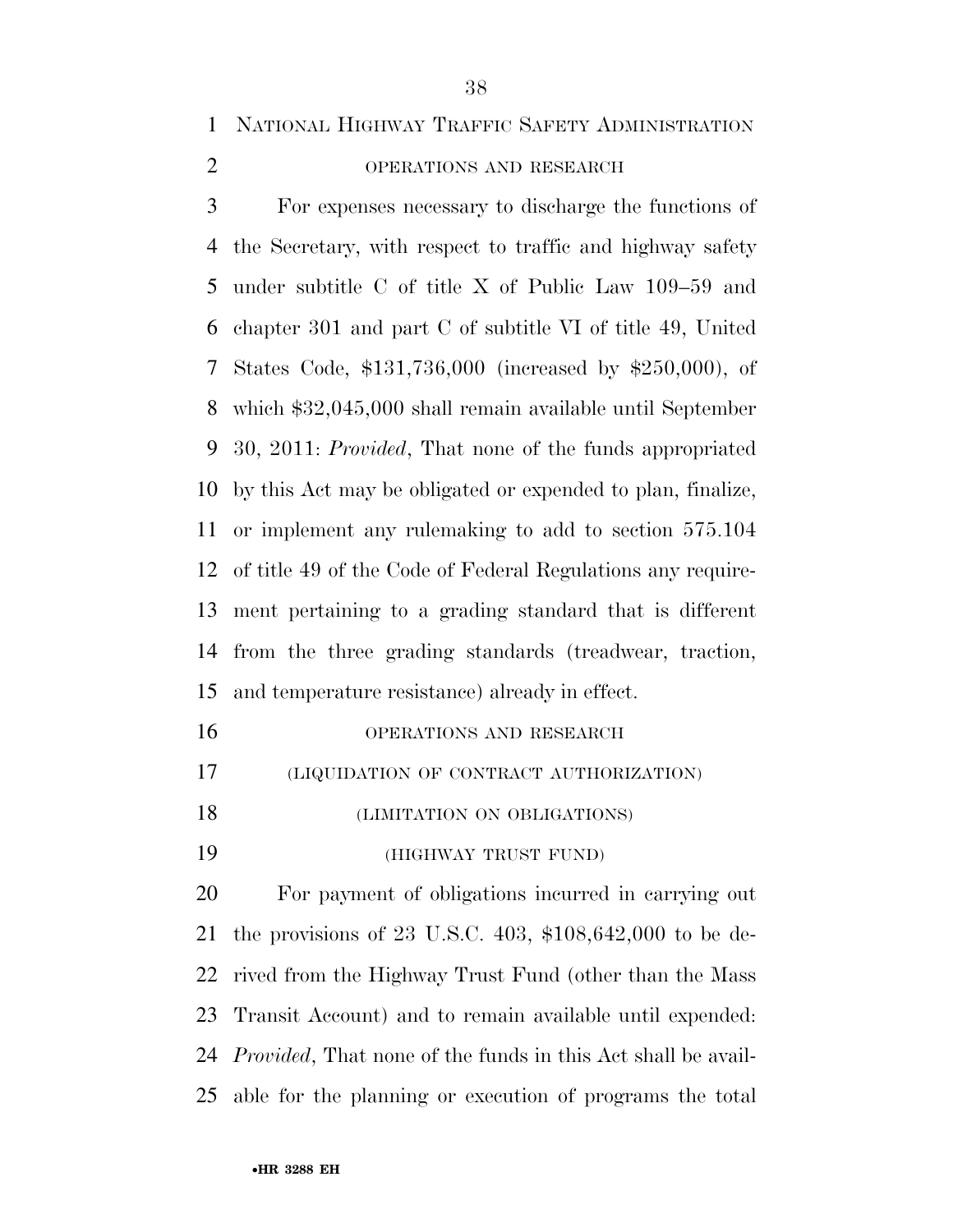obligations for which, in fiscal year 2010, are in excess of \$108,642,000 for programs authorized under 23 U.S.C. 403: *Provided further*, That within the \$108,642,000 obli- gation limitation for operations and research, \$26,908,000 shall remain available until September 30, 2011 and shall be in addition to the amount of any limitation imposed on obligations for future years.

8 NATIONAL DRIVER REGISTER (LIQUIDATION OF CONTRACT AUTHORIZATION) (LIMITATION ON OBLIGATIONS) (HIGHWAY TRUST FUND)

 For payment of obligations incurred in carrying out chapter 303 of title 49, United States Code, \$4,000,000, to be derived from the Highway Trust Fund (other than the Mass Transit Account) and to remain available until expended: *Provided*, That none of the funds in this Act shall be available for the implementation or execution of programs the total obligations for which, in fiscal year 2010, are in excess of \$4,000,000 for the National Driver Register authorized under such chapter.

21 NATIONAL DRIVER REGISTER

 For an additional amount for the ''National Driver Register'' as authorized by chapter 303 of title 49, United States Code, \$3,350,000, to remain available through Sep-tember 30, 2011: *Provided*, That the funding made avail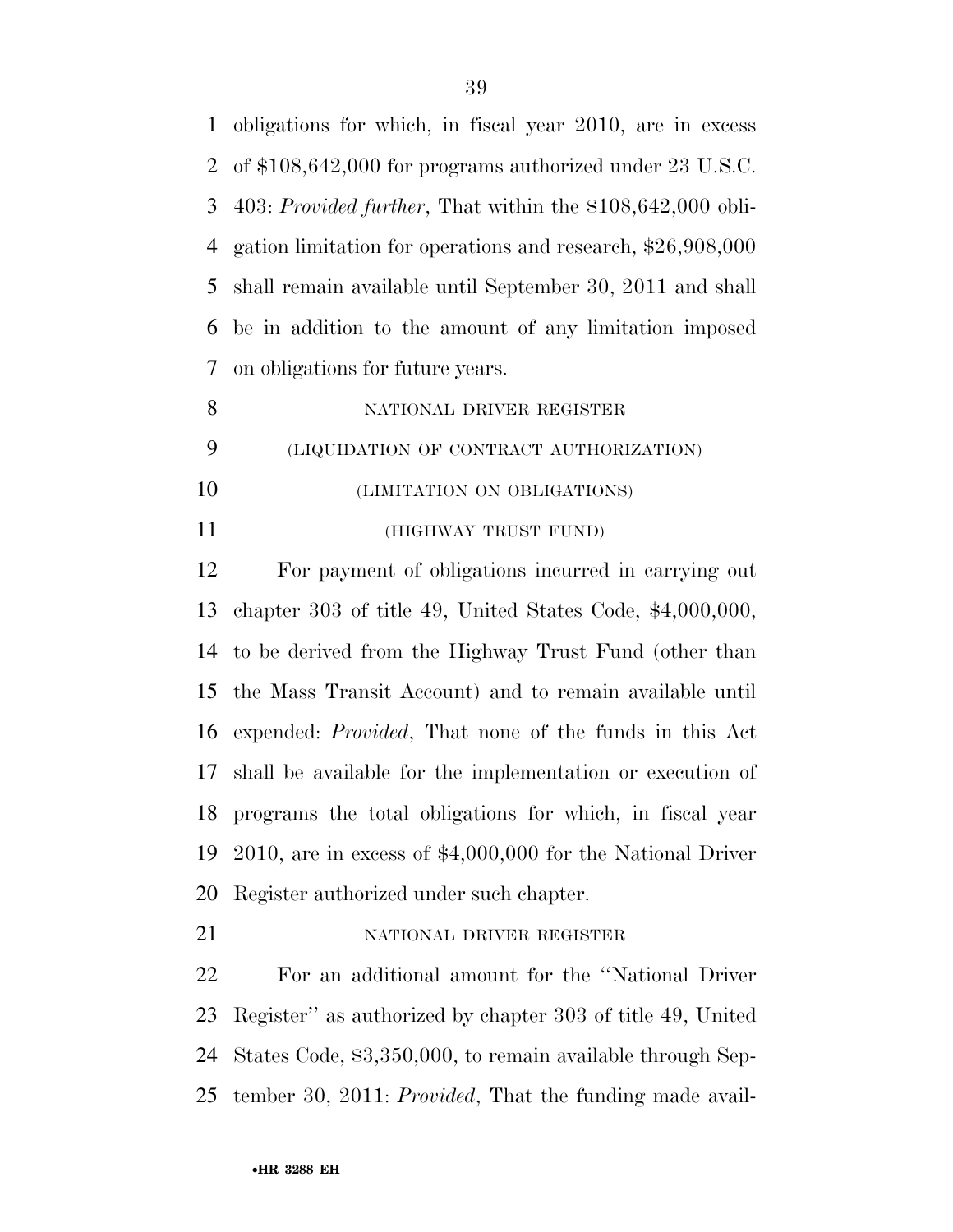able under this heading shall be used to carry out the mod-ernization of the National Driver Register.

|                | HIGHWAY TRAFFIC SAFETY GRANTS           |
|----------------|-----------------------------------------|
| $\overline{4}$ | (LIQUIDATION OF CONTRACT AUTHORIZATION) |
| 5              | (LIMITATION ON OBLIGATIONS)             |

(HIGHWAY TRUST FUND)

 For payment of obligations incurred in carrying out the provisions of 23 U.S.C. 402, 405, 406, 408, and 410 and sections 2001(a)(11), 2009, 2010, and 2011 of Public Law 109–59, to remain available until expended, \$619,500,000 to be derived from the Highway Trust Fund (other than the Mass Transit Account): *Provided*, That none of the funds in this Act shall be available for the planning or execution of programs the total obligations for which, in fiscal year 2010, are in excess of \$619,500,000 for programs authorized under 23 U.S.C. 402, 405, 406, 408, and 410 and sections 2001(a)(11), 2009, 2010, and 2011 of Public Law 109–59, of which \$235,000,000 shall be for ''Highway Safety Programs'' under 23 U.S.C. 402; \$25,000,000 shall be for ''Occupant Protection Incentive Grants'' under 23 U.S.C. 405; \$124,500,000 shall be for ''Safety Belt Performance Grants'' under 23 U.S.C. 406, and such obligation limitation shall remain available until September 30, 2011 in accordance with subsection (f) of such section 406 and shall be in addition to the amount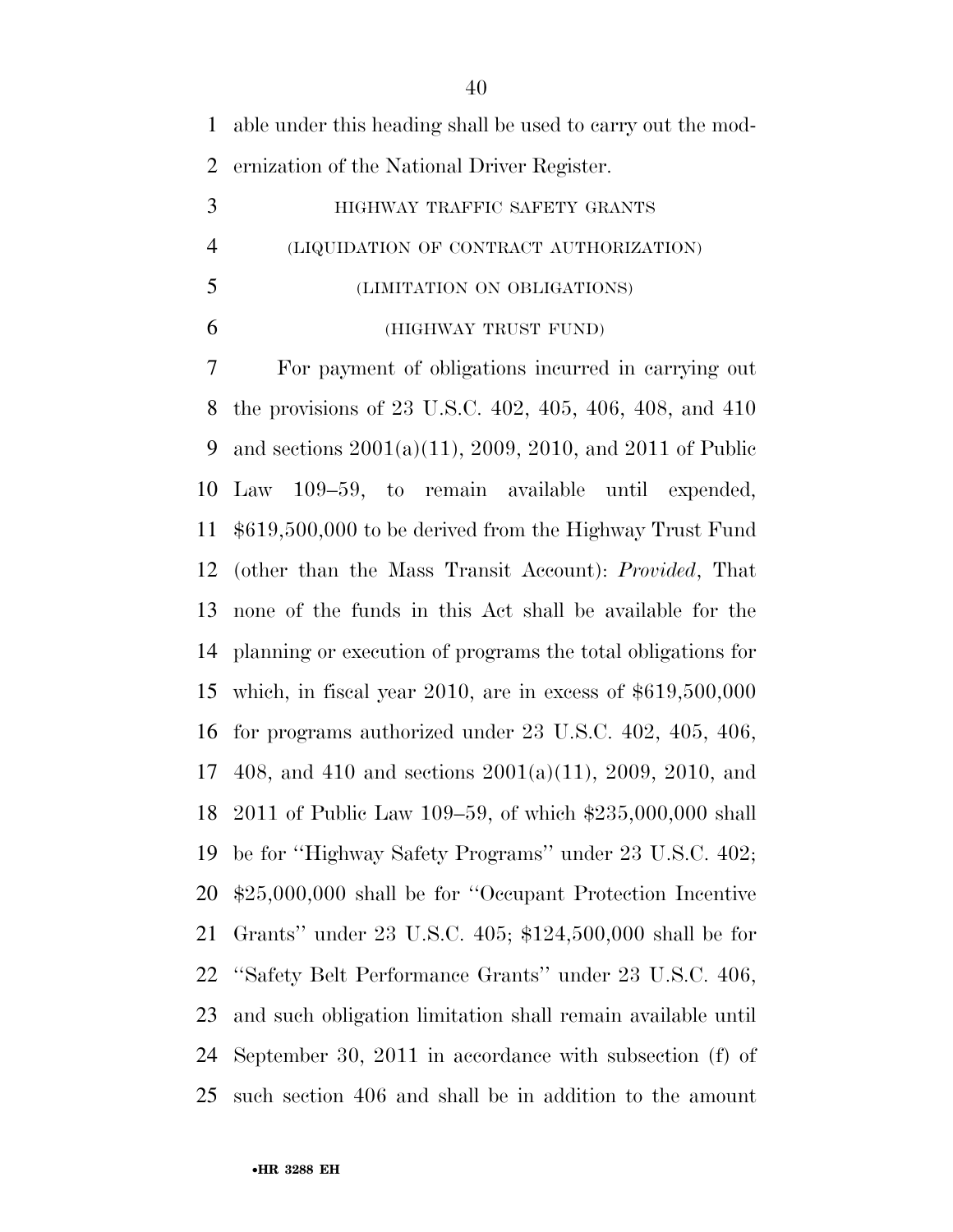of any limitation imposed on obligations for such grants for future fiscal years; \$34,500,000 shall be for ''State Traffic Safety Information System Improvements'' under 23 U.S.C. 408; \$139,000,000 shall be for ''Alcohol-Im- paired Driving Countermeasures Incentive Grant Pro- gram'' under 23 U.S.C. 410; \$18,500,000 shall be for ''Administrative Expenses'' under section 2001(a)(11) of Public Law 109–59; \$29,000,000 shall be for ''High Visi- bility Enforcement Program'' under section 2009 of Pub- lic Law 109–59; \$7,000,000 shall be for ''Motorcyclist Safety'' under section 2010 of Public Law 109–59; and \$7,000,000 shall be for ''Child Safety and Child Booster Seat Safety Incentive Grants'' under section 2011 of Pub- lic Law 109–59: *Provided further*, That none of these funds shall be used for construction, rehabilitation, or re- modeling costs, or for office furnishings and fixtures for State, local or private buildings or structures: *Provided further*, That not to exceed \$500,000 of the funds made available for section 410 ''Alcohol-Impaired Driving Coun- termeasures Grants'' shall be available for technical assist- ance to the States: *Provided further*, That not to exceed \$750,000 of the funds made available for the ''High Visi- bility Enforcement Program'' shall be available for the evaluation required under section 2009(f) of Public Law 109–59.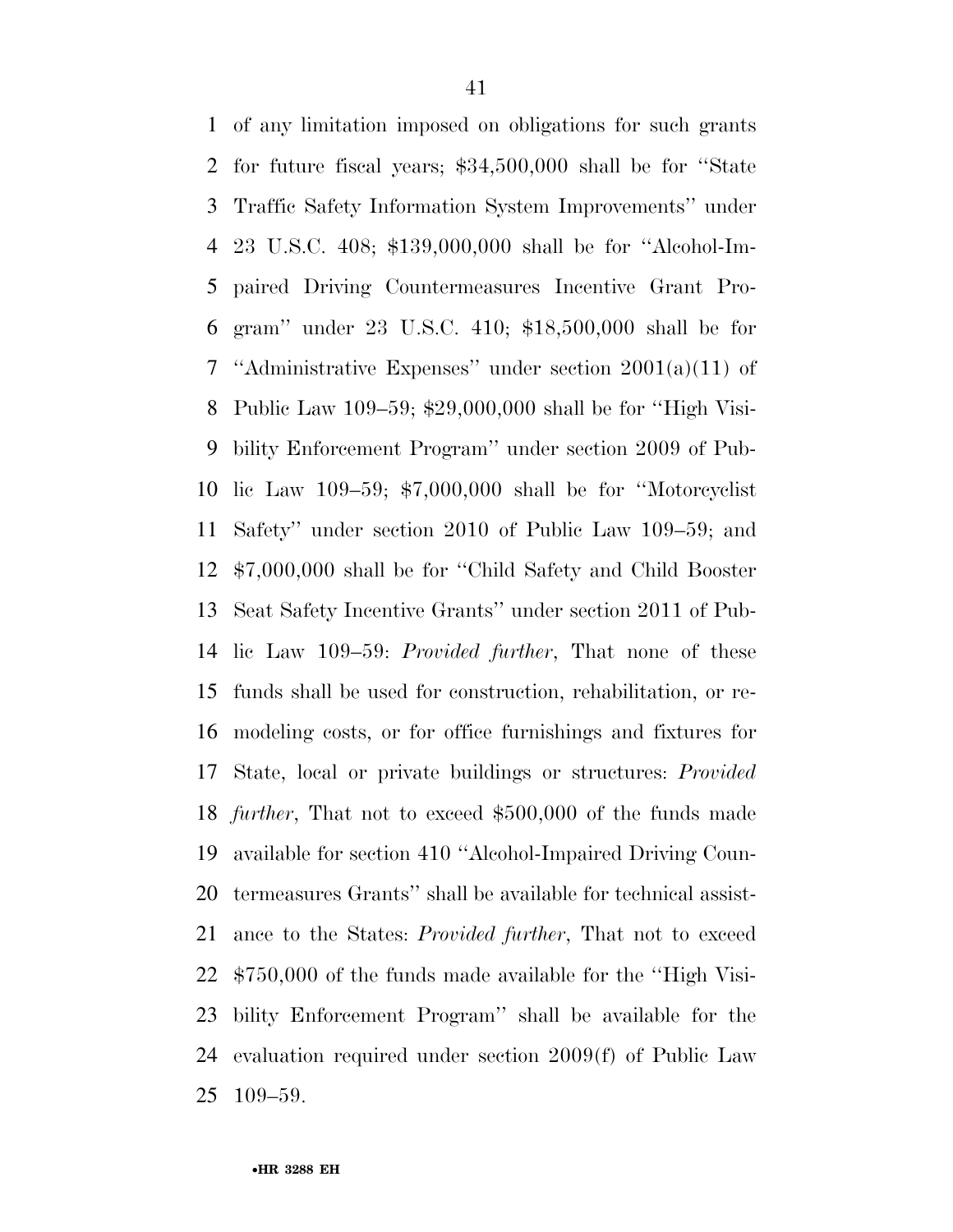ADMINISTRATIVE PROVISIONS—NATIONAL HIGHWAY

## TRAFFIC SAFETY ADMINISTRATION

 SEC. 140. Notwithstanding any other provision of law or limitation on the use of funds made available under section 403 of title 23, United States Code, an additional \$130,000 shall be made available to the National Highway Traffic Safety Administration, out of the amount limited for section 402 of title 23, United States Code, to pay for travel and related expenses for State management re- views and to pay for core competency development train-ing and related expenses for highway safety staff.

 SEC. 141. The limitations on obligations for the pro- grams of the National Highway Traffic Safety Adminis- tration set in this Act shall not apply to obligations for which obligation authority was made available in previous public laws for multiple years but only to the extent that the obligation authority has not lapsed or been used.

FEDERAL RAILROAD ADMINISTRATION

SAFETY AND OPERATIONS

 For necessary expenses of the Federal Railroad Ad- ministration, not otherwise provided for, \$172,533,000, of which \$15,300,000 shall remain available until September 30, 2011.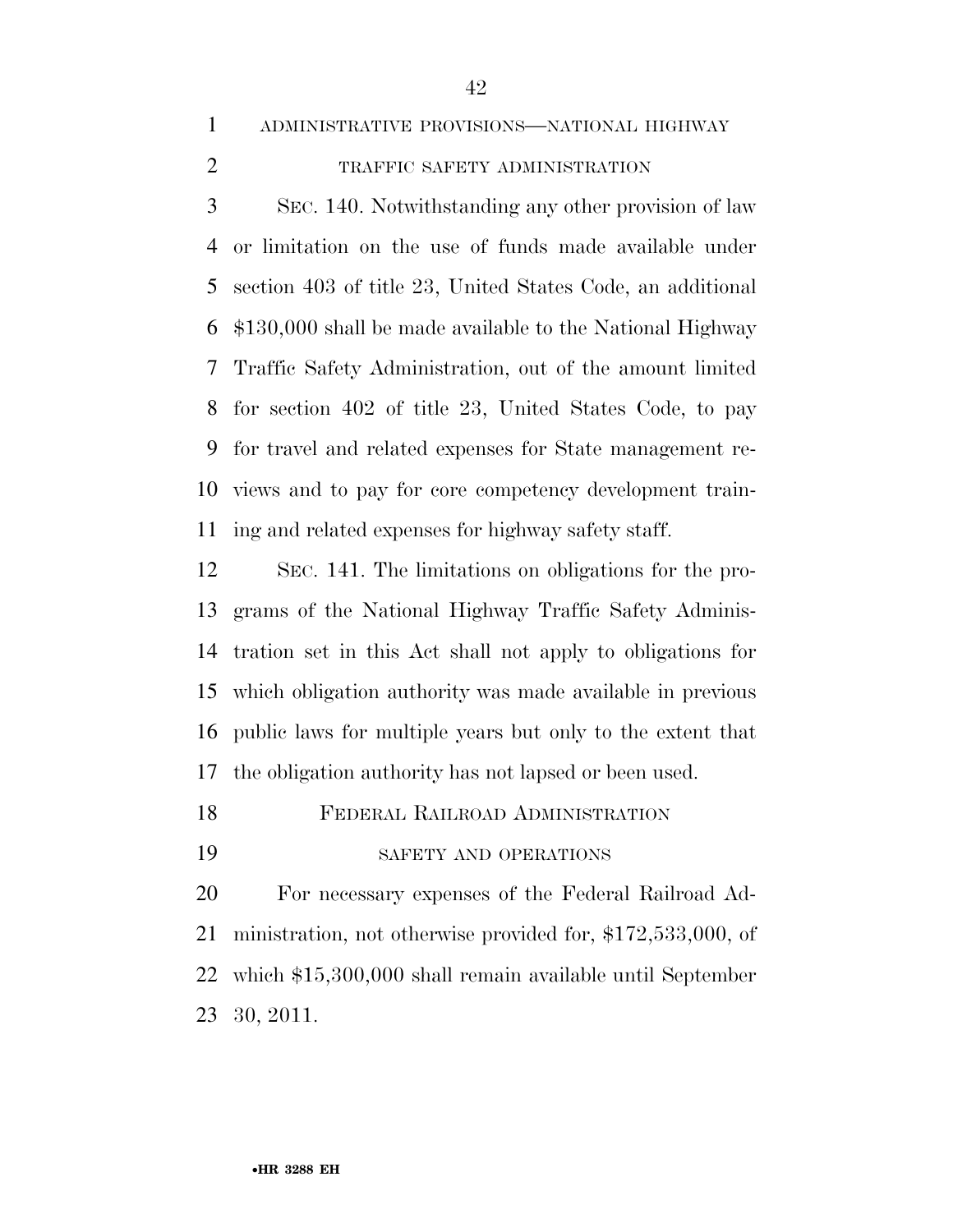RAILROAD RESEARCH AND DEVELOPMENT For necessary expenses for railroad research and de- velopment, \$34,145,000 (increased by \$3,000,000), to re-main available until expended.

#### RAILROAD REHABILITATION AND IMPROVEMENT

#### FINANCING PROGRAM

 The Secretary of Transportation is authorized to issue to the Secretary of the Treasury notes or other obli- gations pursuant to section 512 of the Railroad Revitaliza- tion and Regulatory Reform Act of 1976 (Public Law 94– 210), in such amounts and at such times as may be nec- essary to pay any amounts required pursuant to the guar- antee of the principal amount of obligations under sections 511 through 513 of such Act, such authority to exist as long as any such guaranteed obligation is outstanding: *Provided*, That pursuant to section 502 of such Act, no new direct loans or loan guarantee commitments shall be made using Federal funds for the credit risk premium dur-ing fiscal year 2010.

## RAIL LINE RELOCATION AND IMPROVEMENT PROGRAM

 For necessary expenses of carrying out section 20154 of title 49, United States Code, \$40,000,000, to remain available until expended.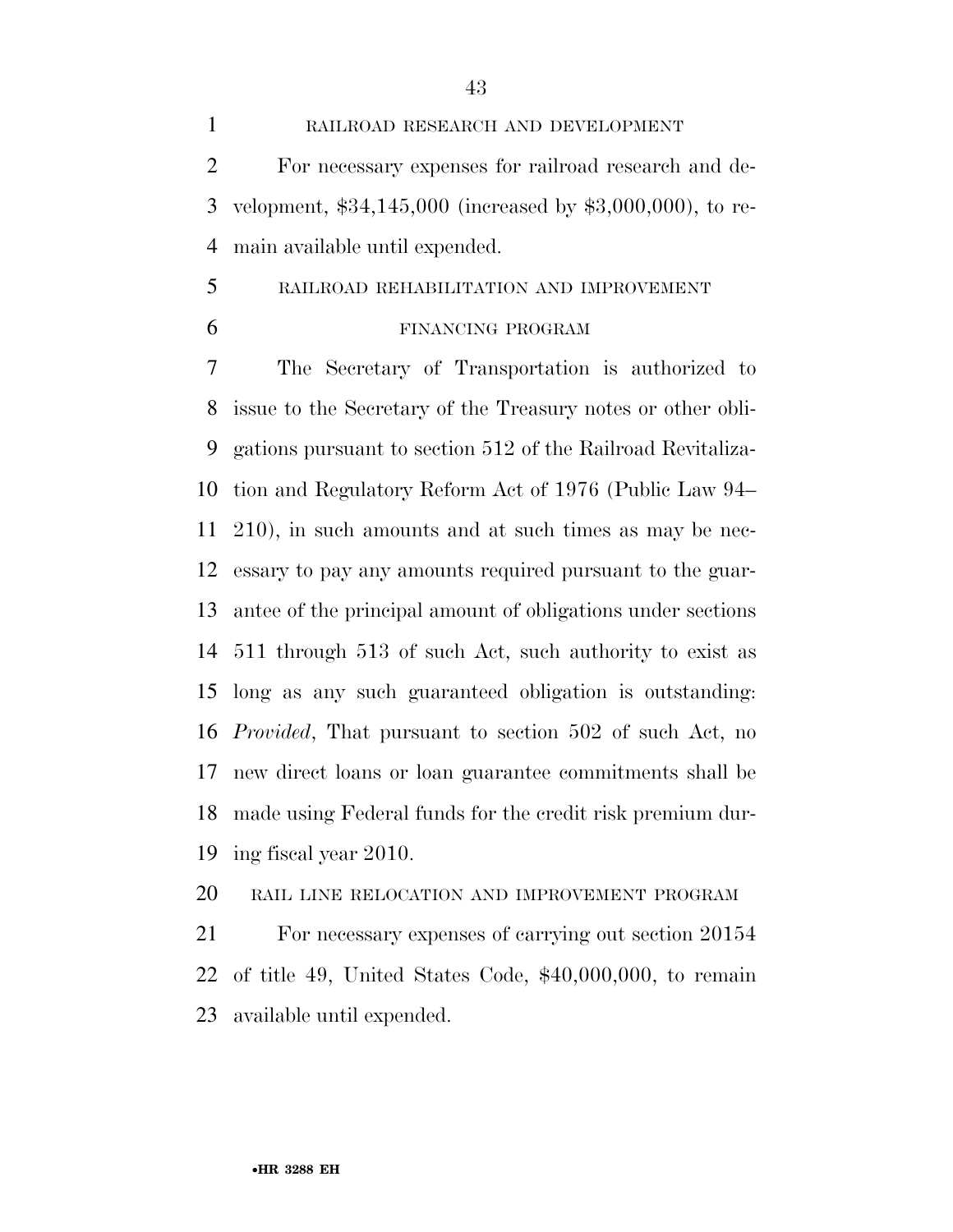### 2 AND INTERCITY PASSENGER RAIL SERVICE

 To enable the Secretary of Transportation to make passenger rail grants for capital projects as authorized under sections 26106 and 24406 of title 49, United States Code; the acquisition of new rolling stock; and to enter into cooperative agreements for these purposes, \$4,000,000,000, to remain available until September 30, 2015: *Provided*, That \$50,000,000 of funds provided under this paragraph are available to the Administrator of the Federal Railroad Administration to fund the award and oversight of financial assistance made under this paragraph: *Provided further*, That up to \$30,000,000 of the funds provided under this paragraph are available to the Administrator for the purposes of conducting research and demonstrating technologies supporting the develop- ment of passenger rail service that is expected to maintain an average speed of 110 miles per hour or is reasonably expected to reach speeds of at least 150 miles per hour, including the implementation of the Rail Cooperative Re- search Program authorized by section 24910 of title 49, United States Code: *Provided further*, That up to \$50,000,000 of the funds provided under this paragraph may be used for planning activities that lead directly to the development of a passenger rail corridor investment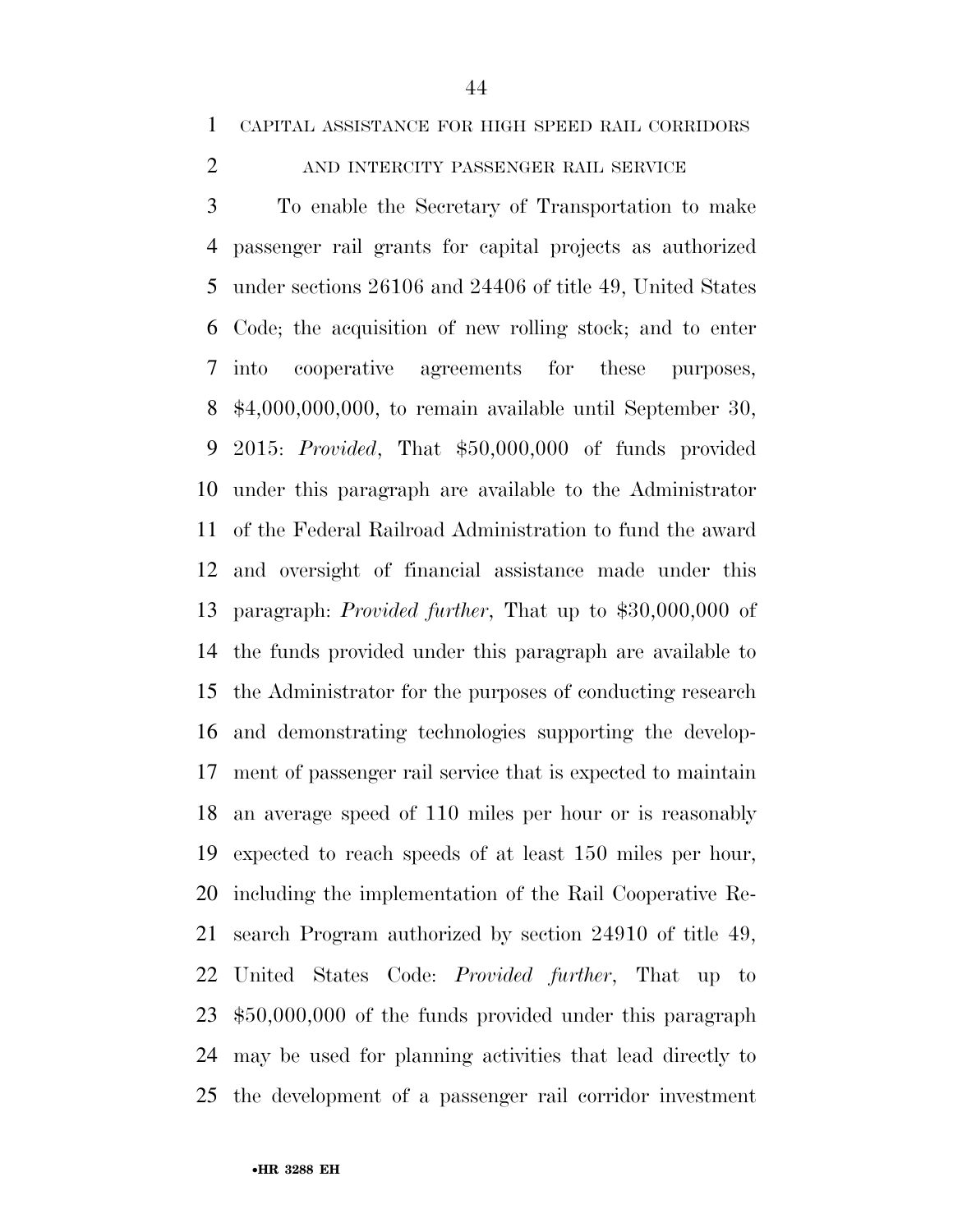plan consistent with the requirements established by the Administrator or a state rail plan consistent with chapter 227 of title 49, United States Code: *Provided further*, That the Secretary shall issue regulations covering application procedures and grant criteria for the passenger rail grants provided under this paragraph: *Provided further*, That the Federal share payable of the costs for which financial as- sistance is made under this paragraph shall not exceed 80 percent: *Provided further*, That in addition to the provi- sions of title 49, United States Code, that apply to the passenger rail programs funded under this paragraph, sec- tions 24402(a)(2), 24402(f), 24402(i), and 24403(a) and (c) of title 49, United States Code, shall also apply to the provision of funds provided under this paragraph: *Pro- vided further*, That a project need not be in a state rail plan developed under chapter 227 of title 49, United States Code, to be eligible for assistance under this head- ing: *Provided further*, That up to \$5,000,000 of the funds provided under this paragraph are available to the Admin- istrator for the purposes of implementing section 24316 of title 49, United States Code: *Provided further*, That if legislation authorizing a national infrastructure bank is enacted prior to September 30, 2010, beginning on Octo- ber 1, 2010, the Secretary of Transportation may use up to \$2,000,000,000, of the amount appropriated in this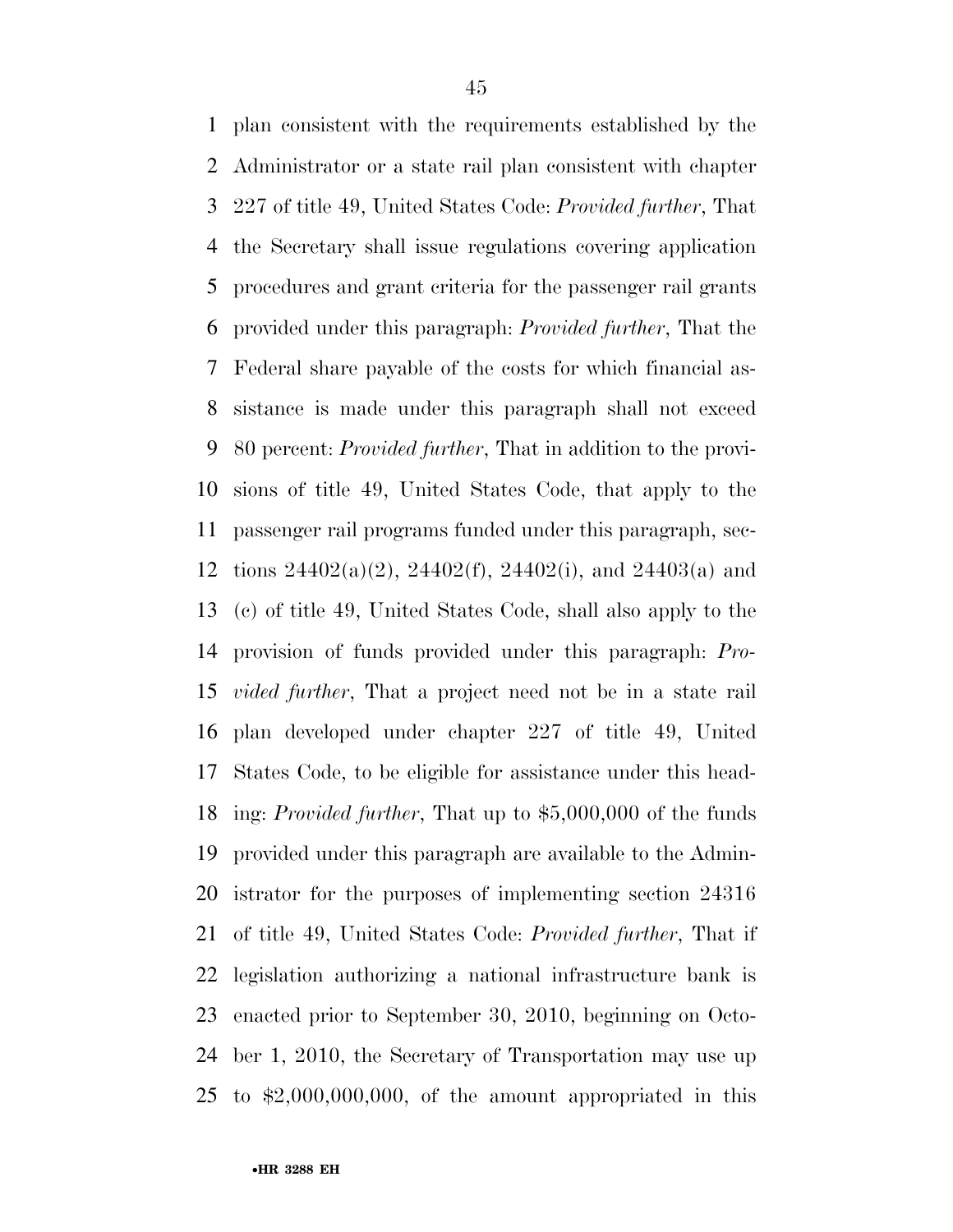paragraph to carry out such legislation including by trans- ferring funds to the appropriate Federal agency to carry out the national infrastructure bank: *Provided further*, That if legislation enacting a national infrastructure bank is not enacted by September 30, 2010, the Secretary may use an additional \$20,000,000 of the funds available under this paragraph for the award and oversight of finan- cial assistance made under this paragraph; *Provided fur- ther*, That recipients of grants under this paragraph shall conduct all procurement transactions using such grant funds in a manner that provides full and open competition, as determined by the Secretary, in compliance with exist-ing labor agreements.

#### OPERATING GRANTS TO THE NATIONAL RAILROAD

#### PASSENGER CORPORATION

 To enable the Secretary of Transportation to make quarterly grants to the National Railroad Passenger Cor- poration for the operation of intercity passenger rail, as authorized by section 101(a) of the Passenger Rail Invest- ment and Improvement Act of 2008 (Division B of Public Law 110–432), \$553,348,000, to remain available until September 30, 2010: *Provided*, That the amounts avail- able under this heading shall be available for the Secretary to approve funding to cover operating losses for the Cor-poration only after receiving and reviewing a grant request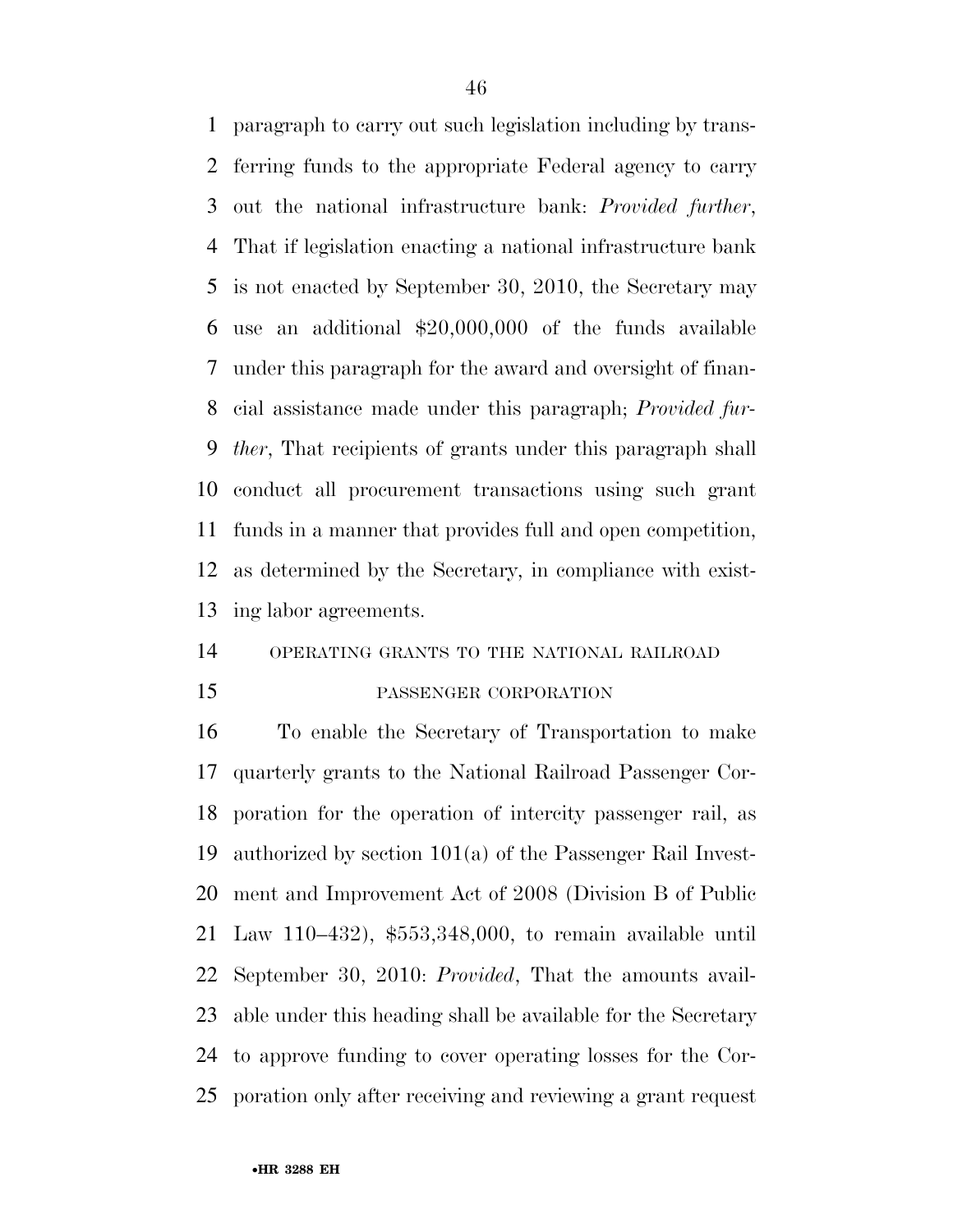for each specific train route: *Provided further*, That each such grant request shall be accompanied by a detailed fi- nancial analysis, revenue projection, and capital expendi- ture projection justifying the Federal support to the Sec- retary's satisfaction: *Provided further*, That the Secretary may retain up to one-half of one percent of the funds pro- vided under this heading to implement the Operating Grants to the National Railroad Passenger Corporation in fiscal year 2010: *Provided further*, That the Corporation is directed to achieve savings through operating effi- ciencies including, but not limited to, modifications to food and beverage service and first class service: *Provided fur- ther*, That the Inspector General of the Department of Transportation shall report to the House and Senate Com- mittees on Appropriations beginning 3 months after the date of the enactment of this Act and quarterly thereafter with estimates of the savings accrued as a result of all operational reforms instituted by the Corporation: *Pro- vided further*, That the Inspector General of the Depart- ment of Transportation shall provide a report recom- mending to the House and Senate Committees on Appro- priations 180 days after the date of the enactment of this Act on possible operational reforms that could be insti- tuted by the Corporation: *Provided further*, That not later than 120 days after enactment of this Act, the Corpora-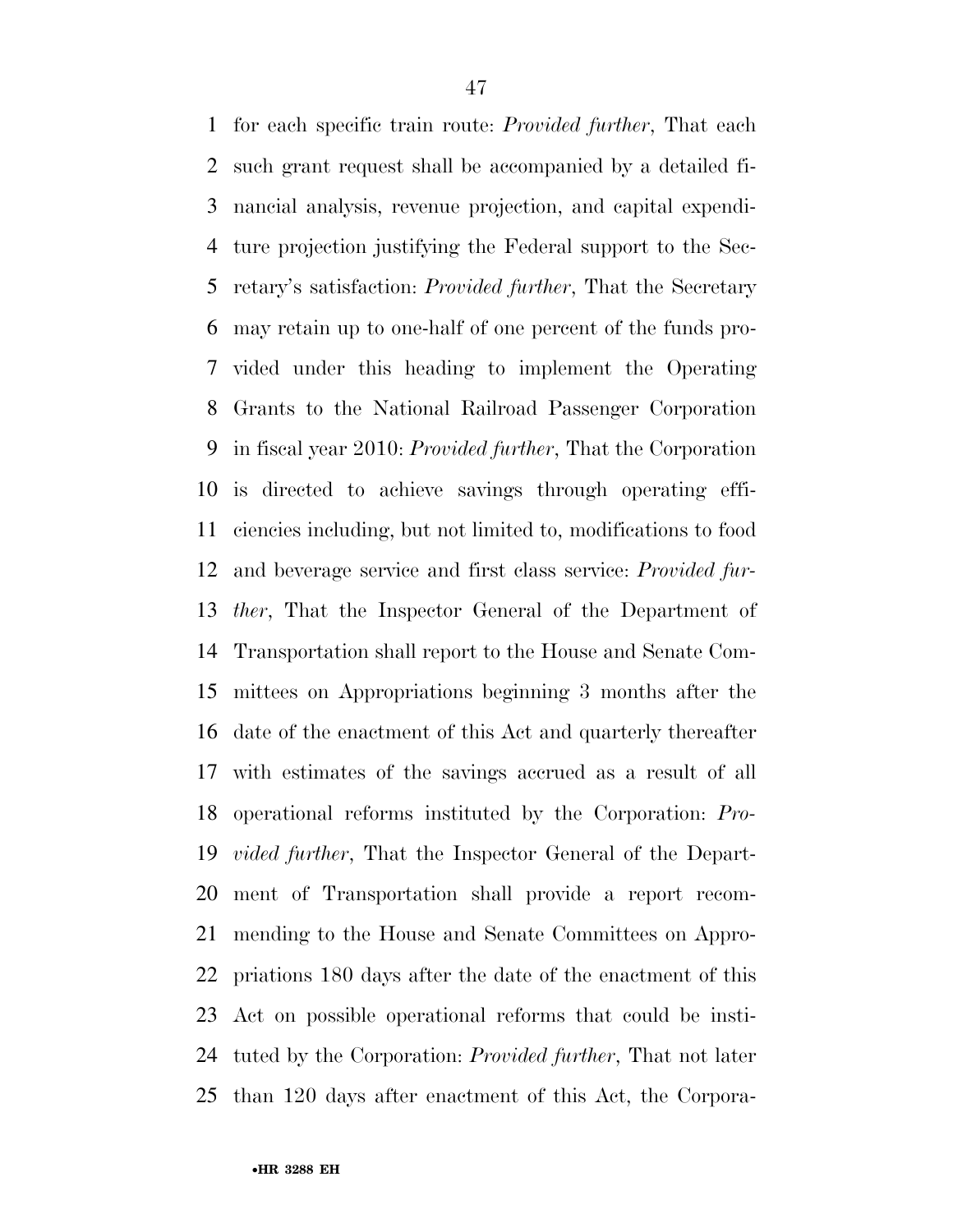tion shall transmit to the House and Senate Committees on Appropriations its Fiscal Year 2011 plan to improve the financial performance of food and beverage service and its plan to improve the financial performance of first class service (including sleeping car service): *Provided further*, That the Corporation shall report quarterly to the House and Senate Committees on Appropriations on its progress against the milestones and target dates contained in its financial performance improvement plan provided in fiscal year 2009 and quantify savings realized to date on a monthly basis compared to those projected in the plan, identify any changes in the plan or delays in implementing these plans, and identify the causes of delay and proposed corrective measures: *Provided further*, That the National Railroad Passenger Corporation shall submit, in electronic format, to the House and Senate Committees on Appro- priations, a budget, business plan and a 5-Year Financial Plan beginning with fiscal year 2010, consistent with the provisions of section 204 of the Passenger Rail Investment and Improvement Act of 2008 (Division B of Public Law 110–432): *Provided further*, That the budget, business plan and the 5-Year Financial Plan shall also include a separate accounting of targets for the Northeast Corridor; commuter service; long distance Amtrak service; state-sup-ported service; each intercity train route, including Auto-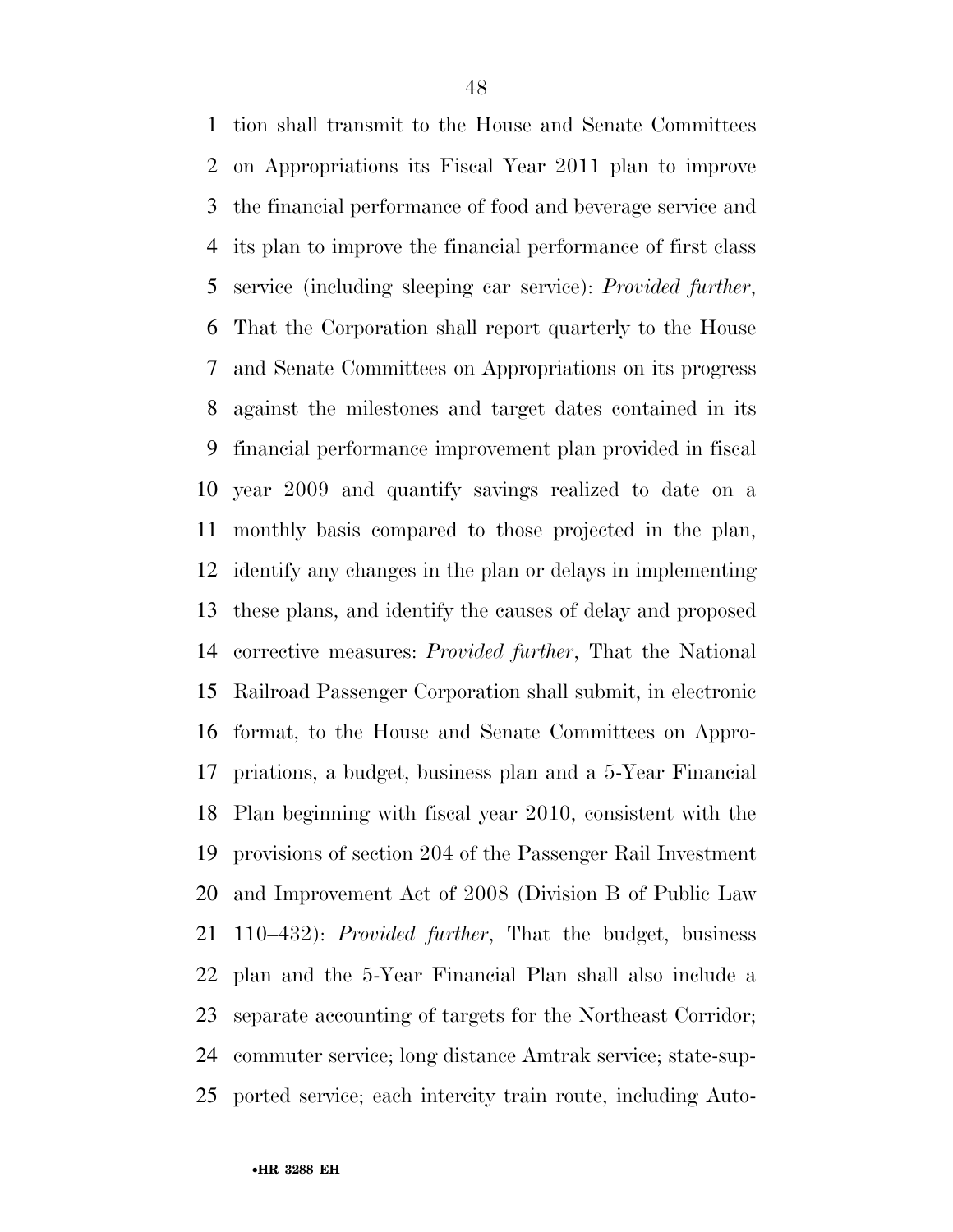train; and commercial activities including contract oper- ations: *Provided further*, That, these plans shall be accom- panied by a comprehensive fleet plan for all Amtrak rolling stock which shall address the Corporation's detailed plans and timeframes for the maintenance, refurbishment, re- placement, and expansion of the Amtrak fleet: *Provided further*, That said fleet plan shall establish year-specific goals and milestones and discuss potential, current, and preferred financing options for all such activities: *Provided further*, That the budget, business plan and the 5-Year Financial Plan shall include a description of work to be funded, along with cost estimates and an estimated time- table for completion of the projects covered by these plans: *Provided further*, That the Corporation shall provide monthly reports in electronic format regarding the budget, business plan, and 5-Year Financial Plan, which shall de- scribe the work completed to date, any changes to any plan, and the reasons for such changes, and shall identify all sole source contract awards which shall be accompanied by a justification as to why said contract was awarded on a sole source basis: *Provided further*, That the Corpora- tion's budget, business plan, 5-Year Financial Plan, and all subsequent supplemental plans shall be displayed on the Corporation's website within a reasonable timeframe following their submission to the appropriate entities: *Pro-*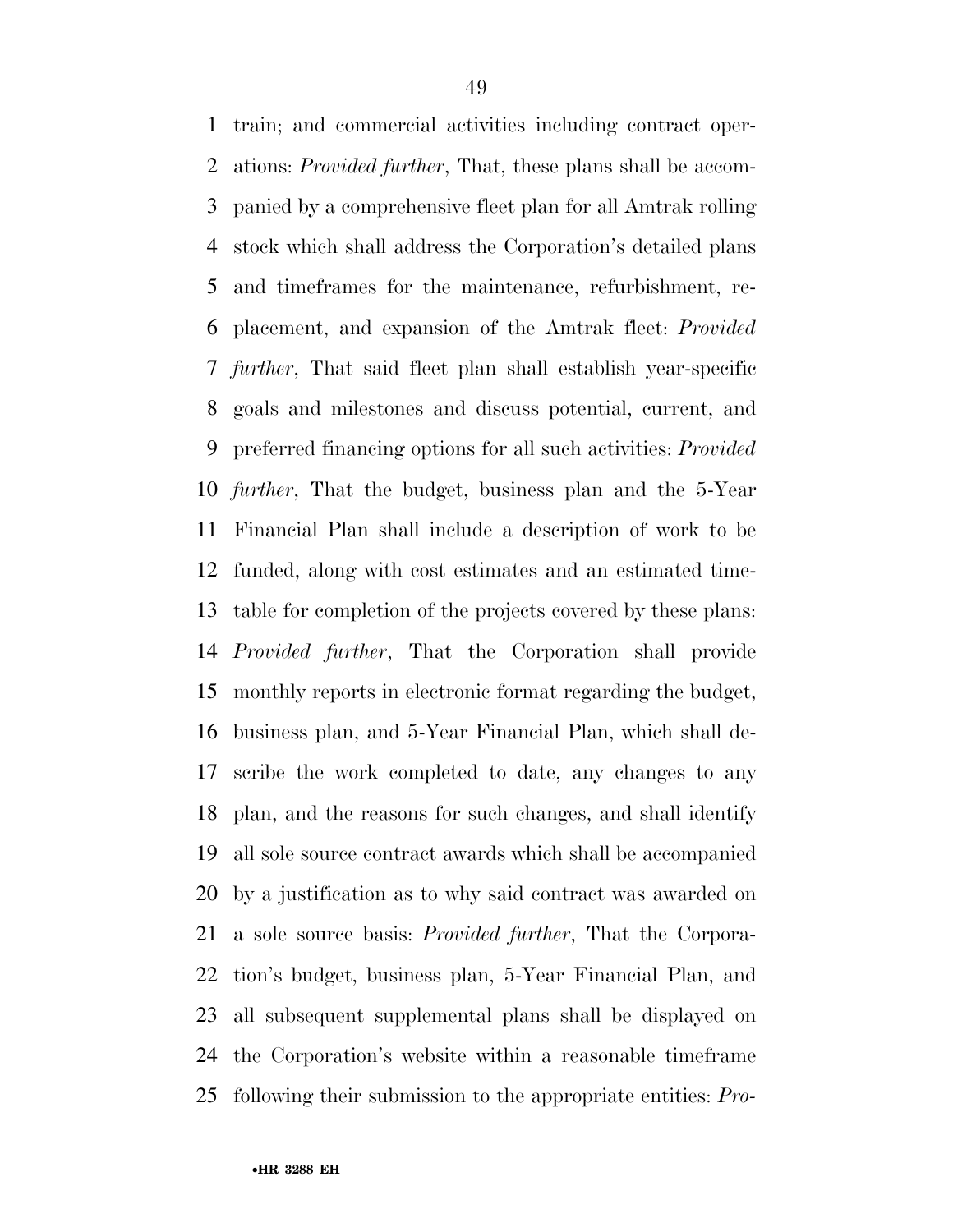*vided further*, That none of the funds under this heading may be obligated or expended until the Corporation agrees to continue abiding by the provisions of paragraphs 1, 2, 5, 9, and 11 of the summary of conditions for the direct loan agreement of June 28, 2002, in the same manner as in effect on the date of enactment of this Act.

 NATIONAL RAILROAD PASSENGER CORPORATION OFFICE 8 OF THE INSPECTOR GENERAL

 To enable the Secretary of Transportation to make a grant to the National Railroad Passenger Corporation Office of the Inspector General for auditing the operations and capital expenditures of the National Railroad Pas- senger Corporation, as authorized by section 101(b) of the Passenger Rail Investment and Improvement Act of 2008 (Division B of Public Law 110–432), \$19,000,000.

CAPITAL AND DEBT SERVICE GRANTS TO THE NATIONAL

RAILROAD PASSENGER CORPORATION

 To enable the Secretary of Transportation to make quarterly grants to the National Railroad Passenger Cor- poration for capital grants supporting intercity passenger services as authorized by section 101(c) of the Passenger Rail Investment and Improvement Act of 2008 (Division B of Public Law 110–432), \$929,625,000, to remain available until September 30, 2010, of which not to exceed \$264,000,000 shall be for debt service obligations as au-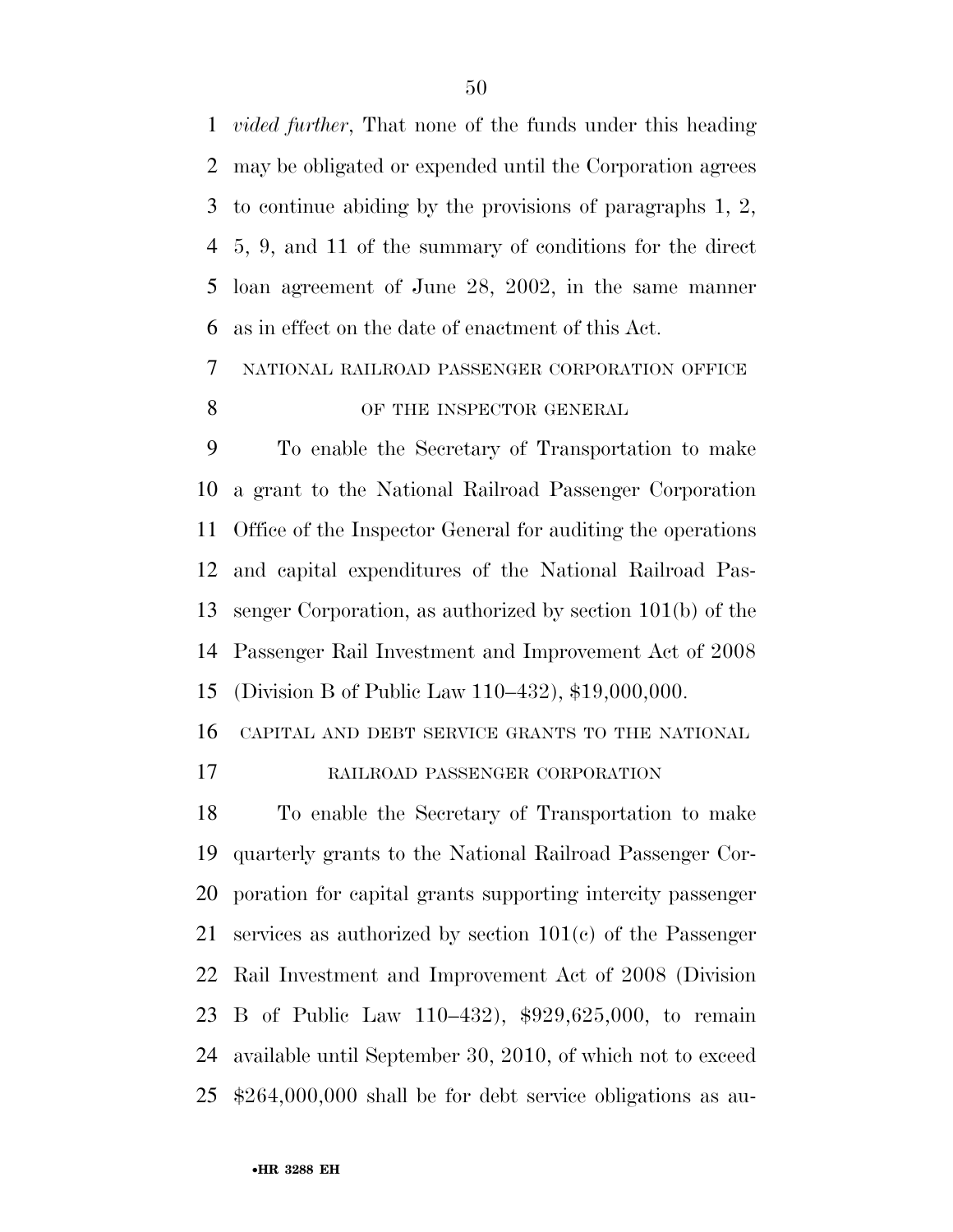thorized by section 102 of that Act: *Provided*, That in ad- dition to the project management oversight funds author- ized under section 101(d) of that Act, the Secretary may retain up to an additional one-half of one percent of the funds provided under this heading to fund expenses associ- ated with implementing sections 208 and 212 of that Act, including the amendments made by section 212 to section 24905 of title 49, United States Code: *Provided further*, That the Secretary shall approve funding for capital ex- penditures, including advance purchase orders of mate- rials, for the Corporation only after receiving and review- ing a grant request for each specific capital project justi- fying the Federal support to the Secretary's satisfaction: *Provided further*, That none of the funds under this head- ing may be used to subsidize operating losses of the Cor- poration: *Provided further*, That none of the funds under this heading may be used for capital projects not approved by the Secretary of Transportation or on the Corporation's fiscal year 2010 business plan.

- ADMINISTRATIVE PROVISIONS—FEDERAL RAILROAD
- 

#### 21 ADMINISTRATION

 SEC. 151. The Secretary may purchase promotional items of nominal value for use in public outreach activities to accomplish the purposes of 49 U.S.C. 20134: *Provided*,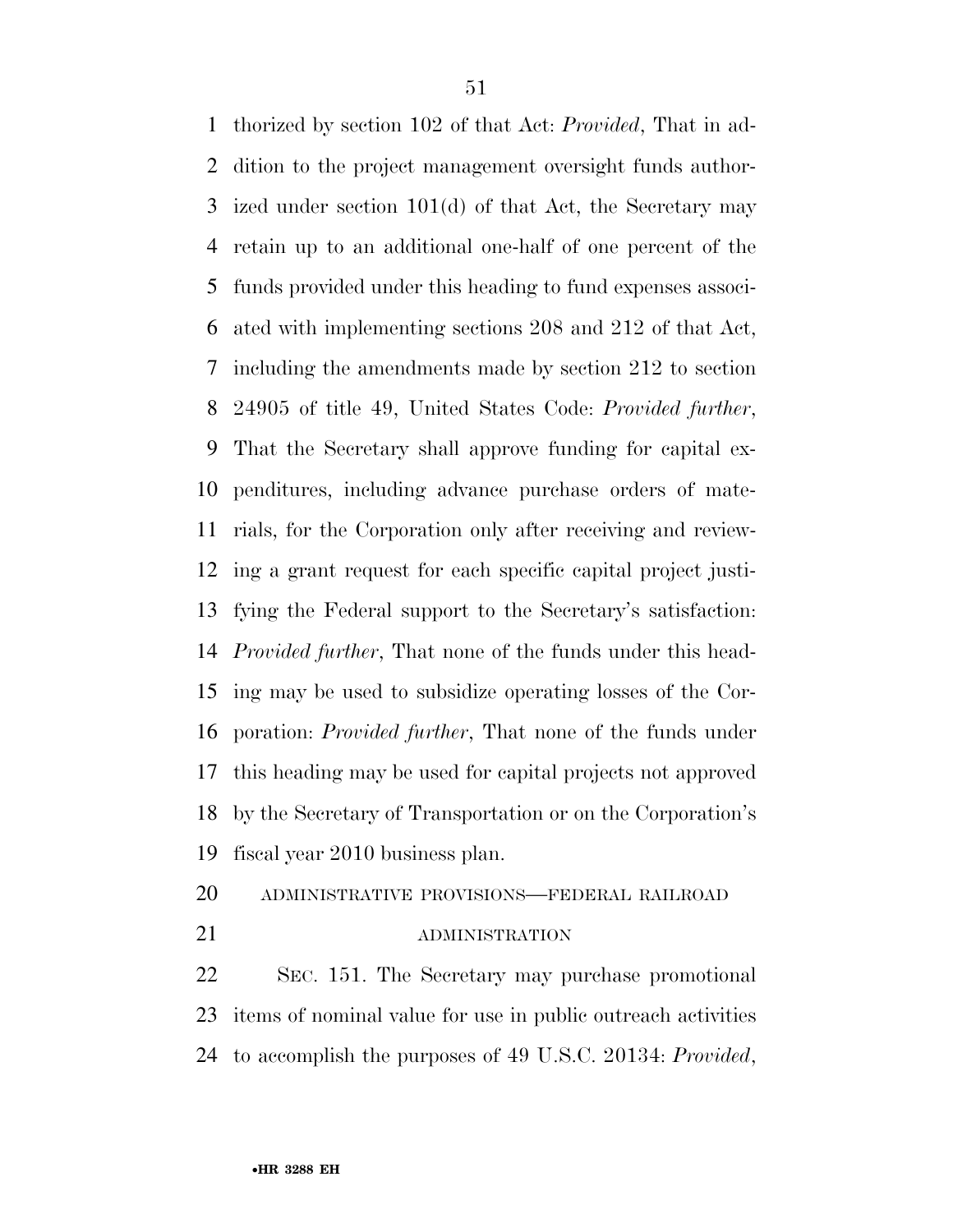That the Secretary shall prescribe guidelines for the ad-ministration of such purchases and use.

 SEC. 152. Hereafter, notwithstanding any other pro- vision of law, funds provided in this Act for the National Railroad Passenger Corporation shall immediately cease to be available to said Corporation in the event that the Corporation contracts to have services provided at or from any location outside the United States. For purposes of this section, the word ''services'' shall mean any service that was, as of July 1, 2006, performed by a full-time or part-time Amtrak employee whose base of employment is located within the United States.

 SEC. 153. The Secretary of Transportation may re- ceive and expend cash, or receive and utilize spare parts and similar items, from non-United States Government sources to repair damages to or replace United States Government owned automated track inspection cars and equipment as a result of third party liability for such dam- ages, and any amounts collected under this section shall be credited directly to the Safety and Operations account of the Federal Railroad Administration, and shall remain available until expended for the repair, operation and maintenance of automated track inspection cars and equipment in connection with the automated track inspec-tion program.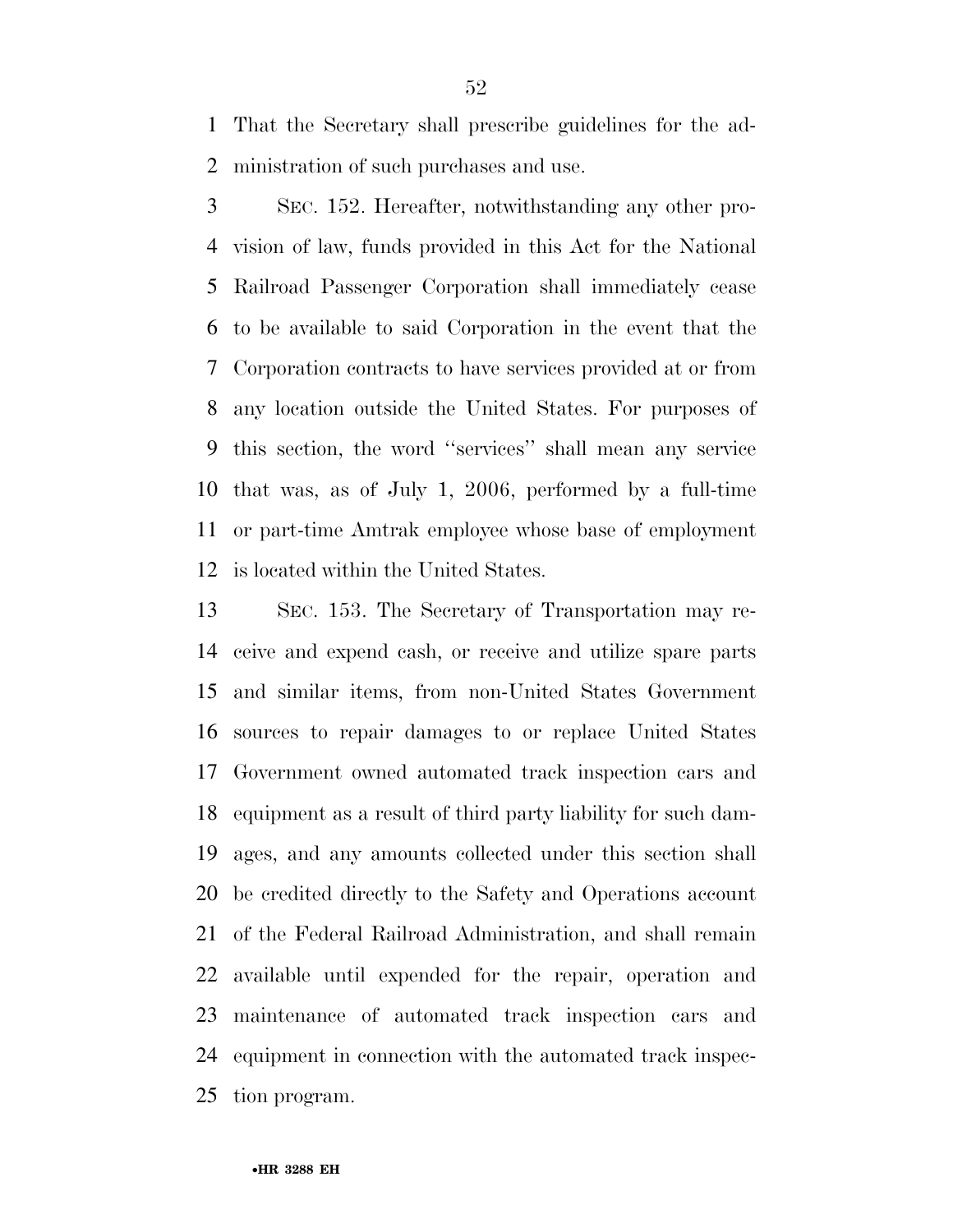SEC. 154. The Administrator of the Federal Railroad Administration shall submit a report on April 1, 2010, and quarterly reports thereafter, to the House and Senate Committees on Appropriations detailing the Administra- tor's efforts at improving the on-time performance of Am- trak intercity rail service operating on non-Amtrak owned property. Such reports shall compare the most recent ac- tual on-time performance data to pre-established on-time performance goals that the Administrator shall set for each rail service, identified by route. Such reports shall also include whatever other information and data regard- ing the on-time performance of Amtrak trains the Admin-istrator deems to be appropriate.

 SEC. 155. In the Explanatory Statement referenced in division I of Public Law 111–8 under the heading Rail- road Research and Development the item relating to ''San Gabriel trench grade separation project, Alameda Cor- ridor, CA'' is deemed to be amended by inserting ''Ala- meda Corridor East Construction Authority Grade Sepa-rations, CA.''.

 SEC. 156. In the Explanatory Statement referenced in division K of Public Law 110–161 under the heading Rail Line Relocation and Improvement Program the item relating to ''Mt. Vernon railroad cut, NY'' is deemed to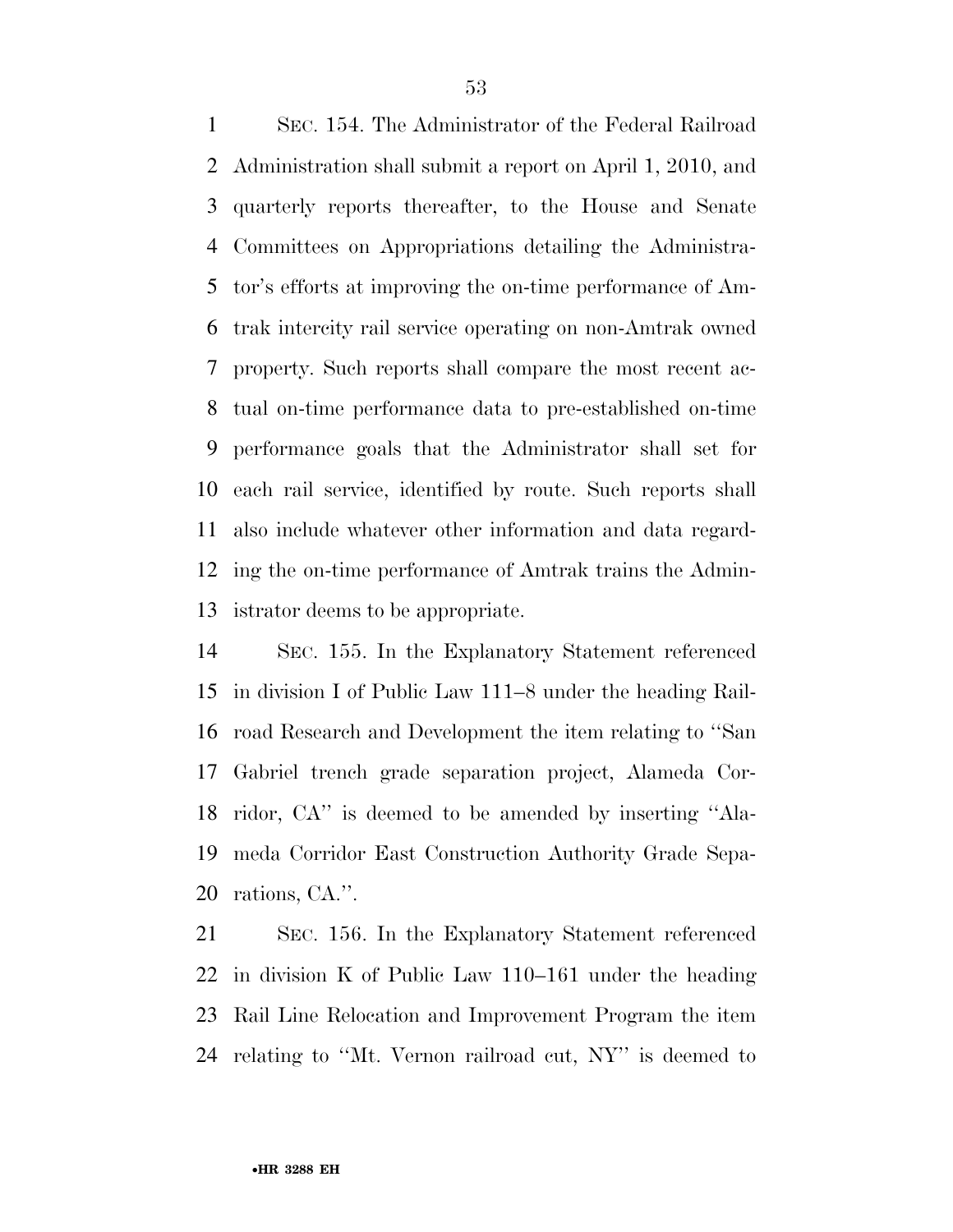|   | 1 be amended by inserting "Rail Line and Station Improve-     |
|---|---------------------------------------------------------------|
|   | 2 ment and Rehabilitation, Mount Vernon, NY.".                |
| 3 | FEDERAL TRANSIT ADMINISTRATION                                |
| 4 | ADMINISTRATIVE EXPENSES                                       |
| 5 | For necessary administrative expenses of the Federal          |
|   | 6 Transit Administration's programs authorized by chapter     |
|   | 7 53 of title 49, United States Code, \$97,478,000: Provided, |
|   |                                                               |

 That of the funds available under this heading, not to ex- ceed \$1,809,000 shall be available for travel: *Provided fur- ther*, That none of the funds provided or limited in this Act may be used to create a permanent office of transit security under this heading: *Provided further*, That of the amounts made available under this heading not to exceed \$75,000 shall be paid from appropriations made available by this Act and provided to the Department of Transpor- tation Office of Inspector General through reimbursement to conduct the annual audits of financial statements in accordance with section 3521 of title 31, United States Code: *Provided further*, That upon submission to the Con- gress of the fiscal year 2011 President's budget, the Sec- retary of Transportation shall transmit to Congress the annual report on new starts, including proposed alloca-tions of funds for fiscal year 2011.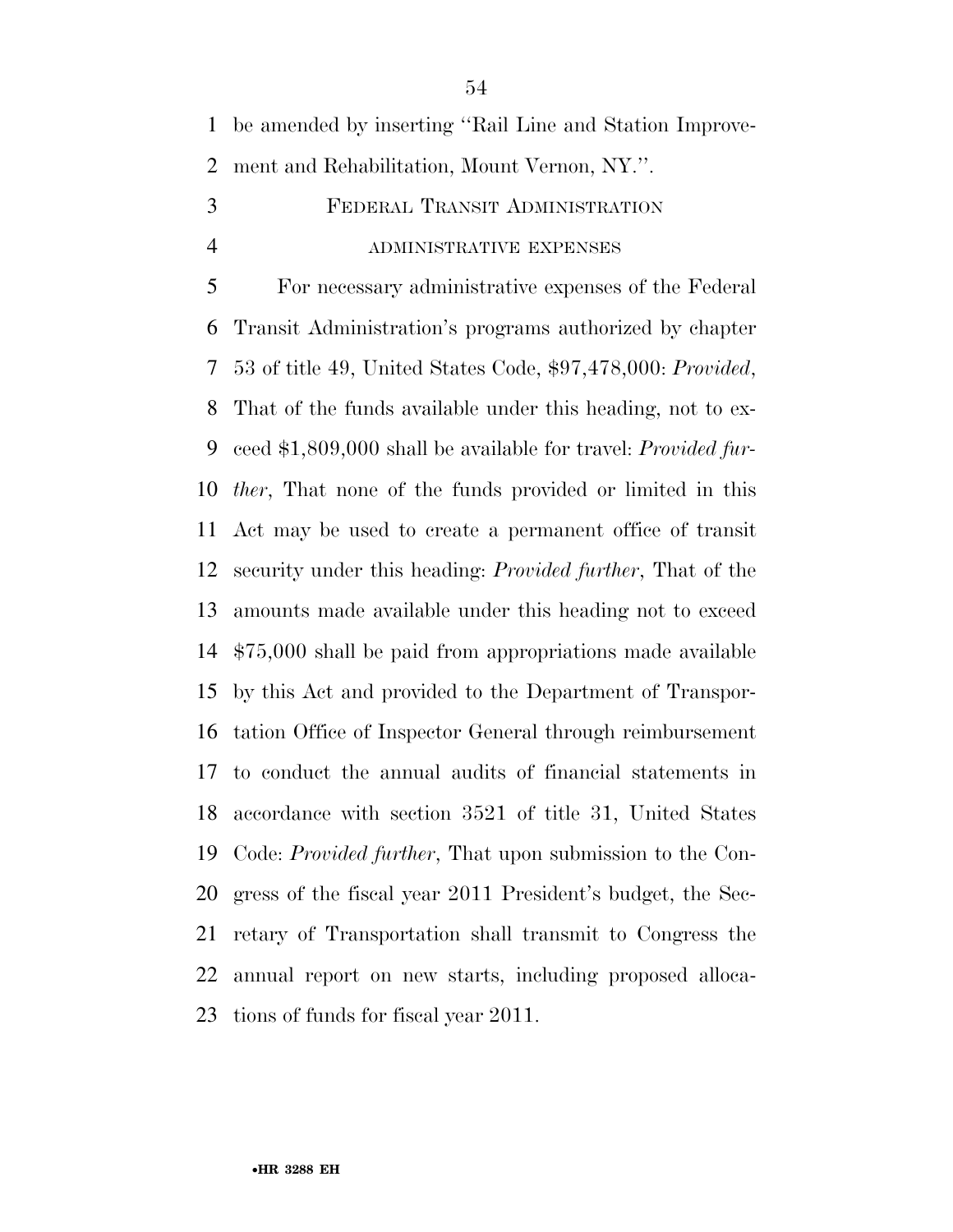| $\mathbf{1}$             | FORMULA AND BUS GRANTS                                             |
|--------------------------|--------------------------------------------------------------------|
| $\overline{2}$           | (LIQUIDATION OF CONTRACT AUTHORITY)                                |
| 3                        | (LIMITATION ON OBLIGATIONS)                                        |
| $\overline{4}$           | (HIGHWAY TRUST FUND)                                               |
| 5                        | For payment of obligations incurred in carrying out                |
| 6                        | the provisions of 49 U.S.C. 5305, 5307, 5308, 5309,                |
| $\overline{\mathcal{L}}$ | 5310, 5311, 5316, 5317, 5320, 5335, 5339, and 5340 and             |
| 8                        | section 3038 of Public Law 105-178, as amended,                    |
| 9                        | $$8,852,000,000$ to be derived from the Mass Transit Ac-           |
| 10                       | count of the Highway Trust Fund and to remain available            |
| 11                       | until expended: <i>Provided</i> , That funds available for the im- |
| 12                       | plementation or execution of programs authorized under             |
| 13                       | 49 U.S.C. 5305, 5307, 5308, 5309, 5310, 5311, 5316,                |
| 14                       | 5317, 5320, 5335, 5339, and 5340 and section 3038 of               |
| 15                       | Public Law 105-178, as amended, shall not exceed total             |
| 16                       | obligations of $$8,343,171,000$ in fiscal year 2010.               |
| 17                       | RESEARCH AND UNIVERSITY RESEARCH CENTERS                           |
| 18                       | For necessary expenses to carry out 49 U.S.C. 5306,                |
| 19                       | 5312-5315, 5322, and 5506, \$65,670,000, to remain                 |
| 20                       | available until expended: <i>Provided</i> , That \$10,000,000 is   |
| 21                       | available to carry out the transit cooperative research pro-       |
| 22                       | gram under section 5313 of title 49, United States Code,           |
| 23                       | \$4,300,000 is available for the National Transit Institute        |

\$7,000,000 is available for university transportation cen-

under section 5315 of title 49, United States Code, and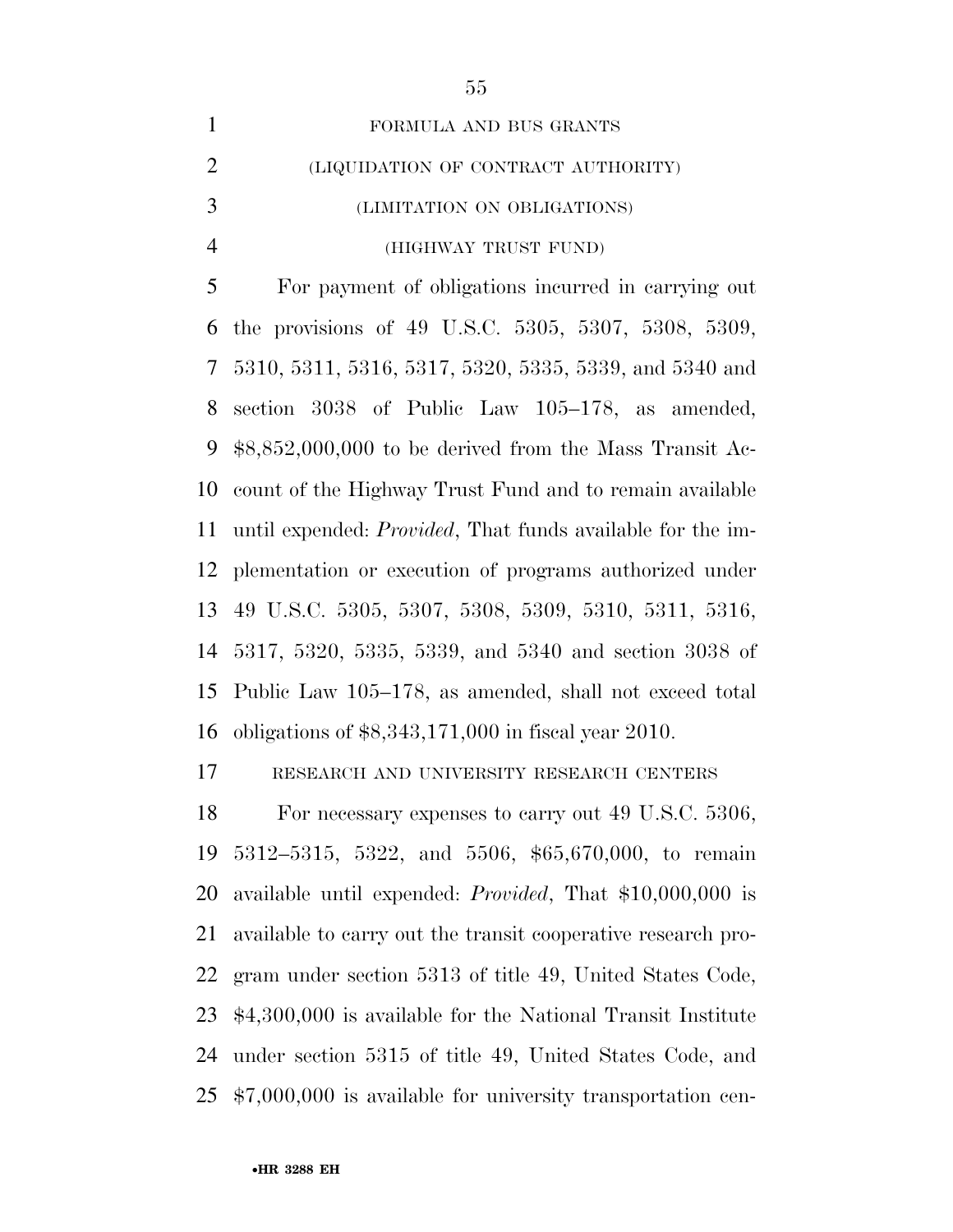ters program under section 5506 of title 49, United States Code: *Provided further*, That \$44,370,000 is available to carry out national research programs under sections 5312, 5313, 5314, and 5322 of title 49, United States Code.

- CAPITAL INVESTMENT GRANTS
- (INCLUDING TRANSFER OF FUNDS)

 For necessary expenses to carry out section 5309 of title 49, United States Code, \$1,827,343,000, to remain available until expended, of which not to exceed \$200,000,000 is for section 5309(e) of such title: *Pro- vided*, That \$2,000,000, shall be transferred to the De- partment of Transportation Office of Inspector General from funds set aside for the execution of contracts pursu- ant to section 5327(c) of title 49, United States Code, for costs associated with audits and investigations of transit- related issues, including reviews of new fixed guideway systems.

WASHINGTON METROPOLITAN AREA TRANSIT AUTHORITY

 For necessary expenses to carry out section 601 of Division B of Public Law 110–432, \$150,000,000, to re-main available until expended.

ADMINISTRATIVE PROVISIONS—FEDERAL TRANSIT

## 23 ADMINISTRATION

 SEC. 160. The limitations on obligations for the pro-grams of the Federal Transit Administration shall not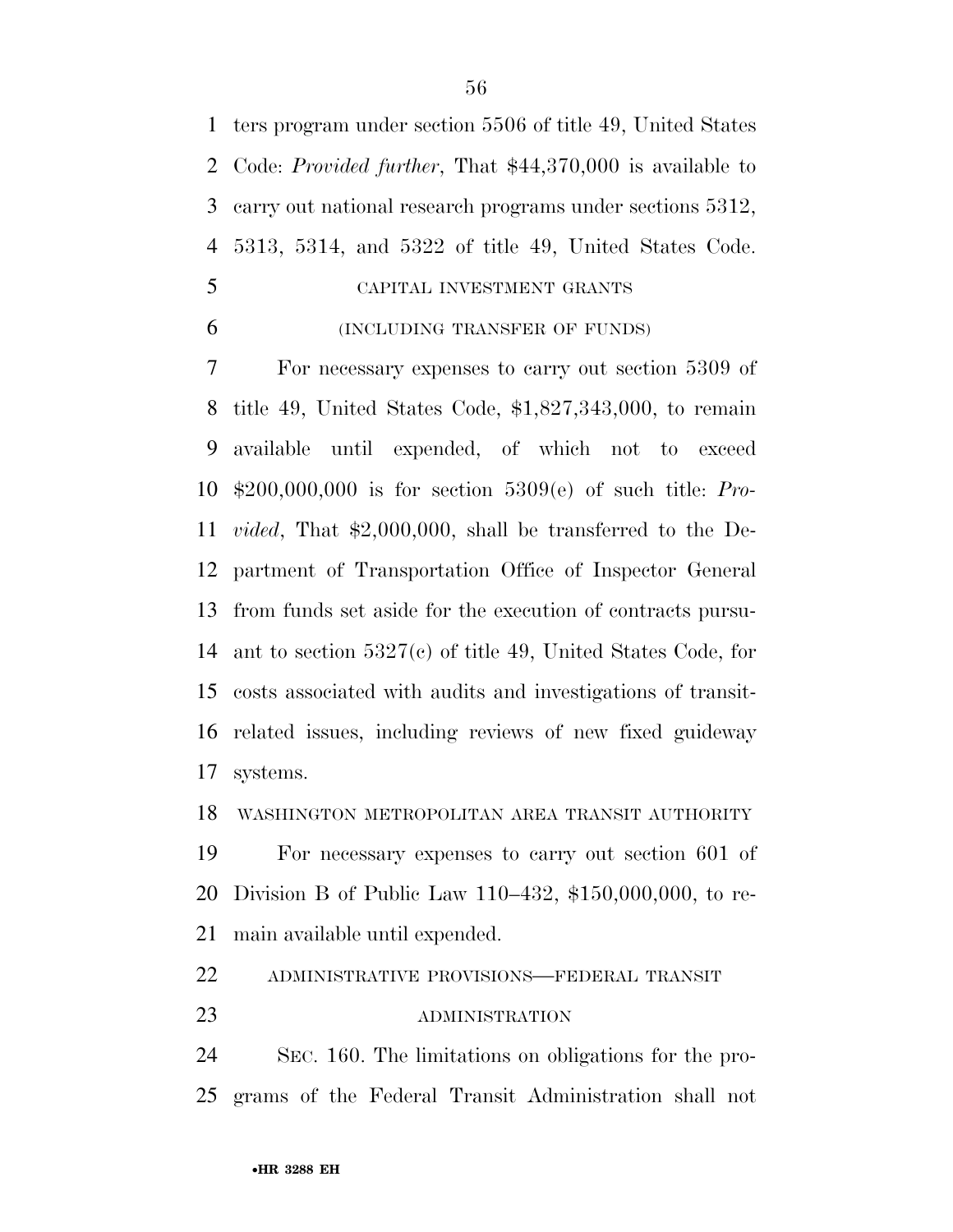apply to any authority under 49 U.S.C. 5338, previously made available for obligation, or to any other authority previously made available for obligation.

 SEC. 161. Notwithstanding any other provision of law, funds appropriated or limited by this Act under ''Fed- eral Transit Administration, Capital Investment Grants'' and for bus and bus facilities under ''Federal Transit Ad- ministration, Formula and Bus Grants'' for projects speci- fied in this Act or identified in reports accompanying this Act not obligated by September 30, 2012, and other recov- eries, shall be directed to projects eligible to use the funds for the purposes for which they were originally provided. SEC. 162. Notwithstanding any other provision of law, any funds appropriated before October 1, 2009, under any section of chapter 53 of title 49, United States Code, that remain available for expenditure, may be transferred to and administered under the most recent appropriation heading for any such section.

 SEC. 163. Notwithstanding any other provision of law, unobligated funds made available for new fixed guide- way system projects under the heading ''Federal Transit Administration, Capital investment grants'' in any appro- priations Act prior to this Act may be used during this fiscal year to satisfy expenses incurred for such projects.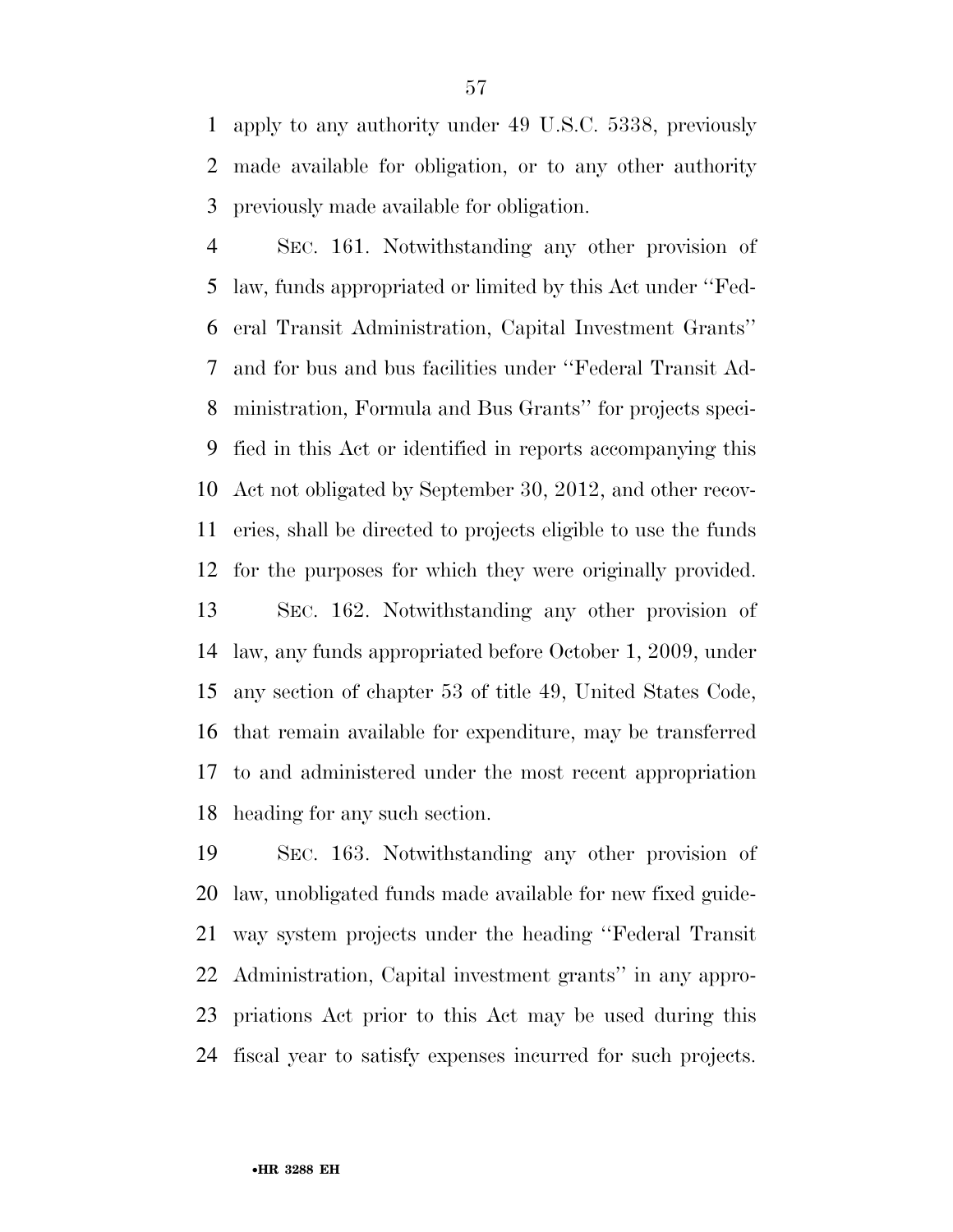SEC. 164. During fiscal year 2010, each Federal Transit Administration grant for a project that involves the acquisition or rehabilitation of a bus to be used in pub- lic transportation shall be funded for 90 percent of the net capital costs of a biodiesel bus or a factory-installed or retrofitted hybrid electric propulsion system and any equipment related to such a system: *Provided*, That the Secretary shall have the discretion to determine, through practicable administrative procedures, the costs attrib-utable to the system and related-equipment.

 SEC. 165. Notwithstanding any other provision of law, unobligated funds or recoveries under section 5309 of title 49, United States Code, that are available to the Secretary of Transportation for reallocation shall be di- rected to projects eligible to use the funds for the purposes for which they were originally provided.

 SEC. 166. (a) In the explanatory statement ref- erenced in section 186 of title I of division K of Public Law 110–161 (121 Stat. 2406), the item relating to ''Broward County Southwest Transit Facility'' in the table of projects under the heading ''Bus and Bus Facilities'' is deemed to be amended by striking ''Southwest'' and in-serting ''Ravenswood''.

 (b) The explanatory statement referenced in section 186 of title I of division I of Public Law 111–8 for ''Alter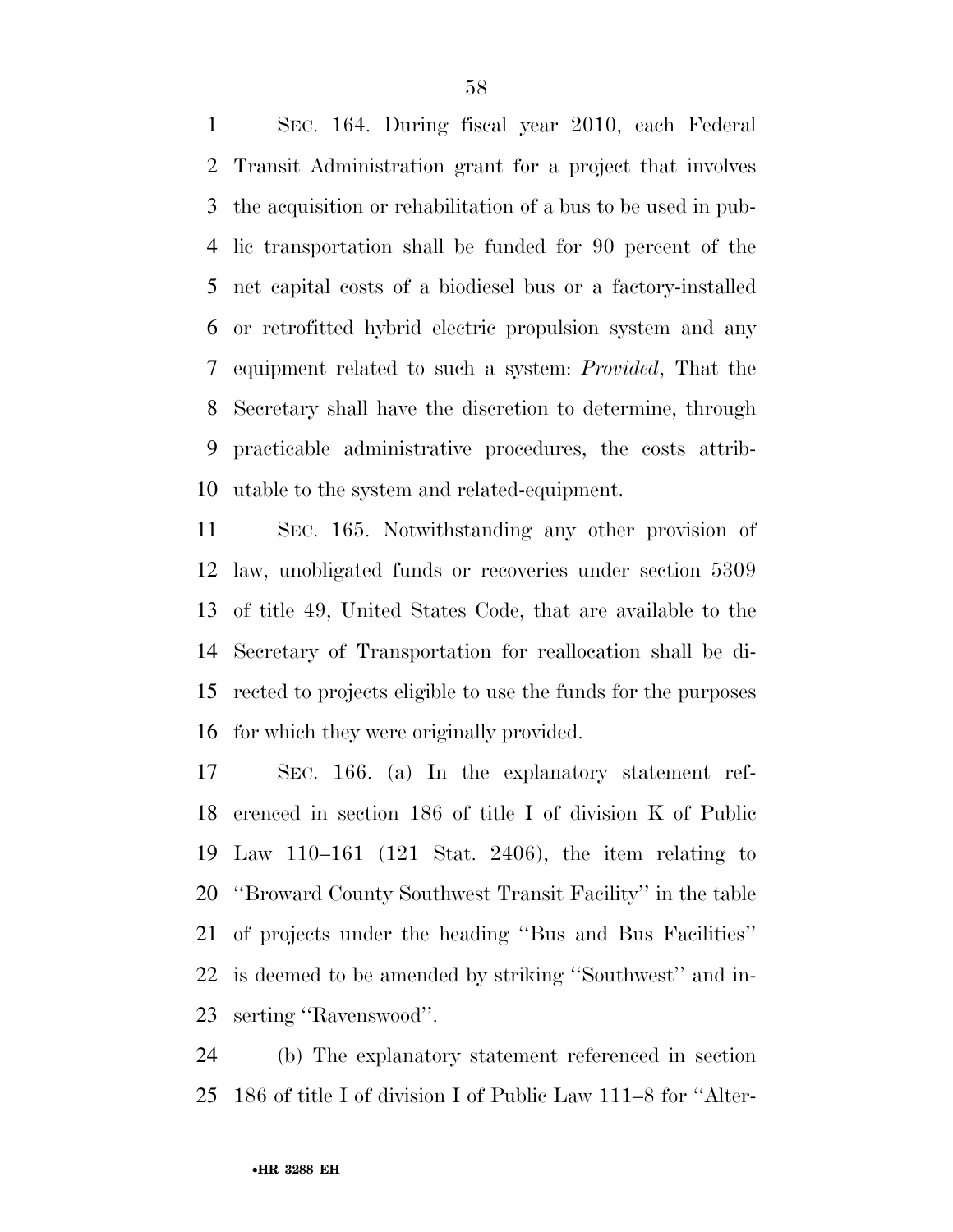natives analysis'' under ''Federal Transit Administration– Formula and Bus Grants'' is deemed to be amended by striking ''Hudson–Bergen Light Rail Extension Route 440, North Bergen, NJ'' and inserting ''Hudson–Bergen Light Rail Extension Route 440, Jersey City, NJ''.

 (c) Funds made available for the Phoenix Heavy Maintenance Facility, Phoenix Dial-a-Ride facility, and the Phoenix Regional Heavy Bus Maintenance Facility in Arizona through the Department of Transportation Ap- propriations Acts for Fiscal Years 2005 and 2008 that remain unobligated or unexpended shall be made available to the East Baseline Park-and-Ride Facility in Phoenix, Arizona.

#### SAINT LAWRENCE SEAWAY DEVELOPMENT

#### CORPORATION

 The Saint Lawrence Seaway Development Corpora- tion is hereby authorized to make such expenditures, with- in the limits of funds and borrowing authority available to the Corporation, and in accord with law, and to make such contracts and commitments without regard to fiscal year limitations as provided by section 104 of the Govern- ment Corporation Control Act, as amended, as may be necessary in carrying out the programs set forth in the Corporation's budget for the current fiscal year.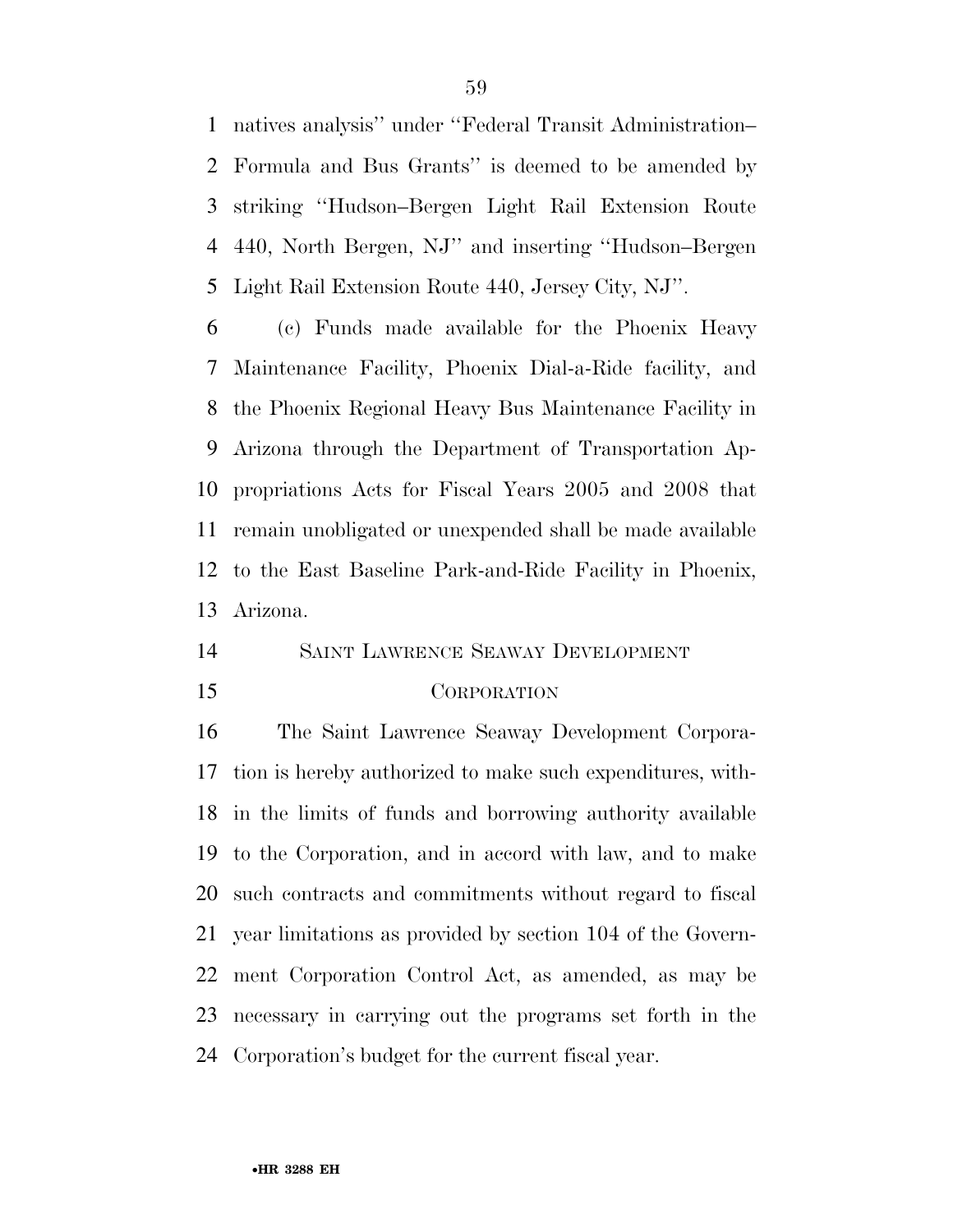| $\mathbf{1}$   | OPERATIONS AND MAINTENANCE                                  |  |  |  |  |
|----------------|-------------------------------------------------------------|--|--|--|--|
| $\overline{2}$ | (HARBOR MAINTENANCE TRUST FUND)                             |  |  |  |  |
| 3              | For necessary expenses for operations, maintenance,         |  |  |  |  |
| $\overline{4}$ | and capital asset renewal of those portions of the Saint    |  |  |  |  |
| 5              | Lawrence Seaway owned, operated, and maintained by the      |  |  |  |  |
| 6              | Saint Lawrence Seaway Development Corporation,              |  |  |  |  |
| 7              | $$32,324,000$ , to be derived from the Harbor Maintenance   |  |  |  |  |
| 8              | Trust Fund, pursuant to Public Law 99–662.                  |  |  |  |  |
| 9              | <b>MARITIME ADMINISTRATION</b>                              |  |  |  |  |
| 10             | MARITIME SECURITY PROGRAM                                   |  |  |  |  |
| 11             | For necessary expenses to maintain and preserve a           |  |  |  |  |
| 12             | United States flag merchant fleet to serve the national se- |  |  |  |  |
| 13             | curity needs of the United States, $$174,000,000$ , to re-  |  |  |  |  |
| 14             | main available until expended.                              |  |  |  |  |
| 15             | OPERATIONS AND TRAINING                                     |  |  |  |  |
| 16             | For necessary expenses of operations and training ac-       |  |  |  |  |
| 17             | tivities authorized by law, \$140,900,000, of which         |  |  |  |  |
|                | 18 \$31,677,000 shall remain available until September 30,  |  |  |  |  |
| 19             | 2010, for salaries and benefits of employees of the United  |  |  |  |  |
| 20             | States Merchant Marine Academy; of which \$15,391,000       |  |  |  |  |
| 21             | shall remain available until expended for capital improve-  |  |  |  |  |
| 22             | ments at the United States Merchant Marine Academy;         |  |  |  |  |
| 23             | and of which \$11,240,000 shall remain available until ex-  |  |  |  |  |
| 24             | pended for maintenance and repair of training ships at      |  |  |  |  |
| 25             | State maritime academies.                                   |  |  |  |  |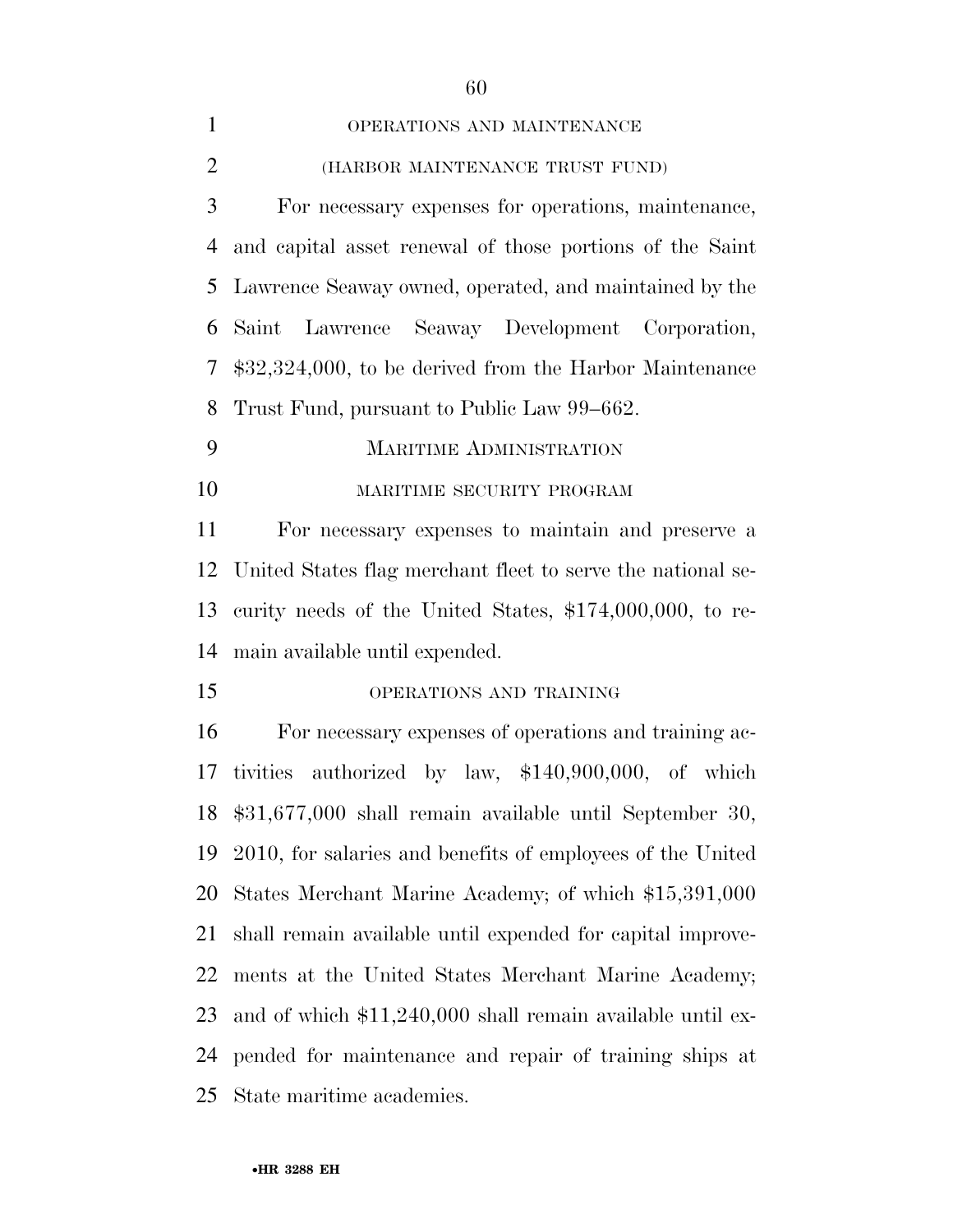| <b>SHIP DISPOSAL</b> |
|----------------------|
|                      |

| 2              | For necessary expenses related to the disposal of ob-          |  |  |  |  |
|----------------|----------------------------------------------------------------|--|--|--|--|
| 3              | solete vessels in the National Defense Reserve Fleet of the    |  |  |  |  |
| $\overline{4}$ | Maritime Administration, \$15,000,000, to remain avail-        |  |  |  |  |
| 5              | able until expended.                                           |  |  |  |  |
| 6              | MARITIME GUARANTEED LOAN (TITLE XI) PROGRAM                    |  |  |  |  |
| $\tau$         | <b>ACCOUNT</b>                                                 |  |  |  |  |
| 8              | (INCLUDING TRANSFER OF FUNDS)                                  |  |  |  |  |
| 9              | For administrative expenses to carry out the guaran-           |  |  |  |  |
| 10             | teed loan program, not to exceed \$3,630,000, which shall      |  |  |  |  |
| 11             | be transferred to and merged with the appropriation for        |  |  |  |  |
| 12             | "Operations and Training", Maritime Administration.            |  |  |  |  |
| 13             | ADMINISTRATIVE PROVISIONS-MARITIME                             |  |  |  |  |
|                |                                                                |  |  |  |  |
| 14             | <b>ADMINISTRATION</b>                                          |  |  |  |  |
| 15             | SEC. 175. Notwithstanding any other provision of               |  |  |  |  |
| 16             | this Act, the Maritime Administration may furnish utili-       |  |  |  |  |
| 17             | ties and services and make necessary repairs in connection     |  |  |  |  |
| 18             | with any lease, contract, or occupancy involving Govern-       |  |  |  |  |
|                | 19 ment property under the control of the Maritime Adminis-    |  |  |  |  |
|                | 20 tration, and payments received therefor shall be credited   |  |  |  |  |
|                | 21 to the appropriation charged with the cost thereof: Pro-    |  |  |  |  |
| 22             | <i>vided</i> , That rental payments under any such lease, con- |  |  |  |  |
| 23             | tract, or occupancy for items other than such utilities,       |  |  |  |  |
| 24             | services, or repairs shall be covered into the Treasury as     |  |  |  |  |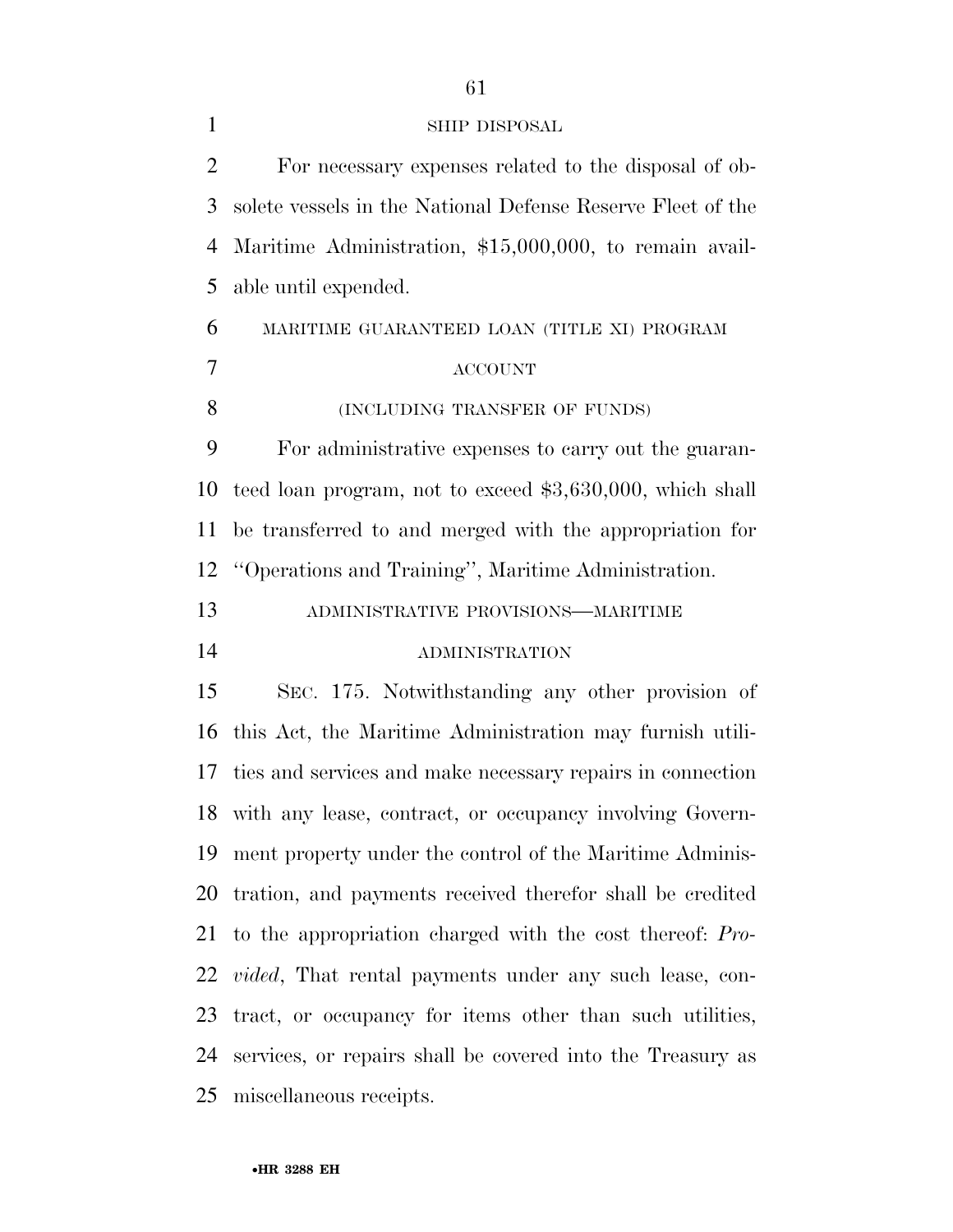SEC. 176. Section 51314 of title 46, United States Code, is amended in subsection (b) by inserting at the end ''Such fees shall be credited to the Maritime Administra- tion's Operations and Training appropriation, to remain available until expended, for those expenses directly re- lated to the purposes of the fees. Fees collected in excess of actual expenses may be refunded to the Midshipmen through a mechanism approved by the Secretary. The Academy shall maintain a separate and detailed account-ing of fee revenue and all associated expenses.''.

| 11 | PIPELINE AND HAZARDOUS MATERIALS SAFETY |
|----|-----------------------------------------|
| 12 | <b>ADMINISTRATION</b>                   |
| 13 | <b>OPERATIONAL EXPENSES</b>             |
| 14 | (PIPELINE SAFETY FUND)                  |

 For necessary operational expenses of the Pipeline and Hazardous Materials Safety Administration, \$19,968,000, of which \$639,000 shall be derived from the Pipeline Safety Fund: *Provided*, That \$1,000,000 shall be transferred to ''Pipeline Safety'' in order to fund ''Pipeline Safety Information Grants to Communities'' as authorized under section 60130 of title 49, United States Code.

HAZARDOUS MATERIALS SAFETY

 For expenses necessary to discharge the hazardous materials safety functions of the Pipeline and Hazardous Materials Safety Administration, \$36,500,000, of which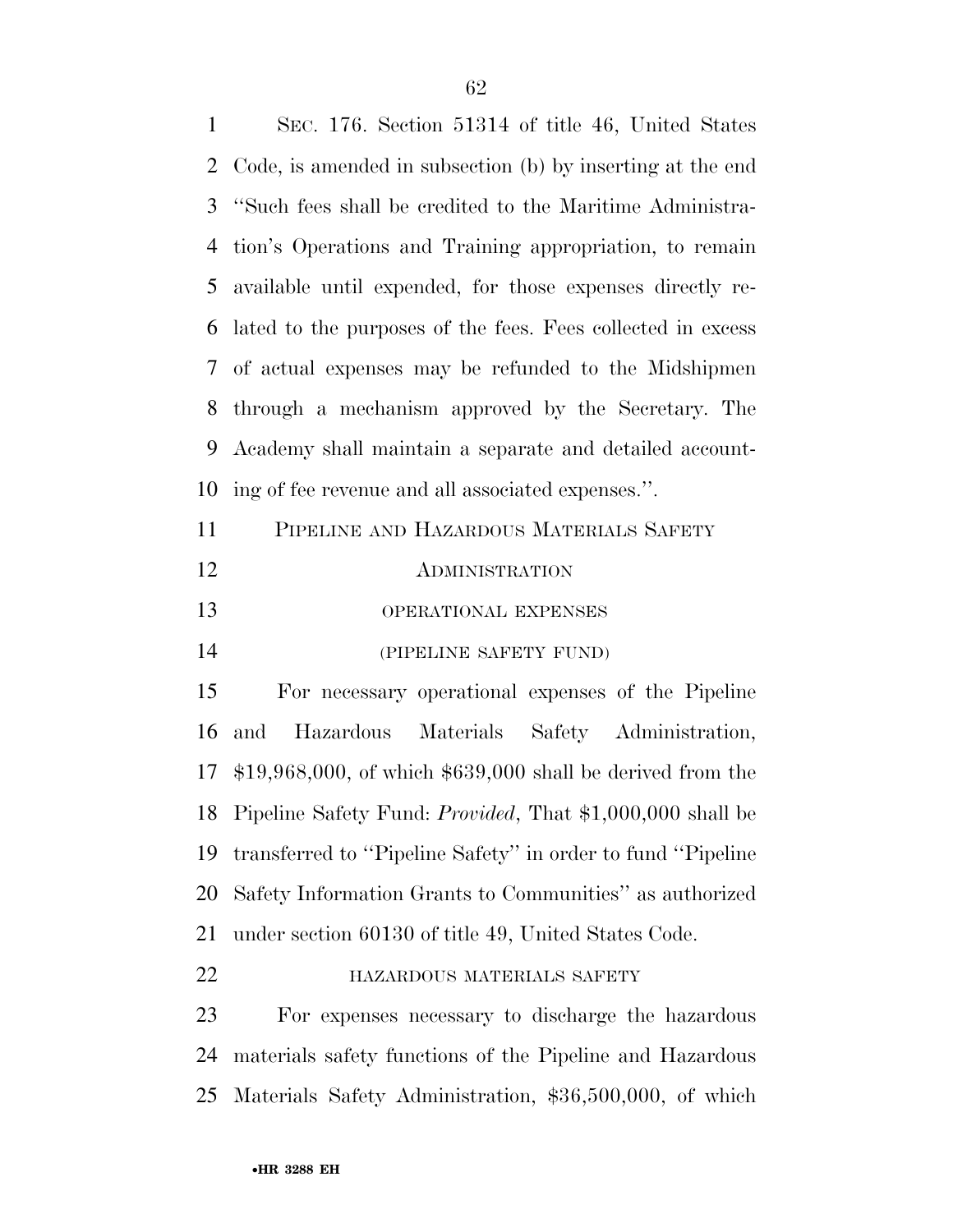\$2,699,000 shall remain available until September 30, 2012: *Provided*, That up to \$800,000 in fees collected under 49 U.S.C. 5108(g) shall be deposited in the general fund of the Treasury as offsetting receipts: *Provided fur- ther*, That there may be credited to this appropriation, to be available until expended, funds received from states, counties, municipalities, other public authorities, and pri- vate sources for expenses incurred for training, for reports publication and dissemination, and for travel expenses in- curred in performance of hazardous materials exemptions and approvals functions.

#### 12 PIPELINE SAFETY

**(PIPELINE SAFETY FUND)** 

(OIL SPILL LIABILITY TRUST FUND)

 For expenses necessary to conduct the functions of the pipeline safety program, for grants-in-aid to carry out a pipeline safety program, as authorized by 49 U.S.C. 60107, and to discharge the pipeline program responsibil- ities of the Oil Pollution Act of 1990, \$105,239,000, of which \$18,905,000 shall be derived from the Oil Spill Li- ability Trust Fund and shall remain available until Sep- tember 30, 2012; and of which \$86,334,000 shall be de- rived from the Pipeline Safety Fund, of which \$47,332,000 shall remain available until September 30, 2012.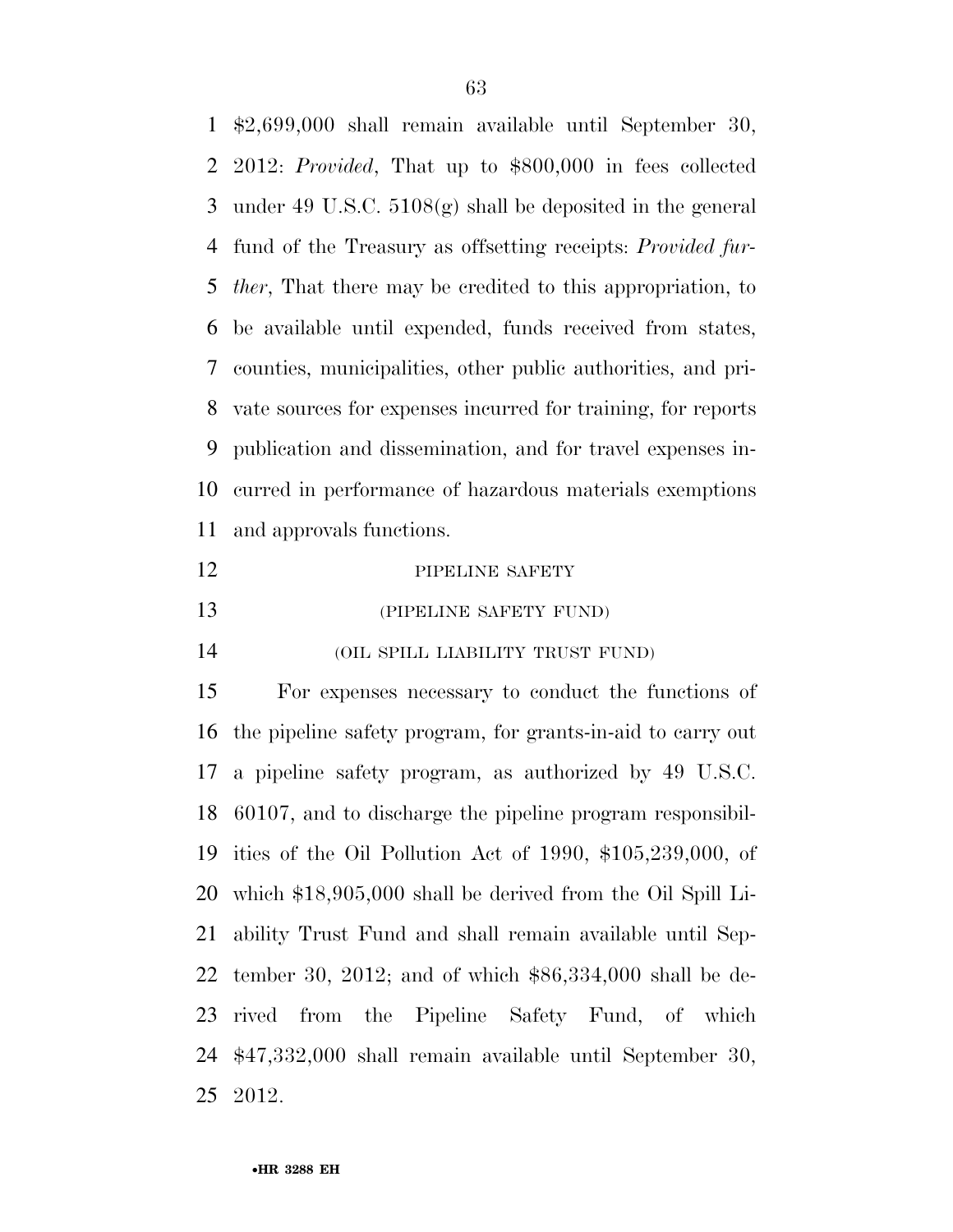# EMERGENCY PREPAREDNESS GRANTS (EMERGENCY PREPAREDNESS FUND)

 For necessary expenses to carry out 49 U.S.C. 5128(b), \$188,000, to be derived from the Emergency Preparedness Fund, to remain available until September 30, 2011: *Provided*, That not more than \$28,318,000 shall be made available for obligation in fiscal year 2010 from amounts made available by 49 U.S.C. 5116(i) and 5128(b)–(c): *Provided further*, That none of the funds made available by 49 U.S.C. 5116(i), 5128(b), or 5128(c) shall be made available for obligation by individuals other than the Secretary of Transportation, or his or her des-ignee.

| 14 |  | RESEARCH AND INNOVATIVE TECHNOLOGY |
|----|--|------------------------------------|
|    |  |                                    |

#### ADMINISTRATION

RESEARCH AND DEVELOPMENT

 For necessary expenses of the Research and Innova- tive Technology Administration, \$12,834,000, of which \$6,036,000 shall remain available until September 30, 2012: *Provided*, That there may be credited to this appro- priation, to be available until expended, funds received from States, counties, municipalities, other public authori- ties, and private sources for expenses incurred for train-ing.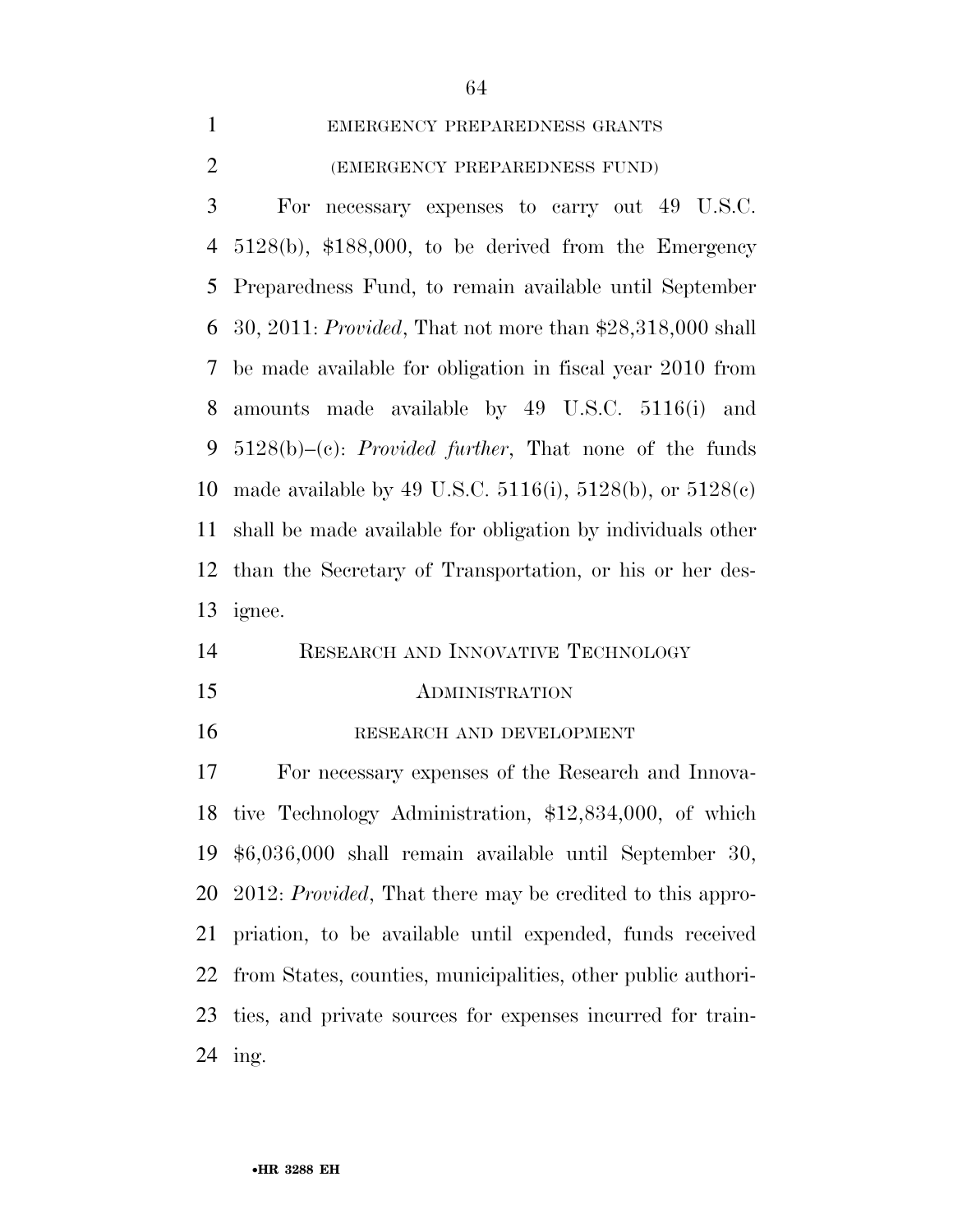OFFICE OF INSPECTOR GENERAL

# SALARIES AND EXPENSES

 For necessary expenses of the Office of Inspector General to carry out the provisions of the Inspector Gen- eral Act of 1978, as amended, \$74,839,000: *Provided*, That the Inspector General shall have all necessary au- thority, in carrying out the duties specified in the Inspec- tor General Act, as amended (5 U.S.C. App. 3), to inves- tigate allegations of fraud, including false statements to the government (18 U.S.C. 1001), by any person or entity that is subject to regulation by the Department: *Provided further*, That the funds made available under this heading shall be used to investigate, pursuant to section 41712 of title 49, United States Code: (1) unfair or deceptive prac- tices and unfair methods of competition by domestic and foreign air carriers and ticket agents; and (2) the compli- ance of domestic and foreign air carriers with respect to item (1) of this proviso.

- SURFACE TRANSPORTATION BOARD
- 

#### SALARIES AND EXPENSES

 For necessary expenses of the Surface Transpor- tation Board, including services authorized by 5 U.S.C. 3109, \$29,800,000: *Provided*, That notwithstanding any other provision of law, not to exceed \$1,250,000 from fees established by the Chairman of the Surface Transpor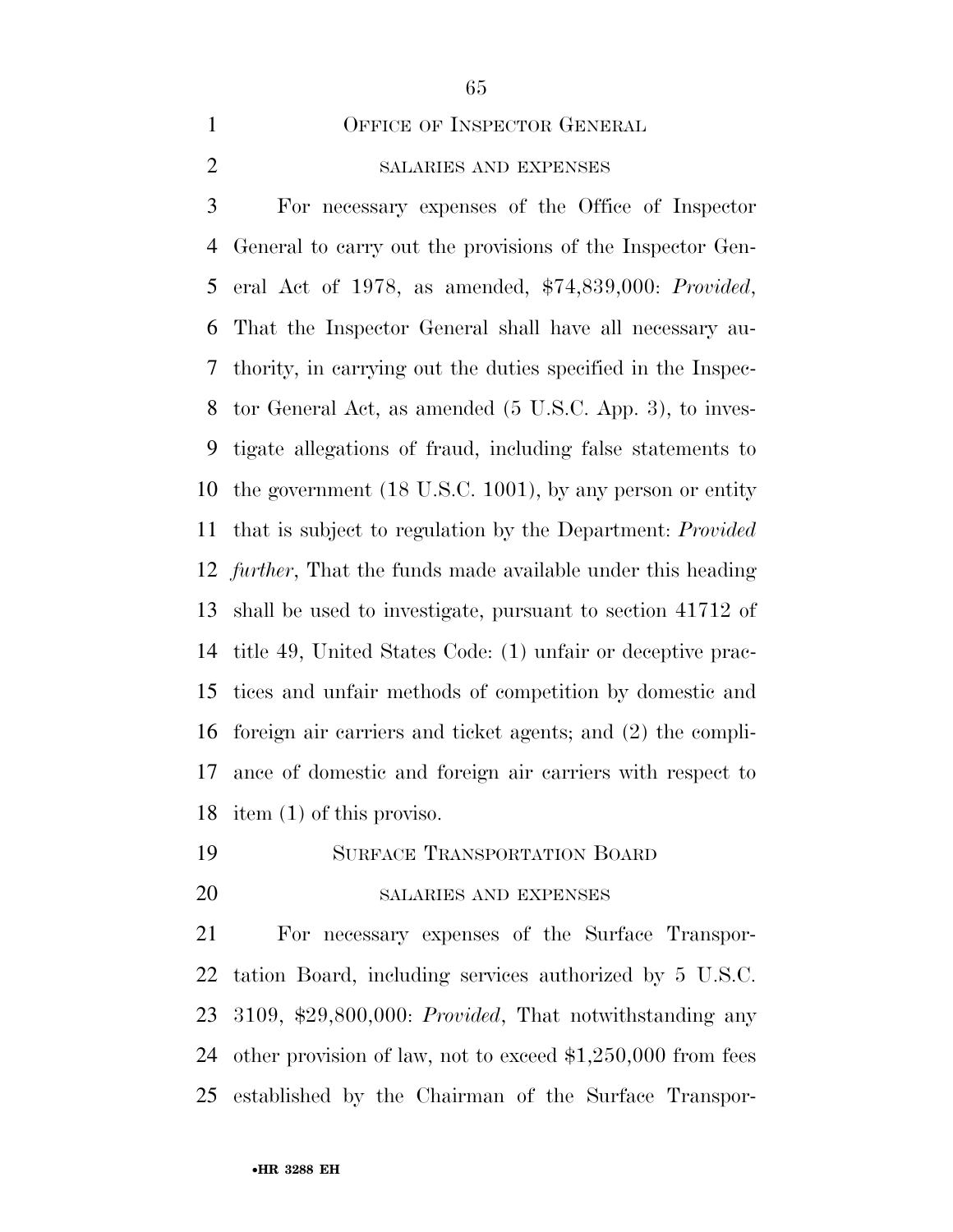tation Board shall be credited to this appropriation as off- setting collections and used for necessary and authorized expenses under this heading: *Provided further*, That the sum herein appropriated from the general fund shall be reduced on a dollar-for-dollar basis as such offsetting col- lections are received during fiscal year 2010, to result in a final appropriation from the general fund estimated at no more than \$28,550,000.

# GENERAL PROVISIONS—DEPARTMENT OF 10 TRANSPORTATION

 SEC. 180. During the current fiscal year applicable appropriations to the Department of Transportation shall be available for maintenance and operation of aircraft; hire of passenger motor vehicles and aircraft; purchase of liability insurance for motor vehicles operating in foreign countries on official department business; and uniforms or allowances therefor, as authorized by law (5 U.S.C. 5901– 5902).

 SEC. 181. Appropriations contained in this Act for the Department of Transportation shall be available for services as authorized by 5 U.S.C. 3109, but at rates for individuals not to exceed the per diem rate equivalent to the rate for an Executive Level IV.

 SEC. 182. None of the funds in this Act shall be avail-able for salaries and expenses of more than 110 political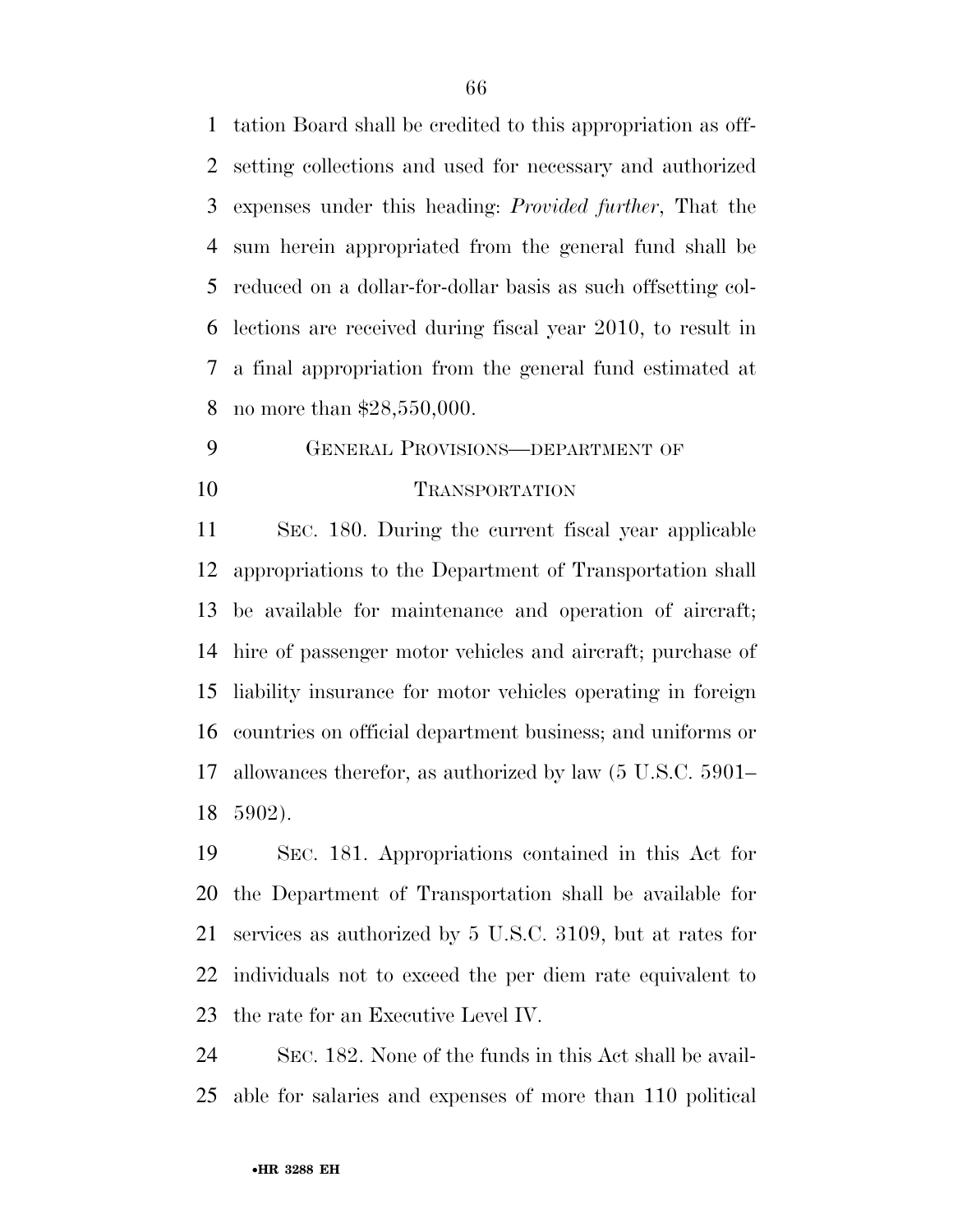and Presidential appointees in the Department of Trans- portation: *Provided*, That none of the personnel covered by this provision may be assigned on temporary detail out-side the Department of Transportation.

 SEC. 183. None of the funds in this Act shall be used to implement section 404 of title 23, United States Code. SEC. 184. (a) No recipient of funds made available in this Act shall disseminate personal information (as de- fined in 18 U.S.C. 2725(3)) obtained by a State depart- ment of motor vehicles in connection with a motor vehicle record as defined in 18 U.S.C. 2725(1), except as provided in 18 U.S.C. 2721 for a use permitted under 18 U.S.C. 2721.

 (b) Notwithstanding subsection (a), the Secretary shall not withhold funds provided in this Act for any grantee if a State is in noncompliance with this provision. SEC. 185. Funds received by the Federal Highway Administration, Federal Transit Administration, and Fed- eral Railroad Administration from States, counties, mu- nicipalities, other public authorities, and private sources for expenses incurred for training may be credited respec- tively to the Federal Highway Administration's ''Federal- Aid Highways'' account, the Federal Transit Administra- tion's ''Research and University Research Centers'' ac-count, and to the Federal Railroad Administration's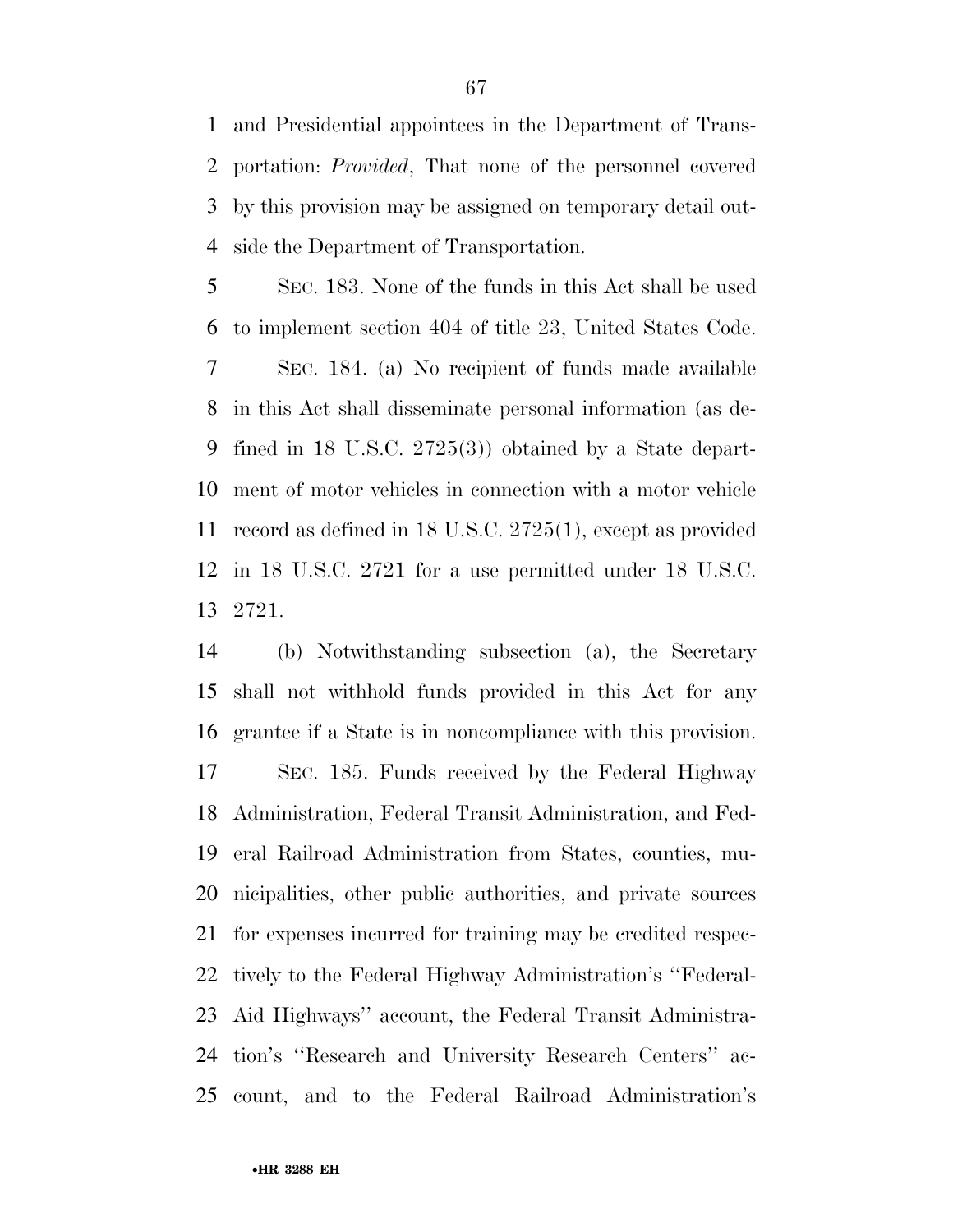''Safety and Operations'' account, except for State rail safety inspectors participating in training pursuant to 49 U.S.C. 20105.

 SEC. 186. Funds provided or limited in this Act under the appropriate accounts within the Federal High- way Administration, the Federal Railroad Administration and the Federal Transit Administration shall be for the eligible programs, projects and activities in the cor- responding amounts identified in the explanatory state- ment accompanying this Act for ''Ferry Boats and Ferry Terminal Facilities'', ''Federal Lands'', ''Interstate Main- tenance Discretionary'', ''Transportation, Community and System Preservation Program'', ''Delta Region Transpor- tation Development Program'', ''Rail Line Relocation and Improvement Program'', ''Rail-highway crossing hazard eliminations'', ''Alternatives analysis'', and ''Bus and bus facilities''.

 SEC. 187. Notwithstanding any other provisions of law, rule or regulation, the Secretary of Transportation is authorized to allow the issuer of any preferred stock heretofore sold to the Department to redeem or repur- chase such stock upon the payment to the Department of an amount determined by the Secretary.

 SEC. 188. None of the funds in this Act to the De-partment of Transportation may be used to make a grant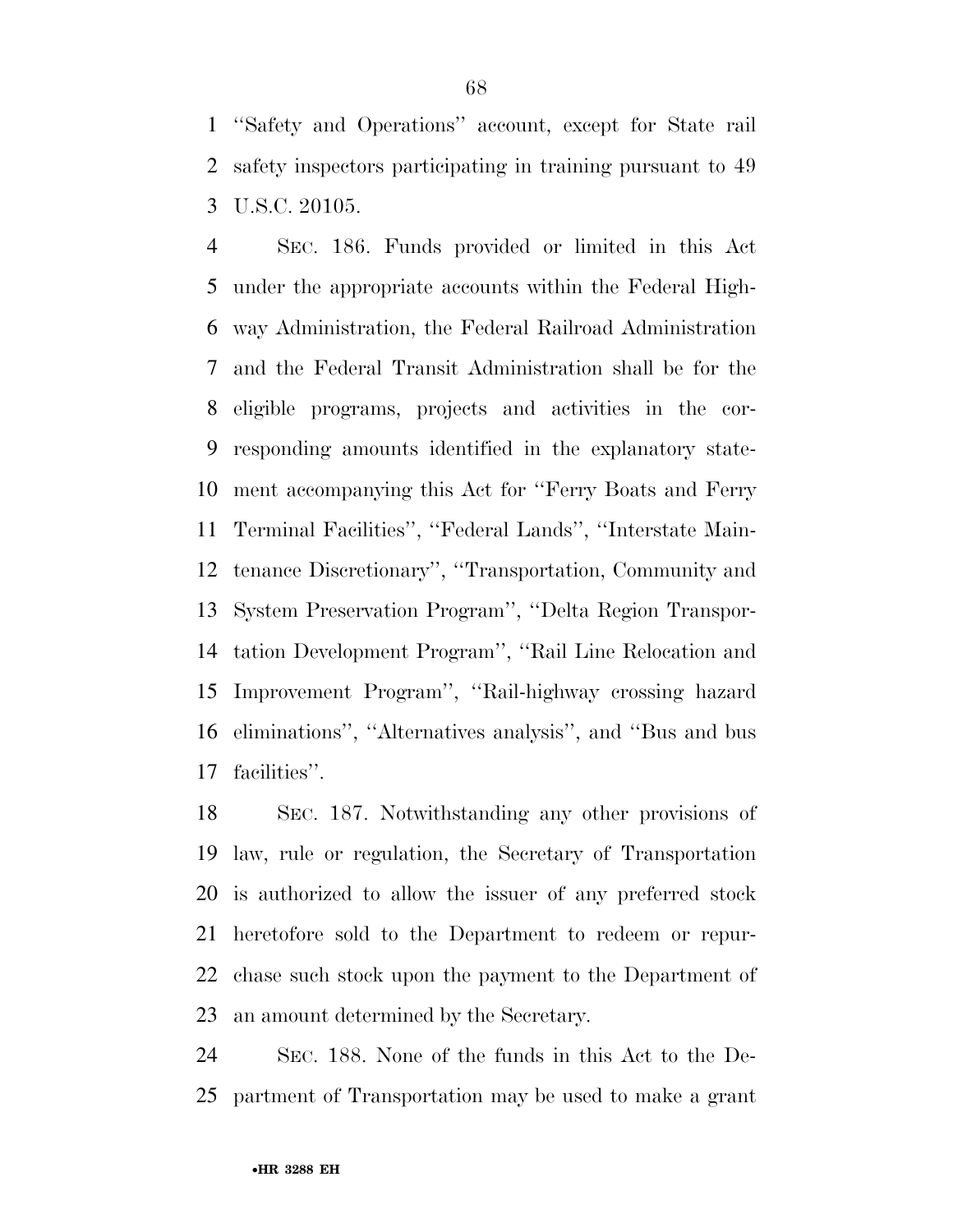unless the Secretary of Transportation notifies the House and Senate Committees on Appropriations not less than 3 full business days before any discretionary grant award, letter of intent, or full funding grant agreement totaling \$500,000 or more is announced by the department or its modal administrations from: (1) any discretionary grant program of the Federal Highway Administration including the emergency relief program; (2) the airport improvement program of the Federal Aviation Administration; (3) any grant or cooperative agreement from the Federal Railroad Administration; or (4) any program of the Federal Transit Administration other than the formula grants and fixed guideway modernization programs: *Provided*, That the Secretary gives concurrent notification to the House and Senate Committees on Appropriations for any ''quick re- lease'' of funds from the emergency relief program: *Pro- vided further*, That no notification shall involve funds that are not available for obligation.

 SEC. 189. Rebates, refunds, incentive payments, minor fees and other funds received by the Department of Transportation from travel management centers, charge card programs, the subleasing of building space, and miscellaneous sources are to be credited to appropria- tions of the Department of Transportation and allocated to elements of the Department of Transportation using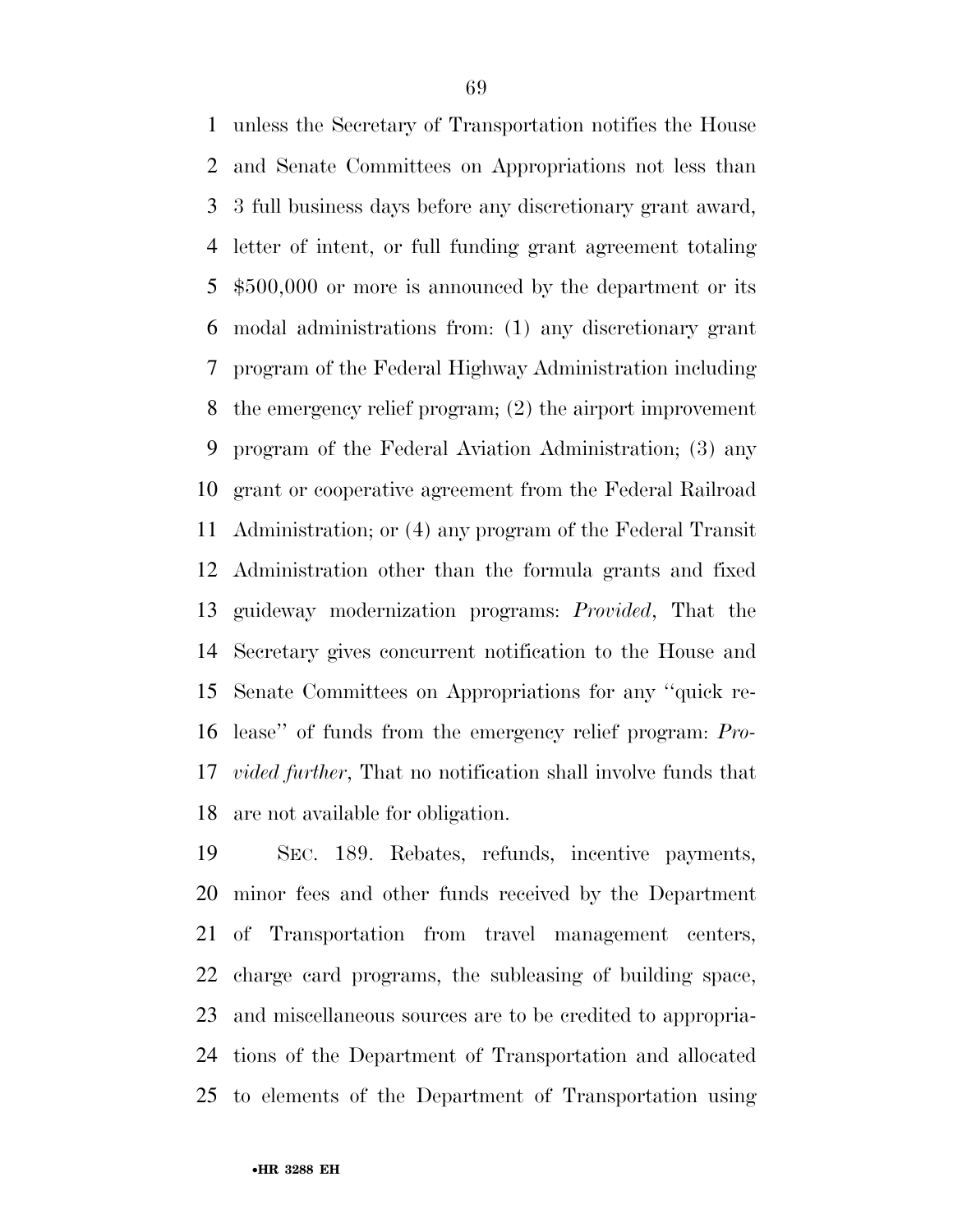fair and equitable criteria and such funds shall be avail-able until expended.

 SEC. 190. Amounts made available in this or any other Act that the Secretary determines represent im- proper payments by the Department of Transportation to a third party contractor under a financial assistance award, which are recovered pursuant to law, shall be avail-able—

 (1) to reimburse the actual expenses incurred by the Department of Transportation in recovering improper payments; and

 (2) to pay contractors for services provided in recovering improper payments or contractor support in the implementation of the Improper Payments In- formation Act of 2002: *Provided*, That amounts in excess of that required for paragraphs (1) and (2)—

 (A) shall be credited to and merged with 18 the appropriation from which the improper pay- ments were made, and shall be available for the purposes and period for which such appropria-21 tions are available; or

 (B) if no such appropriation remains avail- able, shall be deposited in the Treasury as mis- cellaneous receipts: *Provided further*, That prior to the transfer of any such recovery to an ap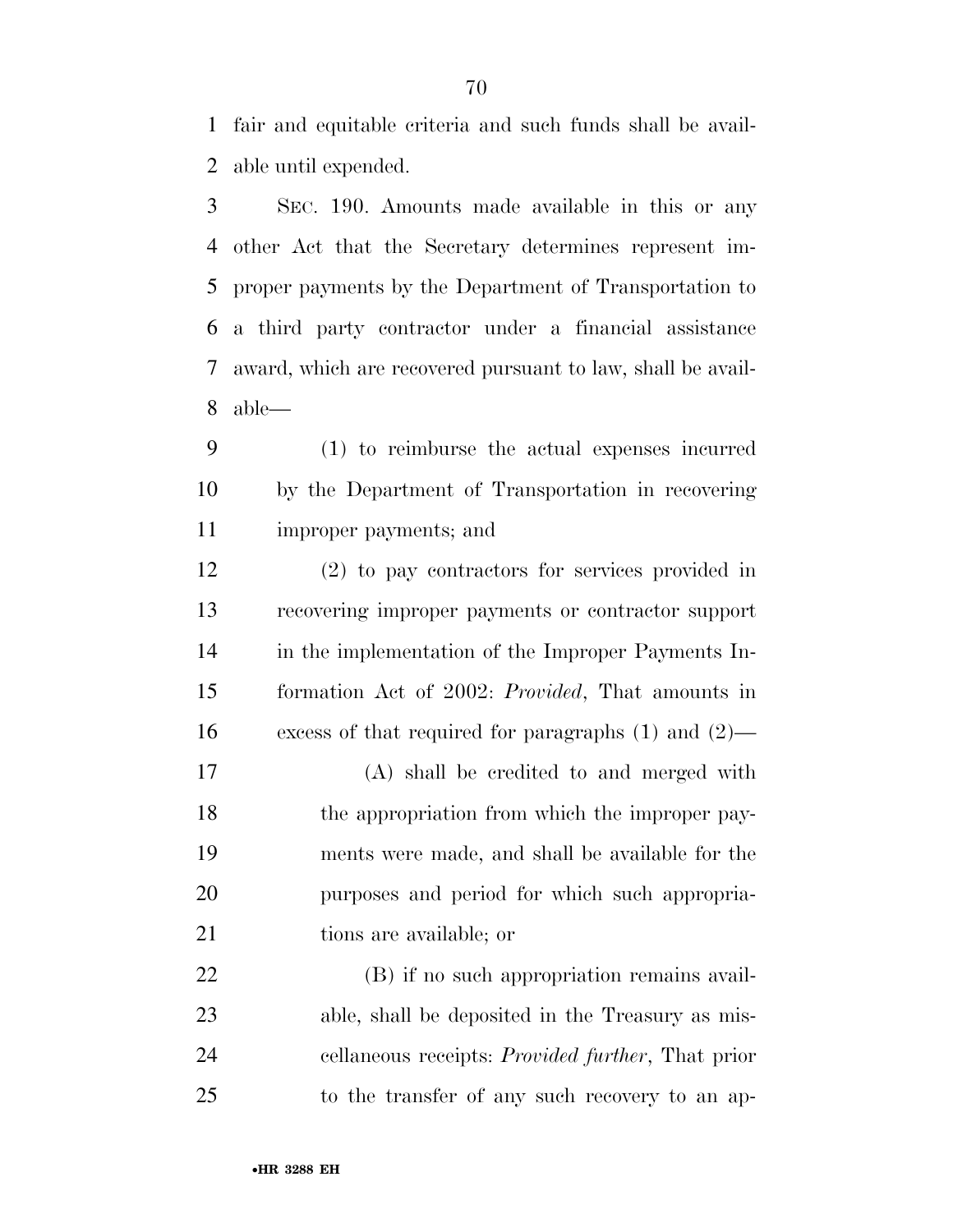propriations account, the Secretary shall notify the House and Senate Committees on Appro- priations the amount and reasons for such transfer: *Provided further*, That for purposes of this section, the term ''improper payments'', has the same meaning as that provided in sec-7 tion  $2(d)(2)$  of Public Law 107–300.

 SEC. 191. Notwithstanding any other provision of law, if any funds provided in or limited by this Act are subject to a reprogramming action that requires notice to be provided to the House and Senate Committees on Ap- propriations, said reprogramming action shall be approved or denied solely by the Committees on Appropriations: *Provided*, That the Secretary may provide notice to other congressional committees of the action of the Committees on Appropriations on such reprogramming but not sooner than 30 days following the date on which the reprogram- ming action has been approved or denied by the House and Senate Committees on Appropriations.

 SEC. 192. None of the funds appropriated or other- wise made available under this Act may be used by the Surface Transportation Board of the Department of Transportation to charge or collect any filing fee for rate complaints filed with the Board in an amount in excess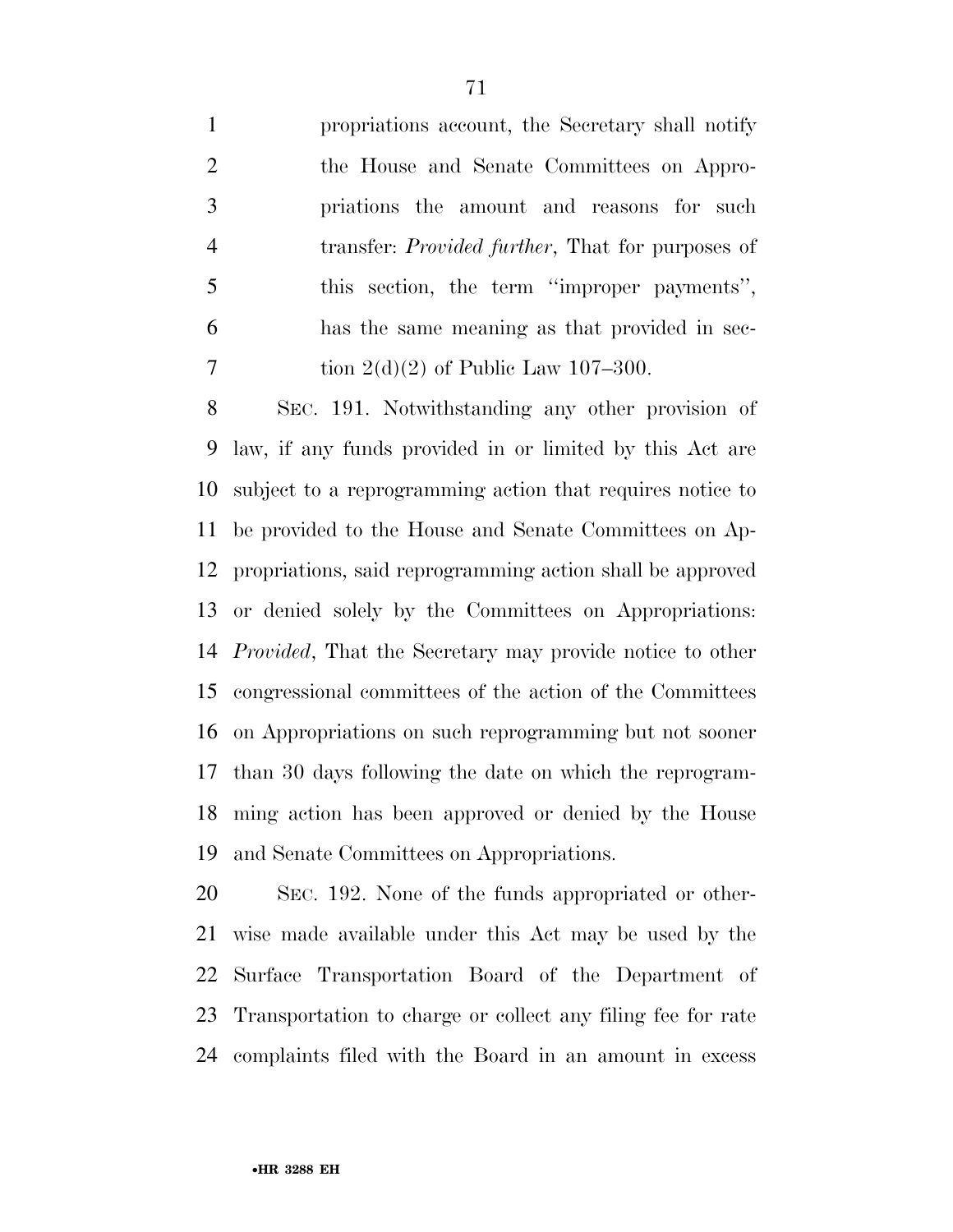of the amount authorized for district court civil suit filing fees under section 1914 of title 28, United States Code. SEC. 193. Notwithstanding section 3324 of Title 31, United States Code, in addition to authority provided by section 327 of title 49, United States Code, the Depart- ment's Working Capital fund is hereby authorized to pro- vide payments in advance to vendors that are necessary to carry out the Federal transit pass transportation fringe benefit program under Executive Order 13150 and section 3049 of Public Law 109–59: *Provided*, that the Depart- ment shall include adequate safeguards in the contract with the vendors to ensure timely and high quality per- formance under the contract. This title may be cited as the ''Department of Trans- portation Appropriations Act, 2010''. TITLE II DEPARTMENT OF HOUSING AND URBAN DEVELOPMENT MANAGEMENT AND ADMINISTRATION 20 EXECUTIVE DIRECTION For necessary salaries and expenses for Executive Di- rection, \$25,969,000, of which not to exceed \$4,619,000 shall be available for the immediate Office of the Secretary and Deputy Secretary; not to exceed \$1,703,000 shall be available for the Office of Hearings and Appeals; not to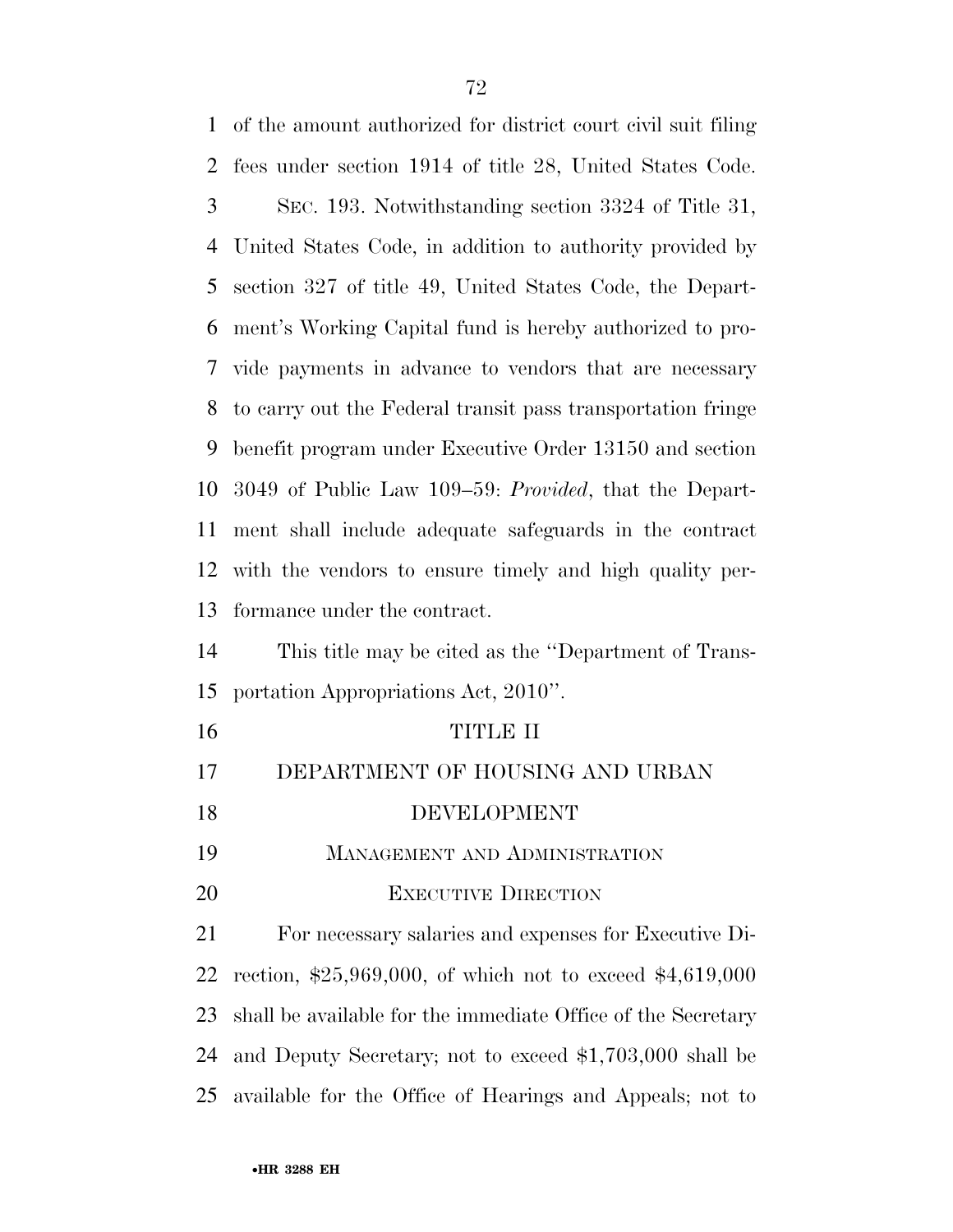exceed \$778,000 shall be available for the Office of Small and Disadvantaged Business Utilization; not to exceed \$727,000 shall be available for the immediate Office of the Chief Financial Officer; not to exceed \$1,474,000 shall be available for the immediate Office of the General Coun- sel; not to exceed \$2,912,000 shall be available to the Of- fice of the Assistant Secretary for Congressional and Intergovernmental Relations; not to exceed \$3,110,000 shall be available for the Office of the Assistant Secretary for Public Affairs; not to exceed \$1,218,000 shall be avail- able for the Office of the Assistant Secretary for Adminis- tration; not to exceed \$2,125,000 shall be available to the Office of the Assistant Secretary for Public and Indian Housing; not to exceed \$1,781,000 shall be available to the Office of the Assistant Secretary for Community Plan- ning and Development; not to exceed \$3,497,000 shall be available to the Office of the Assistant Secretary for Hous- ing, Federal Housing Commissioner; not to exceed \$1,097,000 shall be available to the Office of the Assistant Secretary for Policy Development and Research; and not to exceed \$928,000 shall be available to the Office of the Assistant Secretary for Fair Housing and Equal Oppor- tunity: *Provided*, That the Secretary of the Department of Housing and Urban Development is authorized to transfer funds appropriated for any office funded under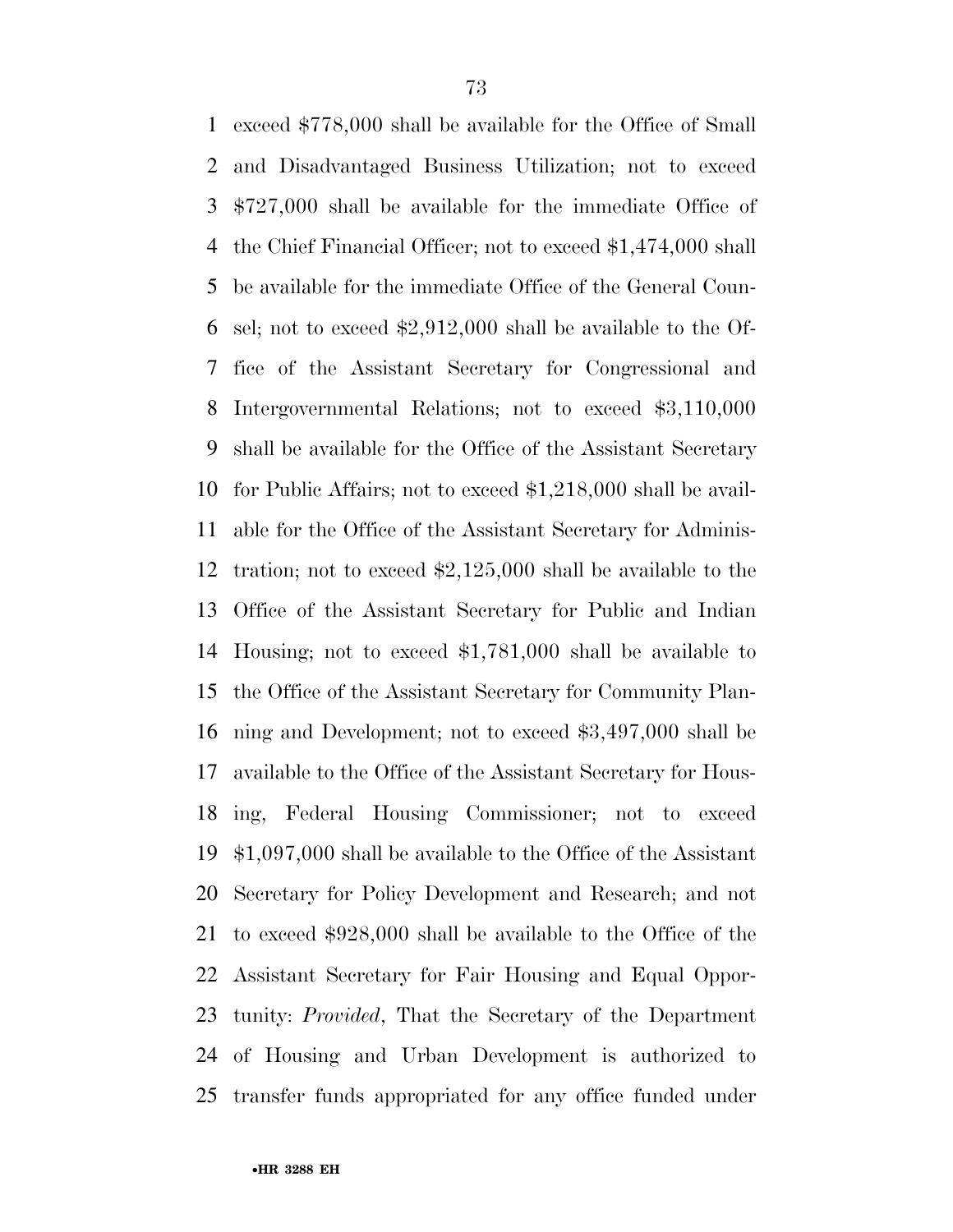this heading to any other office funded under this heading following written notification to the House and Senate Committees on Appropriations: *Provided further*, That no appropriation for any office shall be increased or de- creased by more than 5 percent by all such transfers: *Pro- vided further*, That notice of any change in funding greater than 5 percent shall be submitted for prior approval to the House and Senate Committees on Appropriations: *Provided further*, That the Secretary shall provide the Committees on Appropriations quarterly written notifica- tion regarding the status of pending congressional reports: *Provided further*, That the Secretary shall provide all signed reports required by Congress electronically: *Pro- vided further*, That not to exceed \$25,000 of the amount made available under this paragraph for the immediate Office of the Secretary shall be available for official recep- tion and representation expenses as the Secretary may de-termine.

## ADMINISTRATION, OPERATIONS AND MANAGEMENT

 For necessary salaries and expenses for administra- tion, operations and management for the Department of Housing and Urban Development, \$537,897,000, of which not to exceed \$76,958,000 shall be available for the per- sonnel compensation and benefits of the Office of Adminis-tration; not to exceed \$11,277,000 shall be available for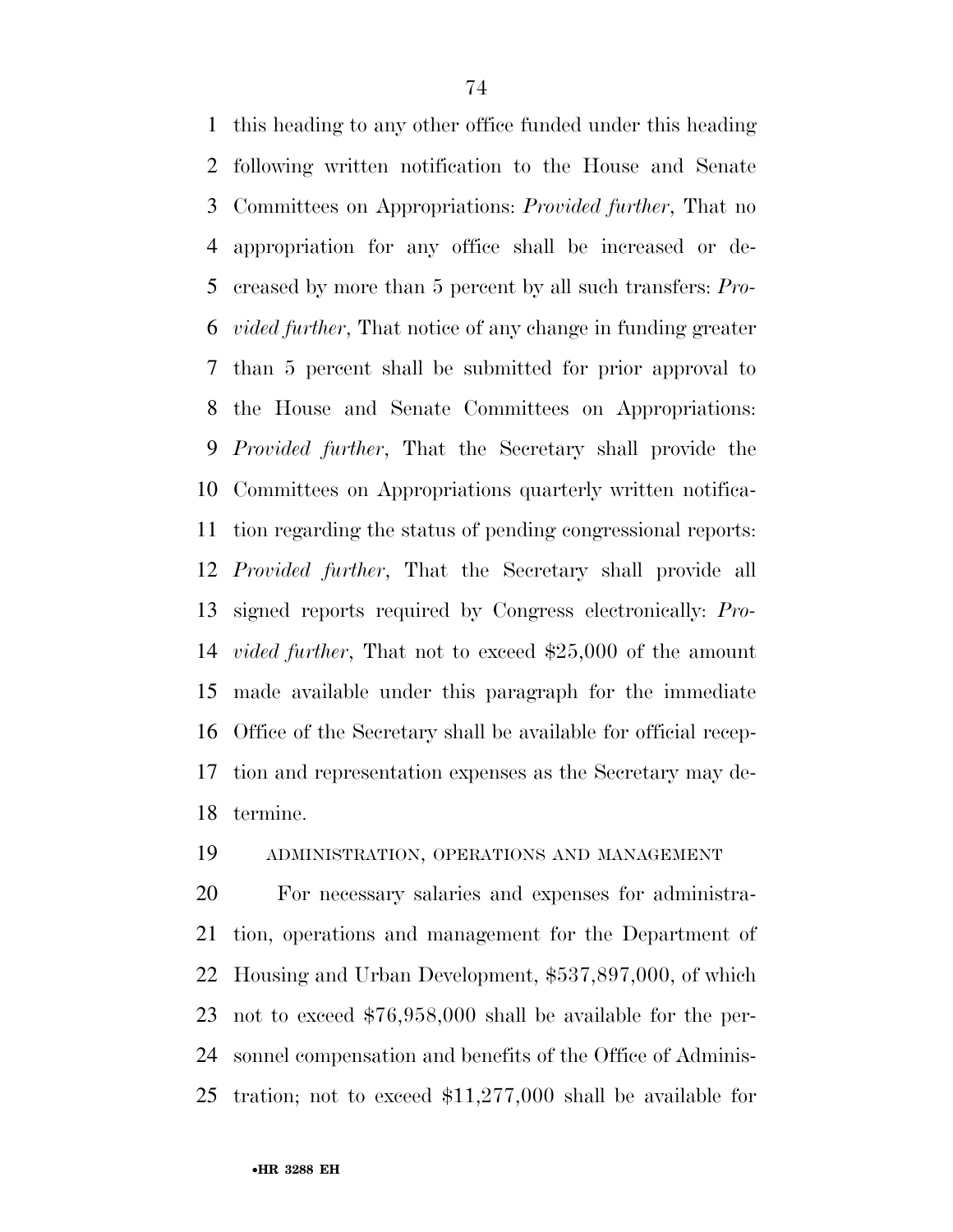the personnel compensation and benefits of the Office of Departmental Operations and Coordination; not to exceed \$51,275,000 shall be available for the personnel com- pensation and benefits of the Office of Field Policy and Management; not to exceed \$14,649,000 shall be available for the personnel compensation and benefits of the Office of the Chief Procurement Officer; not to exceed \$35,197,000 shall be available for the personnel com- pensation and benefits of the remaining staff in the Office of the Chief Financial Officer; not to exceed \$89,062,000 shall be available for the personnel compensation and ben- efits of the remaining staff in the Office of the General Counsel; not to exceed \$3,296,000 shall be available for the personnel compensation and benefits of the Office of Departmental Equal Employment Opportunity; not to ex- ceed \$1,393,000 shall be available for the personnel com- pensation and benefits for the Center for Faith-Based and Community Initiatives; not to exceed \$2,400,000 shall be available for the personnel compensation and benefits for the Office of Sustainability; not to exceed \$2,520,000 shall be available for the personnel compensation and benefits for the Office of Strategic Planning and Management; and not to exceed \$249,870,000 shall be available for non-per- sonnel expenses of the Department of Housing and Urban Development: *Provided*, That, funds provided under this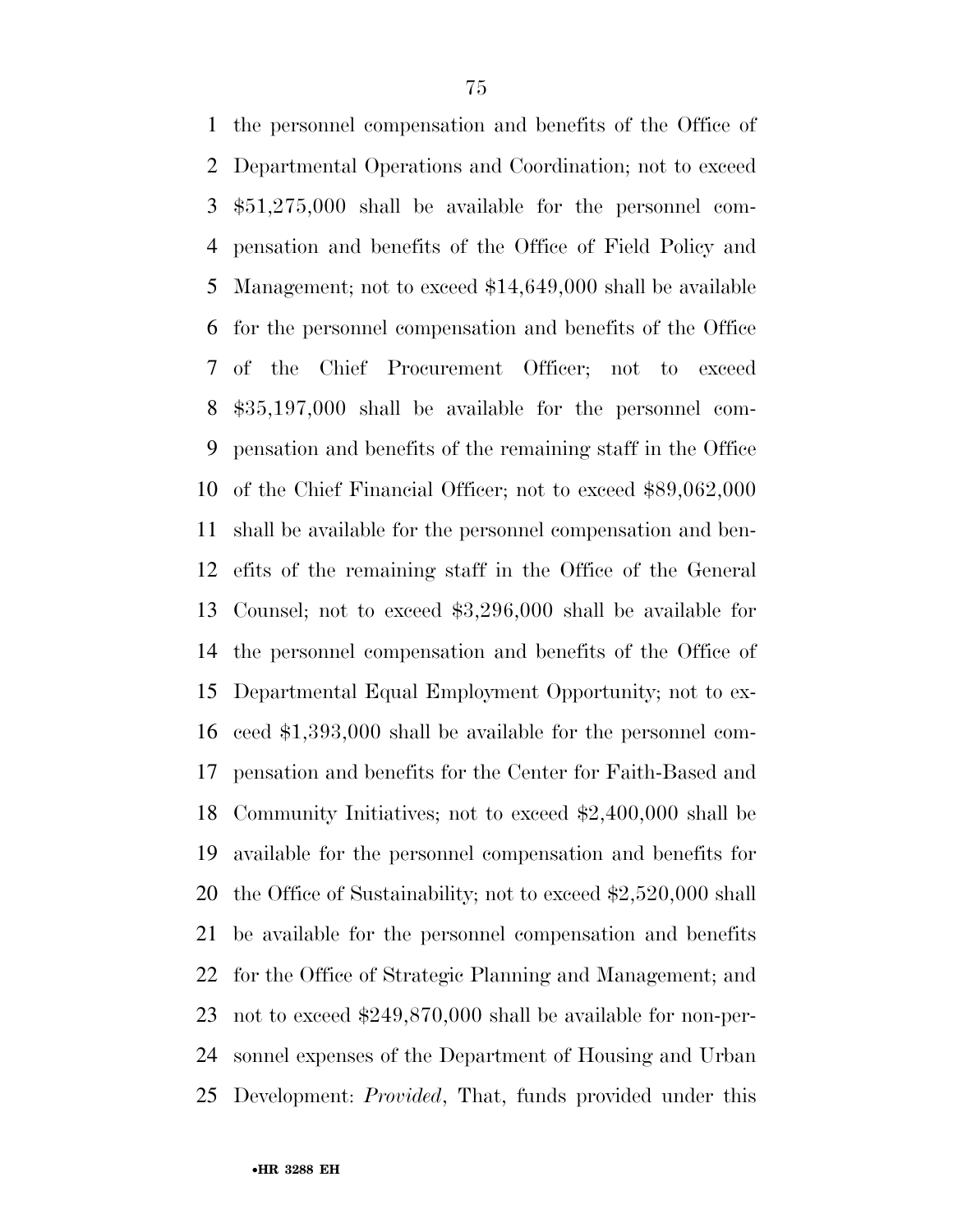heading may be used for necessary administrative and non-administrative expenses of the Department of Hous- ing and Urban Development, not otherwise provided for, including purchase of uniforms, or allowances therefor, as authorized by 5 U.S.C. 5901–5902; hire of passenger motor vehicles; services as authorized by 5 U.S.C. 3109: *Provided further*, That notwithstanding any other provi- sion of law, funds appropriated under this heading may be used for advertising and promotional activities that support the housing mission area: *Provided further*, That the Secretary of Housing and Urban Development is au- thorized to transfer funds appropriated for any office in- cluded in Administration, Operations and Management to any other office included in Administration, Operations and Management only after such transfer has been sub- mitted to, and received prior written approval by, the House and Senate Committees on Appropriations: *Pro- vided further*, That no appropriation for any office shall be increased or decreased by more than 10 percent by all such transfers.

# PERSONNEL COMPENSATION AND BENEFITS

PUBLIC AND INDIAN HOUSING

 For necessary personnel compensation and benefits expenses of the Office of Public and Indian Housing, \$197,074,000.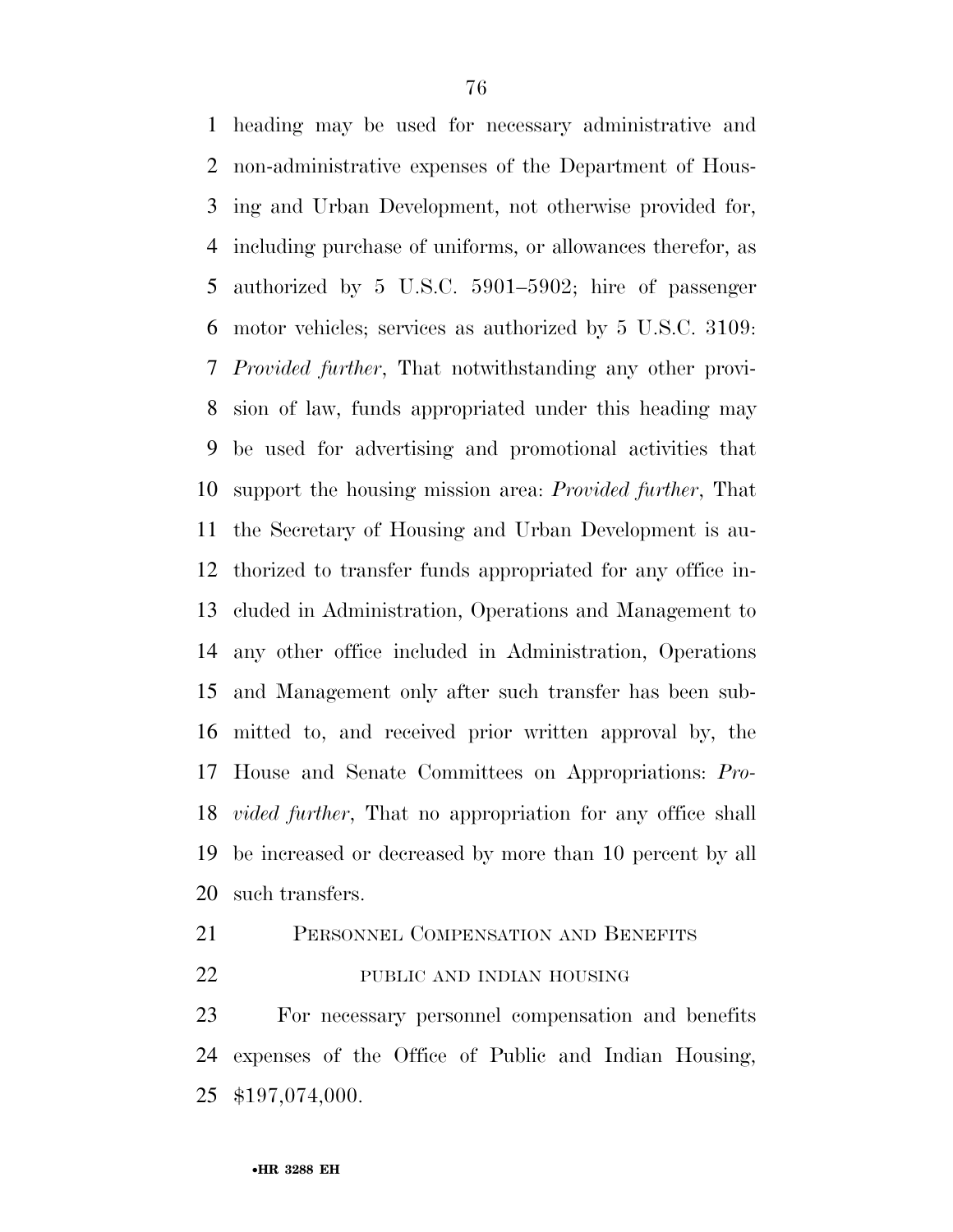| $\mathbf{1}$   | COMMUNITY PLANNING AND DEVELOPMENT                       |
|----------------|----------------------------------------------------------|
| $\overline{2}$ | For necessary personnel compensation and benefits        |
| 3              | expenses of the Office of Community Planning and Devel-  |
| $\overline{4}$ | opment mission area, \$98,989,000.                       |
| 5              | <b>HOUSING</b>                                           |
| 6              | For necessary personnel compensation and benefits        |
| 7              | expenses of the Office of Housing, \$374,887,000.        |
| 8              | OFFICE OF THE GOVERNMENT NATIONAL MORTGAGE               |
| 9              | <b>ASSOCIATION</b>                                       |
| 10             | For necessary personnel compensation and benefits        |
| 11             | expenses of the Office of the Government National Mort-  |
| 12             | gage Association, $$11,095,000$ , to be derived from the |
| 13             | GNMA guarantees of mortgage backed securities guaran-    |
| 14             | teed loan receipt account.                               |
| 15             | POLICY DEVELOPMENT AND RESEARCH                          |
| 16             | For necessary personnel compensation and benefits        |
| 17             | expenses of the Office of Policy Development and Re-     |
| 18             | search, \$21,138,000.                                    |
| 19             | FAIR HOUSING AND EQUAL OPPORTUNITY                       |
| 20             | For necessary personnel compensation and benefits        |
| 21             | expenses of the Office of Fair Housing and Equal Oppor-  |
| 22             | tunity, \$71,800,000.                                    |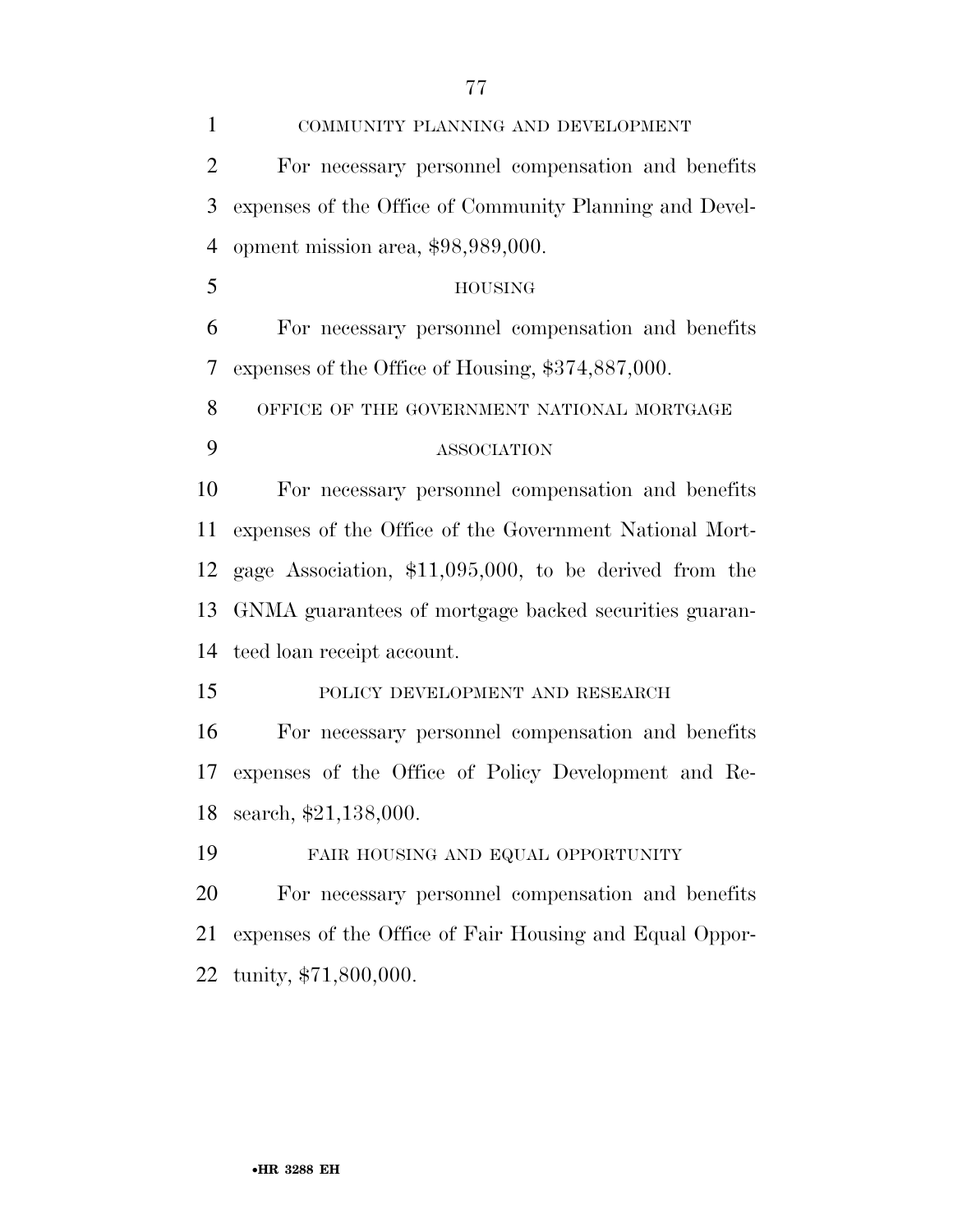OFFICE OF HEALTHY HOMES AND LEAD HAZARD CONTROL

 For necessary personnel compensation and benefits expenses of the Office of Healthy Homes and Lead Haz-ard Control, \$7,151,000.

 PUBLIC AND INDIAN HOUSING TENANT-BASED RENTAL ASSISTANCE

 For activities and assistance for the provision of ten- ant-based rental assistance authorized under the United States Housing Act of 1937, as amended (42 U.S.C. 1437 et seq.) (''the Act'' herein), not otherwise provided for, \$14,242,200,000, to remain available until expended, shall be available on October 1, 2009 (in addition to the \$4,000,000,000 previously appropriated under this head- ing that will become available on October 1, 2009), and \$4,000,000,000, to remain available until expended, shall be available on October 1, 2010: *Provided*, That the amounts made available under this heading are provided as follows:

 (1) \$16,387,200,000 shall be available for re- newals of expiring section 8 tenant-based annual contributions contracts (including renewals of en- hanced vouchers under any provision of law author- izing such assistance under section 8(t) of the Act) and including renewal of other special purpose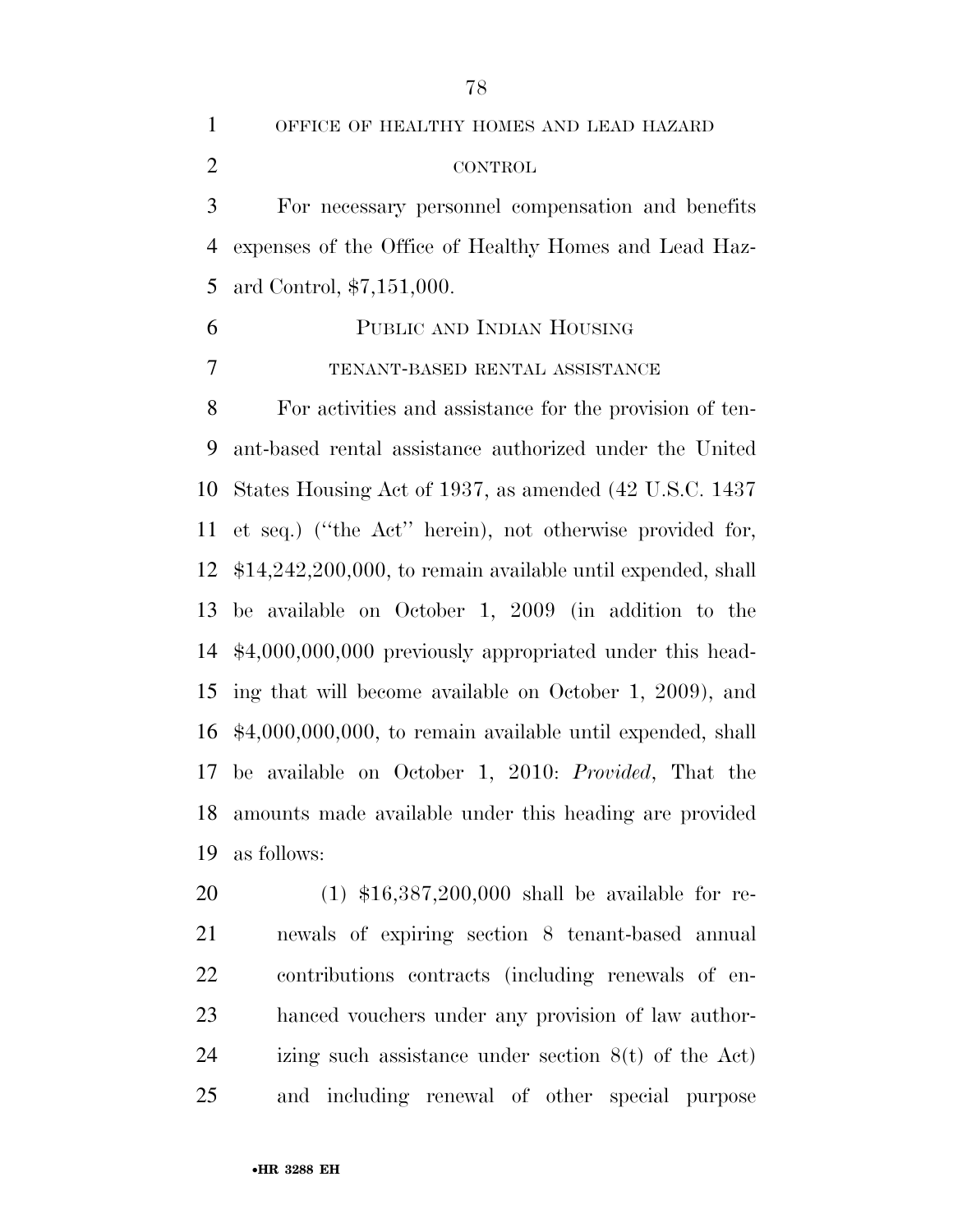| $\mathbf{1}$   | vouchers initially funded in fiscal year 2008 and             |
|----------------|---------------------------------------------------------------|
| $\mathbf{2}$   | 2009 (such as Family Unification, Veterans Affairs)           |
| 3              | Supportive Housing Vouchers and Non-elderly Dis-              |
| $\overline{4}$ | abled Vouchers): <i>Provided</i> , That notwithstanding       |
| 5              | any other provision of law, from amounts provided             |
| 6              | under this paragraph and any carryover, the Sec-              |
| 7              | retary for the calendar year 2010 funding cycle shall         |
| 8              | provide renewal funding for each public housing               |
| 9              | agency based on voucher management system (VMS)               |
| 10             | leasing and cost data for the most recent Federal             |
| 11             | fiscal year and by applying the most recent Annual            |
| 12             | Adjustment Factor as established by the Secretary,            |
| 13             | and by making any necessary adjustments for the               |
| 14             | costs associated with deposits to family self-suffi-          |
| 15             | ciency program escrow accounts or first-time renew-           |
| 16             | als including tenant protection or HOPE VI vouch-             |
| 17             | ers: <i>Provided further</i> , That none of the funds pro-    |
| 18             | vided under this paragraph may be used to fund a              |
| 19             | total number of unit months under lease which ex-             |
| 20             | ceeds a public housing agency's authorized level of           |
| 21             | units under contract: <i>Provided further</i> , That the Sec- |
| 22             | retary shall, to the extent necessary to stay within          |
| 23             | the amount specified under this paragraph (except             |
| 24             | as otherwise modified under this Act), pro rate each          |
| 25             | public housing agency's allocation otherwise estab-           |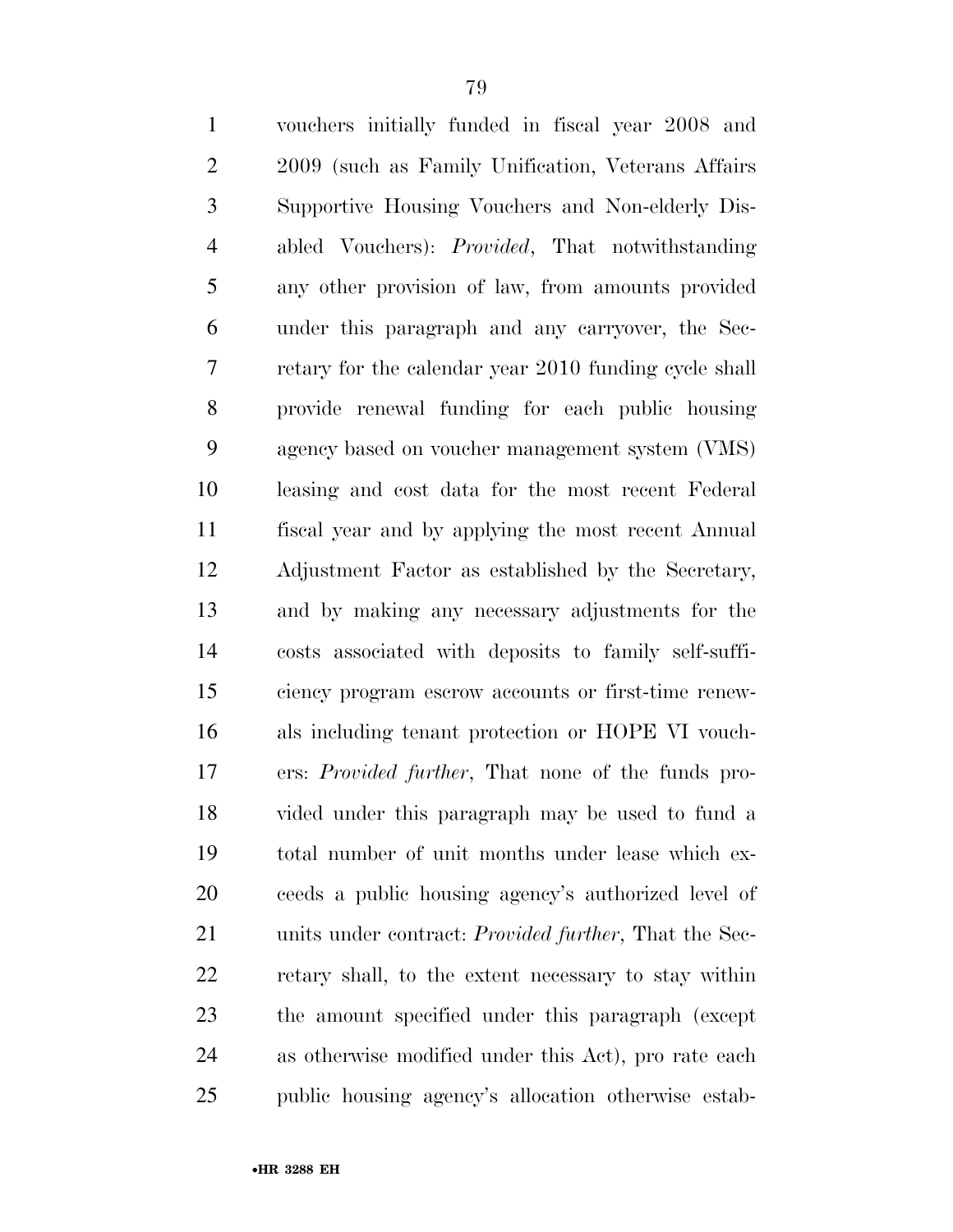| $\mathbf{1}$   | lished pursuant to this paragraph: <i>Provided further</i> , |
|----------------|--------------------------------------------------------------|
| $\overline{2}$ | That except as provided in the last two provisos, the        |
| 3              | entire amount specified under this paragraph (except         |
| $\overline{4}$ | as otherwise modified under this Act) shall be obli-         |
| 5              | gated to the public housing agencies based on the al-        |
| 6              | location and pro rata method described above, and            |
| 7              | the Secretary shall notify public housing agencies of        |
| $8\,$          | their annual budget not later than 60 days after en-         |
| 9              | actment of this Act: Provided further, That the Sec-         |
| 10             | retary may extend the 60-day notification period             |
| 11             | with the written approval of the House and Senate            |
| 12             | Committees on Appropriations: Provided further,              |
| 13             | That public housing agencies participating in the            |
| 14             | Moving to Work demonstration shall be funded pur-            |
| 15             | suant to their Moving to Work agreements and shall           |
| 16             | be subject to the same pro rata adjustments under            |
| 17             | the previous provisos: <i>Provided further</i> , That up to  |
| 18             | $$150,000,000$ shall be available only: (1) to adjust        |
| 19             | the allocations for public housing agencies, after ap-       |
| 20             | plication for an adjustment by a public housing              |
| 21             | agency that experienced a significant increase, as de-       |
| 22             | termined by the Secretary, in renewal costs of ten-          |
| 23             | ant-based rental assistance resulting from unfore-           |
| 24             | seen circumstances or from portability under section         |
| 25             | $8(r)$ of the Act; (2) for adjustments for public hous-      |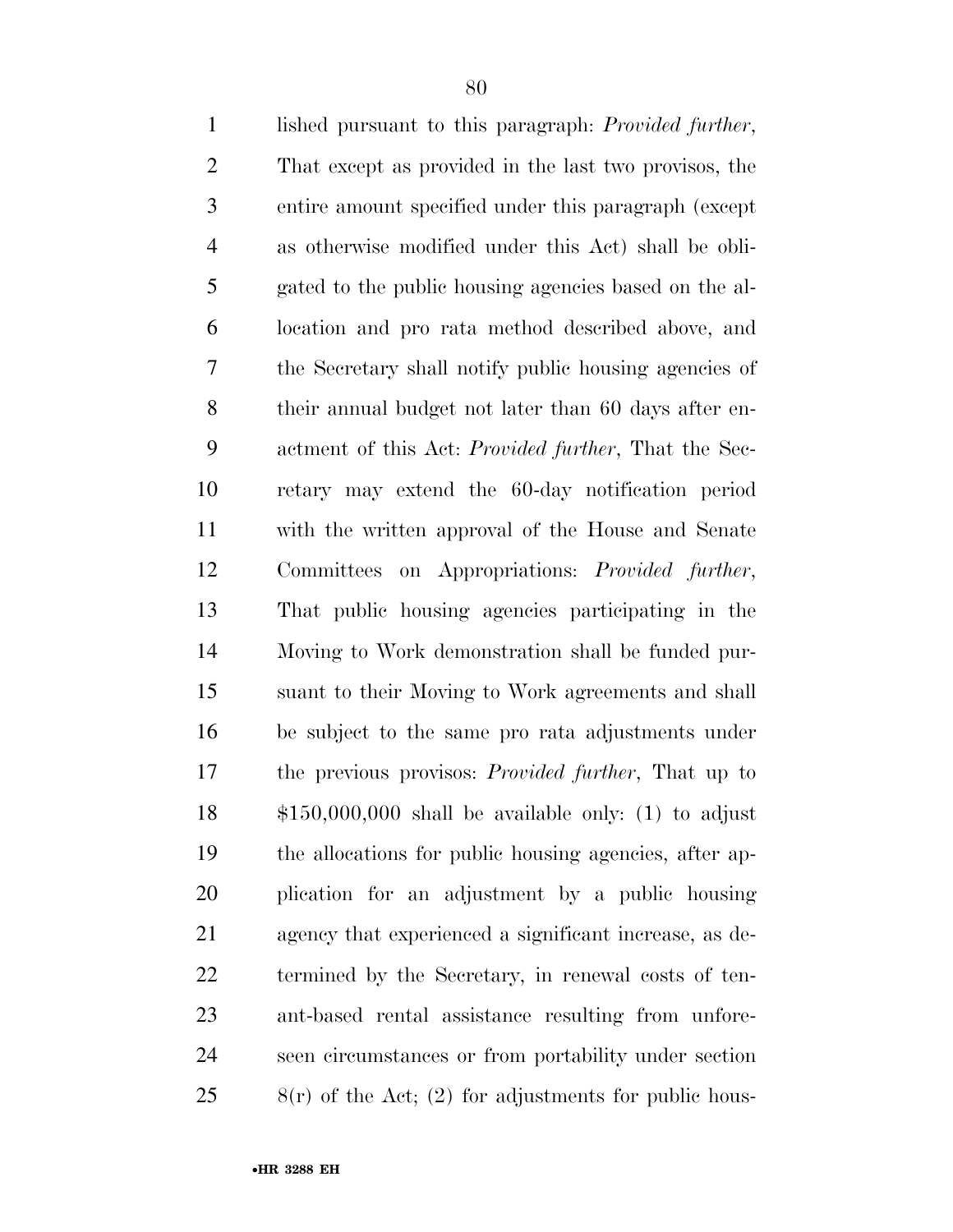ing agencies with voucher leasing rates at the end of the calendar year that exceed the average leasing for the 12-month period used to establish the allocation; (3) for adjustments for the costs associated with VASH vouchers; or (4) for vouchers that were not in use during the 12-month period in order to be available to meet a commitment pursuant to section  $8(0)(13)$  of the Act.

 (2) \$120,000,000 shall be for section 8 rental assistance for relocation and replacement of housing units that are demolished or disposed of pursuant to the Omnibus Consolidated Rescissions and Appro- priations Act of 1996 (Public Law 104–134), con- version of section 23 projects to assistance under section 8, the family unification program under sec- tion  $8(x)$  of the Act, relocation of witnesses in con- nection with efforts to combat crime in public and assisted housing pursuant to a request from a law enforcement or prosecution agency, enhanced vouch- ers under any provision of law authorizing such as- sistance under section 8(t) of the Act, HOPE VI vouchers, mandatory and voluntary conversions, and tenant protection assistance including replacement and relocation assistance or for project based assist-ance to prevent the displacement of unassisted elder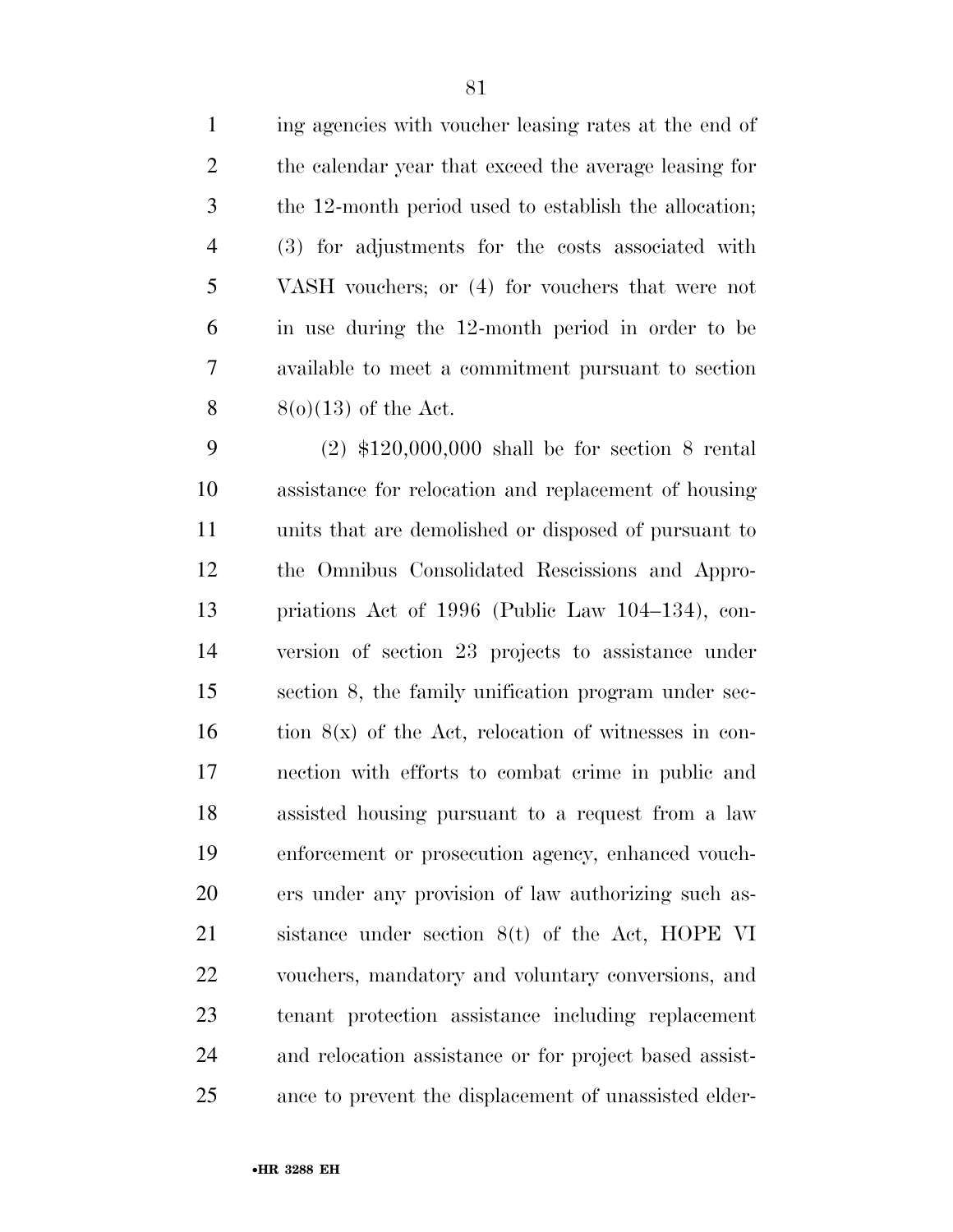ly tenants currently residing in section 202 prop- erties financed between 1959 and 1974 that are refi- nanced pursuant to Public Law 106–569, as amend- ed, or under the authority as provided under this Act: *Provided*, That the Secretary may provide re- placement vouchers for all units that were occupied within the previous 24 months that cease to be avail- able as assisted housing, subject to the availability of funds.

 (3) \$1,600,000,000 shall be for administrative and other expenses of public housing agencies in ad- ministering the section 8 tenant-based rental assist- ance program, of which up to \$50,000,000 shall be available to the Secretary to allocate to public hous- ing agencies that need additional funds to admin- ister their section 8 programs, including fees associ- ated with section 8 tenant protection rental assist- ance, the administration of disaster related vouchers, Veterans Affairs Supportive Housing vouchers, and other incremental vouchers: *Provided*, That no less 21 than \$1,550,000,000 of the amount provided in this paragraph shall be allocated to public housing agen- cies for the calendar year 2010 funding cycle based on section 8(q) of the Act (and related Appropria-tion Act provisions) as in effect immediately before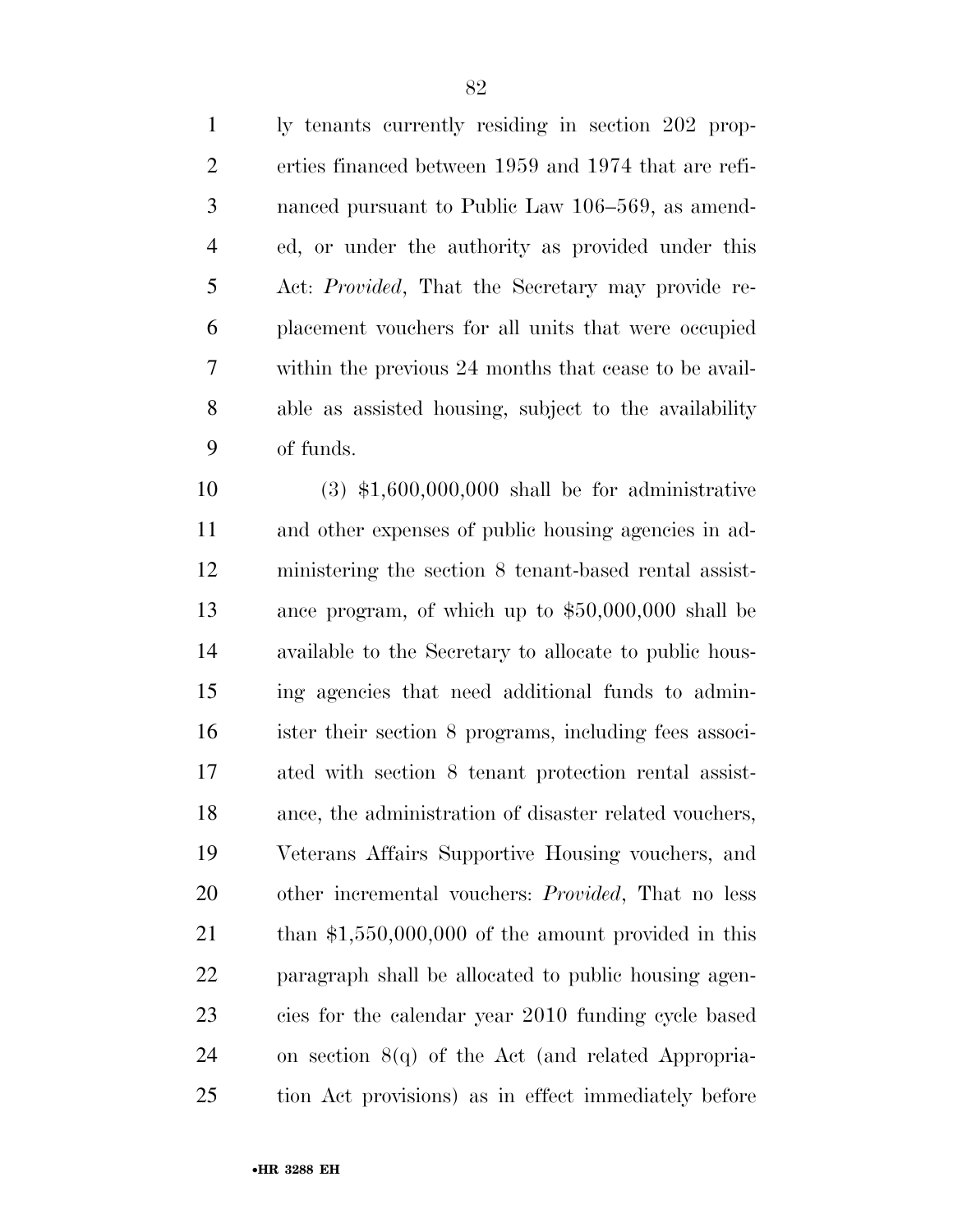the enactment of the Quality Housing and Work Re- sponsibility Act of 1998 (Public Law 105–276): *Pro- vided further*, That if the amounts made available under this paragraph are insufficient to pay the amounts determined under the previous proviso, the Secretary may decrease the amounts allocated to agencies by a uniform percentage applicable to all agencies receiving funding under this paragraph or may, to the extent necessary to provide full payment of amounts determined under the previous proviso, utilize unobligated balances, including recaptures and carryovers, remaining from funds appropriated to the Department of Housing and Urban Develop- ment under this heading, for fiscal year 2009 and prior fiscal years, notwithstanding the purposes for which such amounts were appropriated: *Provided further*, That amounts provided under this para- graph shall be only for activities related to the provi- sion of tenant-based rental assistance authorized under section 8, including related development ac-21 tivities.

 (4) \$75,000,000 for incremental rental voucher assistance for use through a supported housing pro- gram administered in conjunction with the Depart-ment of Veterans Affairs as authorized under section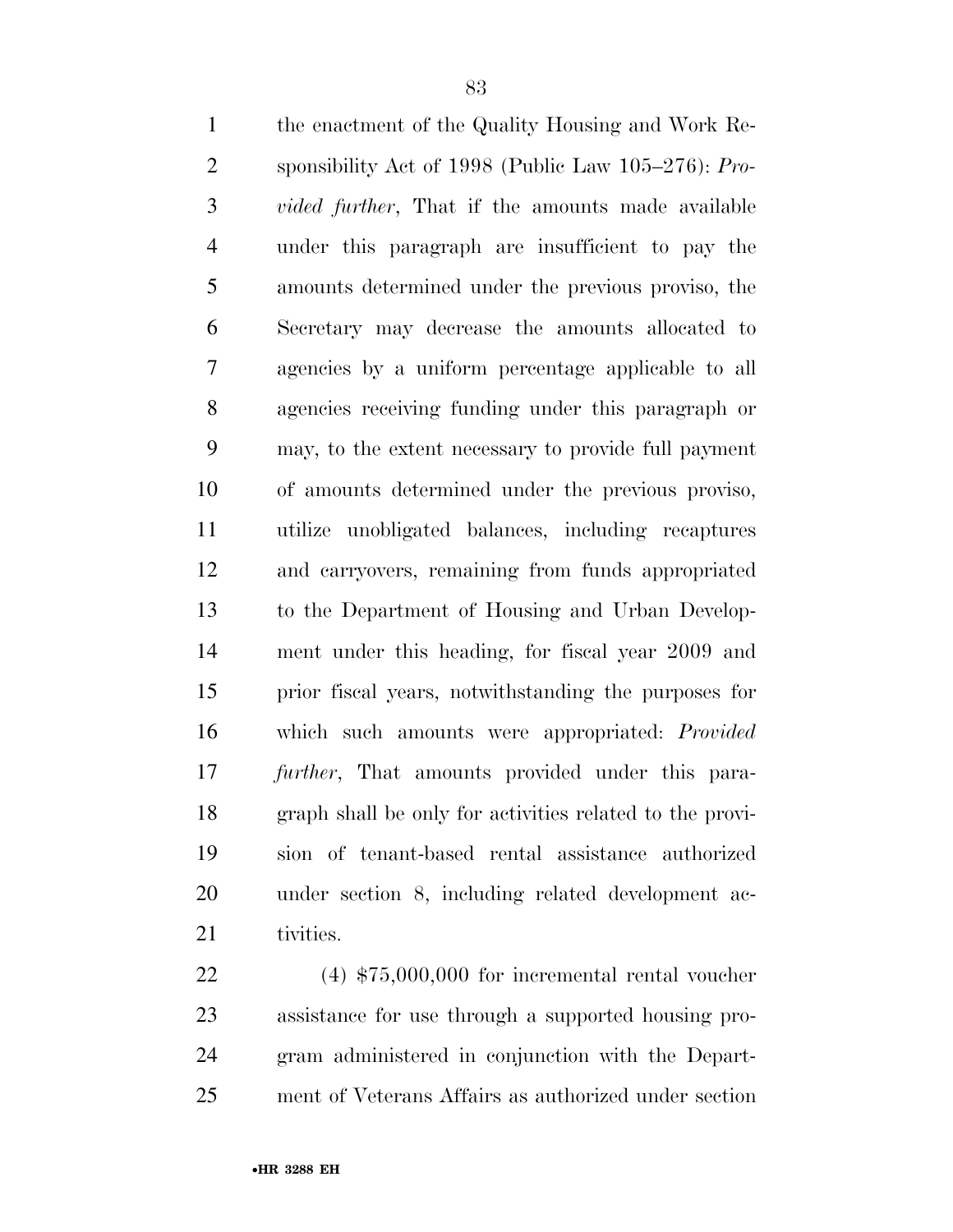8(o)(19) of the United States Housing Act of 1937: *Provided*, That the Secretary of Housing and Urban Development shall make such funding available, not- withstanding section 204 (competition provision) of this title, to public housing agencies that partner with eligible VA Medical Centers or other entities as designated by the Secretary of the Department of Veterans Affairs, based on geographical need for such assistance as identified by the Secretary of the Department of Veterans Affairs, public housing agency administrative performance, and other fac- tors as specified by the Secretary of Housing and Urban Development in consultation with the Sec- retary of the Department of Veterans Affairs: *Pro- vided further*, That the Secretary of Housing and Urban Development may waive, or specify alter- native requirements for (in consultation with the Secretary of the Department of Veterans Affairs), any provision of any statute or regulation that the Secretary of Housing and Urban Development ad- ministers in connection with the use of funds made available under this paragraph (except for require- ments related to fair housing, nondiscrimination, labor standards, and the environment), upon a find-ing by the Secretary that any such waivers or alter-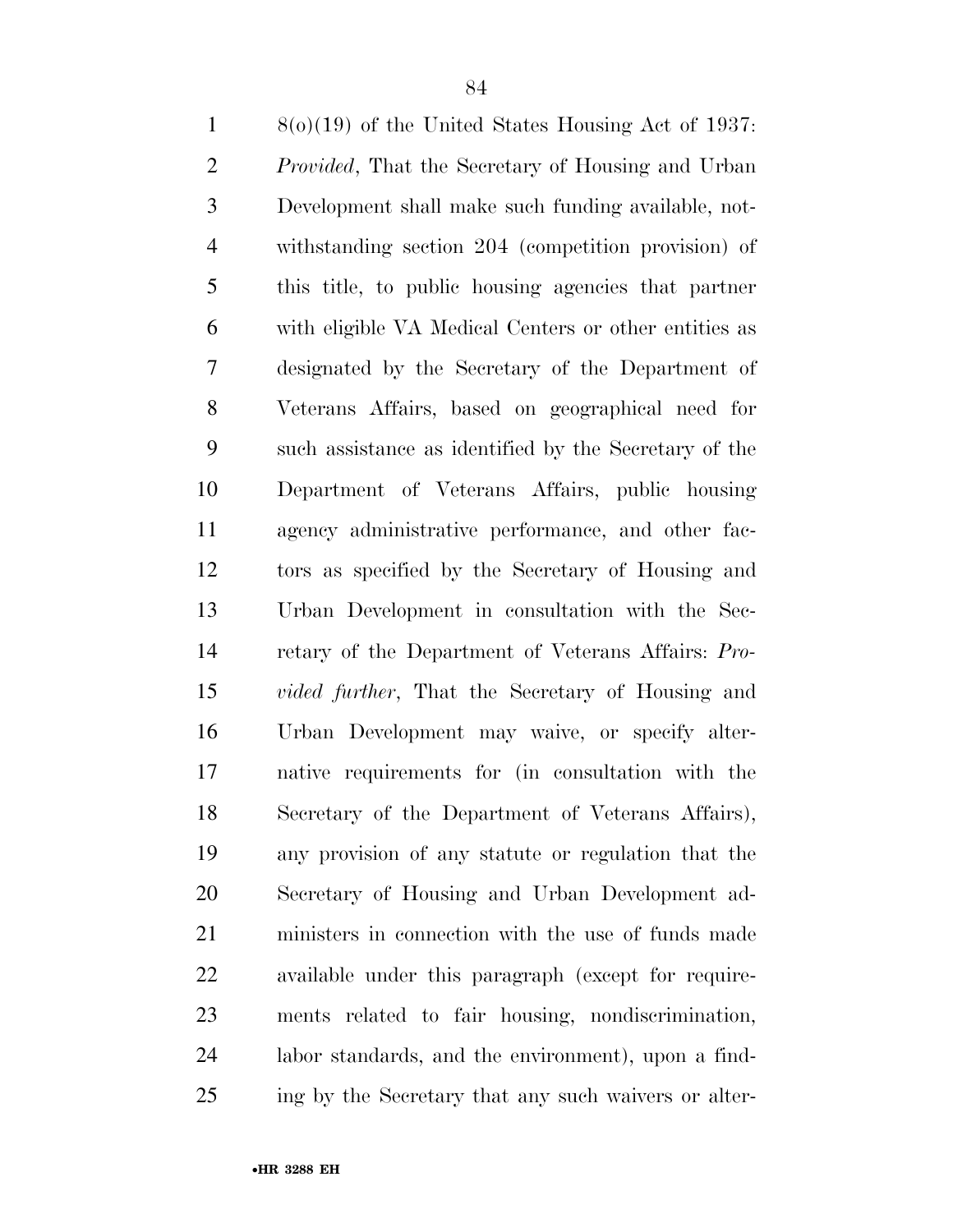| native requirements are necessary for the effective                 |
|---------------------------------------------------------------------|
| delivery and administration of such voucher assist-                 |
| ance: Provided further, That assistance made avail-                 |
| able under this paragraph shall continue to remain                  |
| available for homeless veterans upon turn-over.                     |
| $(5)$ \$60,000,000 shall be for family self-suffi-                  |
| ciency coordinators under section 23 of the Act.                    |
| HOUSING CERTIFICATE FUND                                            |
| Unobligated balances, including recaptures and car-                 |
| ryover, remaining from funds appropriated to the Depart-            |
| ment of Housing and Urban Development under this                    |
| heading, the heading "Annual Contributions for Assisted             |
| Housing" and the heading "Project-Based Rental Assist-              |
| ance", for fiscal year 2010 and prior years may be used             |
| for renewal of or amendments to section 8 project-based             |
| contracts and for performance-based contract administra-            |
| 17<br>tors, notwithstanding the purposes for which such funds       |
| 18 were appropriated: <i>Provided</i> , That any obligated balances |
| of contract authority from fiscal year 1974 and prior that          |
| have been terminated shall be cancelled.                            |
| PUBLIC HOUSING CAPITAL FUND                                         |
|                                                                     |

 For the Public Housing Capital Fund Program to carry out capital and management activities for public housing agencies, as authorized under section 9 of the United States Housing Act of 1937 (42 U.S.C. 1437g)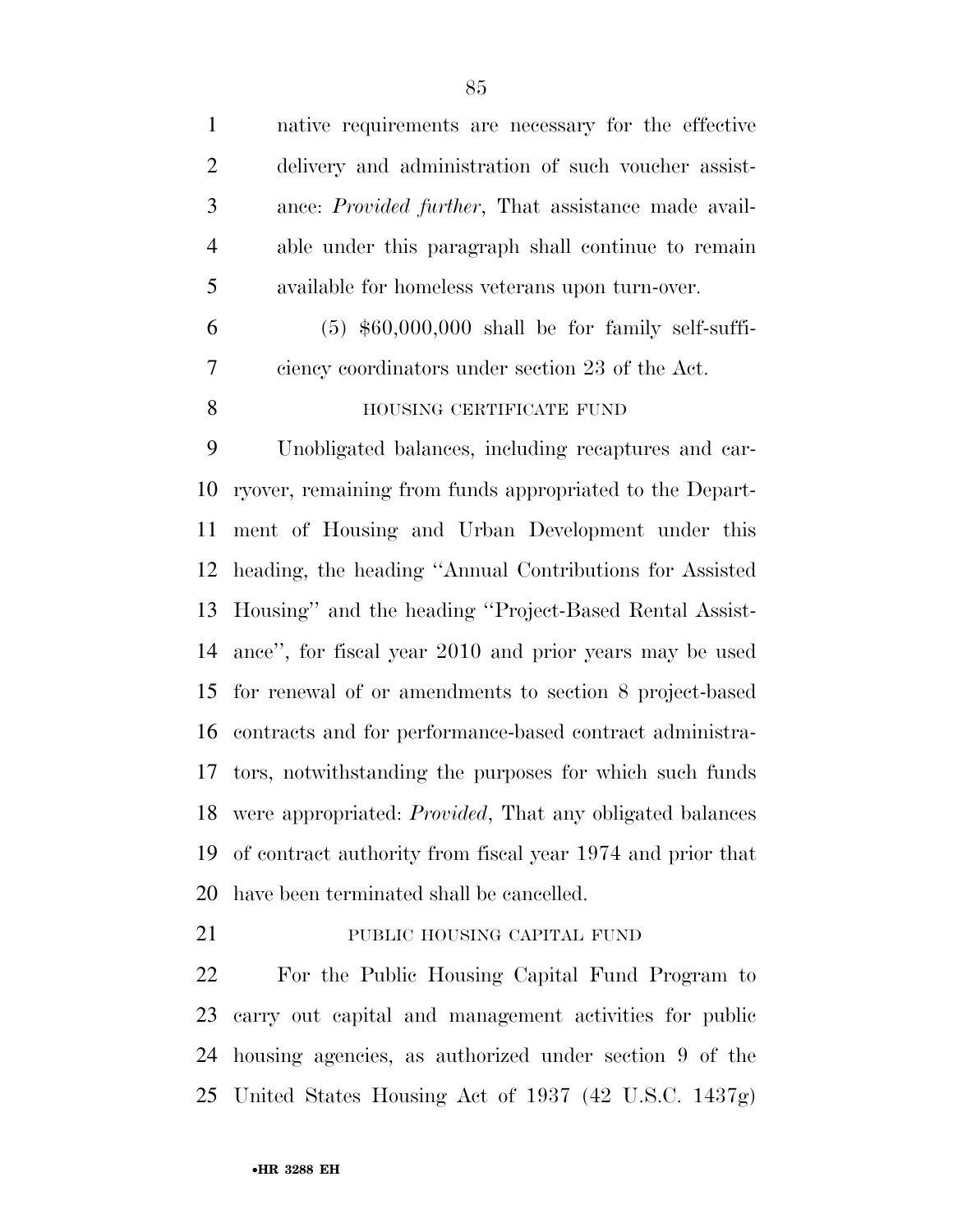(the ''Act'') \$2,500,000,000, to remain available until September 30, 2013: *Provided*, That notwithstanding any other provision of law or regulation, during fiscal year 2010 the Secretary of Housing and Urban Development may not delegate to any Department official other than the Deputy Secretary and the Assistant Secretary for Public and Indian Housing any authority under paragraph (2) of section 9(j) regarding the extension of the time peri- ods under such section: *Provided further*, That for pur-10 poses of such section  $9(j)$ , the term "obligate" means, with respect to amounts, that the amounts are subject to a binding agreement that will result in outlays, immediately or in the future: *Provided further*, That up to \$15,345,000 shall be to support the ongoing Public Housing Financial and Physical Assessment activities of the Real Estate As- sessment Center (REAC): *Provided further*, That of the total amount provided under this heading, not to exceed \$20,000,000 shall be available for the Secretary to make grants, notwithstanding section 204 of this Act, to public housing agencies for emergency capital needs including safety and security measures necessary to address crime and drug-related activity as well as needs resulting from unforeseen or unpreventable emergencies and natural dis- asters, excluding Presidentially declared emergencies and natural disasters under the Robert T. Stafford Disaster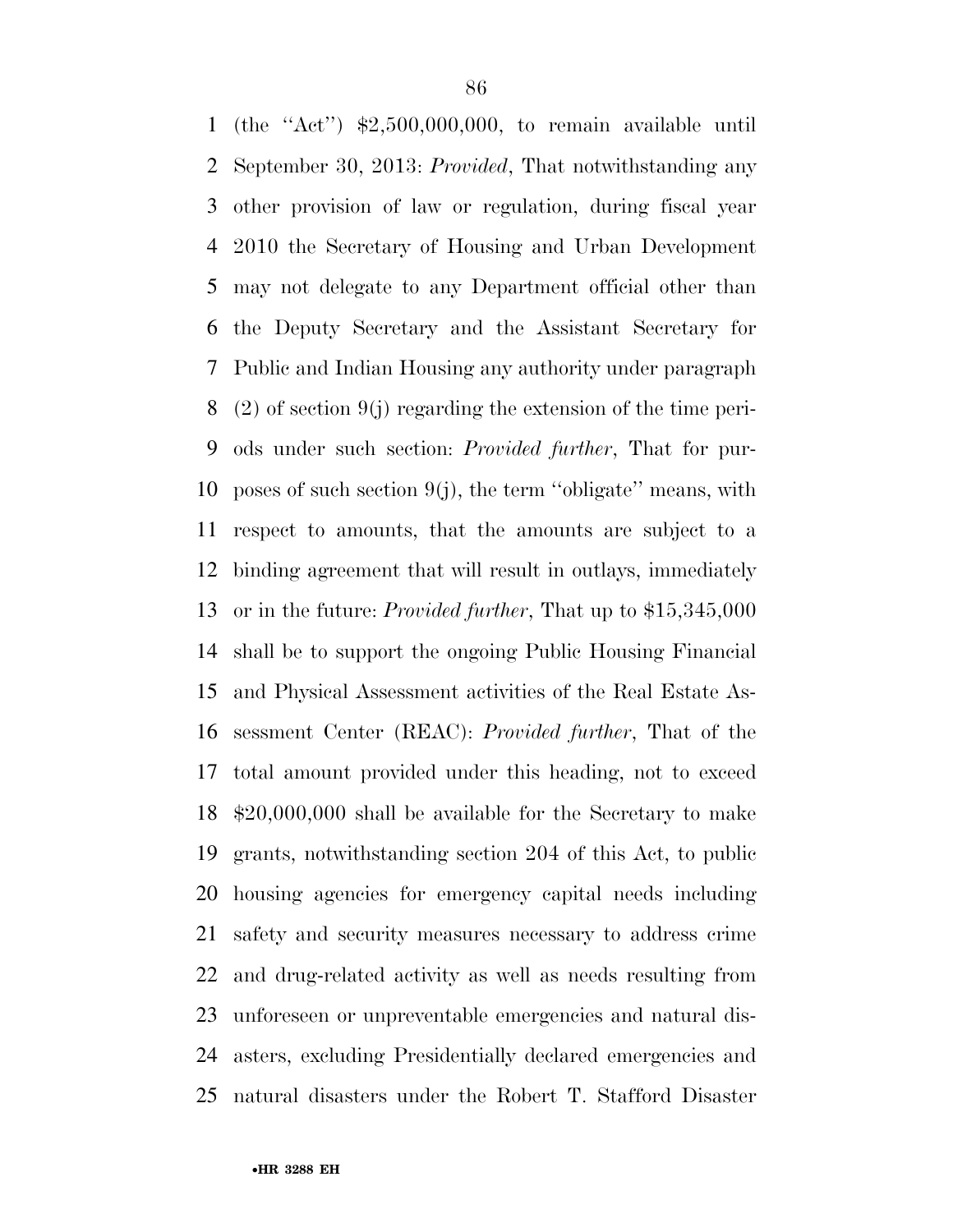Relief and Emergency Act (42 U.S.C. 5121 et seq.), oc- curring in fiscal year 2010: *Provided further*, That of the total amount provided under this heading, \$50,000,000 shall be for supportive services, service coordinators and congregate services as authorized by section 34 of the Act (42 U.S.C. 1437z–6) and the Native American Housing Assistance and Self-Determination Act of 1996 (25 U.S.C. 4101 et seq.): *Provided further*, That of the total amount provided under this heading, up to \$8,820,000 is to sup- port the costs of administrative and judicial receiverships: *Provided further*, That from the funds made available under this heading, the Secretary shall provide bonus awards in fiscal year 2010 to public housing agencies that are designated high performers.

15 PUBLIC HOUSING OPERATING FUND

 For 2010 payments to public housing agencies for the operation and management of public housing, as author- ized by section 9(e) of the United States Housing Act of 1937 (42 U.S.C. 1437g(e)), \$4,800,000,000.

REVITALIZATION OF SEVERELY DISTRESSED PUBLIC

## 21 HOUSING (HOPE VI)

 For grants to public housing agencies for demolition, site revitalization, replacement housing, and tenant-based assistance grants to projects as authorized by section 24 of the United States Housing Act of 1937 (42 U.S.C.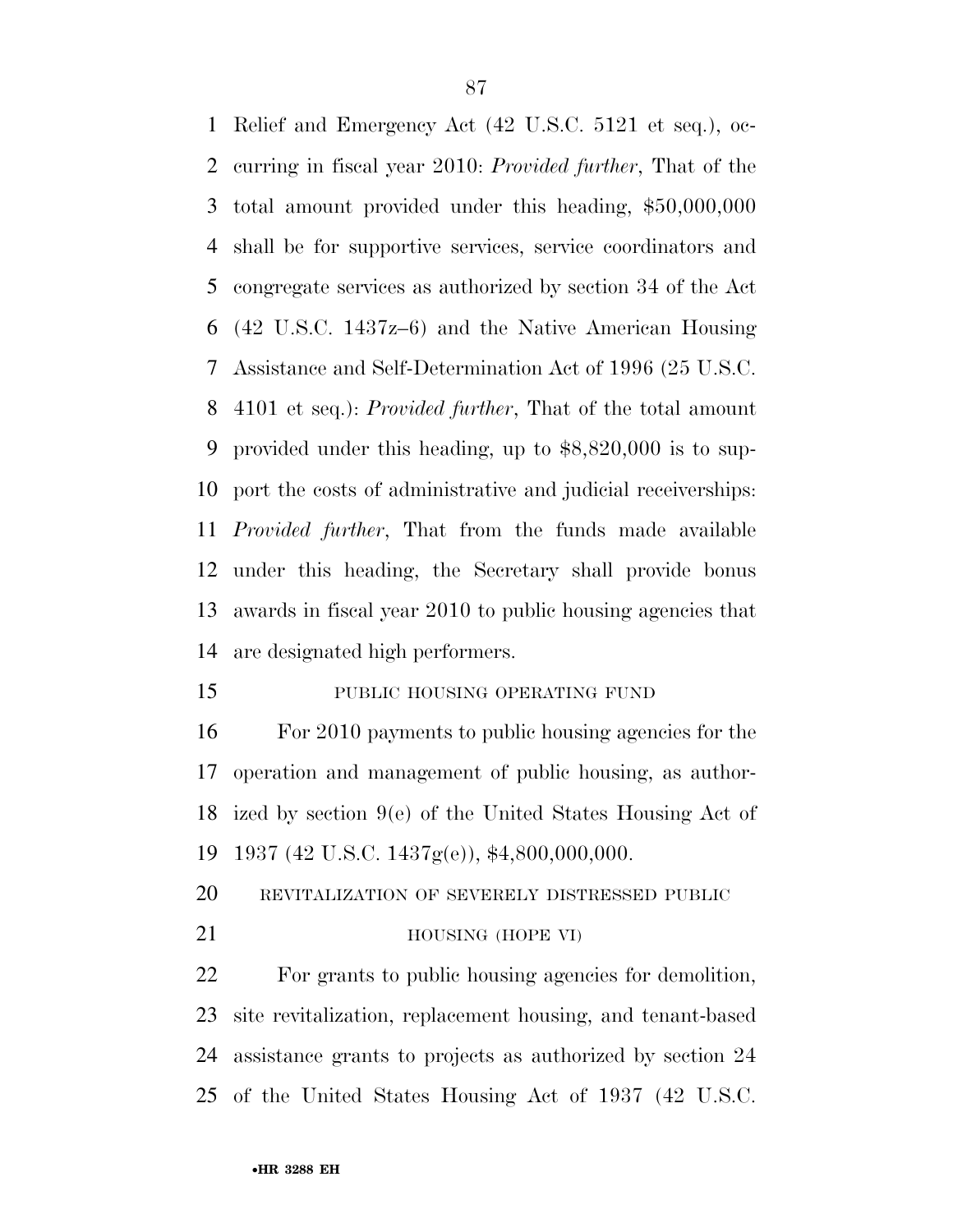1437v), \$250,000,000, to remain available until Sep- tember 30, 2011, of which the Secretary of Housing and Urban Development shall use \$10,000,000 for technical assistance and contract expertise, to be provided directly or indirectly by grants, contracts or cooperative agree- ments, including training and cost of necessary travel for participants in such training, by or to officials and employ- ees of the department and of public housing agencies and to residents: *Provided*, That none of such funds shall be used directly or indirectly by granting competitive advan- tage in awards to settle litigation or pay judgments, unless expressly permitted herein.

NATIVE AMERICAN HOUSING BLOCK GRANTS

 For the Native American Housing Block Grants pro- gram, as authorized under title I of the Native American Housing Assistance and Self-Determination Act of 1996 (NAHASDA) (25 U.S.C. 4111 et seq.), \$750,000,000, to remain available until expended: *Provided*, That, notwith- standing the Native American Housing Assistance and Self-Determination Act of 1996, to determine the amount of the allocation under title I of such Act for each Indian tribe, the Secretary shall apply the formula under section 302 of such Act with the need component based on single- race Census data and with the need component based on multi-race Census data, and the amount of the allocation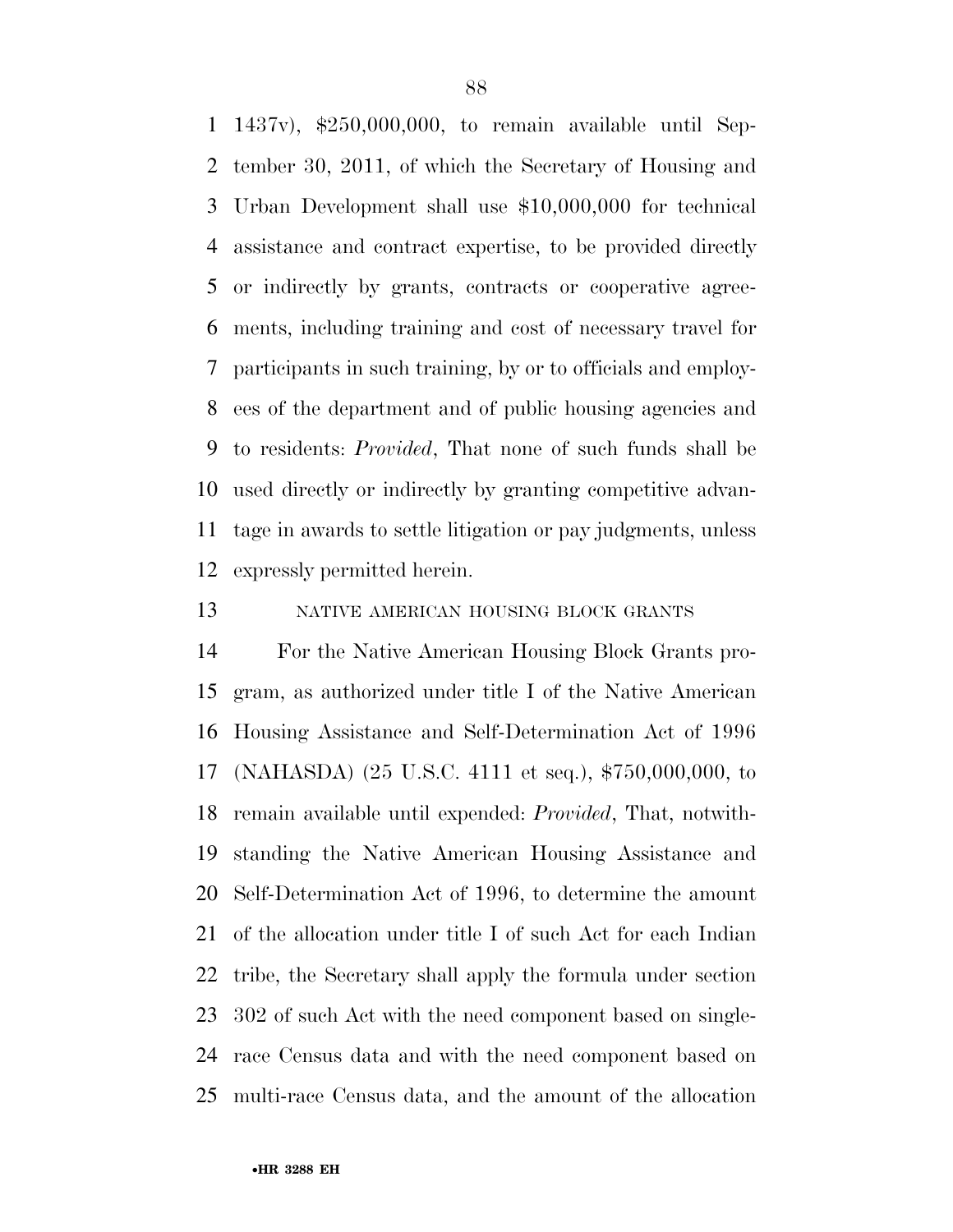for each Indian tribe shall be the greater of the two result- ing allocation amounts: *Provided further*, That of the amounts made available under this heading, \$3,500,000 shall be contracted for assistance for a national organiza- tion representing Native American housing interests for providing training and technical assistance to Indian hous- ing authorities and tribally designated housing entities as authorized under NAHASDA; and \$4,250,000 shall be to support the inspection of Indian housing units, contract expertise, training, and technical assistance in the train- ing, oversight, and management of such Indian housing and tenant-based assistance, including up to \$300,000 for related travel: *Provided further*, That of the amount pro- vided under this heading, \$2,000,000 shall be made avail- able for the cost of guaranteed notes and other obligations, as authorized by title VI of NAHASDA: *Provided further*, That such costs, including the costs of modifying such notes and other obligations, shall be as defined in section 502 of the Congressional Budget Act of 1974, as amend- ed: *Provided further*, That these funds are available to sub- sidize the total principal amount of any notes and other obligations, any part of which is to be guaranteed, not to exceed \$18,000,000.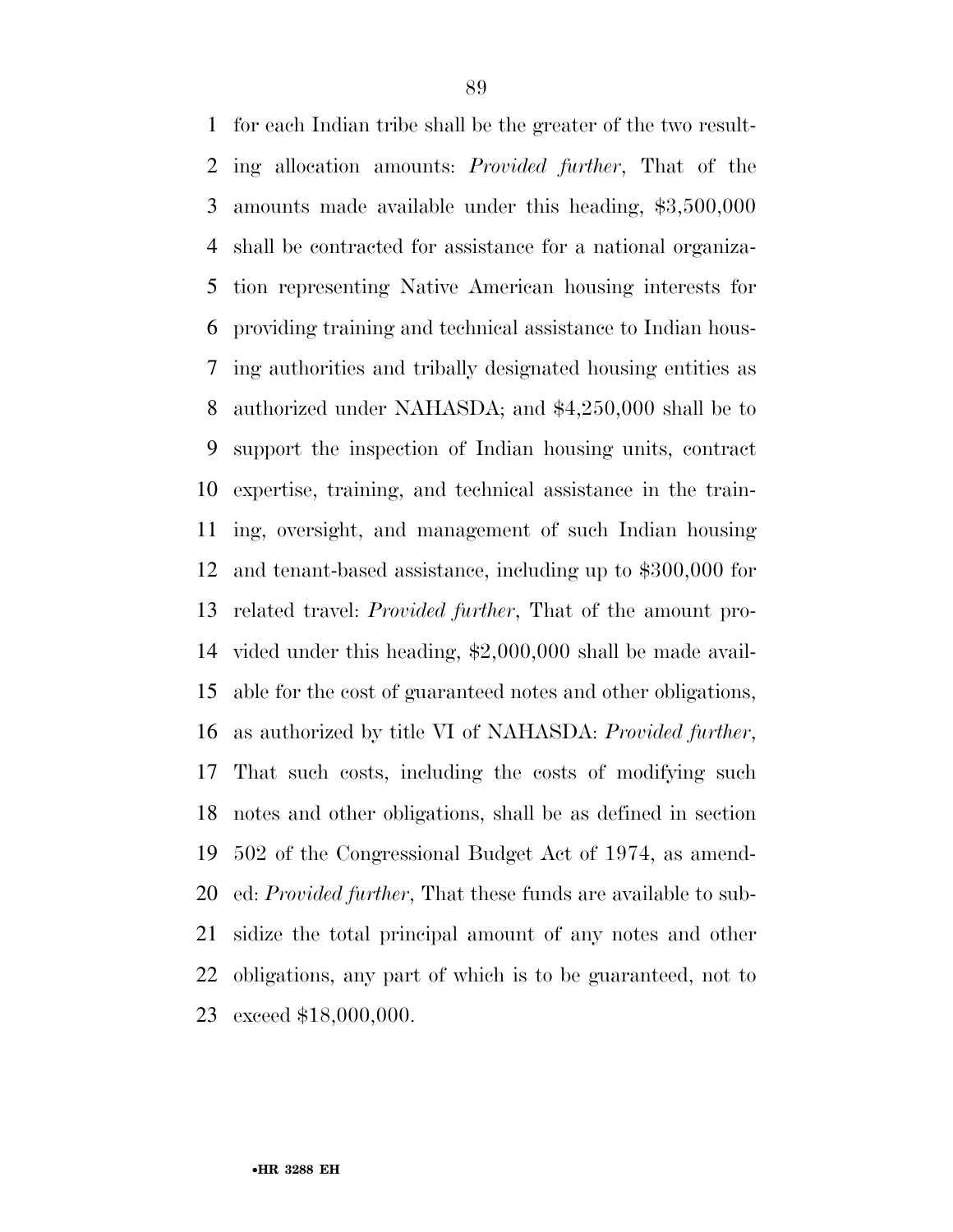## NATIVE HAWAIIAN HOUSING BLOCK GRANT

 For the Native Hawaiian Housing Block Grant pro- gram, as authorized under title VIII of the Native Amer- ican Housing Assistance and Self-Determination Act of 1996 (25 U.S.C. 4111 et seq.), \$12,000,000, to remain available until expended: *Provided*, That of this amount, \$300,000 shall be for training and technical assistance ac- tivities, including up to \$100,000 for related travel by Ha-waii-based HUD employees.

 INDIAN HOUSING LOAN GUARANTEE FUND PROGRAM ACCOUNT

 For the cost of guaranteed loans, as authorized by section 184 of the Housing and Community Development Act of 1992 (12 U.S.C. 1715z—13a), \$7,000,000, to re- main available until expended: *Provided*, That such costs, including the costs of modifying such loans, shall be as defined in section 502 of the Congressional Budget Act of 1974: *Provided further*, That these funds are available to subsidize total loan principal, any part of which is to be guaranteed, up to \$919,000,000: *Provided further*, That up to \$750,000 shall be for administrative contract expenses including management processes and systems to carry out the loan guarantee program.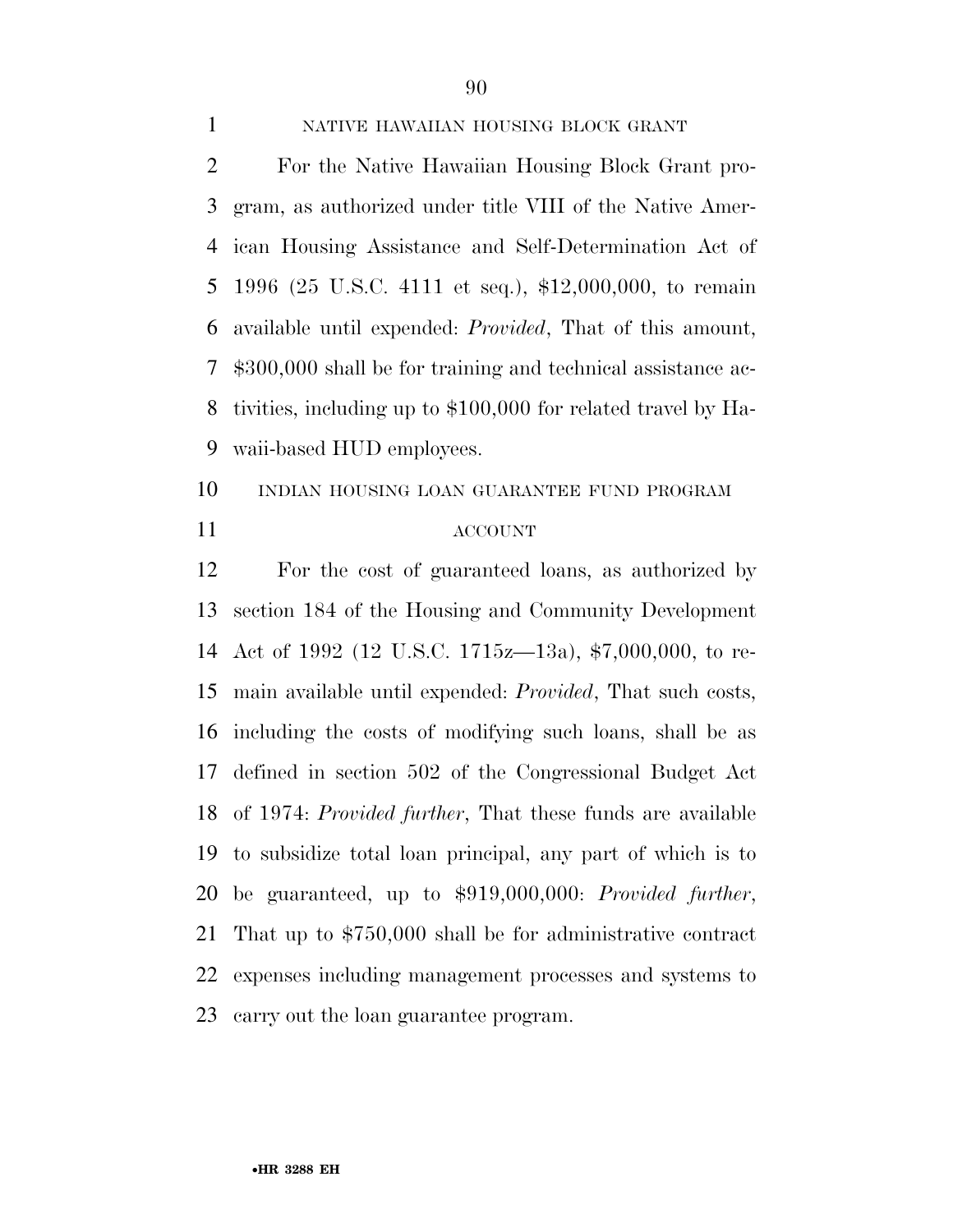NATIVE HAWAIIAN HOUSING LOAN GUARANTEE FUND

# 2 PROGRAM ACCOUNT

 For the cost of guaranteed loans, as authorized by section 184A of the Housing and Community Develop- ment Act of 1992 (12 U.S.C. 1715z—13b), \$1,044,000, to remain available until expended: *Provided*, That such costs, including the costs of modifying such loans, shall be as defined in section 502 of the Congressional Budget Act of 1974: *Provided further*, That these funds are avail- able to subsidize total loan principal, any part of which is to be guaranteed, not to exceed \$41,504,255.

 COMMUNITY PLANNING AND DEVELOPMENT HOUSING OPPORTUNITIES FOR PERSONS WITH AIDS

 For carrying out the Housing Opportunities for Per- sons with AIDS program, as authorized by the AIDS Housing Opportunity Act (42 U.S.C. 12901 et seq.), \$350,000,000, to remain available until September 30, 2011, except that amounts allocated pursuant to section 854(c)(3) of such Act shall remain available until Sep- tember 30, 2012: *Provided*, That the Secretary shall renew all expiring contracts for permanent supportive housing 22 that were funded under section  $854(c)(3)$  of such Act that meet all program requirements before awarding funds for new contracts and activities authorized under this section.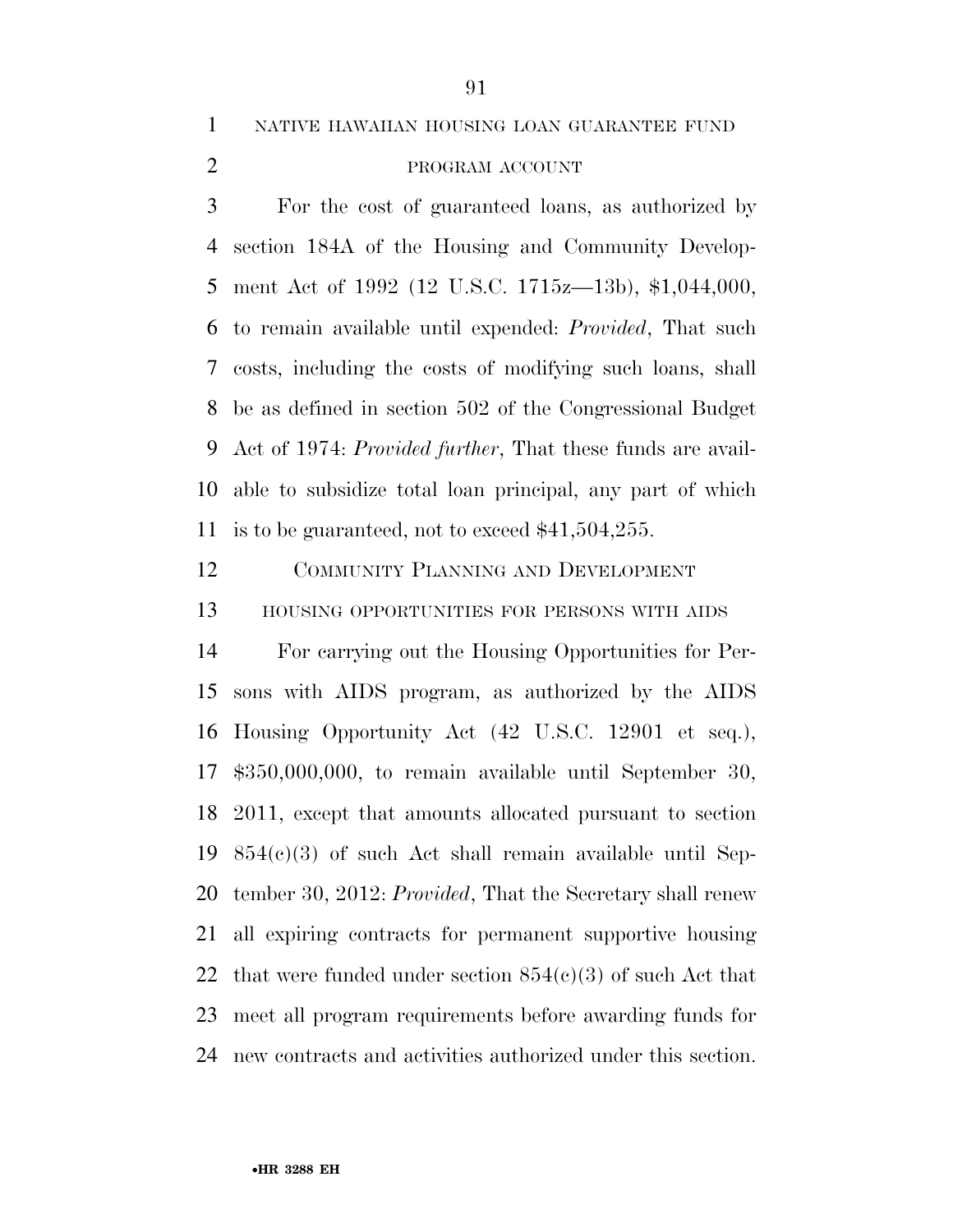## COMMUNITY DEVELOPMENT FUND

 For assistance to units of State and local govern- ment, and to other entities, for economic and community development activities, and for other purposes, \$4,598,607,000, to remain available until September 30, 2012, unless otherwise specified: *Provided*, That of the total amount provided, \$4,166,607,000 is for carrying out the community development block grant program under title I of the Housing and Community Development Act of 1974, as amended (the ''Act'' herein) (42 U.S.C. 5301 et seq.): *Provided further*, That unless explicitly provided for under this heading (except for planning grants pro- vided in the second paragraph and amounts made avail- able under the third paragraph), not to exceed 20 percent of any grant made with funds appropriated under this heading shall be expended for planning and management development and administration: *Provided further*, That \$65,000,000 shall be for grants to Indian tribes notwith-19 standing section  $106(a)(1)$  of such Act, of which, notwith- standing any other provision of law (including section 204 of this Act), up to \$3,960,000 may be used for emer- gencies that constitute imminent threats to health and safety.

 Of the amount made available under this heading, \$151,000,000 shall be available for grants for the Eco-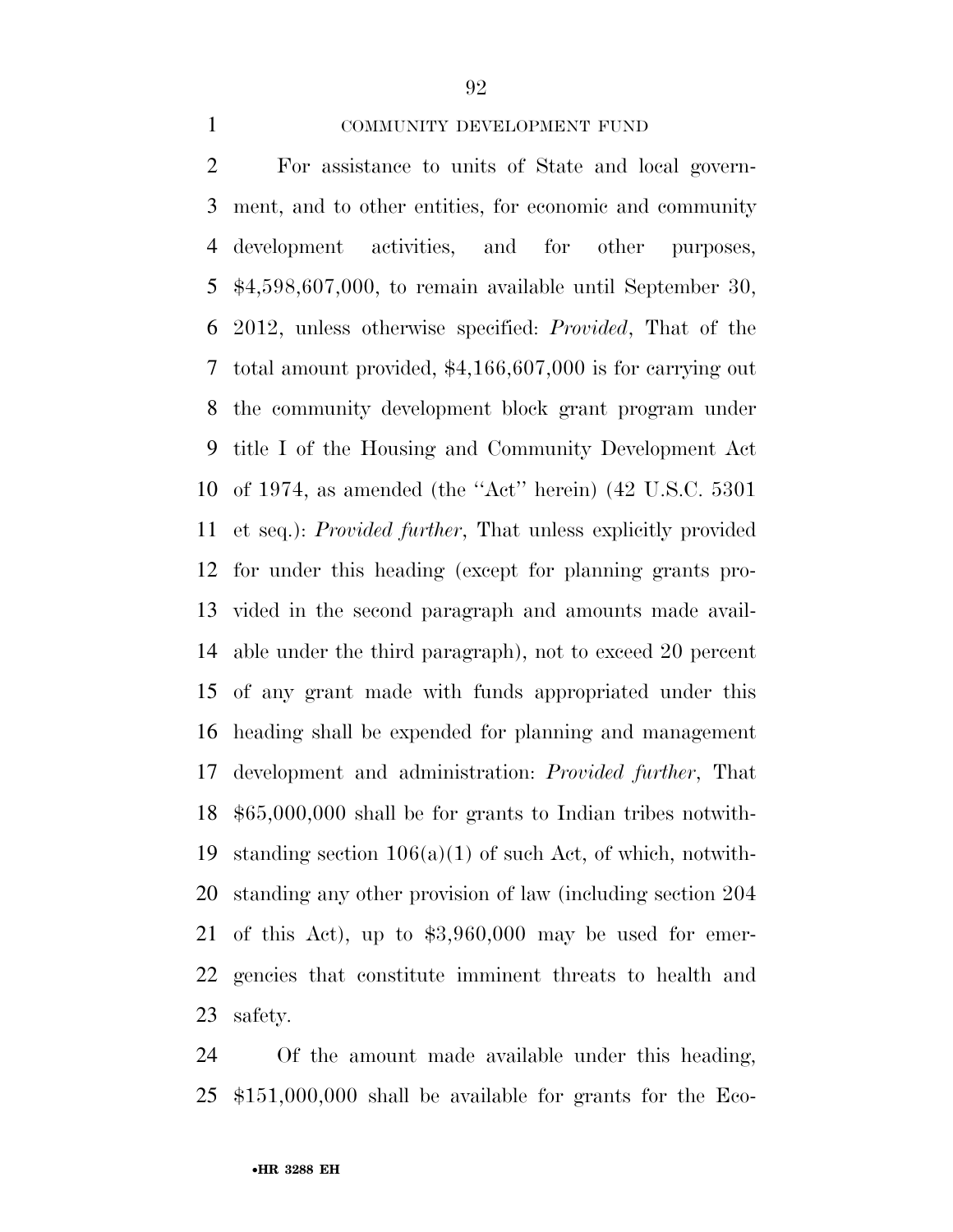nomic Development Initiative (EDI) to finance a variety of targeted economic investments in accordance with the terms and conditions specified in the explanatory state- ment accompanying this Act: *Provided*, That none of the funds provided under this paragraph may be used for pro- gram operations: *Provided further*, That, for fiscal years 2008, 2009 and 2010, no unobligated funds for EDI grants may be used for any purpose except acquisition, planning, design, purchase of equipment, revitalization, re-development or construction.

 Of the amount made available under this heading, \$16,000,000 shall be available for neighborhood initiatives that are utilized to improve the conditions of distressed and blighted areas and neighborhoods, to stimulate invest- ment, economic diversification, and community revitaliza- tion in areas with population outmigration or a stagnating or declining economic base, or to determine whether hous- ing benefits can be integrated more effectively with welfare reform initiatives: *Provided*, That amounts made available under this paragraph shall be provided in accordance with the terms and conditions specified in the explanatory statement accompanying this Act: *Provided further*, That none of the funds made available under this heading may be used for the construction and facility buildout of a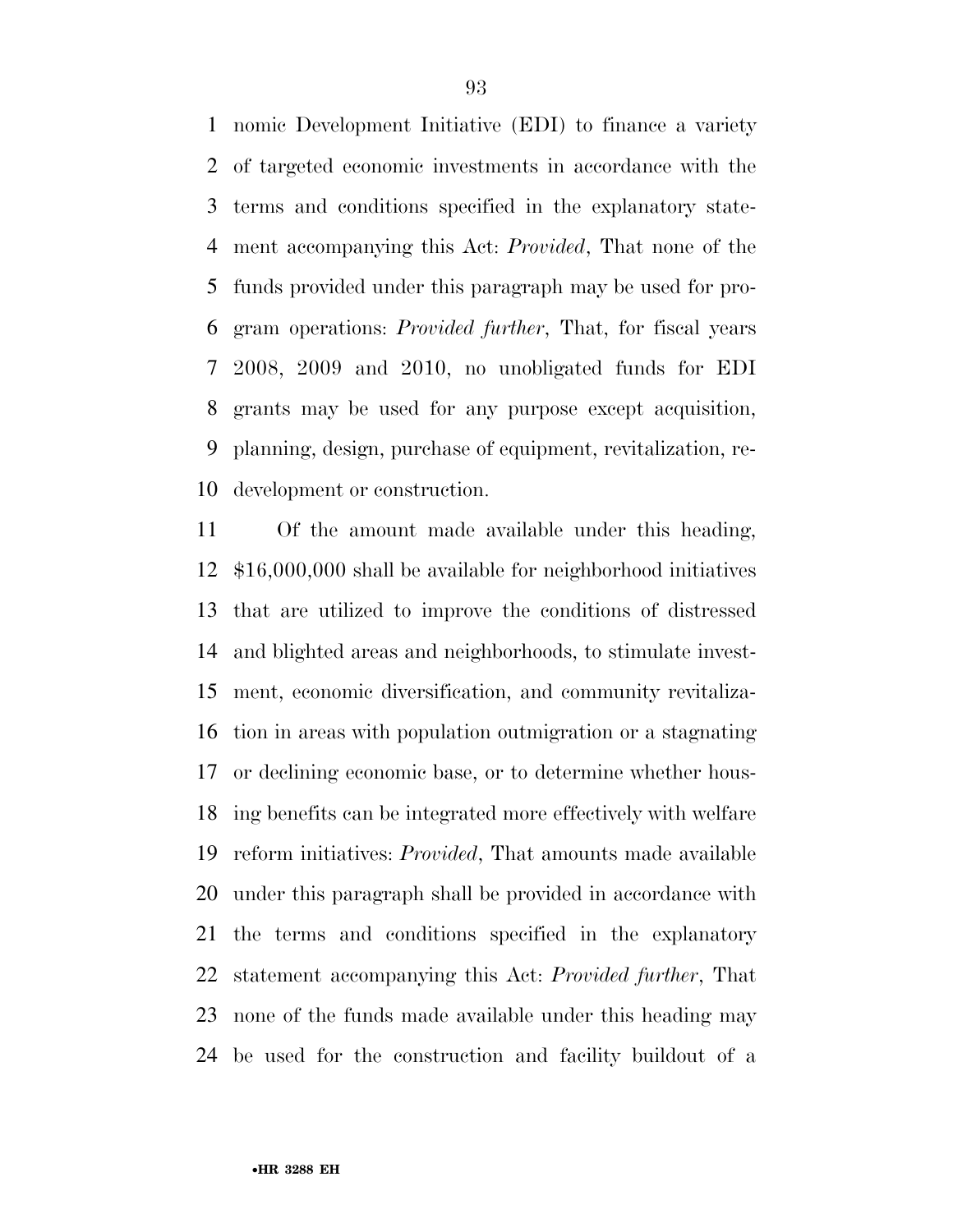multi-purpose complex at Indiana University of Pennsyl-vania.

 The referenced statement of the managers under this heading ''Community Planning and Development'' in title II of division K of Public Law 110–161 is deemed to be amended by striking ''Custer County, ID for acquisition of an unused middle school building'' and inserting ''Cus-ter County, ID, to construct a community center''.

 The referenced statement of the managers under this heading ''Community Planning and Development'' in title II of division I of Public Law 111–8 is deemed to be amended by striking ''Custer County, ID, to purchase a middle school building'' and inserting ''Custer County, ID, to construct a community center''.

 Of the amounts made available under this heading, \$150,000,000 shall be made available for a Sustainable Communities Initiative to stimulate improved regional planning efforts that integrate housing and transportation decisions, and to challenge communities to reform zoning and land use ordinances: *Provided*, That \$100,000,000 shall be for Regional Planning Grants to support the link- ing of transportation and land use planning: *Provided fur- ther*, That \$40,000,000 shall be for Metropolitan Chal- lenge Grants to foster reform and reduce barriers to achieve affordable, economically vital, and sustainable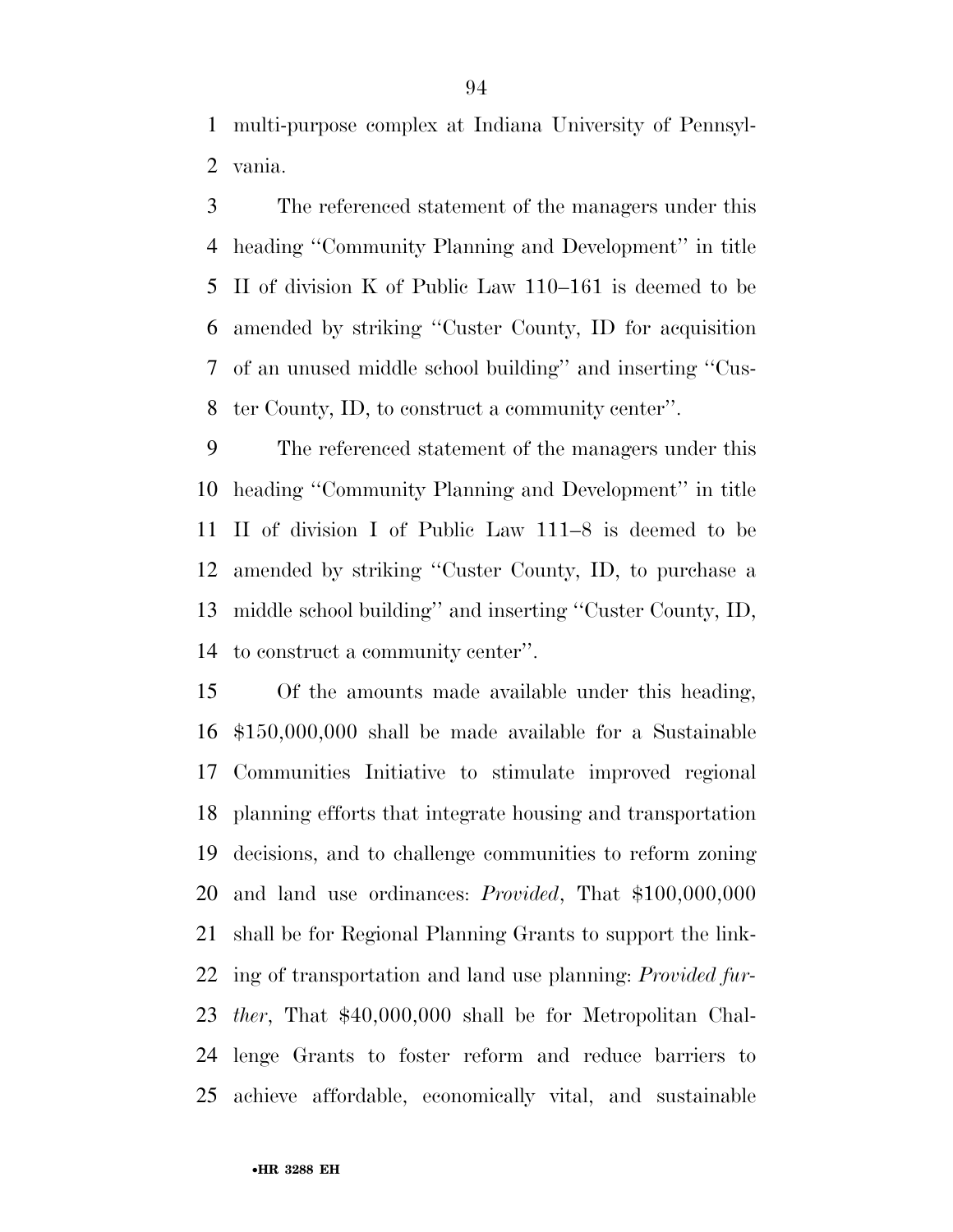communities: *Provided further*, That up to \$10,000,000 shall be for a joint Department of Housing and Urban Development and Department of Transportation research effort that shall include a rigorous evaluation of the Re- gional Planning Grants and Metropolitan Challenge Grants programs: *Provided further*, That of the amounts made available under this heading, \$25,000,000 shall be made available for the Rural Innovation Fund to address the problems of concentrated rural housing distress and community poverty: *Provided further*, That of the amounts made available under this heading, \$25,000,000 shall be made available for the University Community Fund for grants to assist universities in revitalizing their sur- rounding communities, with special attention to Histori- cally Black Colleges and Universities, Tribal Colleges and Universities, Alaska Native/Native Hawaiian Institutions, and Hispanic-Serving Institutions: *Provided further*, That the Secretary shall develop and publish guidelines for the use of such competitive funds including, but not limited to, eligibility criteria, minimum grant amounts, and per-formance metrics.

# COMMUNITY DEVELOPMENT LOAN GUARANTEES

### PROGRAM ACCOUNT

 For the cost of guaranteed loans, \$6,000,000, to re-main available until September 30, 2011, as authorized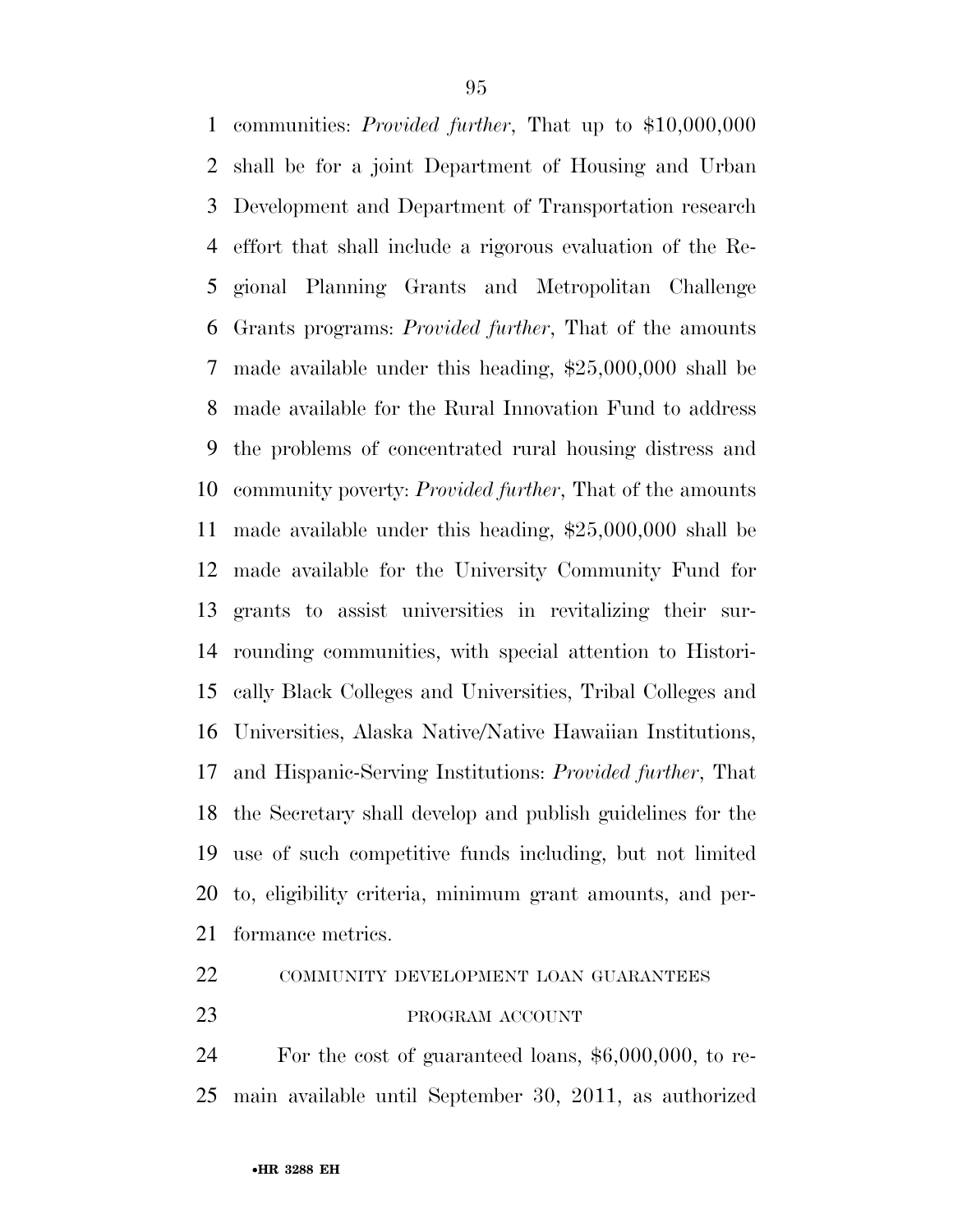by section 108 of the Housing and Community Develop- ment Act of 1974 (42 U.S.C. 5308): *Provided*, That such costs, including the cost of modifying such loans, shall be as defined in section 502 of the Congressional Budget Act of 1974: *Provided further*, That these funds are available to subsidize total loan principal, any part of which is to be guaranteed, not to exceed \$275,000,000, notwith- standing any aggregate limitation on outstanding obliga- tions guaranteed in section 108(k) of the Housing and Community Development Act of 1974, as amended.

BROWNFIELDS REDEVELOPMENT

 For competitive economic development grants, as au- thorized by section 108(q) of the Housing and Community Development Act of 1974, as amended, for Brownfields redevelopment projects, \$25,000,000, to remain available until September 30, 2011: *Provided*, That no funds made available under this heading may be used to establish loan loss reserves for the section 108 Community Development Loan Guarantee program.

HOME INVESTMENT PARTNERSHIPS PROGRAM

 For the HOME investment partnerships program, as authorized under title II of the Cranston-Gonzalez Na- tional Affordable Housing Act, as amended (42 U.S.C. 12721 et seq.), \$2,000,000,000 (reduced by \$5,000,000), to remain available until September 30, 2012: *Provided*,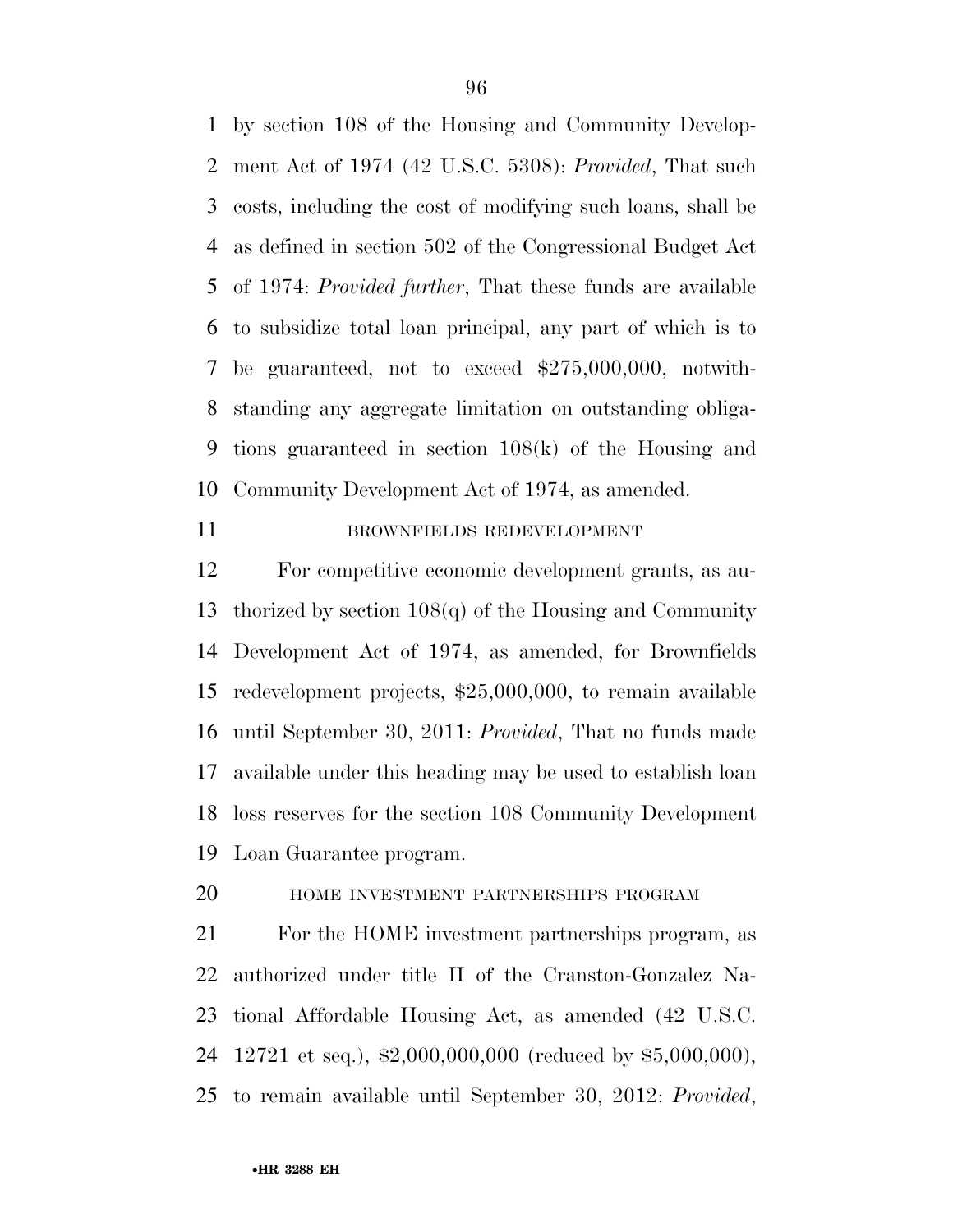That funds provided in prior appropriations Acts for tech- nical assistance, that were made available for Community Housing Development Organizations technical assistance, and that still remain available, may be used for HOME technical assistance notwithstanding the purposes for which such amounts were appropriated.

 SELF-HELP AND ASSISTED HOMEOWNERSHIP 8 OPPORTUNITY PROGRAM

 For the Self-Help and Assisted Homeownership Op- portunity Program, as authorized under section 11 of the Housing Opportunity Program Extension Act of 1996, as amended (42 U.S.C. 12805 note), \$85,000,000, to remain available until September 30, 2012: *Provided*, That of the total amount provided under this heading, \$27,000,000 shall be made available to the Self-Help and Assisted Homeownership Opportunity Program as authorized under section 11 of the Housing Opportunity Program Extension Act of 1996, as amended: *Provided further*, That \$53,000,000 shall be made available for the second, third and fourth capacity building activities authorized under section 4(a) of the HUD Demonstration Act of 1993 (42 U.S.C. 9816 note), of which not less than \$10,000,000 may be made available for rural capacity building activities: *Provided further*, That \$5,000,000 shall be made available for capacity building activities as au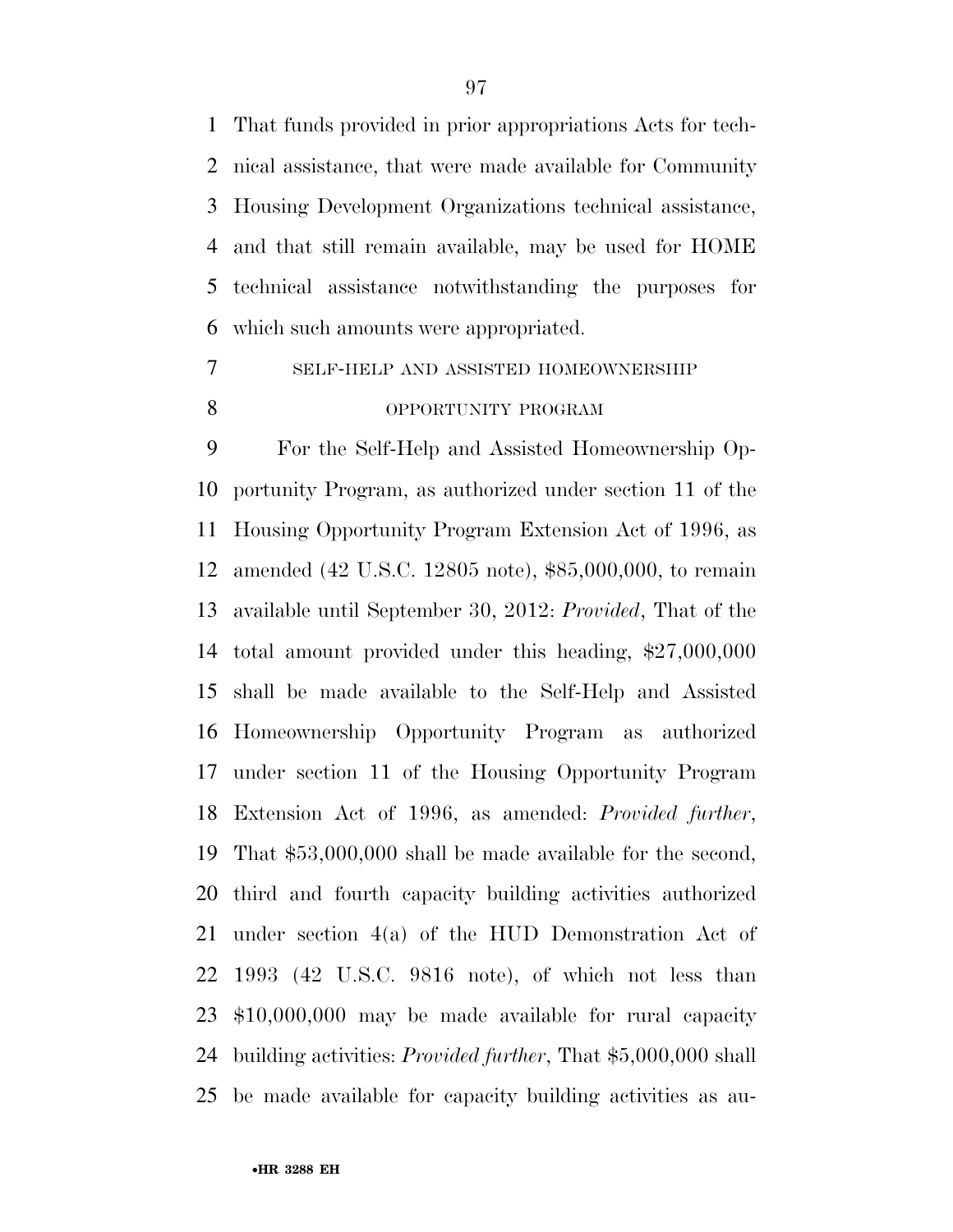thorized in sections 6301 through 6305 of Public Law 110–246.

# HOMELESS ASSISTANCE GRANTS

 For the emergency shelter grants program as author- ized under subtitle B of title IV of the McKinney-Vento Homeless Assistance Act, as amended; the supportive housing program as authorized under subtitle C of title IV of such Act; the section 8 moderate rehabilitation sin- gle room occupancy program as authorized under the United States Housing Act of 1937, as amended, to assist homeless individuals pursuant to section 441 of the McKinney-Vento Homeless Assistance Act; and the shelter plus care program as authorized under subtitle F of title IV of such Act, \$1,850,000,000, of which \$1,845,000,000 shall remain available until September 30, 2012, and of which \$5,000,000 shall remain available until expended for rehabilitation projects with 10-year grant terms: *Pro- vided*, That not less than 30 percent of funds made avail- able, excluding amounts provided for renewals under the shelter plus care program shall be used for permanent housing for individuals and families: *Provided further*, That all funds awarded for services shall be matched by not less than 25 percent in funding by each grantee: *Pro- vided further*, That for all match requirements applicable to funds made available under this heading for this fiscal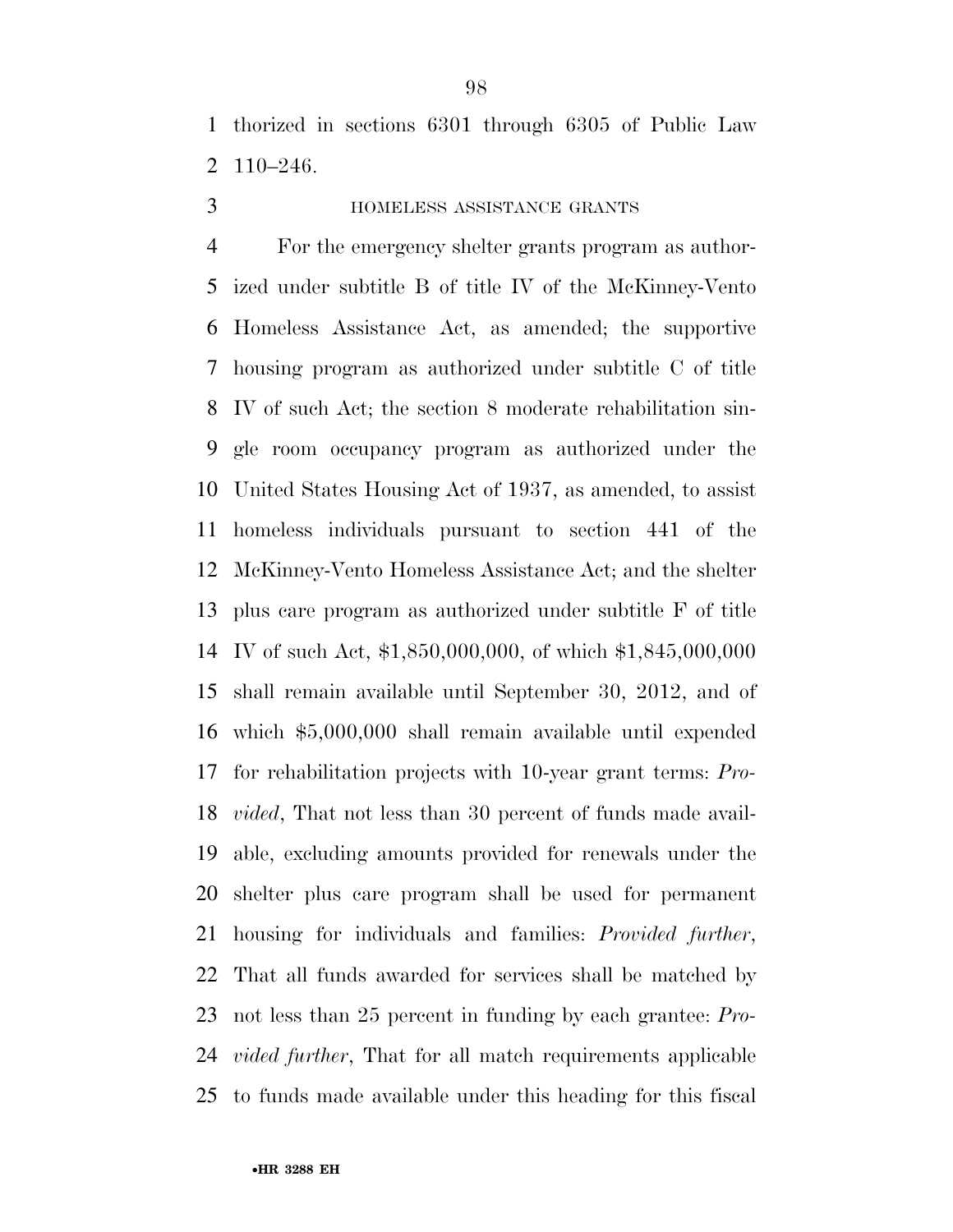year and prior years, a grantee may use (or could have used) as a source of match funds other funds administered by the Secretary and other Federal agencies unless there is (or was) a specific statutory prohibition on any such use of any such funds: *Provided further*, That the Sec- retary shall renew on an annual basis expiring contracts or amendments to contracts funded under the shelter plus care program if the program is determined to be needed under the applicable continuum of care and meets appro- priate program requirements and financial standards, as determined by the Secretary: *Provided further*, That all awards of assistance under this heading shall be required to coordinate and integrate homeless programs with other mainstream health, social services, and employment pro- grams for which homeless populations may be eligible, in- cluding Medicaid, State Children's Health Insurance Pro- gram, Temporary Assistance for Needy Families, Food Stamps, and services funding through the Mental Health and Substance Abuse Block Grant, Workforce Investment Act, and the Welfare-to-Work grant program: *Provided further*, That up to \$8,000,000 of the funds appropriated under this heading shall be available for the national homeless data analysis project and technical assistance: *Provided further*, That all balances for Shelter Plus Care renewals previously funded from the Shelter Plus Care Re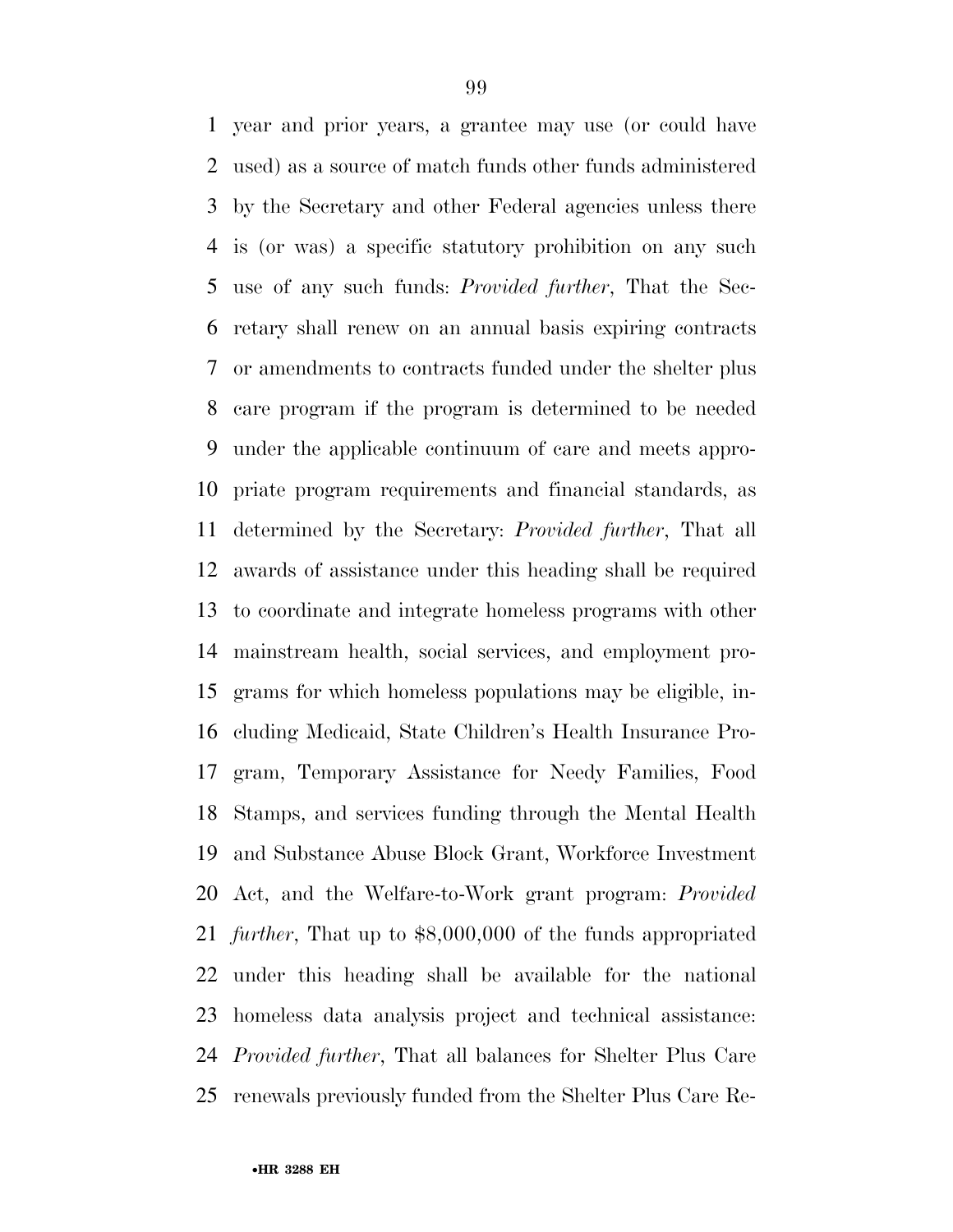newal account and transferred to this account shall be available, if recaptured, for Shelter Plus Care renewals in fiscal year 2010.

# 4 HOUSING PROGRAMS

## PROJECT-BASED RENTAL ASSISTANCE

 For activities and assistance for the provision of project-based subsidy contracts under the United States Housing Act of 1937 (42 U.S.C. 1437 et seq.) (''the Act''), not otherwise provided for, \$8,306,328,000, to re- main available until expended, shall be available on Octo- ber 1, 2009, and \$393,672,000, to remain available until expended, shall be available on October 1, 2010: *Provided*, That the amounts made available under this heading are provided as follows:

 (1) Up to \$8,474,328,000 shall be available for expiring or terminating section 8 project-based sub- sidy contracts (including section 8 moderate rehabili- tation contracts), for amendments to section 8 project-based subsidy contracts (including section 8 moderate rehabilitation contracts), for contracts en-21 tered into pursuant to section 441 of the McKinney- Vento Homeless Assistance Act (42 U.S.C. 11401), for renewal of section 8 contracts for units in projects that are subject to approved plans of action under the Emergency Low Income Housing Preser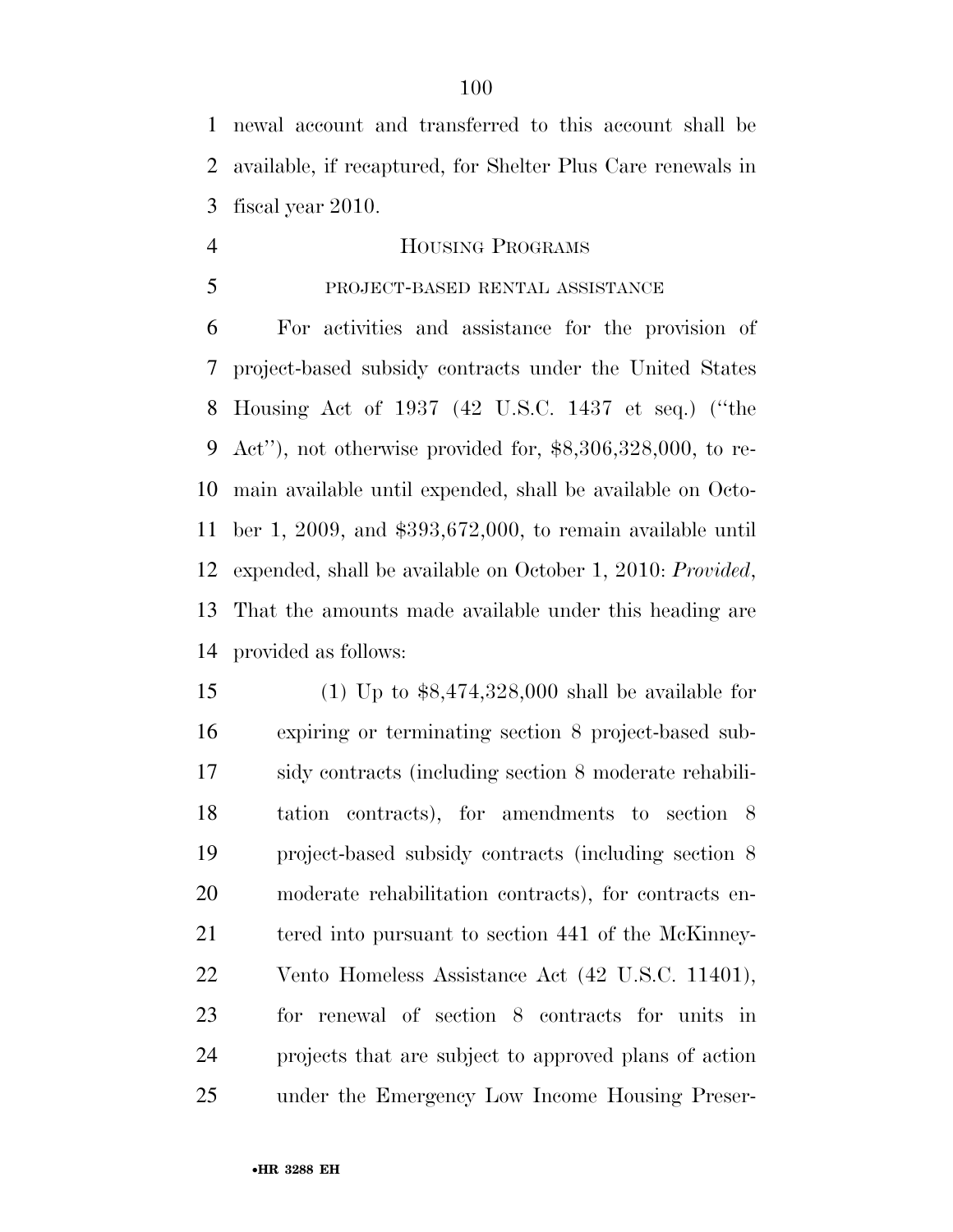vation Act of 1987 or the Low-Income Housing Preservation and Resident Homeownership Act of 1990, and for administrative and other expenses as- sociated with project-based activities and assistance funded under this paragraph.

 (2) Not less than \$232,000,000 but not to ex- ceed \$258,000,000 shall be available for perform- ance-based contract administrators for section 8 project-based assistance: *Provided*, That the Sec- retary of Housing and Urban Development may also use such amounts for performance-based contract administrators for the administration of: interest re- duction payments pursuant to section 236(a) of the National Housing Act (12 U.S.C. 1715z–1(a)); rent supplement payments pursuant to section 101 of the Housing and Urban Development Act of 1965 (12 U.S.C. 1701s); section 236(f)(2) rental assistance 18 payments  $(12 \text{ U.S.C. } 1715z-1(f)(2))$ ; project rental assistance contracts for the elderly under section  $20 \qquad 202(c)(2)$  of the Housing Act of 1959 (12 U.S.C.  $21 \t 1701q(e)(2)$ ; project rental assistance contracts for supportive housing for persons with disabilities under section 811(d)(2) of the Cranston-Gonzalez National Affordable Housing Act (42 U.S.C. 8013(d)(2)); project assistance contracts pursuant to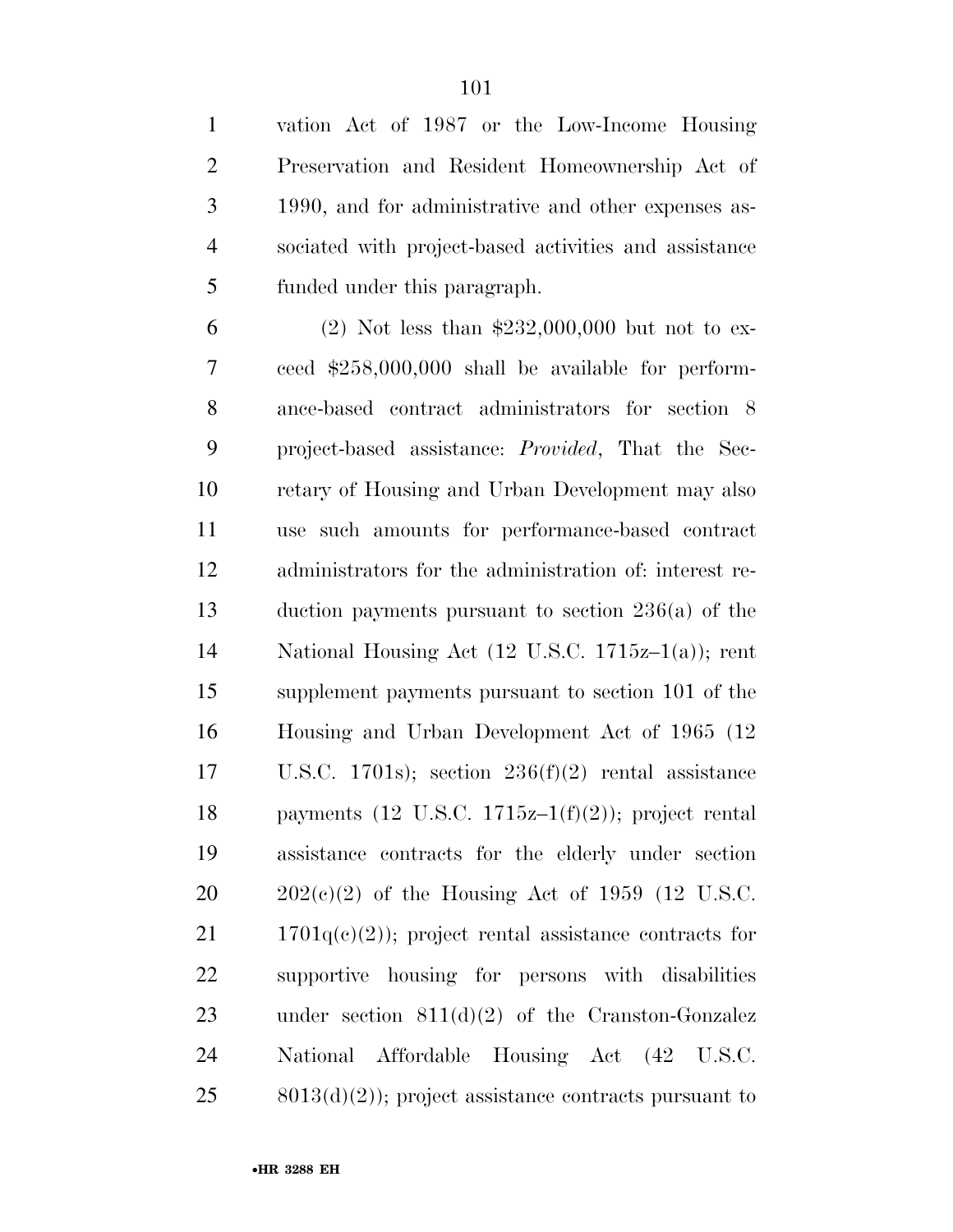section 202(h) of the Housing Act of 1959 (Public Law 86–372; 73 Stat. 667); and loans under section 202 of the Housing Act of 1959 (Public Law 86– 372; 73 Stat. 667).

 (3) Amounts recaptured under this heading, the heading ''Annual Contributions for Assisted Hous- ing'', or the heading ''Housing Certificate Fund'' may be used for renewals of or amendments to sec- tion 8 project-based contracts or for performance- based contract administrators, notwithstanding the purposes for which such amounts were appropriated. **HOUSING FOR THE ELDERLY** 

 For capital advances, including amendments to cap- ital advance contracts, for housing for the elderly, as au- thorized by section 202 of the Housing Act of 1959 (12 16 U.S.C.  $1701(q)$ , as amended, and for project rental as-17 sistance for the elderly under section  $202(c)(2)$  of such Act, including amendments to contracts for such assist- ance and renewal of expiring contracts for such assistance for up to a 1-year term, and for supportive services associ- ated with the housing, \$1,000,000,000, to remain avail- able until September 30, 2013, of which up to \$872,000,000 shall be for capital advance and project- based rental assistance awards: *Provided*, That, of the amount provided under this heading, up to \$90,000,000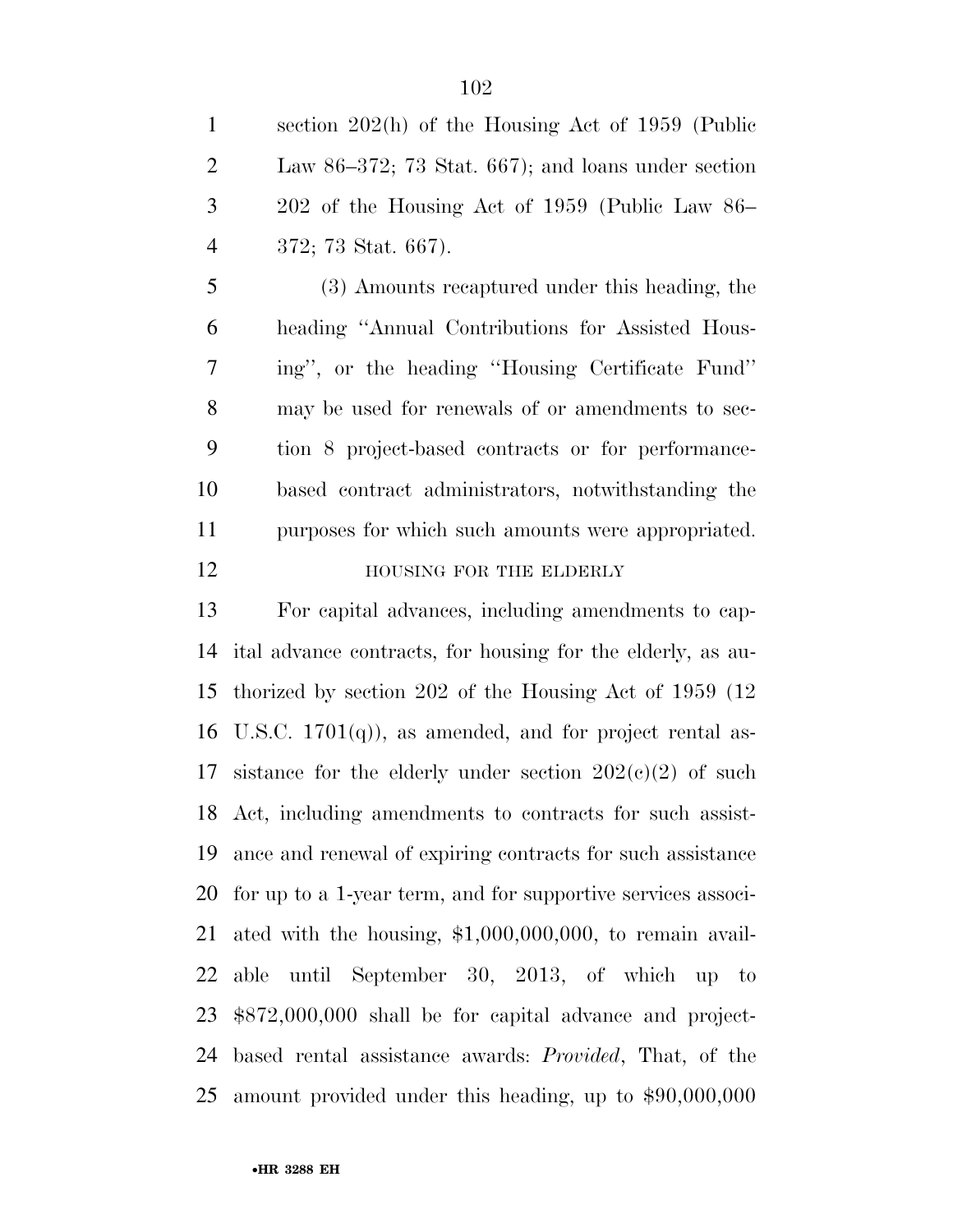shall be for service coordinators and the continuation of existing congregate service grants for residents of assisted housing projects, and of which up to \$25,000,000 shall be for grants under section 202b of the Housing Act of 1959 (12 U.S.C. 1701q–2) for conversion of eligible projects under such section to assisted living or related use and for substantial and emergency capital repairs as determined by the Secretary: *Provided further*, That of the amount made available under this heading, \$20,000,000 shall be available to the Secretary of Housing and Urban Development only for making competitive grants to pri- vate nonprofit organizations and consumer cooperatives for covering costs of architectural and engineering work, site control, and other planning relating to the develop- ment of supportive housing for the elderly that is eligible for assistance under section 202 of the Housing Act of 1959 (12 U.S.C. 1701q): *Provided further*, That amounts under this heading shall be available for Real Estate As- sessment Center inspections and inspection-related activi- ties associated with section 202 capital advance projects: *Provided further*, That up to \$2,000,000 of the total amount made available under this heading shall be for technical assistance to improve grant applications and to facilitate the development of housing for the elderly under section 202 of the Housing Act of 1959, and supportive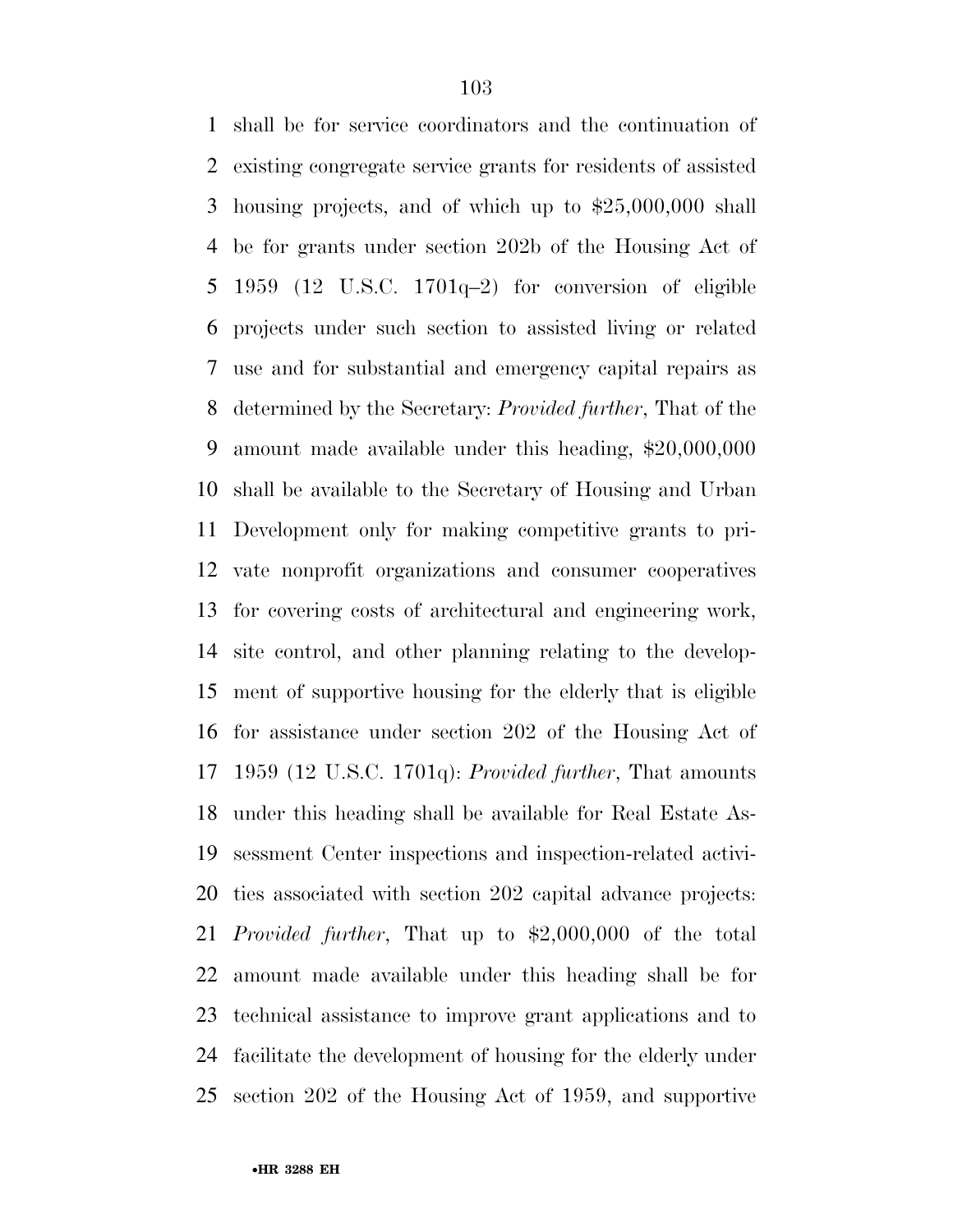housing for persons with disabilities under section 811 of the Cranston-Gonzalez National Affordable Housing Act: *Provided further*, That the Secretary may waive the provi- sions of section 202 governing the terms and conditions of project rental assistance, except that the initial contract term for such assistance shall not exceed 5 years in dura-tion.

## **HOUSING FOR PERSONS WITH DISABILITIES**

 For capital advance contracts, including amendments to capital advance contracts, for supportive housing for persons with disabilities, as authorized by section 811 of the Cranston-Gonzalez National Affordable Housing Act (42 U.S.C. 8013), for project rental assistance for sup- portive housing for persons with disabilities under section 811(d)(2) of such Act, including amendments to contracts for such assistance and renewal of expiring contracts for such assistance for up to a 1-year term, and for supportive services associated with the housing for persons with dis- abilities as authorized by section 811(b)(1) of such Act, and for tenant-based rental assistance contracts entered into pursuant to section 811 of such Act, \$350,000,000, of which up to \$214,000,000 shall be for capital advances and project-based rental assistance contracts, to remain available until September 30, 2013: *Provided further*, That, of the amount provided under this heading,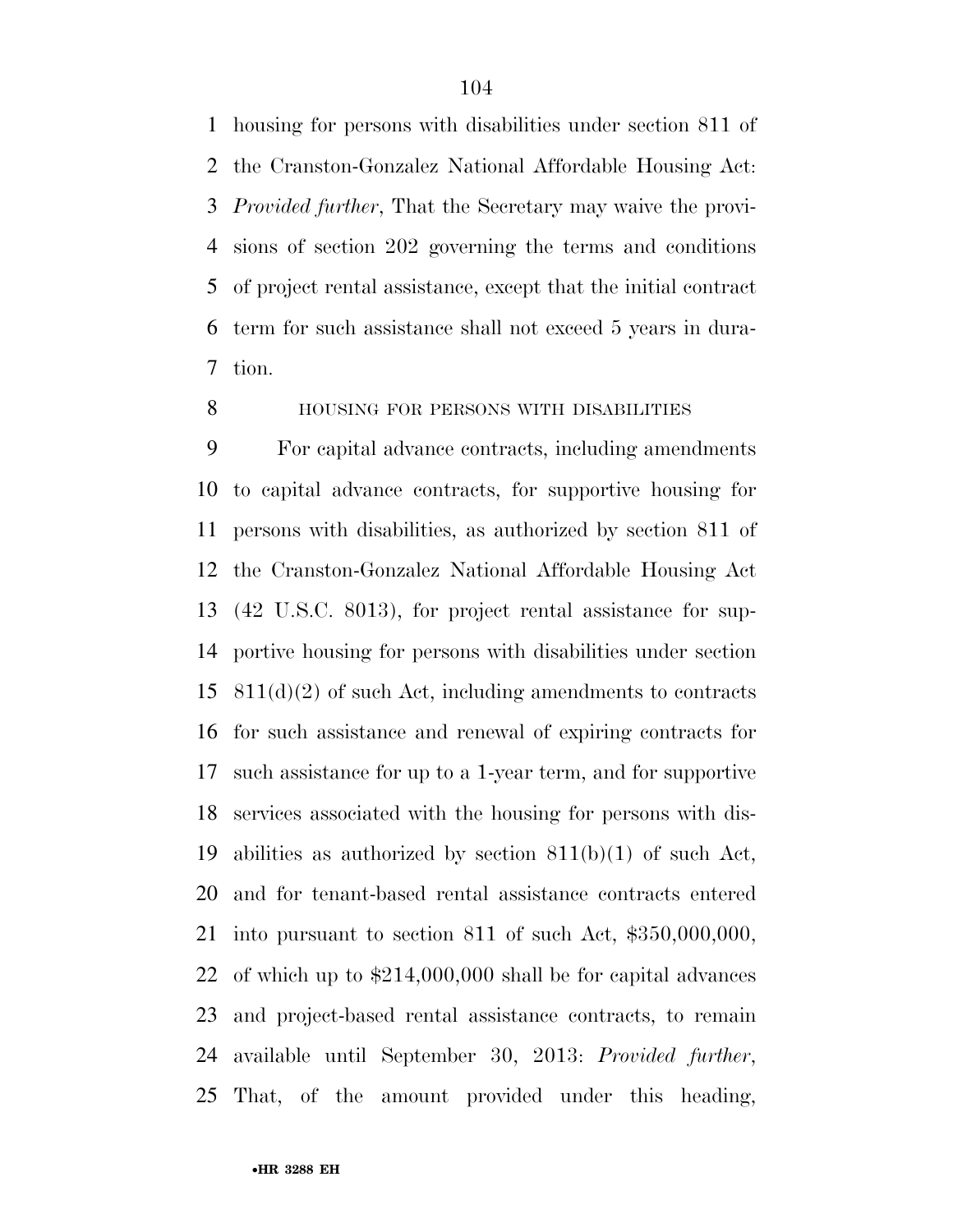\$87,100,000 shall be for amendments or renewal of ten- ant-based assistance contracts entered into prior to fiscal year 2005 (only one amendment authorized for any such contract): *Provided further*, That all tenant-based assist- ance made available under this heading shall continue to remain available only to persons with disabilities: *Provided further*, That the Secretary may waive the provisions of section 811 governing the terms and conditions of project rental assistance and tenant-based assistance, except that the initial contract term for such assistance shall not ex- ceed 5 years in duration: *Provided further*, That amounts made available under this heading shall be available for Real Estate Assessment Center inspections and inspec- tion-related activities associated with section 811 Capital Advance Projects.

#### **HOUSING COUNSELING ASSISTANCE**

 For contracts, grants, and other assistance excluding loans, as authorized under section 106 of the Housing and Urban Development Act of 1968, as amended(12 U.S.C. 1701(x)), \$70,000,000 (increased by \$5,000,000), includ- ing up to \$2,500,000 for administrative contract services, to remain available until September 30, 2011: *Provided*, That funds shall be used for providing counseling and ad- vice to tenants and homeowners, both current and pro-spective, with respect to property maintenance, financial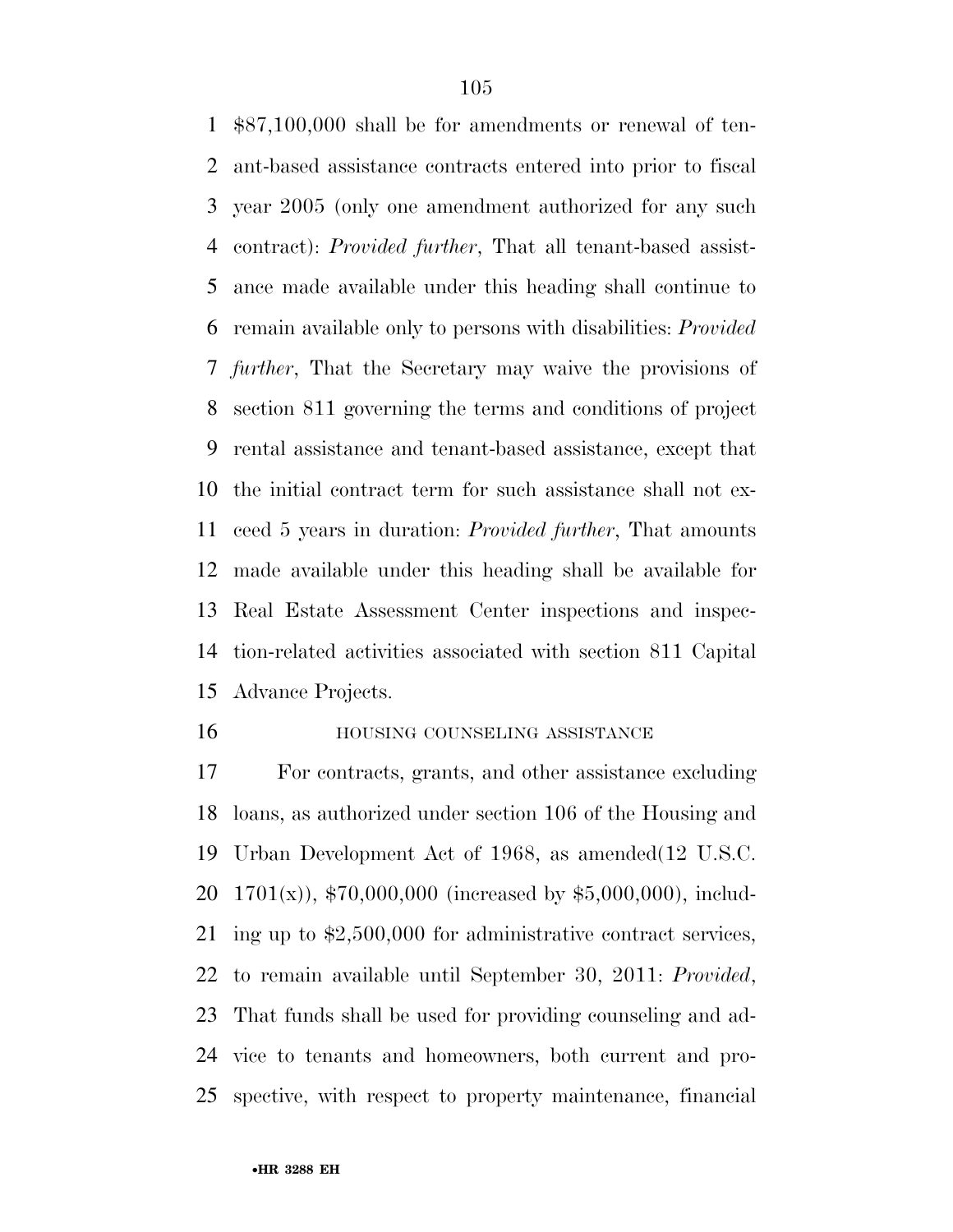management/literacy, and such other matters as may be appropriate to assist them in improving their housing con- ditions, meeting their financial needs, and fulfilling the re- sponsibilities of tenancy or homeownership; for program administration; and for housing counselor training.

## ENERGY INNOVATION FUND

 For an Energy Innovation Fund to enable the Fed- eral Housing Administration and the new Office of Sus- tainability to catalyze innovations in the residential energy efficiency sector that have promise of replicability and help create a standardized home energy efficient retrofit mar- ket, \$50,000,000, to remain available until September 30, 2013: *Provided*, That \$25,000,000 shall be for the Energy Efficient Mortgage Innovation pilot program, directed at the single family housing market: *Provided further*, That \$25,000,000 shall be for the Multifamily Energy Pilot, di-rected at the multifamily housing market.

- OTHER ASSISTED HOUSING PROGRAMS
- RENTAL HOUSING ASSISTANCE

 For amendments to contracts under section 101 of the Housing and Urban Development Act of 1965 (12 U.S.C. 1701s) and section 236(f)(2) of the National Housing Act (12 U.S.C. 1715z—1) in State-aided, non- insured rental housing projects, \$40,000,000, to remain available until expended.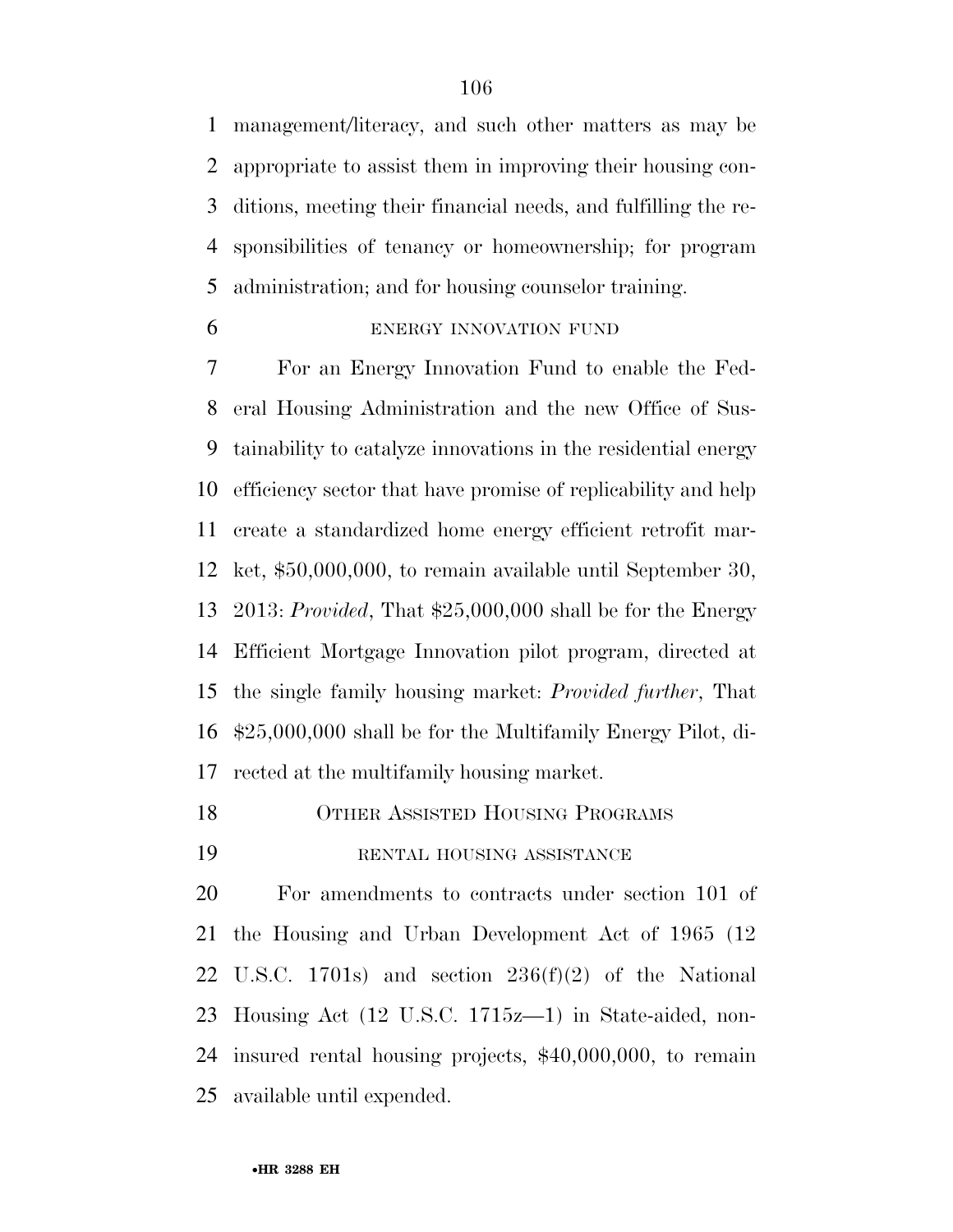#### 1 RENT SUPPLEMENT

## (RESCISSION)

 Of the amounts recaptured from terminated con- tracts under section 101 of the Housing and Urban Devel- opment Act of 1965 (12 U.S.C. 1701s) and section 236 of the National Housing Act (12 U.S.C. 1715z—1) \$27,600,000 are rescinded.

PAYMENT TO MANUFACTURED HOUSING FEES TRUST

## FUND

 For necessary expenses as authorized by the National Manufactured Housing Construction and Safety Stand- ards Act of 1974 (42 U.S.C. 5401 et seq.), up to \$16,000,000, to remain available until expended, of which \$7,000,000 is to be derived from the Manufactured Hous- ing Fees Trust Fund: *Provided*, That not to exceed the total amount appropriated under this heading shall be available from the general fund of the Treasury to the ex- tent necessary to incur obligations and make expenditures pending the receipt of collections to the Fund pursuant to section 620 of such Act: *Provided further*, That the amount made available under this heading from the gen- eral fund shall be reduced as such collections are received during fiscal year 2010 so as to result in a final fiscal year 2010 appropriation from the general fund estimated at not more than \$9,000,000 and fees pursuant to such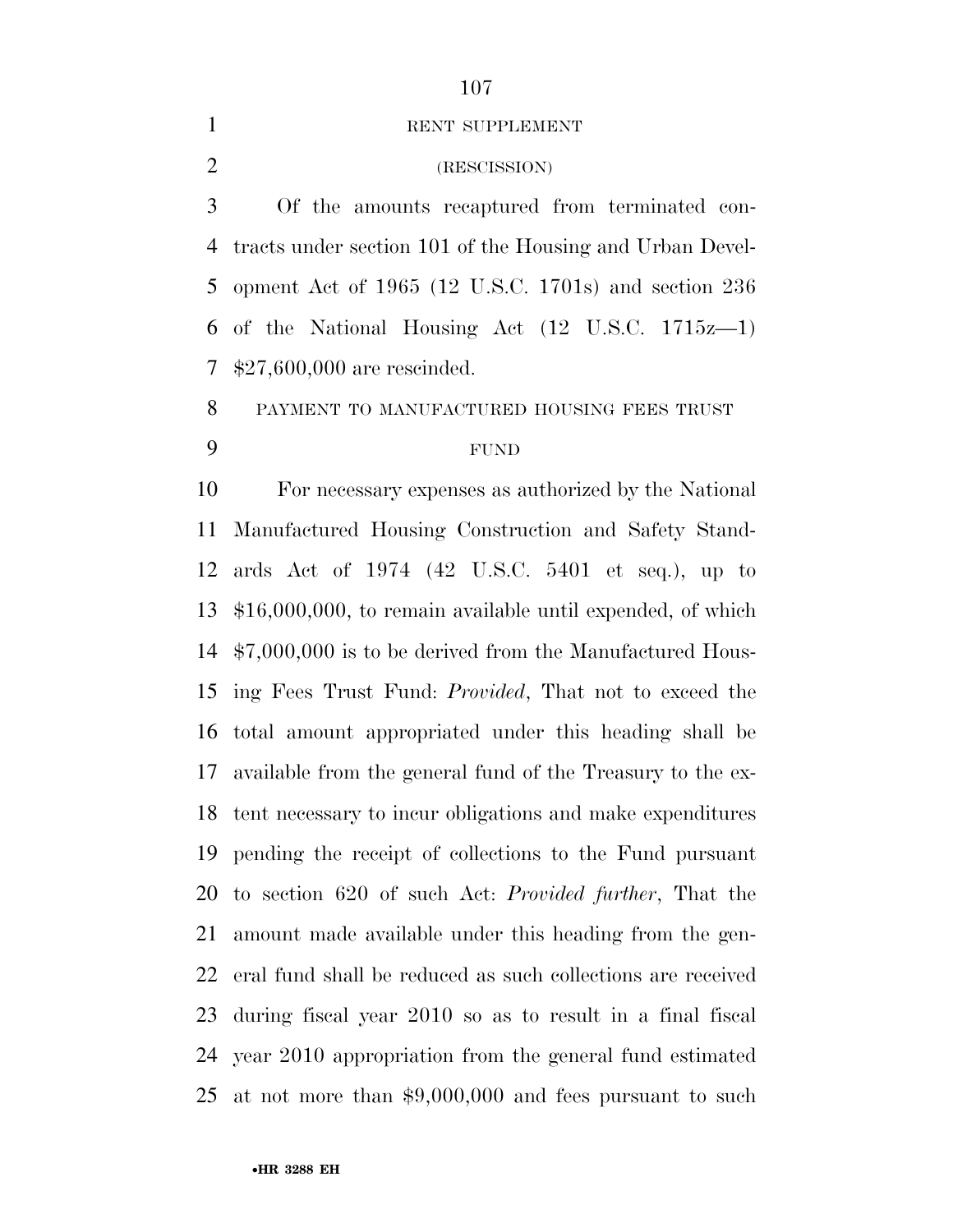section 620 shall be modified as necessary to ensure such a final fiscal year 2010 appropriation: *Provided further*, That for the dispute resolution and installation programs, the Secretary of Housing and Urban Development may assess and collect fees from any program participant: *Pro- vided further*, That such collections shall be deposited into the Fund, and the Secretary, as provided herein, may use such collections, as well as fees collected under section 620, for necessary expenses of such Act: *Provided further*, That notwithstanding the requirements of section 620 of such Act, the Secretary may carry out responsibilities of the Secretary under such Act through the use of approved service providers that are paid directly by the recipients of their services.

- FEDERAL HOUSING ADMINISTRATION MUTUAL MORTGAGE INSURANCE PROGRAM ACCOUNT
- (INCLUDING TRANSFERS OF FUNDS)

 During fiscal year 2010, commitments to guarantee single family loans insured under the Mutual Mortgage In- surance Fund shall not exceed a loan principal of \$400,000,000,000: *Provided*, That for new loans guaran- teed pursuant to section 255 of the National Housing Act (12 U.S.C. 1715z–20), the Secretary shall adjust the fac- tors used to calculate the principal limit (as such term is defined in HUD Handbook 4235.1) that were assumed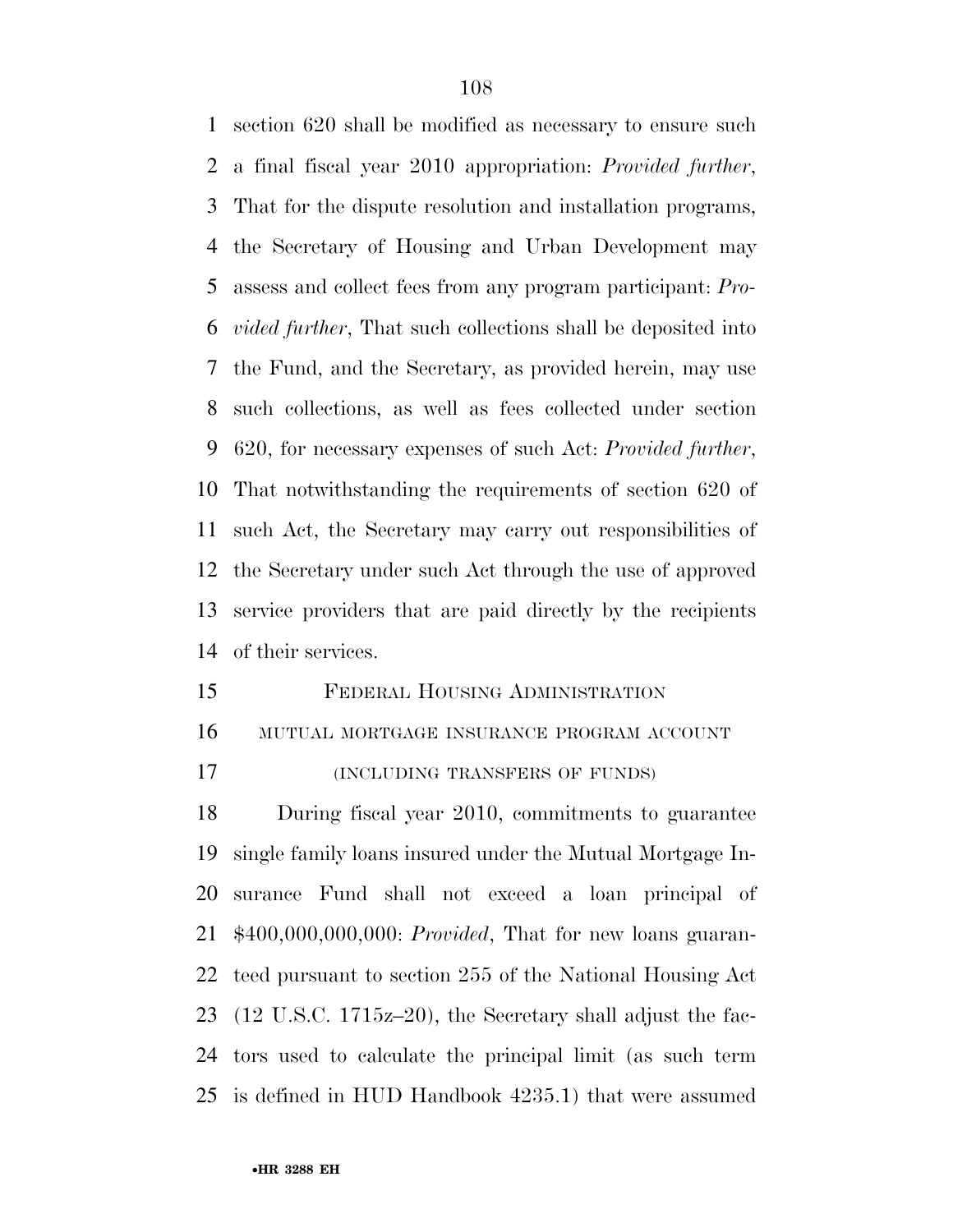in the President's Budget Request for 2010 for such loans, as necessary to ensure that the program operates at a net zero subsidy rate: *Provided further*, That during fiscal year 2010, obligations to make direct loans to carry out the purposes of section 204(g) of the National Hous- ing Act, as amended, shall not exceed \$50,000,000: *Pro- vided further*, That the foregoing amount shall be for loans to nonprofit and governmental entities in connection with sales of single family real properties owned by the Sec- retary and formerly insured under the Mutual Mortgage Insurance Fund. For administrative contract expenses of the Federal Housing Administration, \$188,900,000, of which up to \$70,794,000 may be transferred to the Work- ing Capital Fund, and of which up to \$7,500,000 shall be for education and outreach of FHA single family loan products: *Provided further*, That to the extent guaranteed loan commitments exceed \$200,000,000,000 on or before April 1, 2010, an additional \$1,400 for administrative contract expenses shall be available for each \$1,000,000 in additional guaranteed loan commitments (including a pro rata amount for any amount below \$1,000,000), but in no case shall funds made available by this proviso ex-ceed \$30,000,000.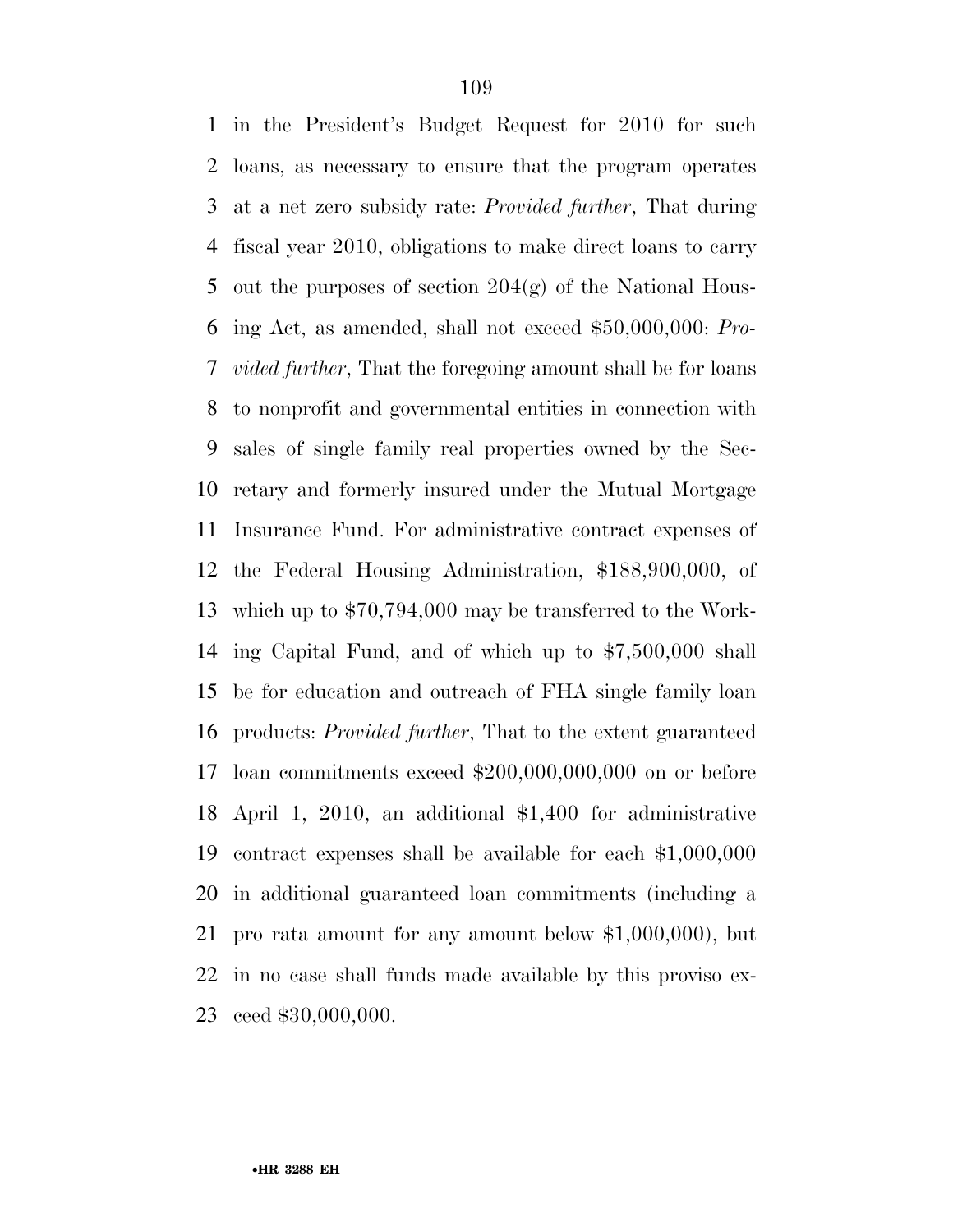GENERAL AND SPECIAL RISK PROGRAM ACCOUNT

 For the cost of guaranteed loans, as authorized by sections 238 and 519 of the National Housing Act (12 U.S.C. 1715z–3 and 1735c), including the cost of loan guarantee modifications, as that term is defined in section 502 of the Congressional Budget Act of 1974, as amend- ed, \$8,600,000, to remain available until expended: *Pro- vided*, That commitments to guarantee loans shall not ex- ceed \$15,000,000,000 in total loan principal, any part of which is to be guaranteed.

 Gross obligations for the principal amount of direct 12 loans, as authorized by sections  $204(g)$ ,  $207(l)$ ,  $238$ , and 519(a) of the National Housing Act, shall not exceed \$20,000,000, which shall be for loans to nonprofit and governmental entities in connection with the sale of single- family real properties owned by the Secretary and for-merly insured under such Act.

GOVERNMENT NATIONAL MORTGAGE ASSOCIATION

GUARANTEES OF MORTGAGE-BACKED SECURITIES LOAN

## GUARANTEE PROGRAM ACCOUNT

 New commitments to issue guarantees to carry out the purposes of section 306 of the National Housing Act, 23 as amended  $(12 \text{ U.S.C. } 1721(g))$ , shall not exceed \$500,000,000,000, to remain available until September 30, 2011.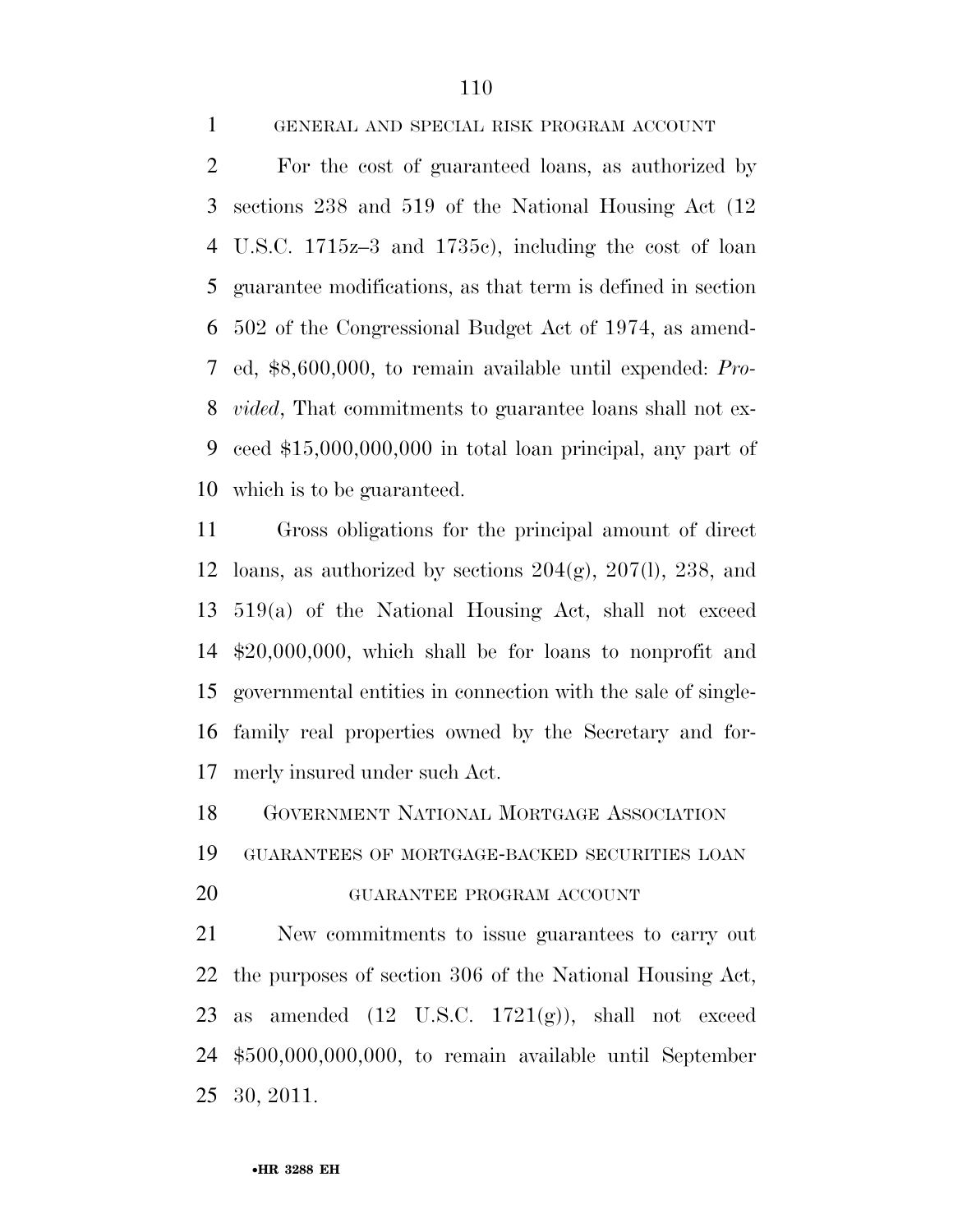# POLICY DEVELOPMENT AND RESEARCH

# 2 RESEARCH AND TECHNOLOGY

 For contracts, grants, and necessary expenses of pro- grams of research and studies relating to housing and urban problems, not otherwise provided for, as authorized by title V of the Housing and Urban Development Act of 1970 (12 U.S.C. 1701z–1 et seq.), including carrying out the functions of the Secretary of Housing and Urban 9 Development under section  $1(a)(1)(i)$  of Reorganization Plan No. 2 of 1968, \$50,000,000, to remain available until September 30, 2011.

# FAIR HOUSING AND EQUAL OPPORTUNITY 13 FAIR HOUSING ACTIVITIES

 For contracts, grants, and other assistance, not oth- erwise provided for, as authorized by title VIII of the Civil Rights Act of 1968, as amended by the Fair Housing Amendments Act of 1988, and section 561 of the Housing and Community Development Act of 1987, as amended, \$72,000,000, to remain available until September 30, 2011, of which \$42,500,000 shall be to carry out activities pursuant to such section 561: *Provided*, That notwith- standing 31 U.S.C. 3302, the Secretary may assess and collect fees to cover the costs of the Fair Housing Training Academy, and may use such funds to provide such train-ing: *Provided further*, That no funds made available under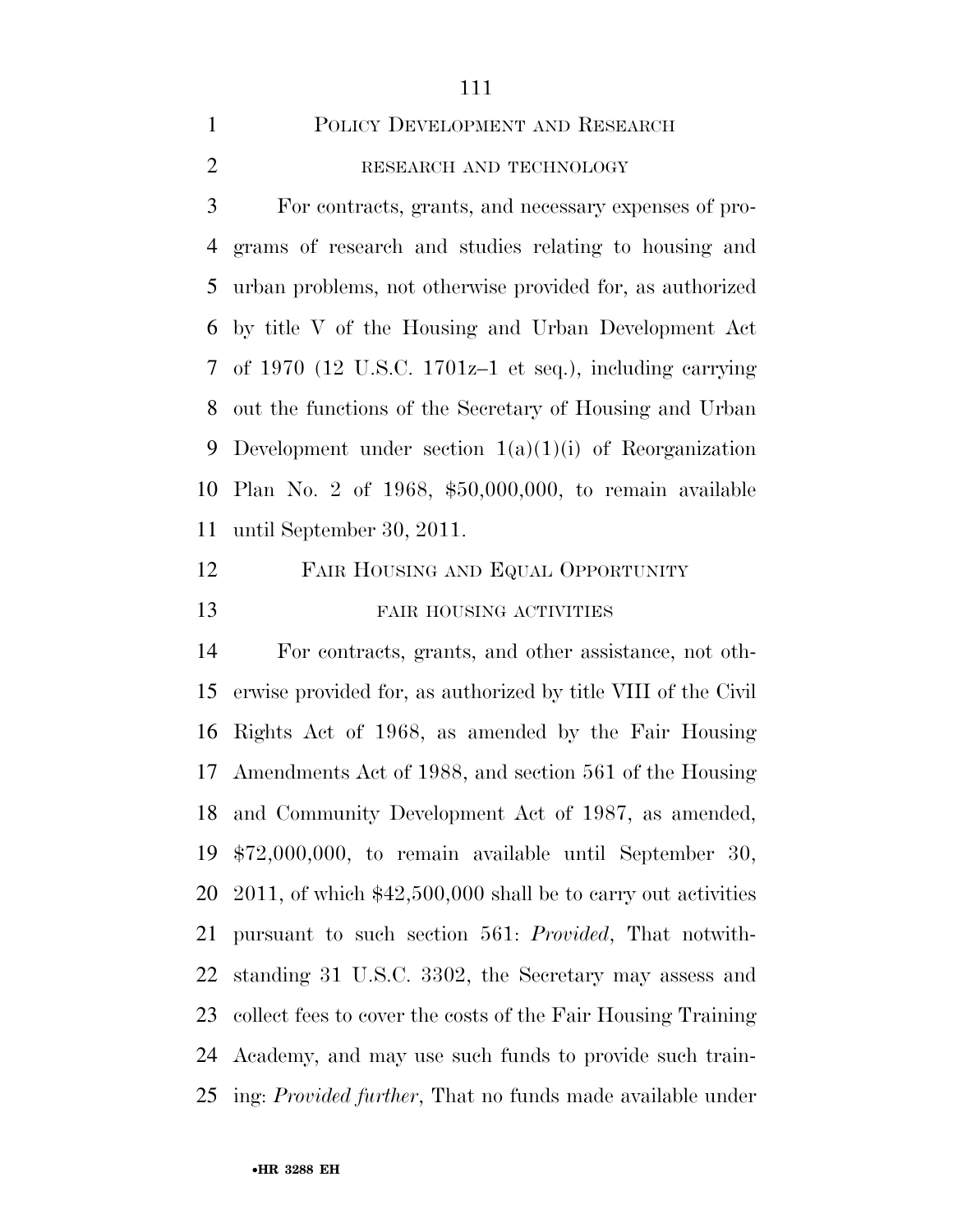this heading shall be used to lobby the executive or legisla- tive branches of the Federal Government in connection with a specific contract, grant or loan.

OFFICE OF LEAD HAZARD CONTROL AND HEALTHY

- HOMES
- 

#### LEAD HAZARD REDUCTION

 For the Lead Hazard Reduction Program, as author- ized by section 1011 of the Residential Lead-Based Paint Hazard Reduction Act of 1992, \$140,000,000, to remain available until September 30, 2011, of which not less than \$20,000,000 shall be for the Healthy Homes Initiative, pursuant to sections 501 and 502 of the Housing and Urban Development Act of 1970 that shall include re- search, studies, testing, and demonstration efforts, includ- ing education and outreach concerning lead-based paint poisoning and other housing-related diseases and hazards: *Provided*, That for purposes of environmental review, pur- suant to the National Environmental Policy Act of 1969 (42 U.S.C. 4321 et seq.) and other provisions of the law that further the purposes of such Act, a grant under the Healthy Homes Initiative, Operation Lead Elimination Action Plan (LEAP), or the Lead Technical Studies pro- gram under this heading or under prior appropriations Acts for such purposes under this heading, shall be consid-ered to be funds for a special project for purposes of sec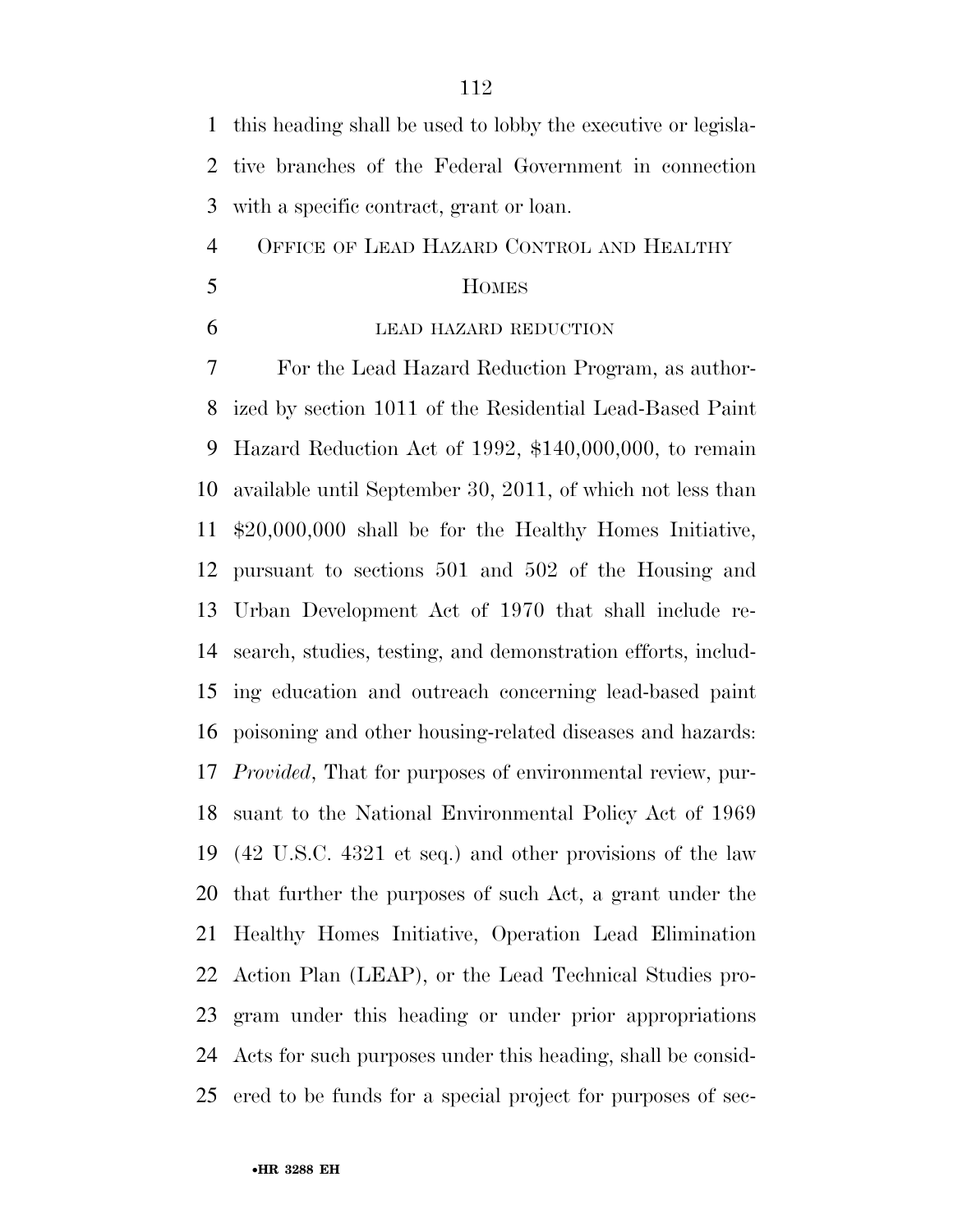tion 305(c) of the Multifamily Housing Property Disposi- tion Reform Act of 1994: *Provided further*, That amounts made available under this heading in this or prior appro- priations Acts, and that still remain available, may be used for any purpose under this heading notwithstanding the purpose for which such amounts were appropriated if a program competition is undersubscribed and there are other program competitions under this heading that are oversubscribed.

 MANAGEMENT AND ADMINISTRATION WORKING CAPITAL FUND

**(INCLUDING TRANSFER OF FUNDS)** 

 For additional capital for the Working Capital Fund (42 U.S.C. 3535) for the maintenance of infrastructure for Department-wide information technology systems, for the continuing operation and maintenance of both Depart- ment-wide and program-specific information systems, and for program-related maintenance activities, \$200,000,000, to remain available until September 30, 2011: *Provided*, That any amounts transferred to this Fund under this Act shall remain available until expended: *Provided further*, That any amounts transferred to this Fund from amounts appropriated by previously enacted appropriations Acts or from within this Act may be used only for the purposes specified under this Fund, in addition to the purposes for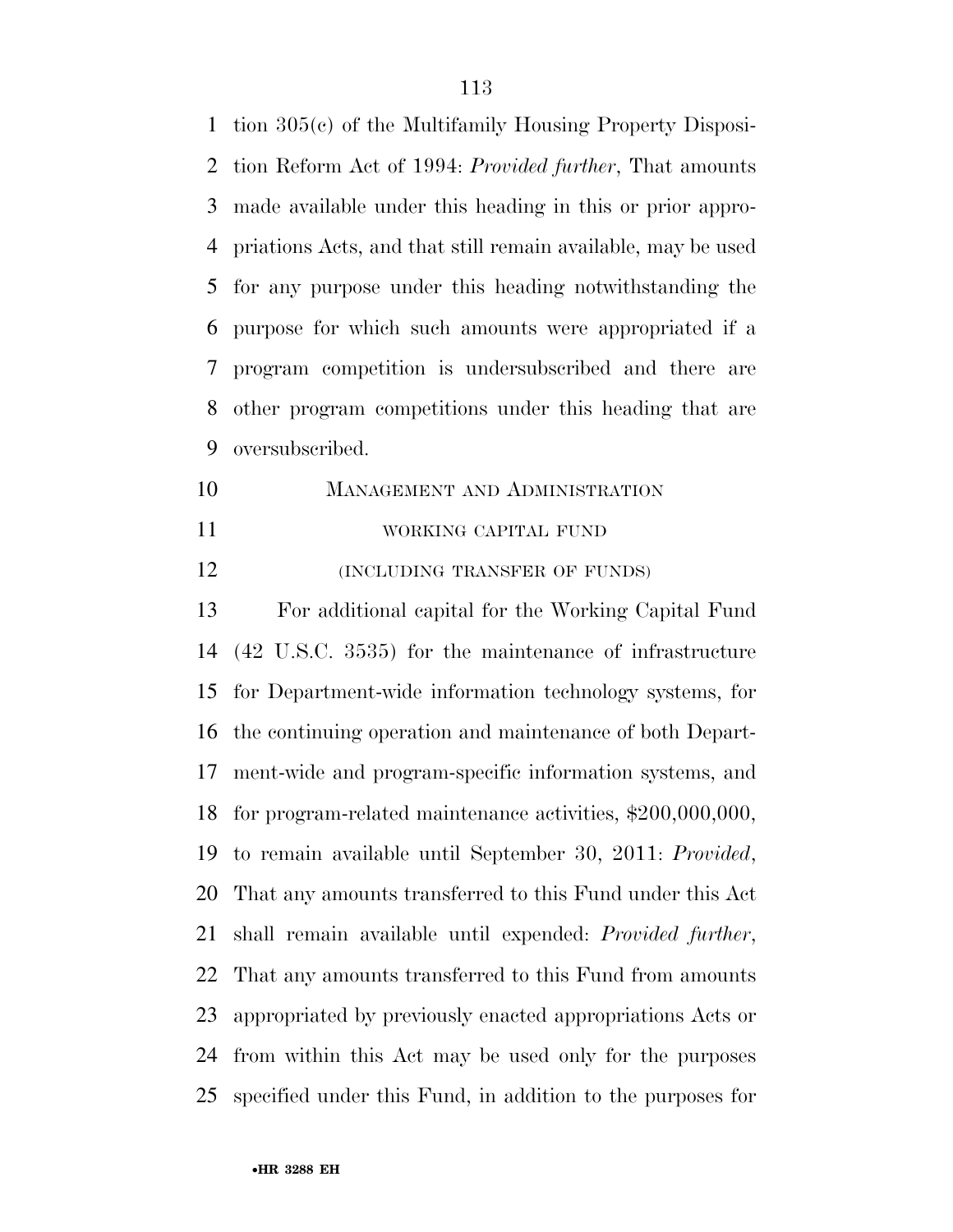which such amounts were appropriated: *Provided further*, That up to \$15,000,000 may be transferred to this ac- count from all other accounts in this title (except for the Office of the Inspector General account) that make funds available for salaries and expenses.

# OFFICE OF INSPECTOR GENERAL

 For necessary salaries and expenses of the Office of Inspector General in carrying out the Inspector General Act of 1978, as amended, \$120,000,000: *Provided*, That the Inspector General shall have independent authority over all personnel issues within this office.

#### TRANSFORMATION INITIATIVE

 For necessary expenses for combating mortgage fraud, \$20,000,000, to remain available until expended. In addition, of the amounts made available in this Act under each of the following headings under this title, the Secretary may transfer to, and merge with, this ac- count up to 1 percent from each such account, and such transferred amounts shall be available until September 30, 2012, for (1) research, evaluation, and program metrics; (2) program demonstrations; (3) technical assistance and capacity building; and (4) information technology: ''Public Housing Capital Fund,'' ''Energy Innovation Fund,'' ''Native American Housing Block Grants,'' ''Native Ha-waiian Housing Block Grants,'' ''Revitalization of Severely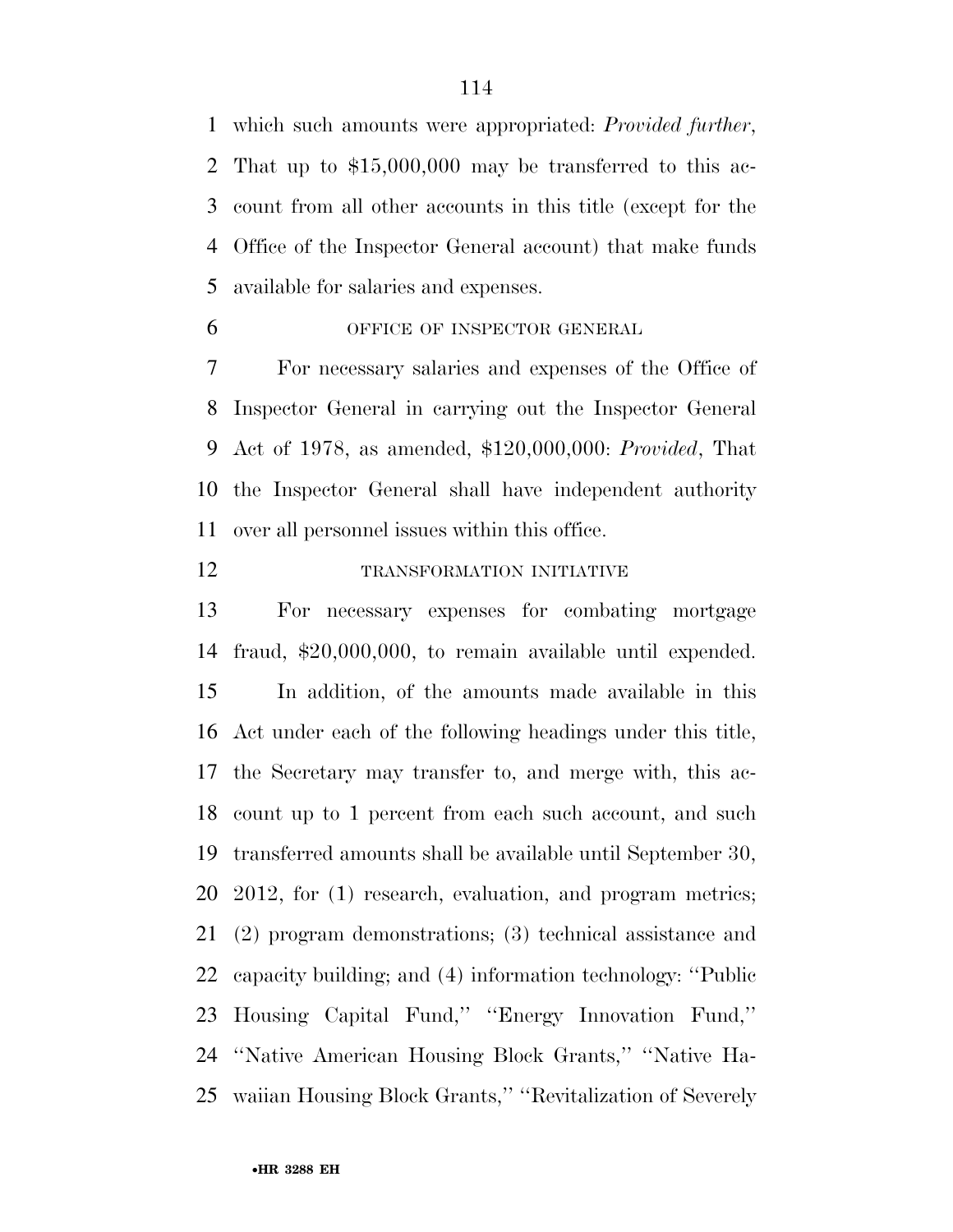Distressed Public Housing,'' ''Brownfields Redevelop- ment,'' ''Section 108 Loan Guarantees,'' ''Housing Oppor- tunities for Persons With AIDS,'' ''Community Develop- ment Fund,'' ''HOME Investment Partnerships Pro- gram,'' ''Self-Help and Assisted Homeownership Oppor- tunity Program,'' ''Homeless Assistance Grants,'' ''Hous- ing for the Elderly,'' ''Housing for Persons With Disabil- ities,'' ''Housing Counseling Assistance,'' ''Payment to Manufactured Housing Fees Trust Fund,'' ''Mutual Mort- gage Insurance Program Account,'' ''General and Special Risk Program Account,'' ''Research and Technology,'' ''Lead Hazard Reduction,'' ''Rental Housing Assistance,'' and ''Fair Housing Activities'': *Provided*, That the Sec- retary shall fund each of the four general purposes speci- fied above at not less than 10 percent, and not more than 50 percent, of the aggregate transferred amount.

## GENERAL PROVISIONS—DEPARTMENT OF HOUSING AND

URBAN DEVELOPMENT

 SEC. 201. Fifty percent of the amounts of budget au- thority, or in lieu thereof 50 percent of the cash amounts associated with such budget authority, that are recaptured from projects described in section 1012(a) of the Stewart B. McKinney Homeless Assistance Amendments Act of 1988 (42 U.S.C. 1437 note) shall be rescinded or in the case of cash, shall be remitted to the Treasury, and such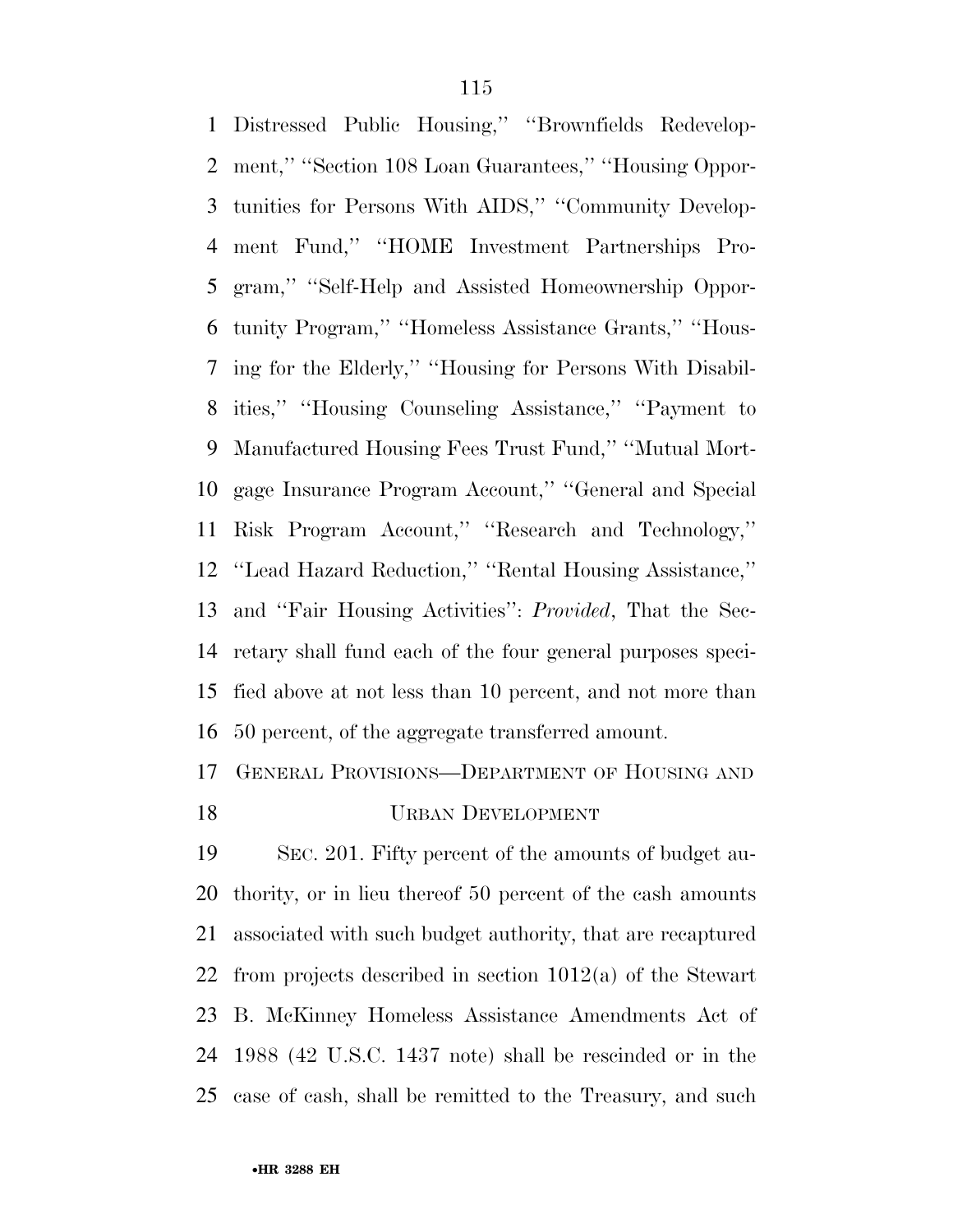amounts of budget authority or cash recaptured and not rescinded or remitted to the Treasury shall be used by State housing finance agencies or local governments or local housing agencies with projects approved by the Sec- retary of Housing and Urban Development for which set- tlement occurred after January 1, 1992, in accordance with such section. Notwithstanding the previous sentence, the Secretary may award up to 15 percent of the budget authority or cash recaptured and not rescinded or remitted to the Treasury to provide project owners with incentives to refinance their project at a lower interest rate.

 SEC. 202. None of the amounts made available under this Act may be used during fiscal year 2010 to investigate or prosecute under the Fair Housing Act any otherwise lawful activity engaged in by one or more persons, includ- ing the filing or maintaining of a non-frivolous legal ac- tion, that is engaged in solely for the purpose of achieving or preventing action by a Government official or entity, or a court of competent jurisdiction.

20 SEC. 203. (a) Notwithstanding section  $854(e)(1)(A)$  of the AIDS Housing Opportunity Act (42 U.S.C. 22 12903(c)(1)(A)), from any amounts made available under this title for fiscal year 2010 that are allocated under such section, the Secretary of Housing and Urban Development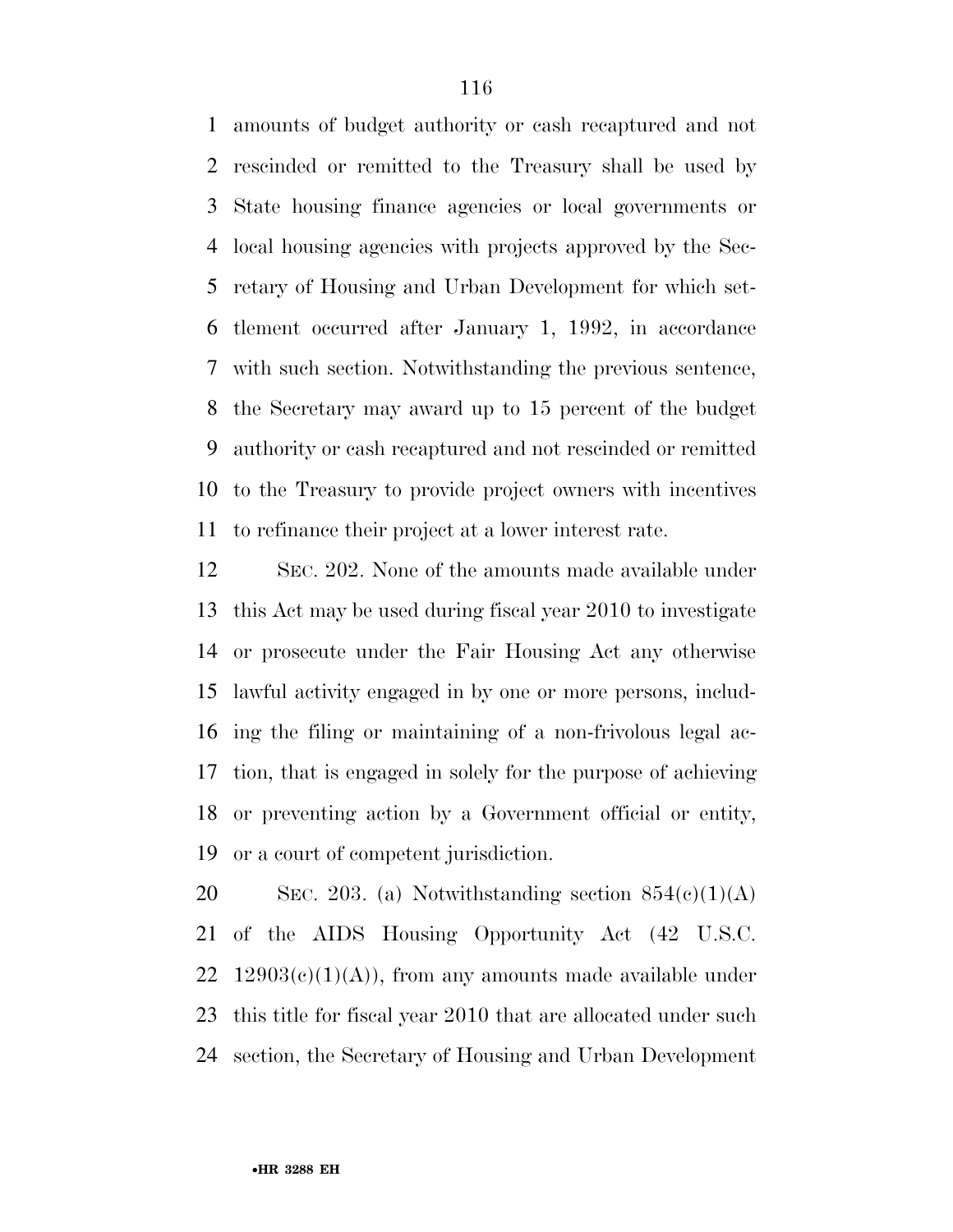shall allocate and make a grant, in the amount determined under subsection (b), for any State that—

 (1) received an allocation in a prior fiscal year under clause (ii) of such section; and

 (2) is not otherwise eligible for an allocation for fiscal year 2010 under such clause (ii) because the areas in the State outside of the metropolitan statis- tical areas that qualify under clause (i) in fiscal year 2010 do not have the number of cases of acquired immunodeficiency syndrome (AIDS) required under such clause.

 (b) The amount of the allocation and grant for any State described in subsection (a) shall be an amount based on the cumulative number of AIDS cases in the areas of that State that are outside of metropolitan statistical areas that qualify under clause (i) of such section  $854(e)(1)(A)$  in fiscal year 2010, in proportion to AIDS cases among cities and States that qualify under clauses (i) and (ii) of such section and States deemed eligible under subsection (a).

 (c) Notwithstanding any other provision of law, the amount allocated for fiscal year 2010 under section 854(c) of the AIDS Housing Opportunity Act (42 U.S.C. 12903(c)), to the City of New York, New York, on behalf of the New York-Wayne-White Plains, New York-New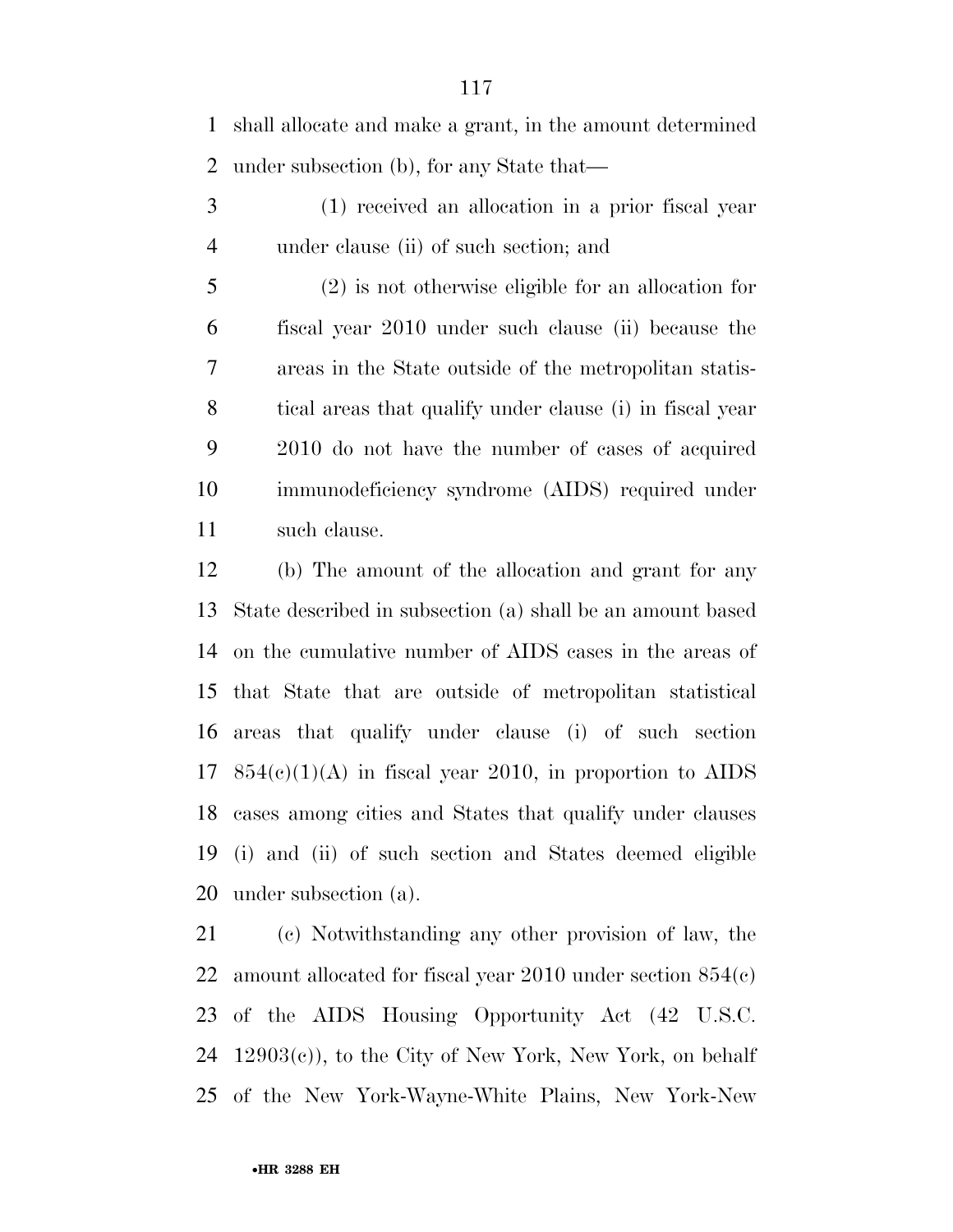Jersey Metropolitan Division (hereafter ''metropolitan di- vision'') of the New York-Newark-Edison, NY-NJ-PA Metropolitan Statistical Area, shall be adjusted by the Secretary of Housing and Urban Development by: (1) allo- cating to the City of Jersey City, New Jersey, the propor- tion of the metropolitan area's or division's amount that is based on the number of cases of AIDS reported in the portion of the metropolitan area or division that is located in Hudson County, New Jersey, and adjusting for the pro- portion of the metropolitan division's high incidence bonus if this area in New Jersey also has a higher than average per capita incidence of AIDS; and (2) allocating to the City of Paterson, New Jersey, the proportion of the metro- politan area's or division's amount that is based on the number of cases of AIDS reported in the portion of the metropolitan area or division that is located in Bergen County and Passaic County, New Jersey, and adjusting for the proportion of the metropolitan division's high inci- dence bonus if this area in New Jersey also has a higher than average per capita incidence of AIDS. The recipient cities shall use amounts allocated under this subsection to carry out eligible activities under section 855 of the AIDS Housing Opportunity Act (42 U.S.C. 12904) in their respective portions of the metropolitan division that is located in New Jersey.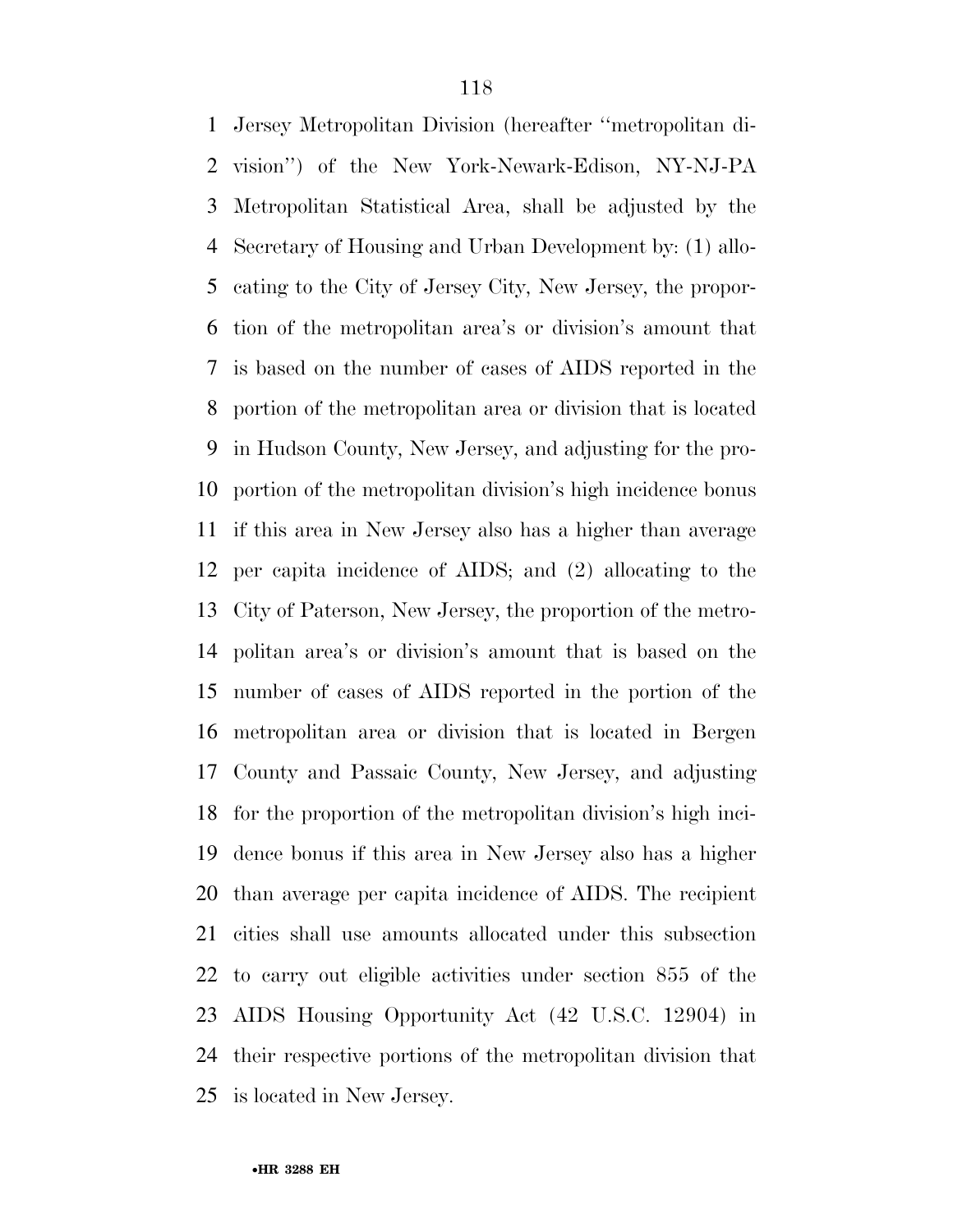(d) Notwithstanding any other provision of law, the amount allocated for fiscal year 2010 under section 854(c) of the AIDS Housing Opportunity Act (42 U.S.C. 12903(c)) to areas with a higher than average per capita incidence of AIDS, shall be adjusted by the Secretary on the basis of area incidence reported over a 3 year period. SEC. 204. Except as explicitly provided in law, any grant, cooperative agreement or other assistance made pursuant to title II of this Act shall be made on a competi- tive basis and in accordance with section 102 of the De- partment of Housing and Urban Development Reform Act of 1989 (42 U.S.C. 3545).

 SEC. 205. Funds of the Department of Housing and Urban Development subject to the Government Corpora- tion Control Act or section 402 of the Housing Act of 1950 shall be available, without regard to the limitations on administrative expenses, for legal services on a contract or fee basis, and for utilizing and making payment for services and facilities of the Federal National Mortgage Association, Government National Mortgage Association, Federal Home Loan Mortgage Corporation, Federal Fi- nancing Bank, Federal Reserve banks or any member thereof, Federal Home Loan banks, and any insured bank within the meaning of the Federal Deposit Insurance Cor-poration Act, as amended (12 U.S.C. 1811—1).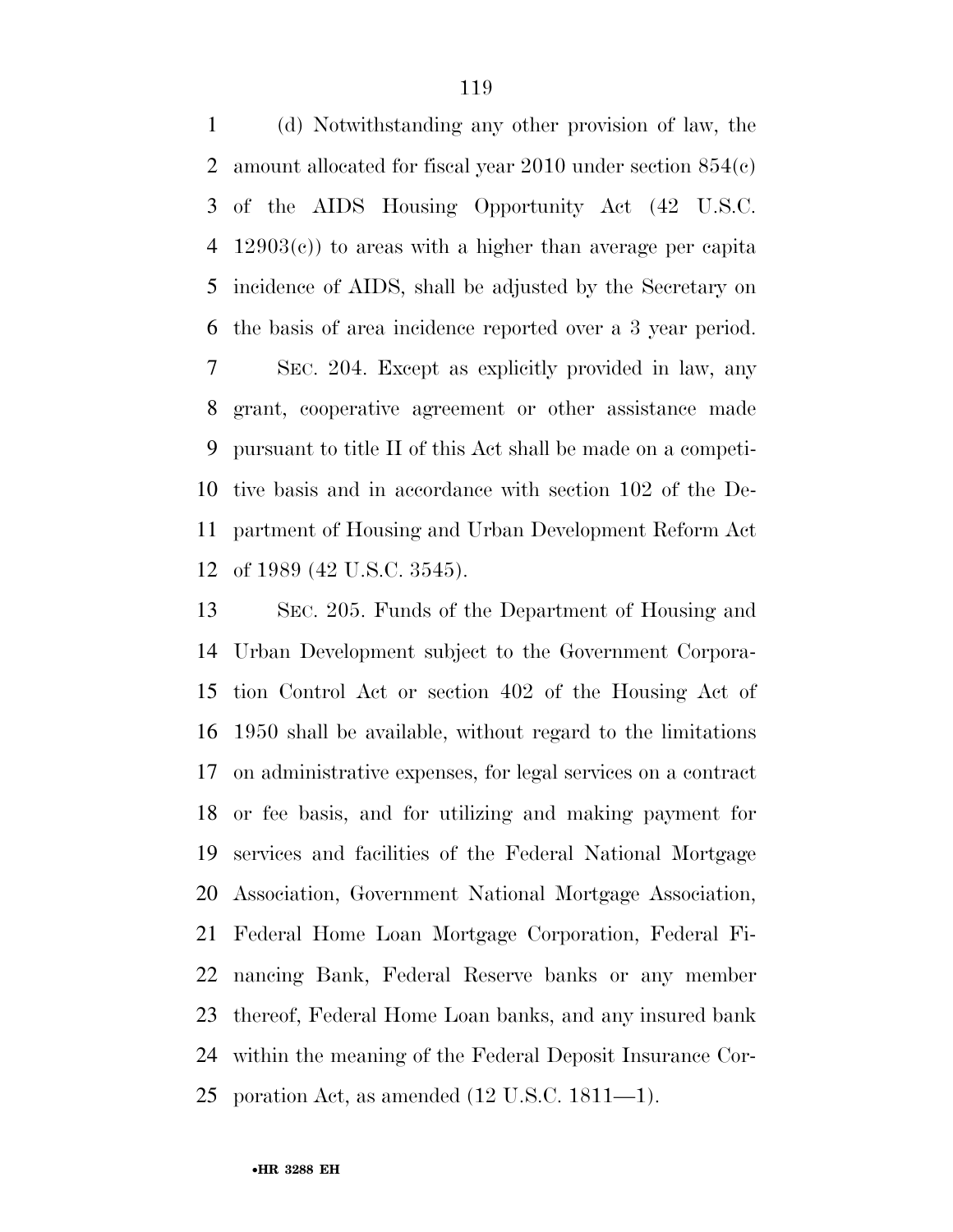SEC. 206. Unless otherwise provided for in this Act or through a reprogramming of funds, no part of any ap- propriation for the Department of Housing and Urban Development shall be available for any program, project or activity in excess of amounts set forth in the budget estimates submitted to Congress.

 SEC. 207. Corporations and agencies of the Depart- ment of Housing and Urban Development which are sub- ject to the Government Corporation Control Act, are here- by authorized to make such expenditures, within the limits of funds and borrowing authority available to each such corporation or agency and in accordance with law, and to make such contracts and commitments without regard to fiscal year limitations as provided by section 104 of such Act as may be necessary in carrying out the programs set forth in the budget for 2010 for such corporation or agen- cy except as hereinafter provided: *Provided*, That collec- tions of these corporations and agencies may be used for new loan or mortgage purchase commitments only to the extent expressly provided for in this Act (unless such loans are in support of other forms of assistance provided for in this or prior appropriations Acts), except that this pro- viso shall not apply to the mortgage insurance or guaranty operations of these corporations, or where loans or mort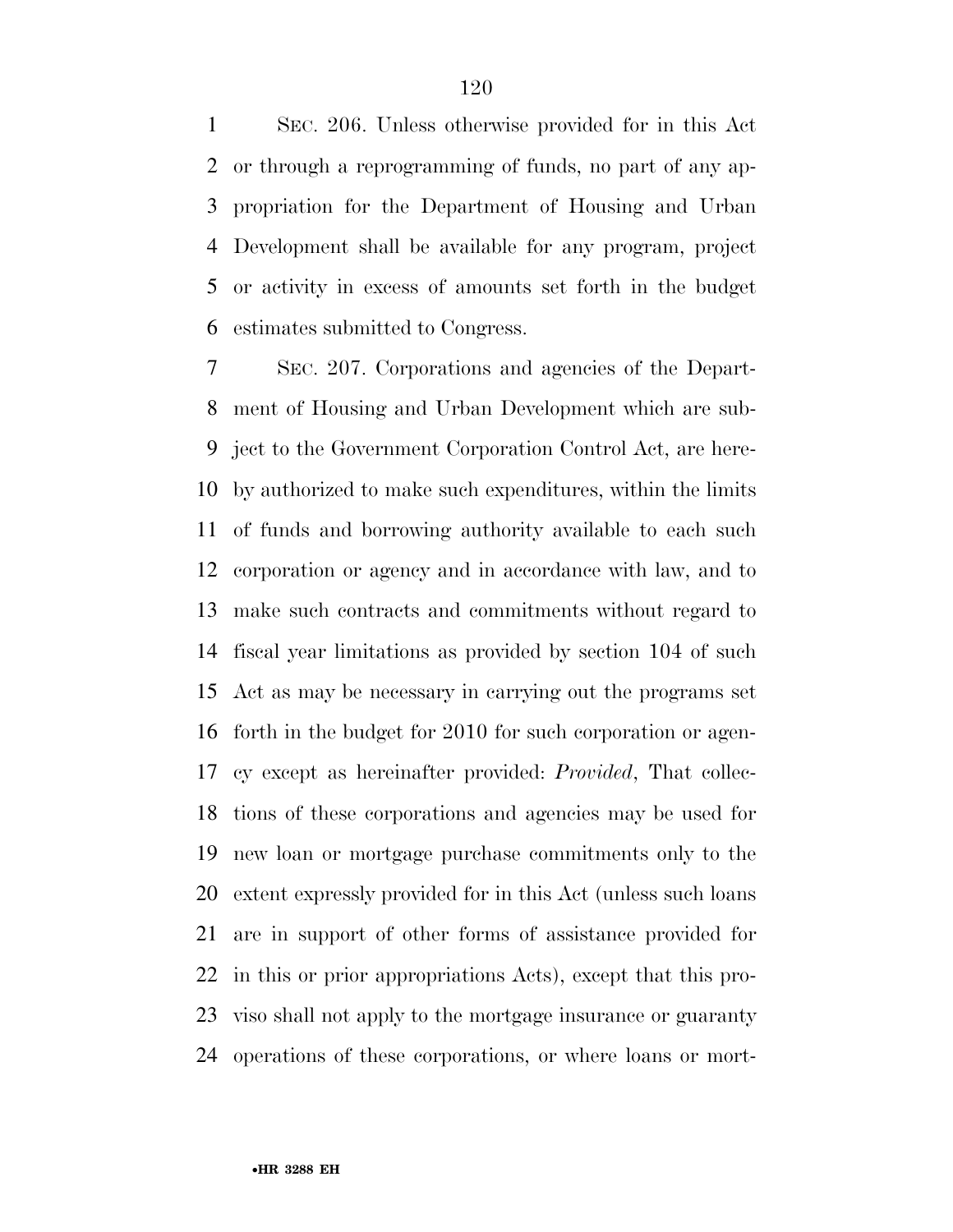gage purchases are necessary to protect the financial in-terest of the United States Government.

 SEC. 208. None of the funds provided in this title for technical assistance, training, or management improve- ments may be obligated or expended unless the Secretary of Housing and Urban Development provides to the Com- mittees on Appropriations a description of each proposed activity and a detailed budget estimate of the costs associ- ated with each program, project or activity as part of the Budget Justifications. For fiscal year 2010, the Secretary shall transmit this information to the Committees by No-vember 15, 2009 for 30 days of review.

 SEC. 209. The Secretary of Housing and Urban De- velopment shall provide quarterly reports to the House and Senate Committees on Appropriations regarding all uncommitted, unobligated, recaptured and excess funds in each program and activity within the jurisdiction of the Department and shall submit additional, updated budget information to these Committees upon request.

 SEC. 210. (a) Notwithstanding any other provision of law, the amount allocated for fiscal year 2010 under section 854(c) of the AIDS Housing Opportunity Act (42 U.S.C. 12903(c)), to the City of Wilmington, Delaware, on behalf of the Wilmington, Delaware-Maryland-New Jersey Metropolitan Division (hereafter ''metropolitan di-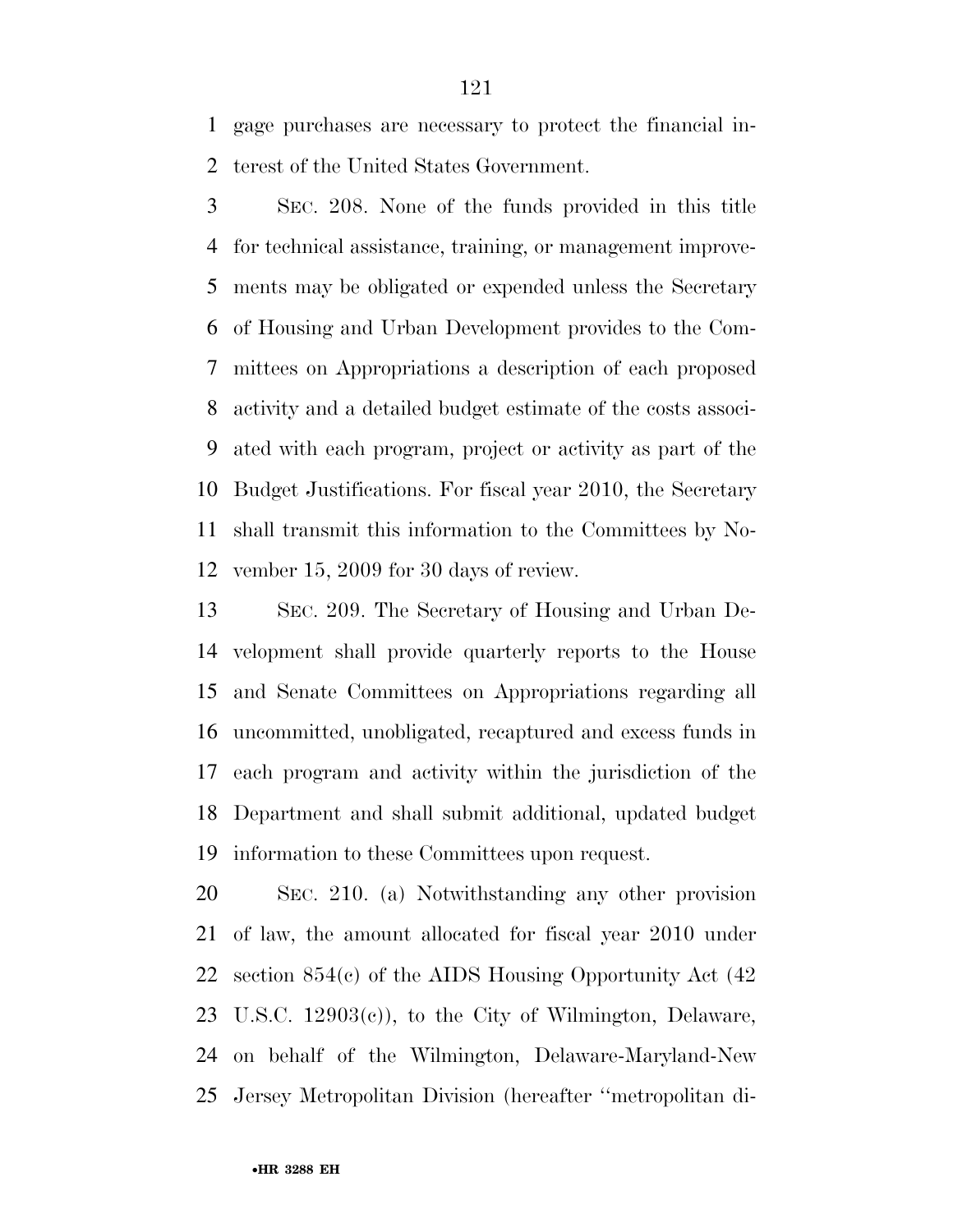vision''), shall be adjusted by the Secretary of Housing and Urban Development by allocating to the State of New Jersey the proportion of the metropolitan division's amount that is based on the number of cases of AIDS reported in the portion of the metropolitan division that is located in New Jersey, and adjusting for the proportion of the metropolitan division's high incidence bonus if this area in New Jersey also has a higher than average per capita incidence of AIDS. The State of New Jersey shall use amounts allocated to the State under this subsection to carry out eligible activities under section 855 of the AIDS Housing Opportunity Act (42 U.S.C. 12904) in the portion of the metropolitan division that is located in New Jersey.

 (b) Notwithstanding any other provision of law, the Secretary of Housing and Urban Development shall allo- cate to Wake County, North Carolina, the amounts that otherwise would be allocated for fiscal year 2010 under section 854(c) of the AIDS Housing Opportunity Act (42 U.S.C. 12903(c)) to the City of Raleigh, North Carolina, on behalf of the Raleigh-Cary, North Carolina Metropoli- tan Statistical Area. Any amounts allocated to Wake County shall be used to carry out eligible activities under section 855 of such Act (42 U.S.C. 12904) within such metropolitan statistical area.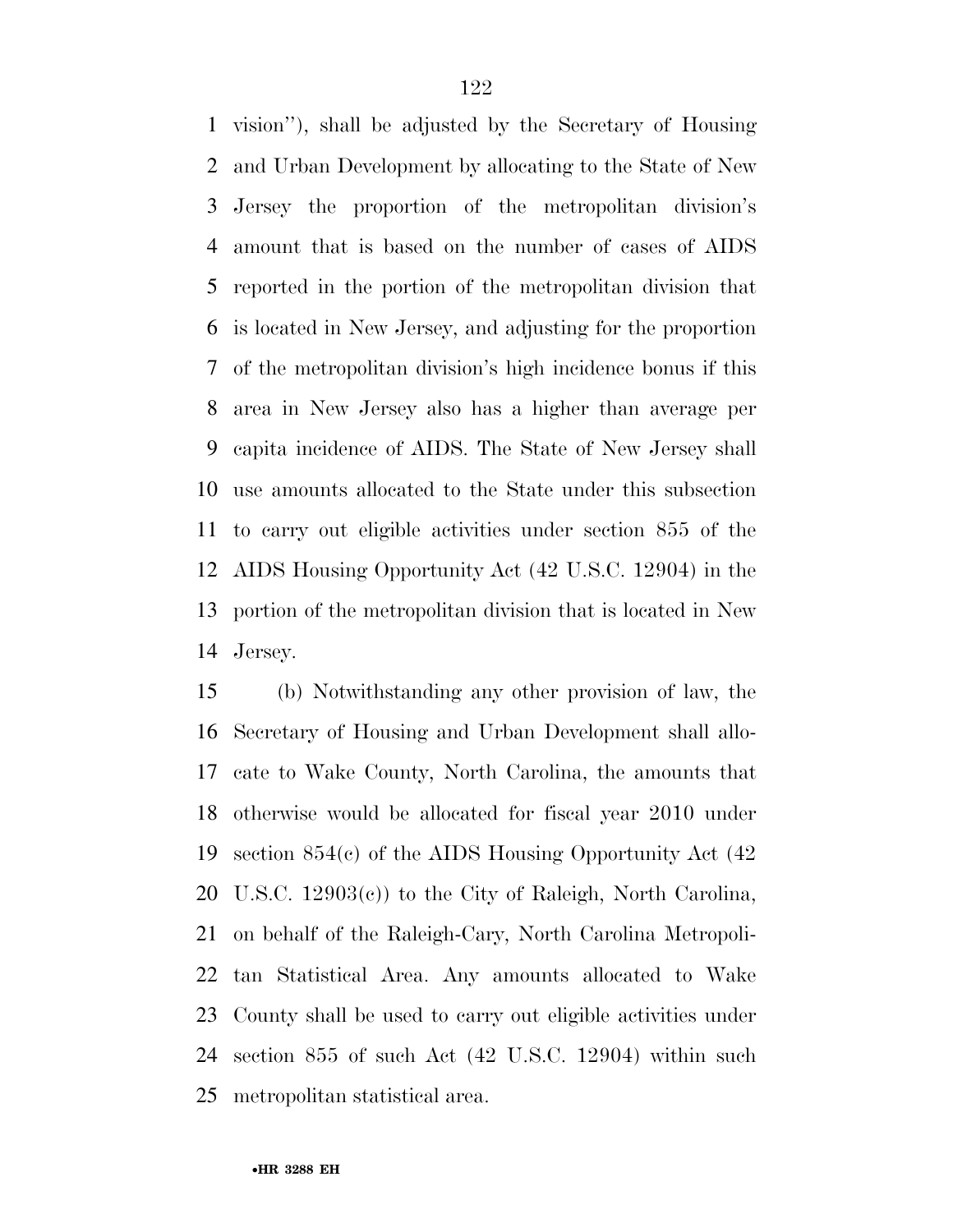(c) Notwithstanding section 854(c) of the AIDS Housing Opportunity Act (42 U.S.C. 12903(c)), the Sec- retary of Housing and Urban Development may adjust the allocation of the amounts that otherwise would be allo- cated for fiscal year 2010 under section 854(c) of such Act, upon the written request of an applicant, in conjunc- tion with the State(s), for a formula allocation on behalf of a metropolitan statistical area, to designate the State or States in which the metropolitan statistical area is lo- cated as the eligible grantee(s) of the allocation. In the case that a metropolitan statistical area involves more than one State, such amounts allocated to each State shall be in proportion to the number of cases of AIDS reported in the portion of the metropolitan statistical area located in that State. Any amounts allocated to a State under this section shall be used to carry out eligible activities within the portion of the metropolitan statistical area located in that State.

 SEC. 211. The President's formal budget request for fiscal year 2010, as well as the Department of Housing and Urban Development's congressional budget justifica- tions to be submitted to the Committees on Appropriations of the House of Representatives and the Senate, shall use the identical account and sub-account structure provided under this Act.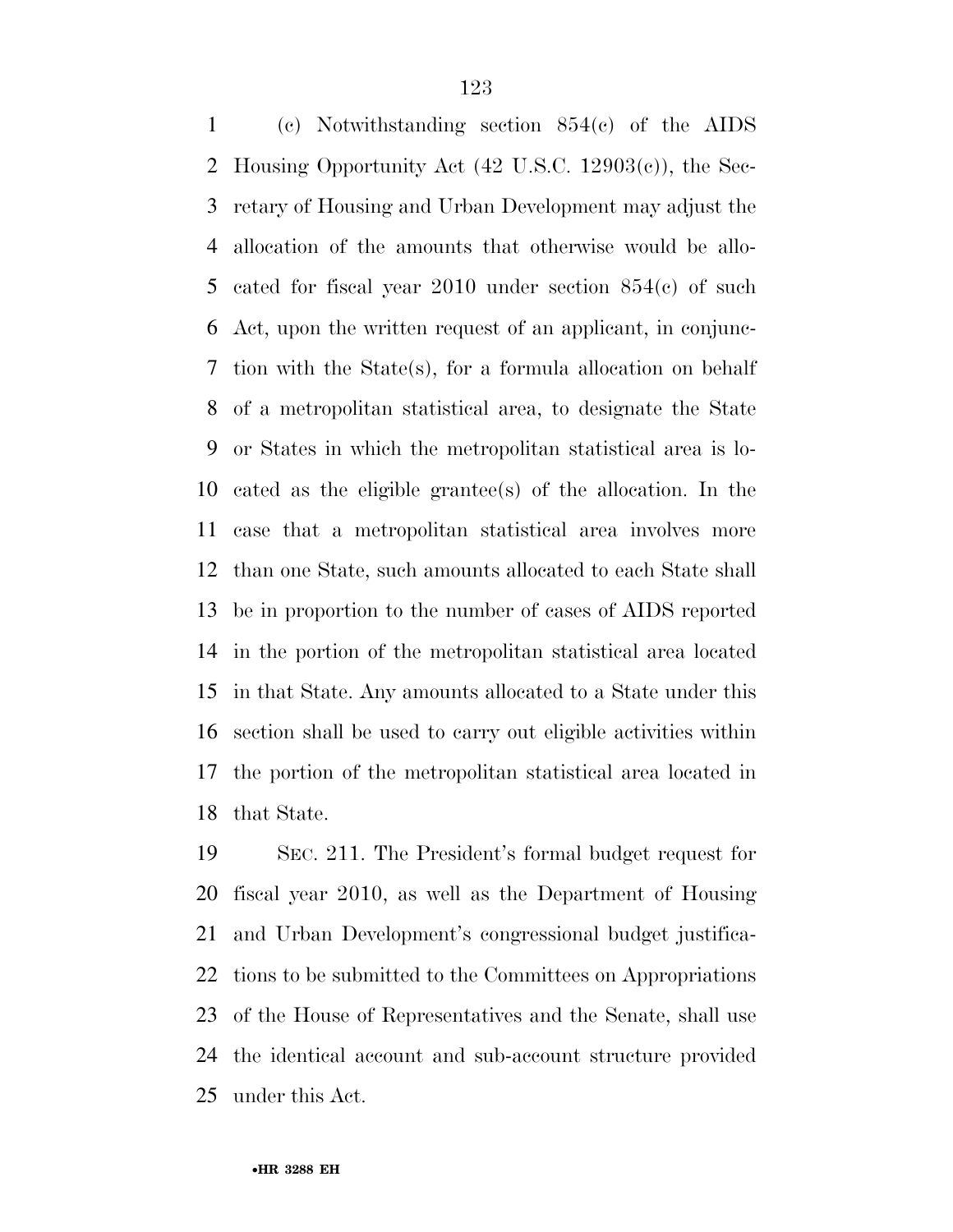SEC. 212. A public housing agency or such other enti- ty that administers Federal housing assistance for the Housing Authority of the county of Los Angeles, Cali- fornia, the States of Alaska, Iowa, and Mississippi shall not be required to include a resident of public housing or a recipient of assistance provided under section 8 of the United States Housing Act of 1937 on the board of direc- tors or a similar governing board of such agency or entity as required under section (2)(b) of such Act. Each public housing agency or other entity that administers Federal housing assistance under section 8 for the Housing Au- thority of the county of Los Angeles, California and the States of Alaska, Iowa and Mississippi that chooses not to include a resident of Public Housing or a recipient of section 8 assistance on the board of directors or a similar governing board shall establish an advisory board of not less than six residents of public housing or recipients of section 8 assistance to provide advice and comment to the public housing agency or other administering entity on issues related to public housing and section 8. Such advi-sory board shall meet not less than quarterly.

 SEC. 213. (a) Notwithstanding any other provision of law, subject to the conditions listed in subsection (b), for fiscal years 2008 and 2009, the Secretary of Housing and Urban Development may authorize the transfer of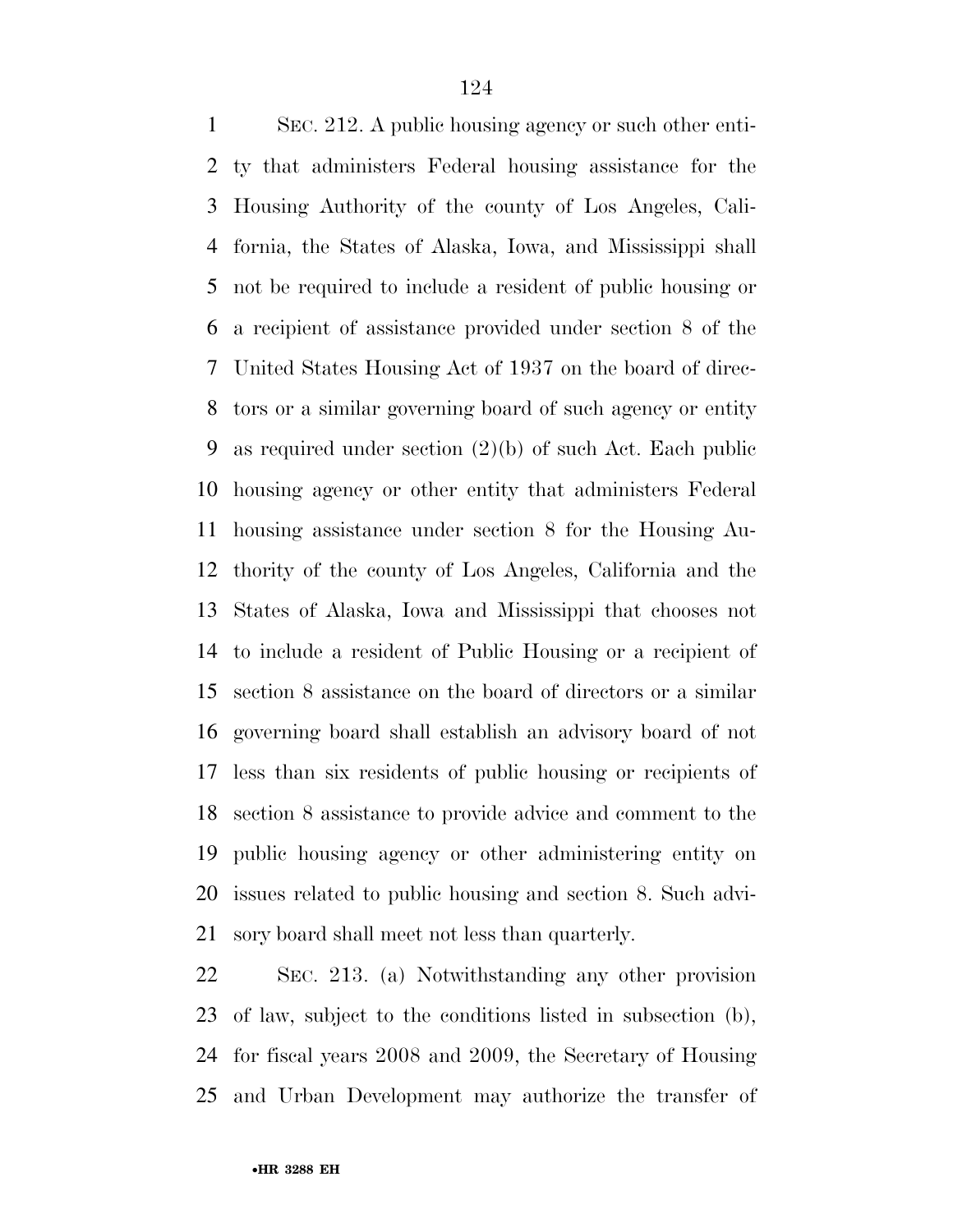some or all project-based assistance, debt and statutorily required low-income and very low-income use restrictions, associated with one or more multifamily housing project to another multifamily housing project or projects.

 (b) The transfer authorized in subsection (a) is sub-ject to the following conditions:

 (1) The number of low-income and very low-in- come units and the net dollar amount of Federal as- sistance provided by the transferring project shall remain the same in the receiving project or projects.

 (2) The transferring project shall, as deter- mined by the Secretary, be either physically obsolete or economically non-viable.

 (3) The receiving project or projects shall meet or exceed applicable physical standards established by the Secretary.

 (4) The owner or mortgagor of the transferring project shall notify and consult with the tenants re- siding in the transferring project and provide a cer- tification of approval by all appropriate local govern-mental officials.

 (5) The tenants of the transferring project who remain eligible for assistance to be provided by the receiving project or projects shall not be required to vacate their units in the transferring project or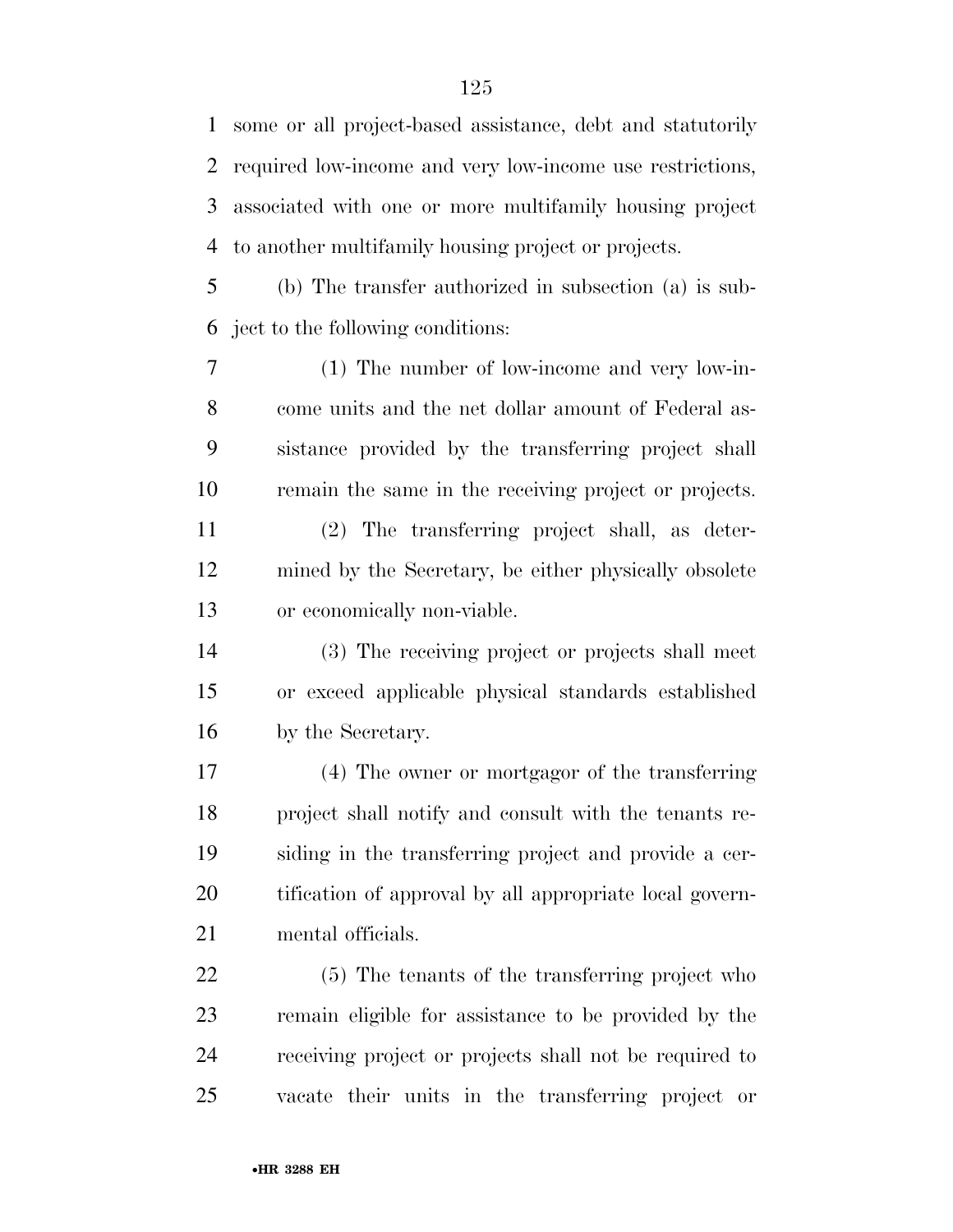projects until new units in the receiving project are available for occupancy.

 (6) The Secretary determines that this transfer is in the best interest of the tenants.

 (7) If either the transferring project or the re- ceiving project or projects meets the condition speci-7 fied in subsection  $(c)(2)(A)$ , any lien on the receiving project resulting from additional financing obtained by the owner shall be subordinate to any FHA-in- sured mortgage lien transferred to, or placed on, such project by the Secretary.

 (8) If the transferring project meets the re-13 quirements of subsection  $(e)(2)(E)$ , the owner or mortgagor of the receiving project or projects shall execute and record either a continuation of the exist- ing use agreement or a new use agreement for the project where, in either case, any use restrictions in such agreement are of no lesser duration than the existing use restrictions.

 (9) Any financial risk to the FHA General and Special Risk Insurance Fund, as determined by the Secretary, would be reduced as a result of a transfer completed under this section.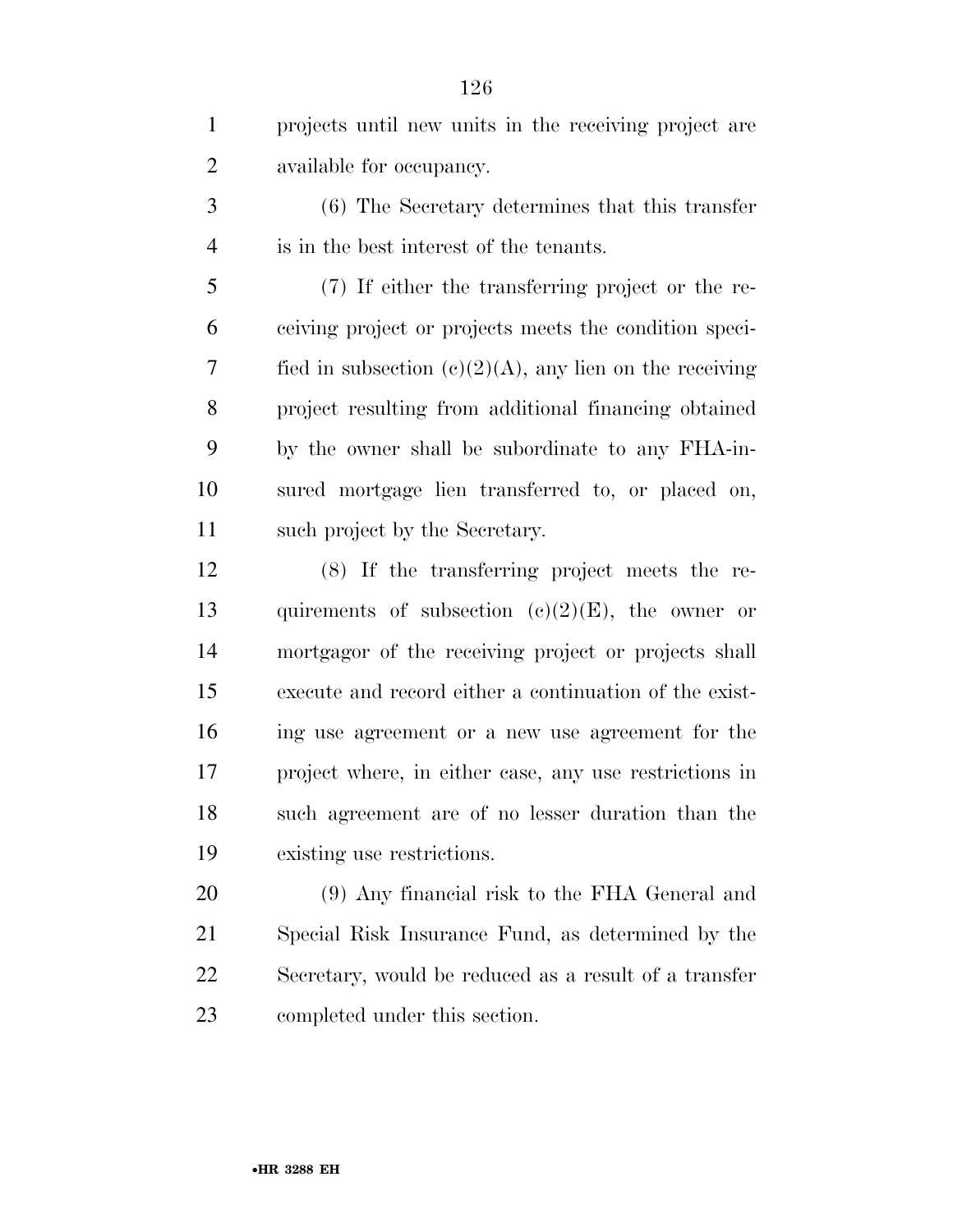| $\mathbf{1}$   | (10) The Secretary determines that Federal li-      |
|----------------|-----------------------------------------------------|
| $\overline{2}$ | ability with regard to this project will not be in- |
| 3              | creased.                                            |
| $\overline{4}$ | (c) For purposes of this section—                   |
| 5              | $(1)$ the terms "low-income" and "very low-in-      |
| 6              | come" shall have the meanings provided by the stat- |
| 7              | ute and/or regulations governing the program under  |
| 8              | which the project is insured or assisted;           |
| 9              | (2) the term "multifamily housing project"          |
| 10             | means housing that meets one of the following con-  |
| 11             | ditions-                                            |
| 12             | (A) housing that is subject to a mortgage           |
| 13             | insured under the National Housing Act;             |
| 14             | (B) housing that has project-based assist-          |
| 15             | attached to the structure including<br>ance         |
| 16             | projects undergoing mark to market debt re-         |
| 17             | structuring under the Multifamily Assisted          |
| 18             | Housing Reform and Affordability Housing Act;       |
| 19             | (C) housing that is assisted under section          |
| 20             | 202 of the Housing Act of 1959 as amended by        |
| 21             | section 801 of the Cranston-Gonzalez National       |
| <u>22</u>      | Affordable Housing Act;                             |
| 23             | (D) housing that is assisted under section          |
| 24             | 202 of the Housing Act of 1959, as such sec-        |
| 25             | tion existed before the enactment of the Cran-      |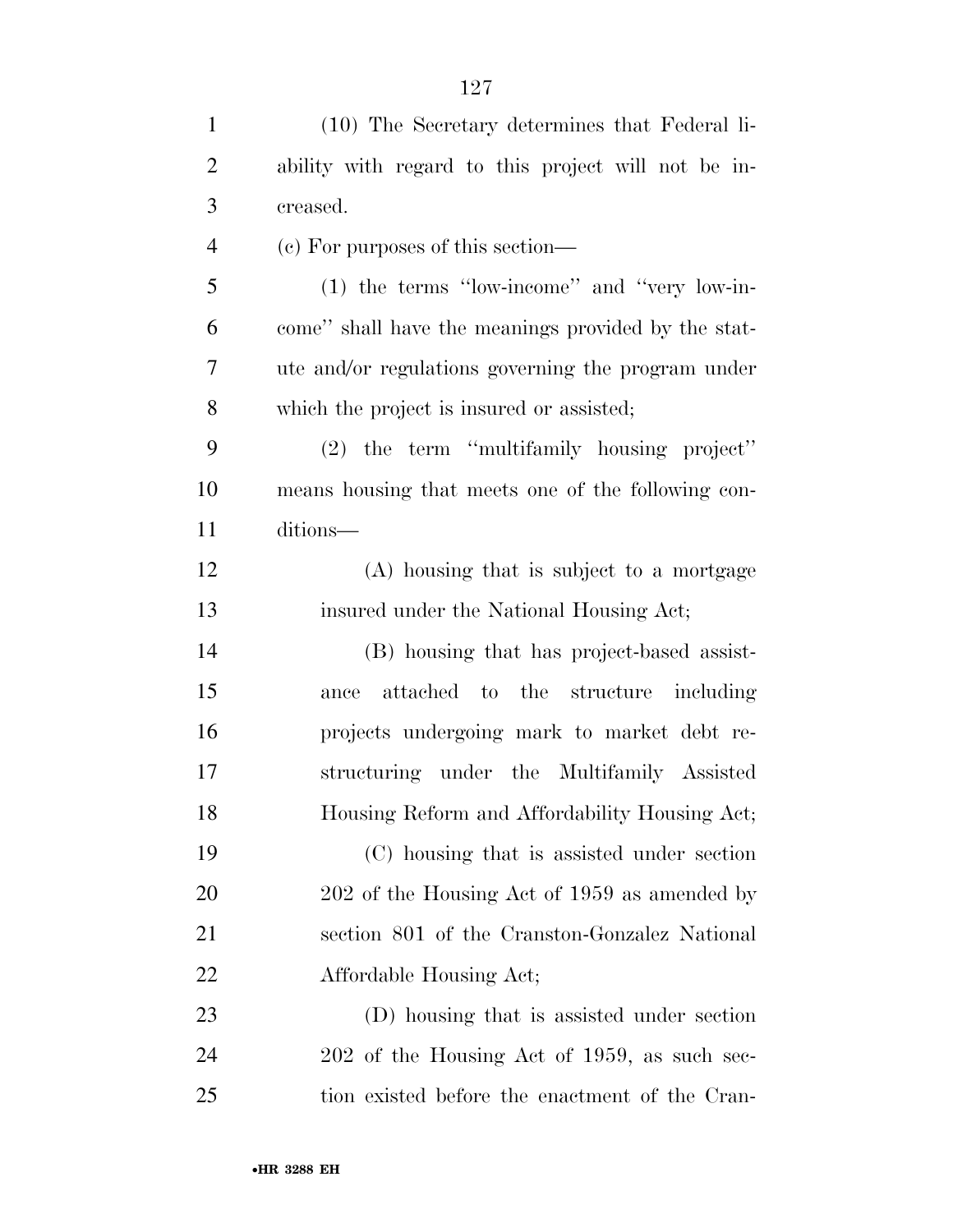| $\overline{2}$ | <b>or</b>                                            |
|----------------|------------------------------------------------------|
| 3              | (E) housing or vacant land that is subject           |
| $\overline{4}$ | to a use agreement;                                  |
| 5              | the term "project-based assistance"<br>(3)           |
| 6              | $means$ —                                            |
| 7              | $(A)$ assistance provided under section $8(b)$       |
| 8              | of the United States Housing Act of 1937;            |
| 9              | (B) assistance for housing constructed or            |
| 10             | substantially rehabilitated pursuant to assist-      |
| 11             | ance provided under section $8(b)(2)$ of such Act    |
| 12             | (as such section existed immediately before Oc-      |
| 13             | tober 1, 1983);                                      |
| 14             | (C) rent supplement payments under sec-              |
| 15             | tion 101 of the Housing and Urban Develop-           |
| 16             | ment Act of 1965;                                    |
| 17             | (D) interest reduction payments under sec-           |
| 18             | tion 236 and/or additional assistance payments       |
| 19             | under section $236(f)(2)$ of the National Hous-      |
| 20             | ing Act; and                                         |
| 21             | (E) assistance payments made under sec-              |
| 22             | tion $202(e)(2)$ of the Housing Act of 1959;         |
| 23             | (4) the term "receiving project or projects"         |
| 24             | means the multifamily housing project or projects to |
| 25             | which some or all of the project-based assistance,   |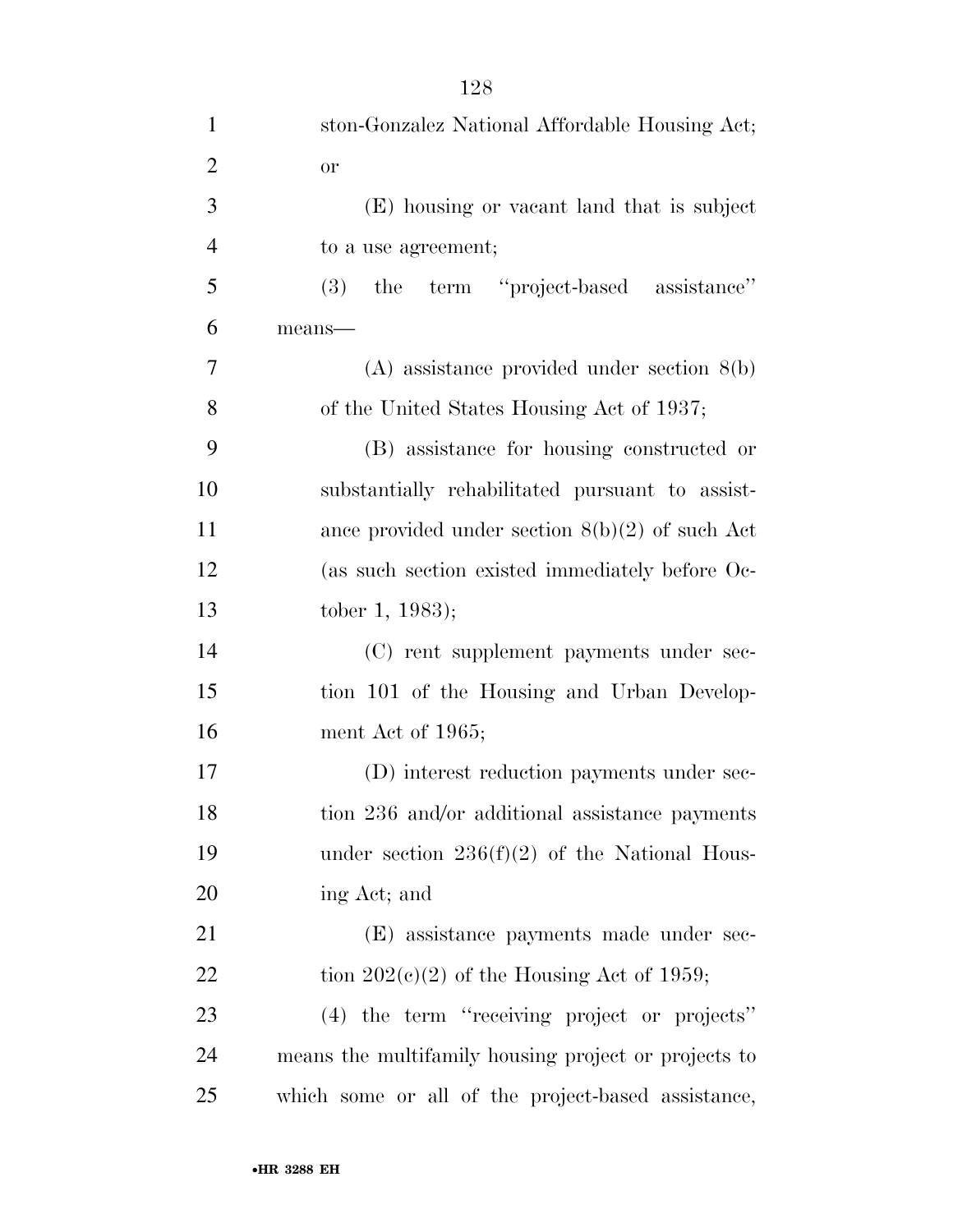| $\mathbf{1}$   | debt, and statutorily required use low-income and         |
|----------------|-----------------------------------------------------------|
| $\overline{2}$ | very low-income restrictions are to be transferred;       |
| 3              | (5) the term "transferring project" means the             |
| $\overline{4}$ | multifamily housing project which is transferring         |
| 5              | some or all of the project-based assistance, debt and     |
| 6              | the statutorily required low-income and very low-in-      |
| 7              | come use restrictions to the receiving project or         |
| 8              | projects; and                                             |
| 9              | $(6)$ the term "Secretary" means the Secretary            |
| 10             | of Housing and Urban Development.                         |
| 11             | SEC. 214. The funds made available for Native Alas-       |
| 12             | kans under the heading "Native American Housing Block     |
| 13             | Grants" in title II of this Act shall be allocated to the |
| 14             | same Native Alaskan housing block grant recipients that   |
| 15             | received funds in fiscal year 2005.                       |
| 16             | SEC. 215. No funds provided under this title may be       |
| 17             | used for an audit of the Government National Mortgage     |
| 18             | Association that makes applicable requirements under the  |
| 19             | Federal Credit Reform Act of 1990 (2 U.S.C. 661 et seq.). |
| 20             | SEC. 216. (a) No assistance shall be provided under       |
| 21             | section 8 of the United States Housing Act of 1937 (42)   |
| 22             | U.S.C. 1437f) to any individual who—                      |
|                |                                                           |

 (1) is enrolled as a student at an institution of higher education (as defined under section 102 of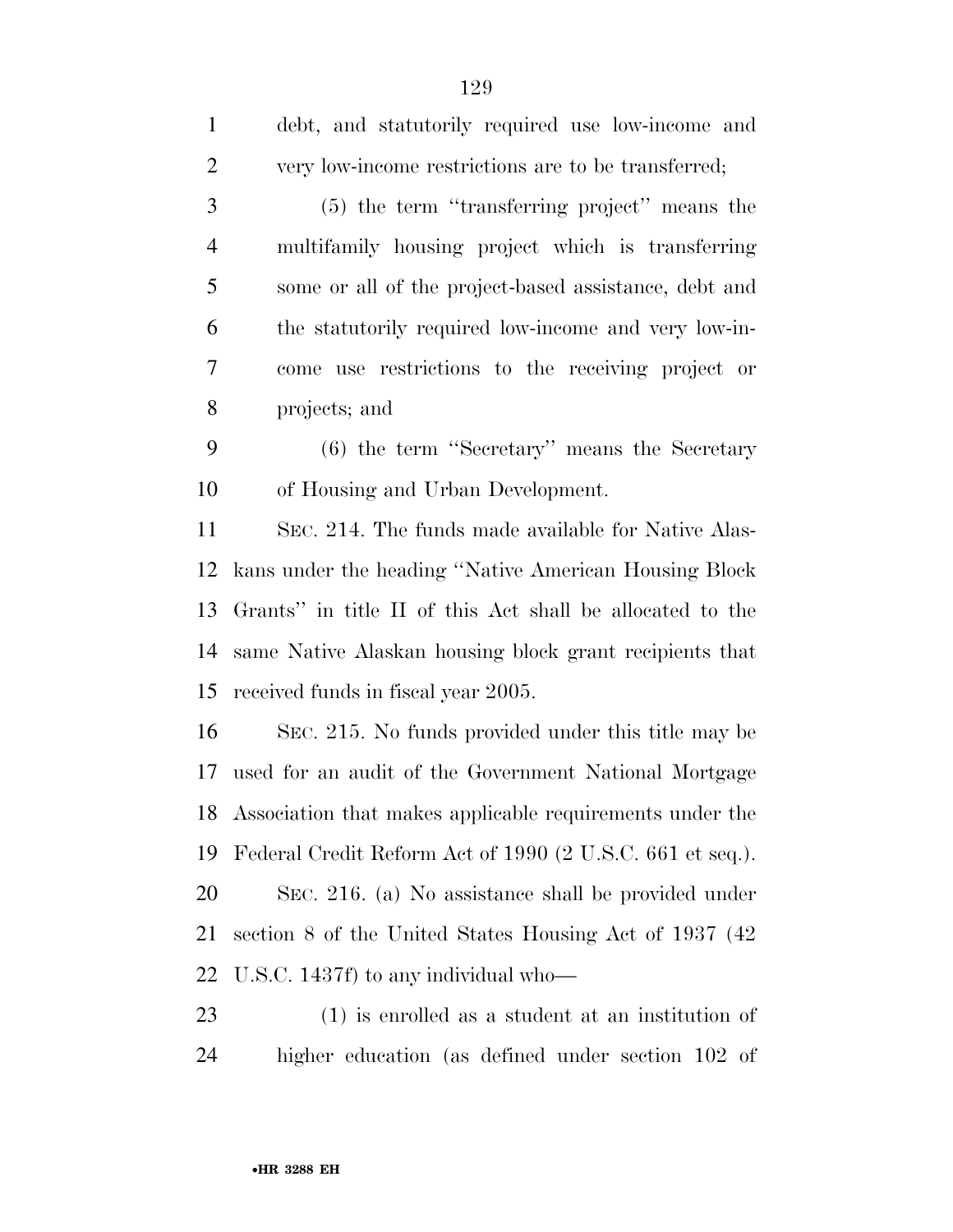the Higher Education Act of 1965 (20 U.S.C. 2 );  $3 \t(2)$  is under 24 years of age; (3) is not a veteran; (4) is unmarried;

(5) does not have a dependent child;

 (6) is not a person with disabilities, as such 8 term is defined in section  $3(b)(3)(E)$  of the United States Housing Act of 1937 (42 U.S.C.  $10 \qquad 1437a(b)(3)(E)$  and was not receiving assistance under such section 8 as of November 30, 2005; and (7) is not otherwise individually eligible, or has parents who, individually or jointly, are not eligible, to receive assistance under section 8 of the United States Housing Act of 1937 (42 U.S.C. 1437f).

 (b) For purposes of determining the eligibility of a person to receive assistance under section 8 of the United States Housing Act of 1937 (42 U.S.C. 1437f), any finan- cial assistance (in excess of amounts received for tuition) that an individual receives under the Higher Education Act of 1965 (20 U.S.C. 1001 et seq.), from private sources, or an institution of higher education (as defined under the Higher Education Act of 1965 (20 U.S.C. 1002)), shall be considered income to that individual, ex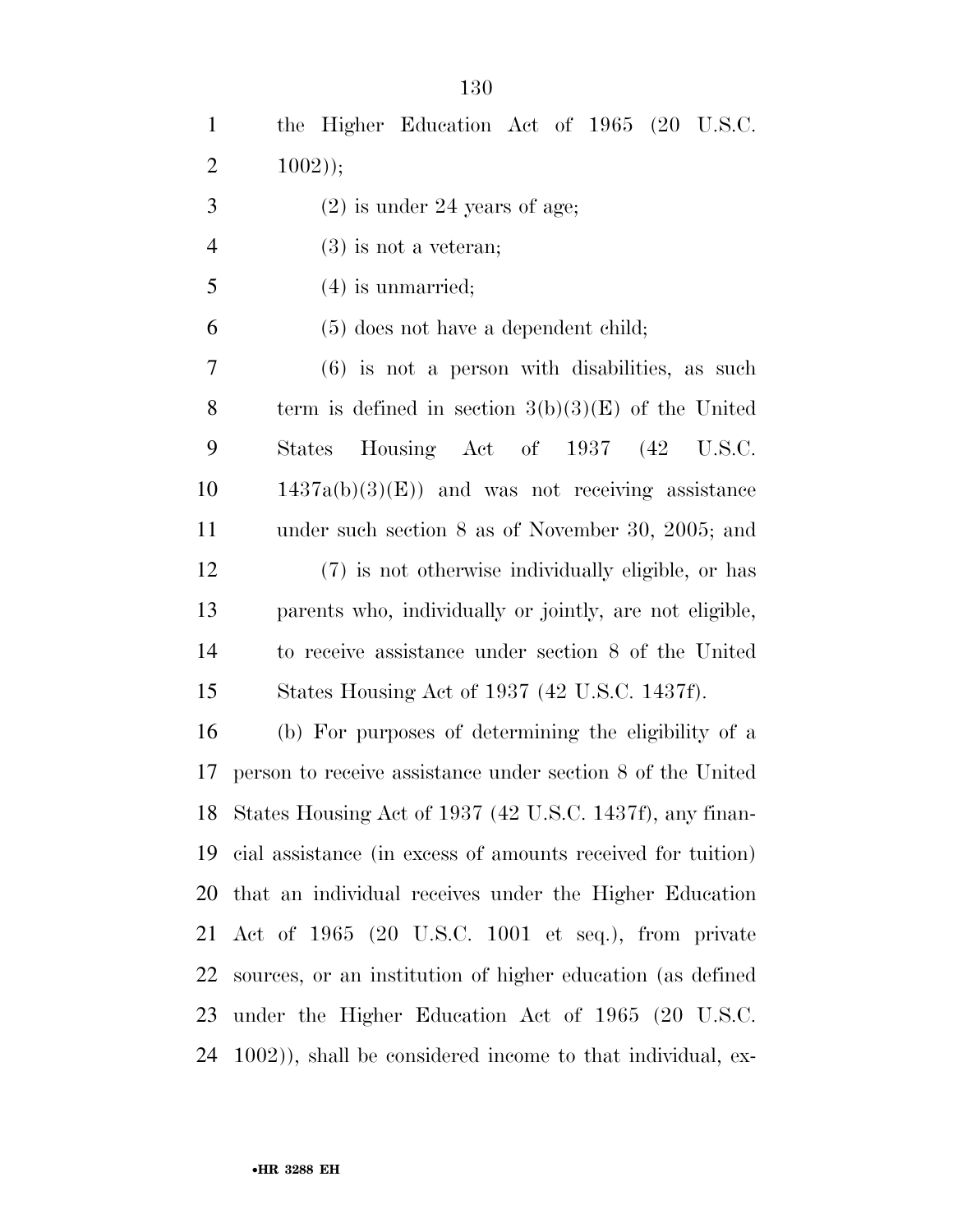cept for a person over the age of 23 with dependent chil-dren.

 SEC. 217. Notwithstanding the limitation in the first sentence of section 255(g) of the National Housing Act 5 (12 U.S.C. 1715 $z=20(g)$ ), the Secretary of Housing and Urban Development may, until September 30, 2010, in- sure and enter into commitments to insure mortgages under section 255 of the National Housing Act (12 U.S.C.  $1715z - 20$ ).

 SEC. 218. Notwithstanding any other provision of law, in fiscal year 2010, in managing and disposing of any multifamily property that is owned or has a mortgage held by the Secretary of Housing and Urban Development, the Secretary shall maintain any rental assistance payments under section 8 of the United States Housing Act of 1937 and other programs that are attached to any dwelling units in the property. To the extent the Secretary deter- mines, in consultation with the tenants and the local gov- ernment, that such a multifamily property owned or held by the Secretary is not feasible for continued rental assist- ance payments under such section 8 or other programs, based on consideration of (1) the costs of rehabilitating and operating the property and all available Federal, State, and local resources, including rent adjustments under section 524 of the Multifamily Assisted Housing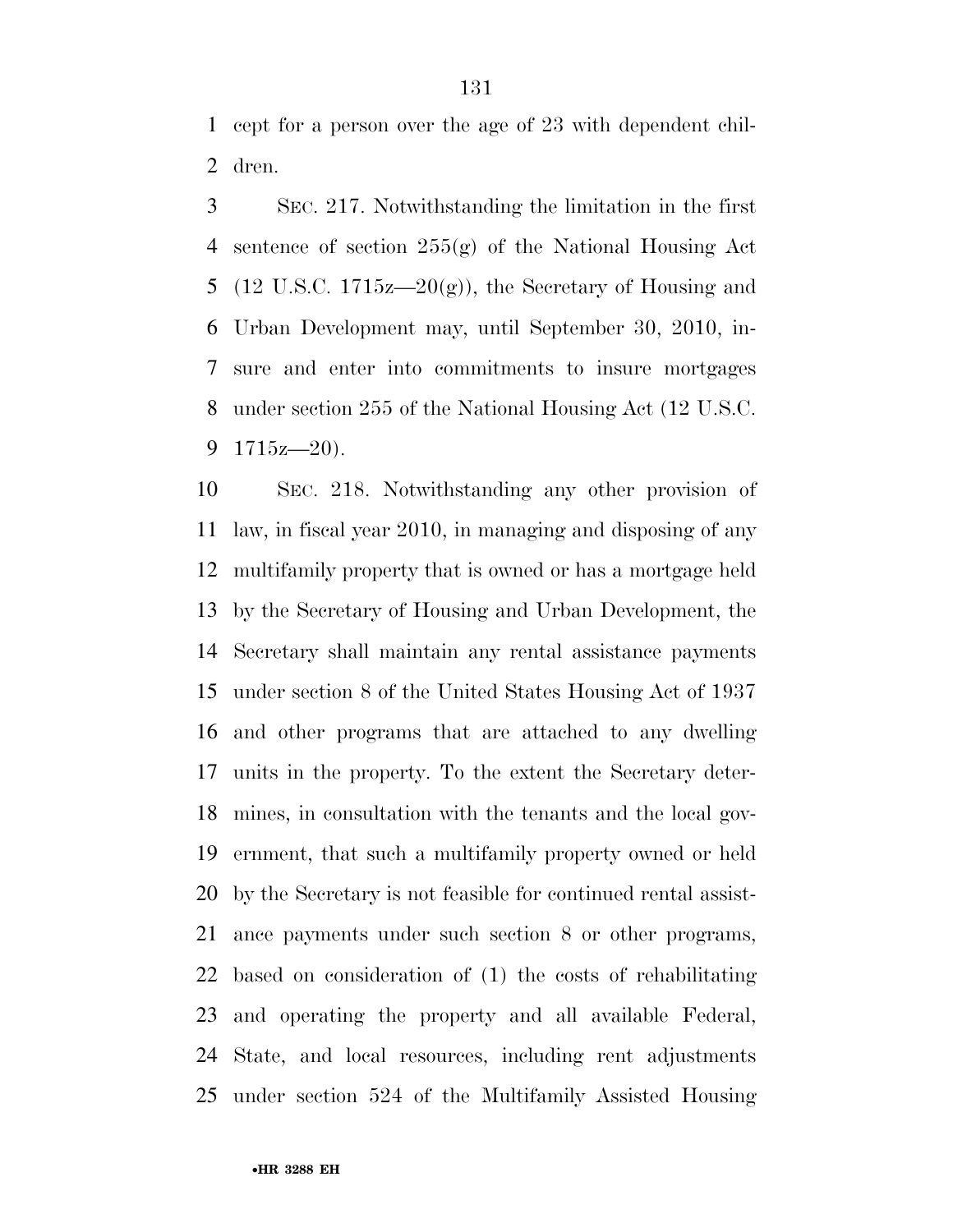Reform and Affordability Act of 1997 (''MAHRAA'') and (2) environmental conditions that cannot be remedied in a cost-effective fashion, the Secretary may, in consultation with the tenants of that property, contract for project- based rental assistance payments with an owner or owners of other existing housing properties, or provide other rent- al assistance. The Secretary shall also take appropriate steps to ensure that project-based contracts remain in ef- fect prior to foreclosure, subject to the exercise of contrac- tual abatement remedies to assist relocation of tenants for imminent major threats to health and safety. After dis- position of any multifamily property described under this section, the contract and allowable rent levels on such properties shall be subject to the requirements under sec-tion 524 of MAHRAA.

 SEC. 219. During fiscal year 2010, in the provision of rental assistance under section 8(o) of the United States Housing Act of 1937 (42 U.S.C. 1437f(o)) in con- nection with a program to demonstrate the economy and effectiveness of providing such assistance for use in as- sisted living facilities that is carried out in the counties of the State of Michigan notwithstanding paragraphs (3) 23 and  $(18)(B)(iii)$  of such section  $8(0)$ , a family residing in an assisted living facility in any such county, on behalf of which a public housing agency provides assistance pur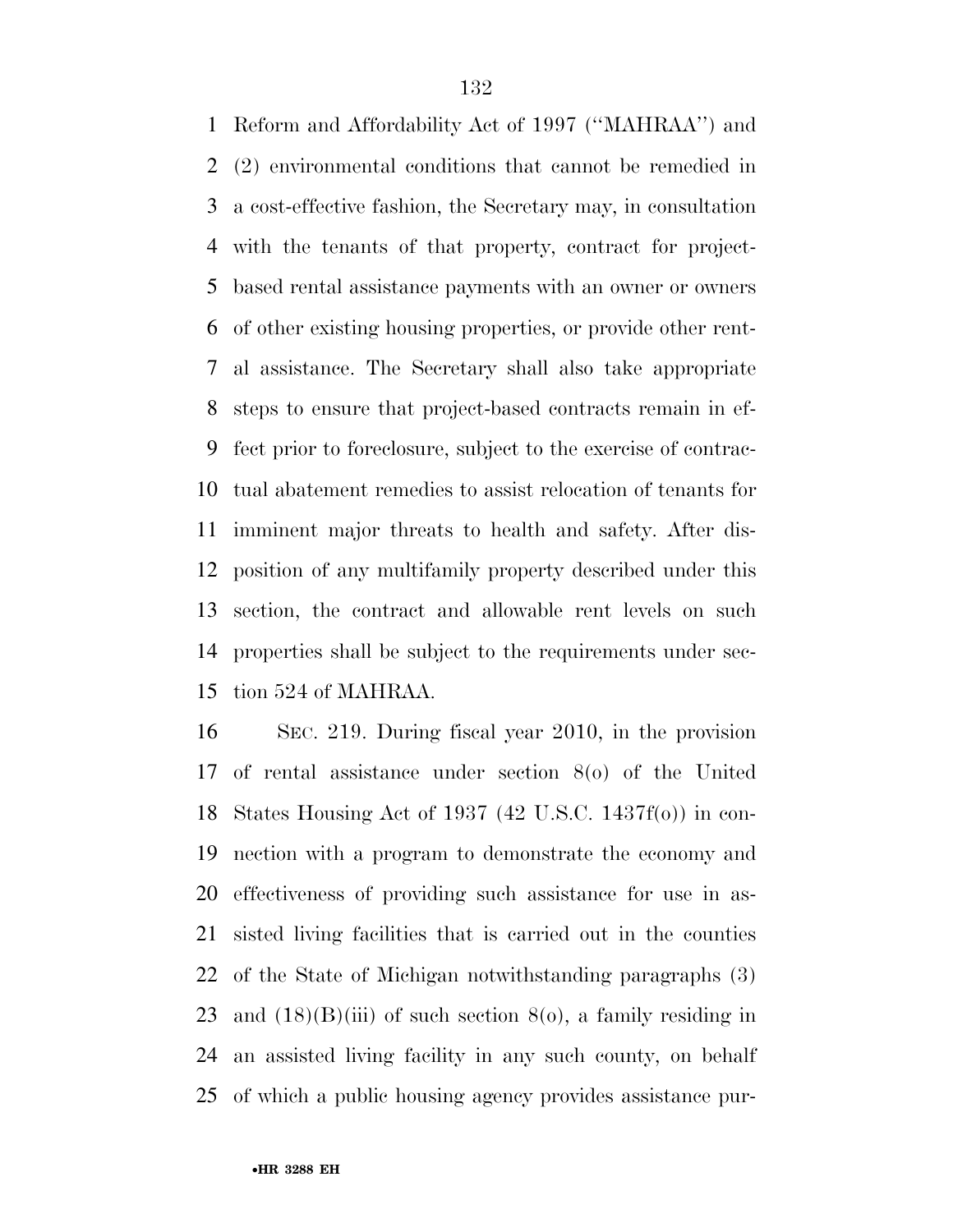suant to section 8(o)(18) of such Act, may be required, at the time the family initially receives such assistance, to pay rent in an amount exceeding 40 percent of the monthly adjusted income of the family by such a percent- age or amount as the Secretary of Housing and Urban Development determines to be appropriate.

 SEC. 220. The Secretary of Housing and Urban De- velopment shall report quarterly to the House of Rep- resentatives and Senate Committees on Appropriations on HUD's use of all sole source contracts, including terms of the contracts, cost, and a substantive rationale for using a sole source contract.

 SEC. 221. Notwithstanding any other provision of law, the recipient of a grant under section 202b of the Housing Act of 1959 (12 U.S.C. 1701q—z) after Decem- ber 26, 2000, in accordance with the unnumbered para- graph at the end of section 202(b) of such Act, may, at its option, establish a single-asset nonprofit entity to own the project and may lend the grant funds to such entity, which may be a private nonprofit organization described in section 831 of the American Homeownership and Eco-nomic Opportunity Act of 2000.

 SEC. 222. (a) The amounts provided under the sub- heading ''Program Account'' under the heading ''Commu-nity Development Loan Guarantees'' may be used to guar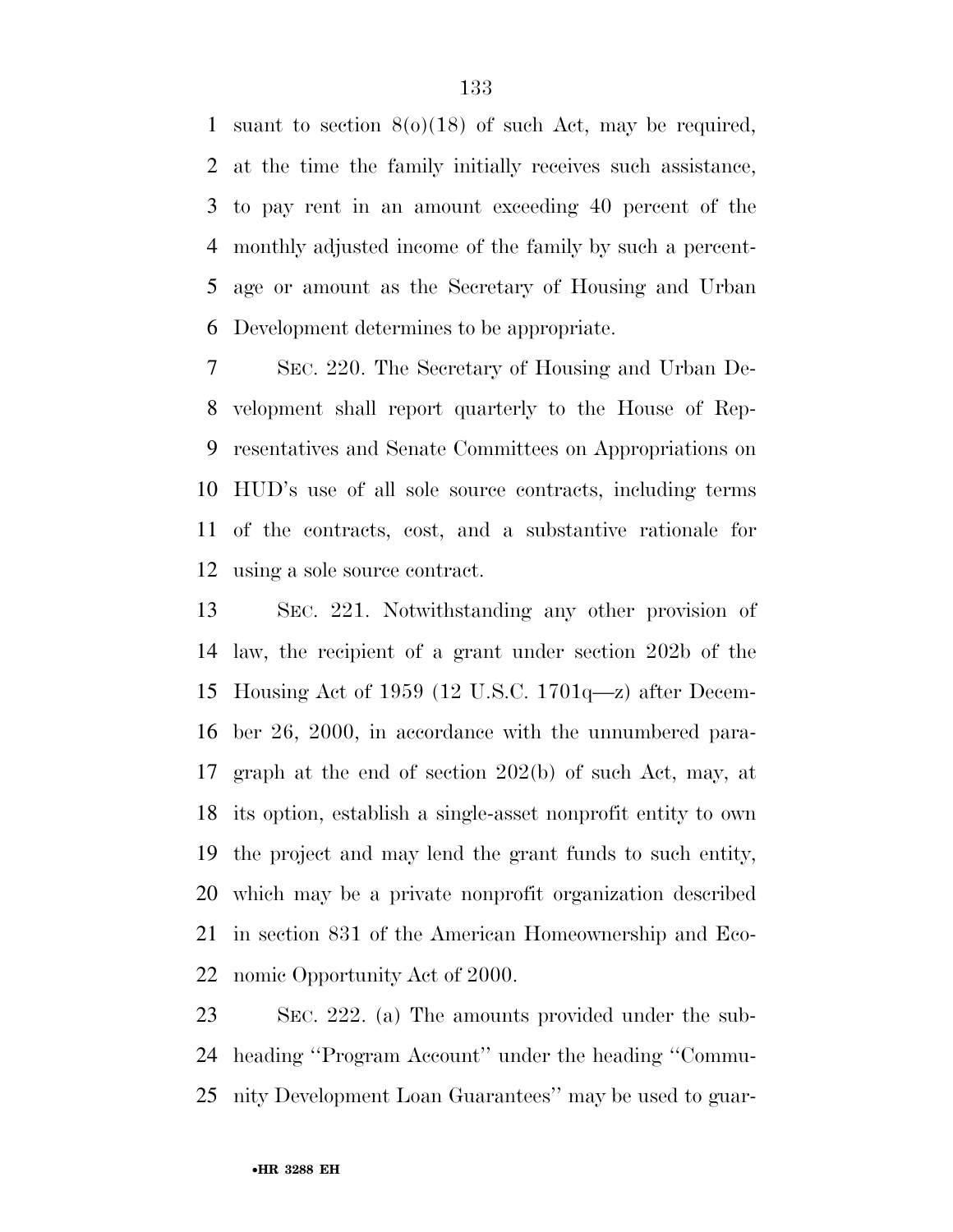antee, or make commitments to guarantee, notes, or other obligations issued by any State on behalf of non-entitle- ment communities in the State in accordance with the re- quirements of section 108 of the Housing and Community Development Act of 1974: *Provided*, That, any State re- ceiving such a guarantee or commitment shall distribute all funds subject to such guarantee to the units of general local government in non-entitlement areas that received the commitment.

 (b) Not later than 60 days after the date of enact- ment of this Act, the Secretary of Housing and Urban Development shall promulgate regulations governing the administration of the funds described under subsection (a).

 SEC. 223. Section 24 of the United States Housing Act of 1937 (42 U.S.C. 1437v) is amended—

17 (1) in subsection  $(m)(1)$ , by striking "fiscal year'' and all that follows through the period at the end and inserting ''fiscal year 2010.''; and

 (2) in subsection (o), by striking ''September'' and all that follows through the period at the end and inserting ''September 30, 2010.''.

 SEC. 224. Public housing agencies that own and oper- ate 400 or fewer public housing units may elect to be ex-empt from any asset management requirement imposed by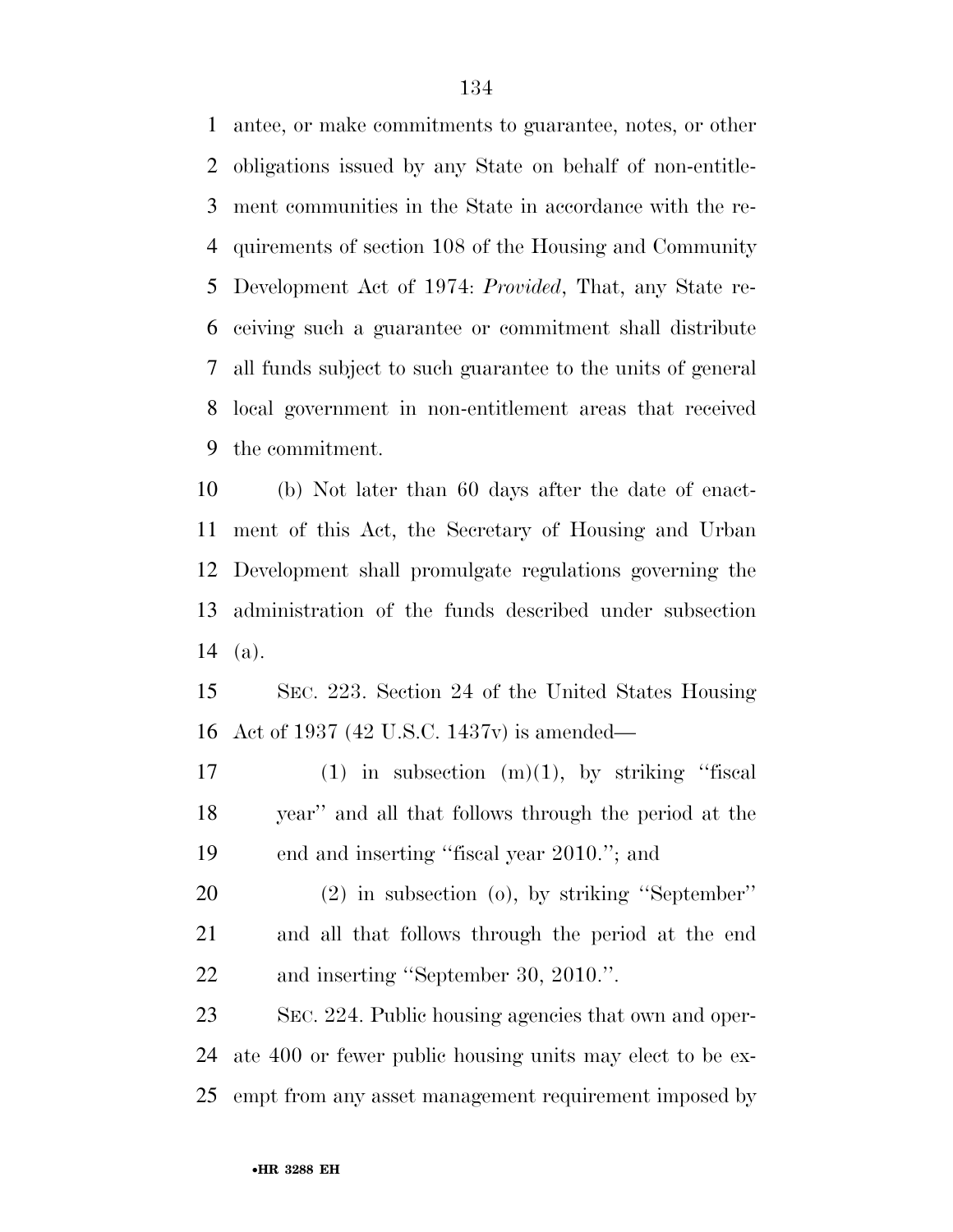the Secretary of Housing and Urban Development in con- nection with the operating fund rule: *Provided*, That an agency seeking a discontinuance of a reduction of subsidy under the operating fund formula shall not be exempt from asset management requirements.

 SEC. 225. With respect to the use of amounts pro- vided in this Act and in future Acts for the operation, cap- ital improvement and management of public housing as authorized by sections 9(d) and 9(e) of the United States Housing Act of 1937 (42 U.S.C. 1437g(d) and (e)), the Secretary shall not impose any requirement or guideline relating to asset management that restricts or limits in any way the use of capital funds for central office costs 14 pursuant to section  $9(g)(1)$  or  $9(g)(2)$  of the United States Housing Act of 1937 (42 U.S.C. 1437g(g)(1), (2)): *Pro- vided*, however, that a public housing agency may not use capital funds authorized under section 9(d) for activities that are eligible under section 9(e) for assistance with amounts from the operating fund in excess of the amounts 20 permitted under section  $9(g)(1)$  or  $9(g)(2)$ .

 SEC. 226. No official or employee of the Department of Housing and Urban Development shall be designated as an allotment holder unless the Office of the Chief Fi- nancial Officer has determined that such allotment holder has implemented an adequate system of funds control and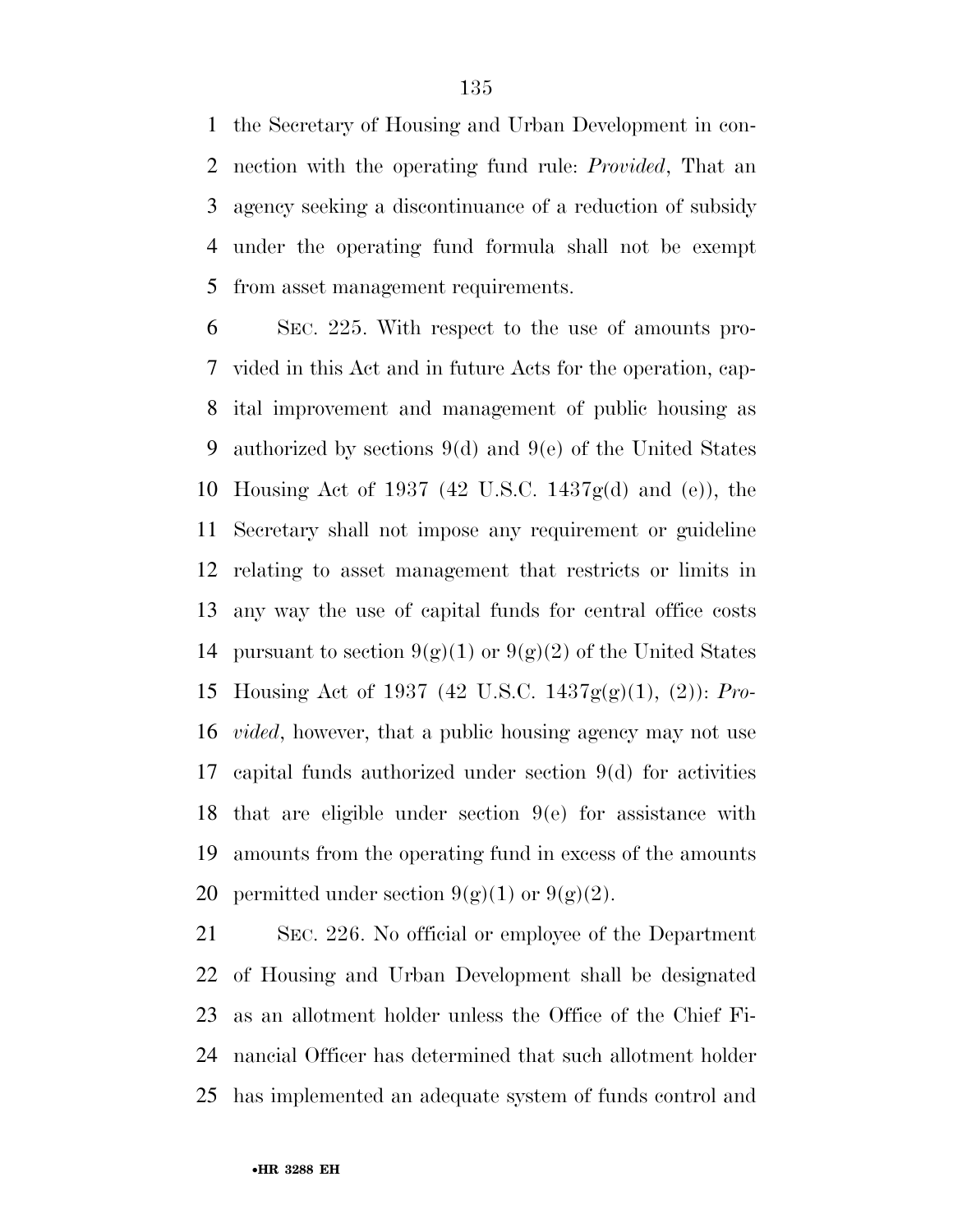has received training in funds control procedures and di- rectives. The Chief Financial Officer shall ensure that, not later than 90 days after the date of enactment of this Act, there is a trained allotment holder for each HUD sub- account under the headings ''Executive Direction'' and ''Administration, Operations, and Management'' as well as each account receiving appropriations for ''personnel com- pensation and benefits'' within the Department of Hous-ing and Urban Development.

 SEC. 227. Payment of attorney fees in program-re- lated litigation must be paid from individual program of- fice personnel benefits and compensation funding. The an- nual budget submission for program office personnel ben- efit and compensation funding must include program-re- lated litigation costs for attorney fees as a separate line item request.

 SEC. 228. The Secretary of the Department of Hous- ing and Urban Development shall for Fiscal Year 2010 and subsequent fiscal years, notify the public through the Federal Register and other means, as determined appro- priate, of the issuance of a notice of the availability of assistance or notice of funding availability (NOFA) for any program or discretionary fund administered by the Secretary that is to be competitively awarded. Notwith-standing any other provision of law, for Fiscal Year 2010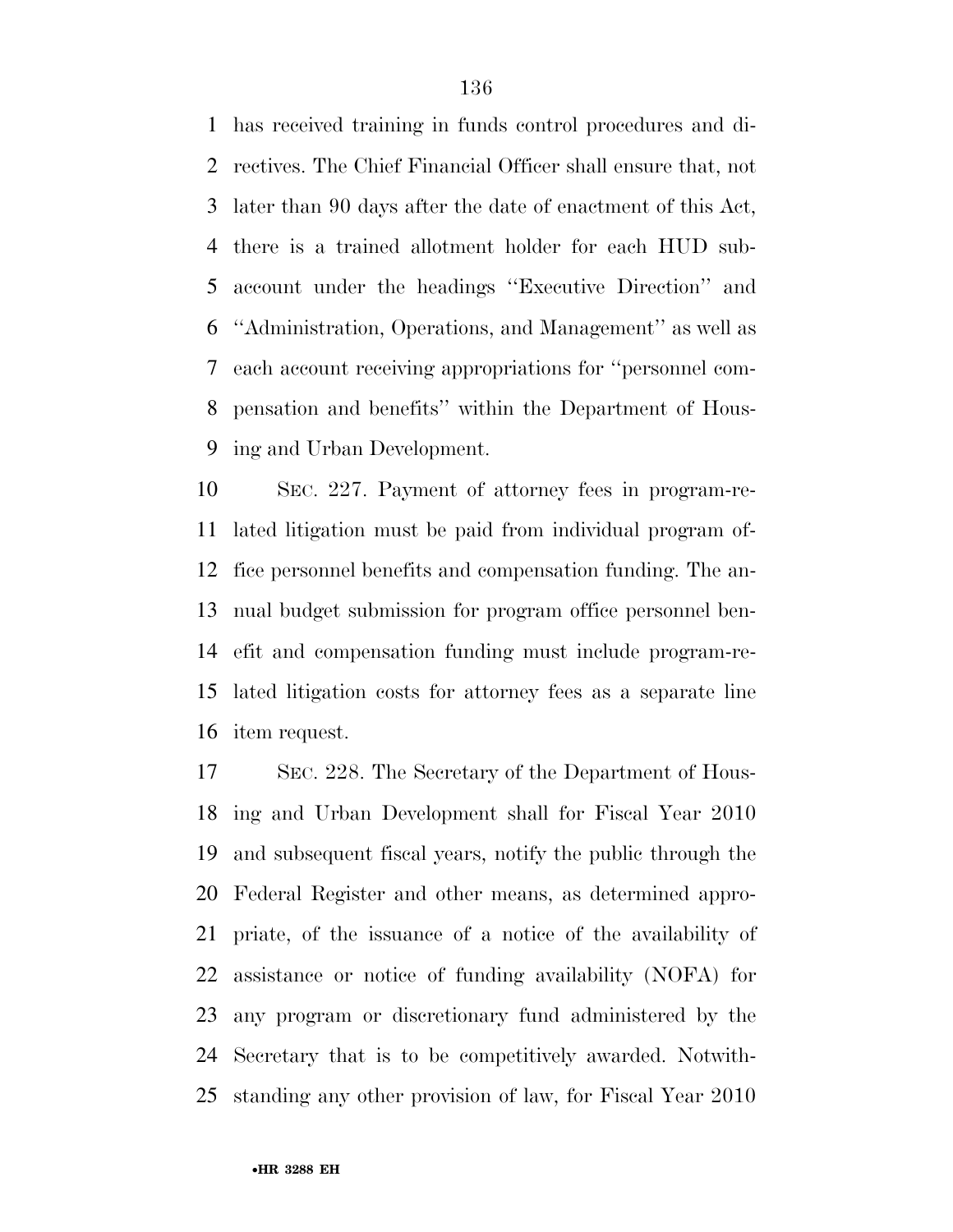and subsequent fiscal years, the Secretary may make the NOFA available only on the Internet at the appropriate government website or websites or through other electronic media, as determined by the Secretary.

SEC. 229. Prepayment and Refinancing.

 (a) APPROVAL OF PREPAYMENT OF DEBT.—Upon request of the project sponsor of a project assisted with a loan under section 202 of the Housing Act of 1959 (as in effect before the enactment of the Cranston-Gonzalez National Affordable Housing Act), for which the Sec- retary's consent to prepayment is required, the Secretary shall approve the prepayment of any indebtedness to the Secretary relating to any remaining principal and interest under the loan as part of a prepayment plan under which—

 (1) the project sponsor agrees to operate the project until the maturity date of the original loan under terms at least as advantageous to existing and future tenants as the terms required by the original loan agreement or any project-based rental assist- ance payments contract under section 8 of the United States Housing Act of 1937 (or any other project-based rental housing assistance programs of the Department of Housing and Urban Develop-ment, including the rent supplement program under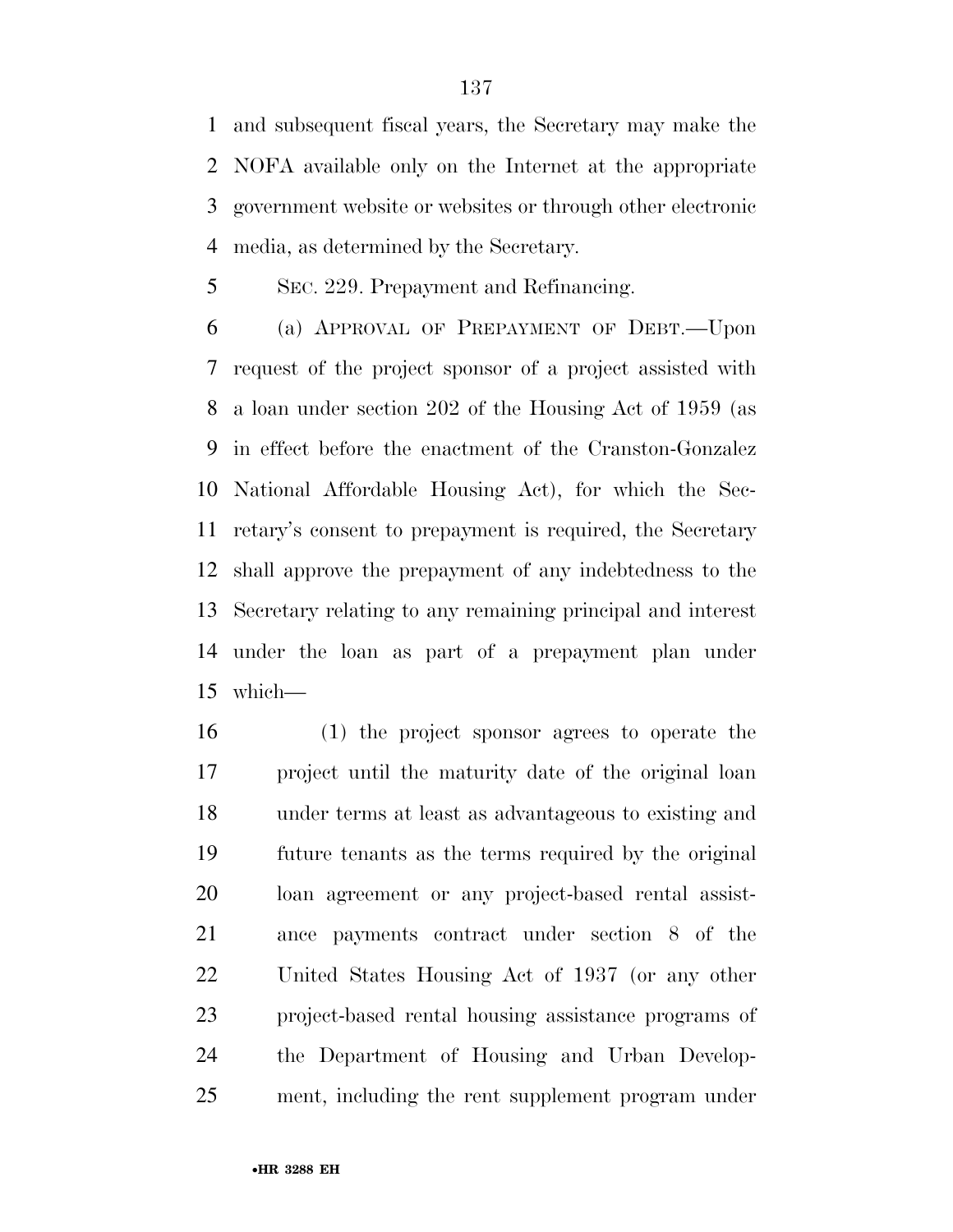| $\mathbf{1}$   | section 101 of the Housing and Urban Development   |
|----------------|----------------------------------------------------|
| $\overline{2}$ | Act of 1965 (12 U.S.C. 1701s)) or any successor    |
| 3              | project-based rental assistance program, except as |
| $\overline{4}$ | provided by subsection $(a)(2)(B)$ ; and           |
| 5              | $(2)$ the prepayment may involve refinancing of    |
| 6              | the loan if such refinancing results—              |
| 7              | $(A)$ in a lower interest rate on the prin-        |
| 8              | eipal of the loan for the project and in reduc-    |
| 9              | tions in debt service related to such loan; or     |
| 10             | (B) in the case of a project that is assisted      |
| 11             | with a loan under such section 202 carrying an     |
| 12             | interest rate of 6 percent or lower, a trans-      |
| 13             | action under which—                                |
| 14             | (i) the project owner shall address the            |
| 15             | physical needs of the project;                     |
| 16             | (ii) the prepayment plan for the trans-            |
| 17             | action, including the refinancing, shall           |
| 18             | meet a cost benefit analysis, as established       |
| 19             | by the Secretary, that the benefit of the          |
| 20             | transaction outweighs the cost of the              |
| 21             | transaction including any increases in rent        |
| 22             | charged to unassisted tenants;                     |
| 23             | (iii) the overall cost for providing               |
| 24             | rental assistance under section 8 for the          |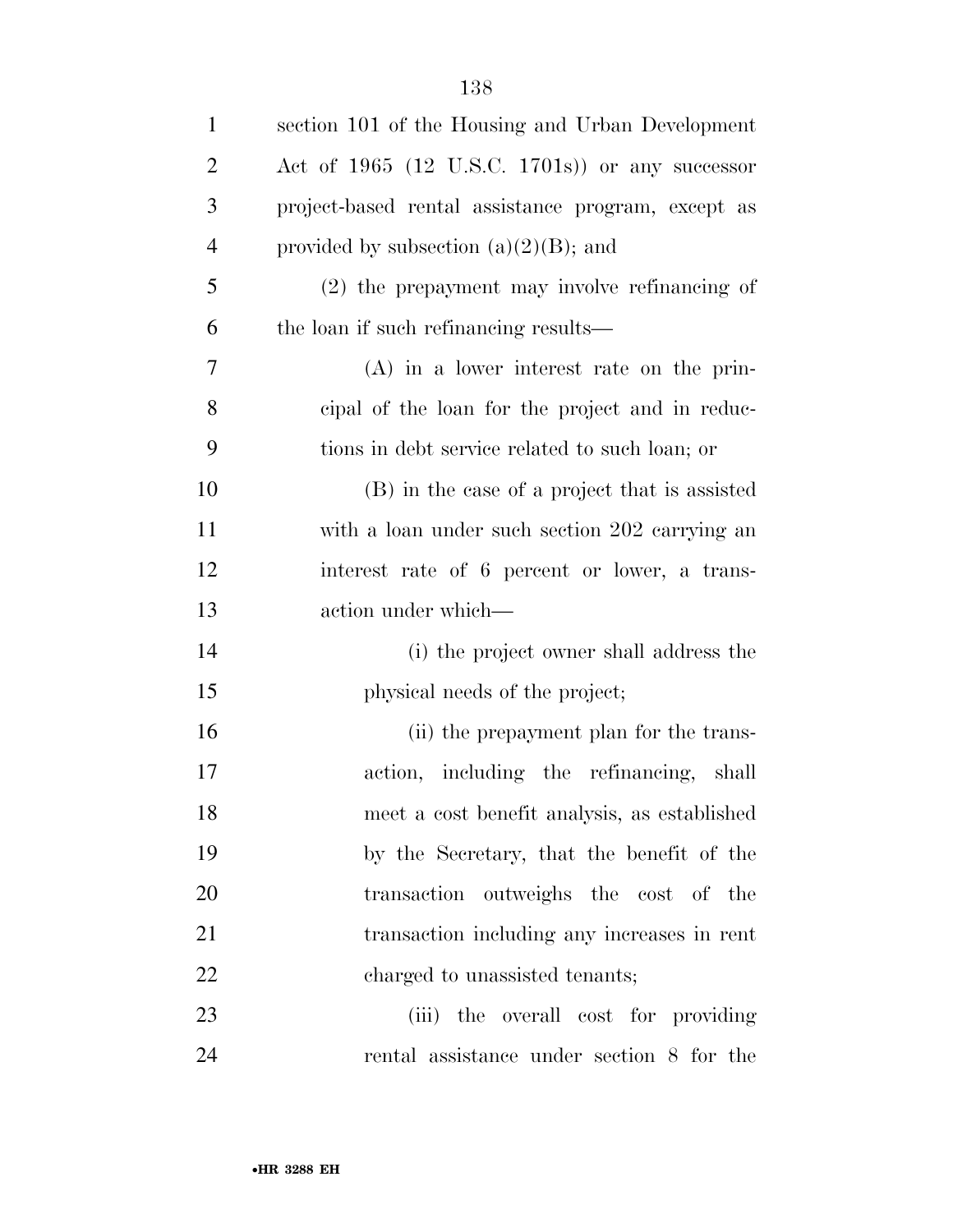| $\mathbf{1}$   | project (if any) is not increased, except,   |
|----------------|----------------------------------------------|
| $\overline{2}$ | upon approval by the Secretary to-           |
| 3              | (I) mark-up-to-market contracts              |
| $\overline{4}$ | pursuant to section $524(a)(3)$ of the       |
| 5              | Multifamily Assisted Housing Reform          |
| 6              | and Affordability Act (42 U.S.C.             |
| 7              | 1437f note), as such section is carried      |
| 8              | out by the Secretary for properties          |
| 9              | owned by nonprofit organizations; or         |
| 10             | (II) mark-up-to-budget contracts             |
| 11             | pursuant to section $524(a)(4)$ of the       |
| 12             | Multifamily Assisted Housing Reform          |
| 13             | and Affordability Act (42 U.S.C.             |
| 14             | 1437f note), as such section is carried      |
| 15             | out by the Secretary for properties          |
| 16             | owned by eligible owners (as such            |
| 17             | term is defined in section $202(k)$ of       |
| 18             | the Housing Act of $1959$ (12 U.S.C.         |
| 19             | 1701q(k));                                   |
| 20             | (iv) the project owner may charge ten-       |
| 21             | ants rent sufficient to meet debt service    |
| 22             | payments and operating cost requirements,    |
| 23             | as approved by the Secretary, if project-    |
| 24             | based rental assistance is not available or  |
| 25             | is insufficient for the debt service and op- |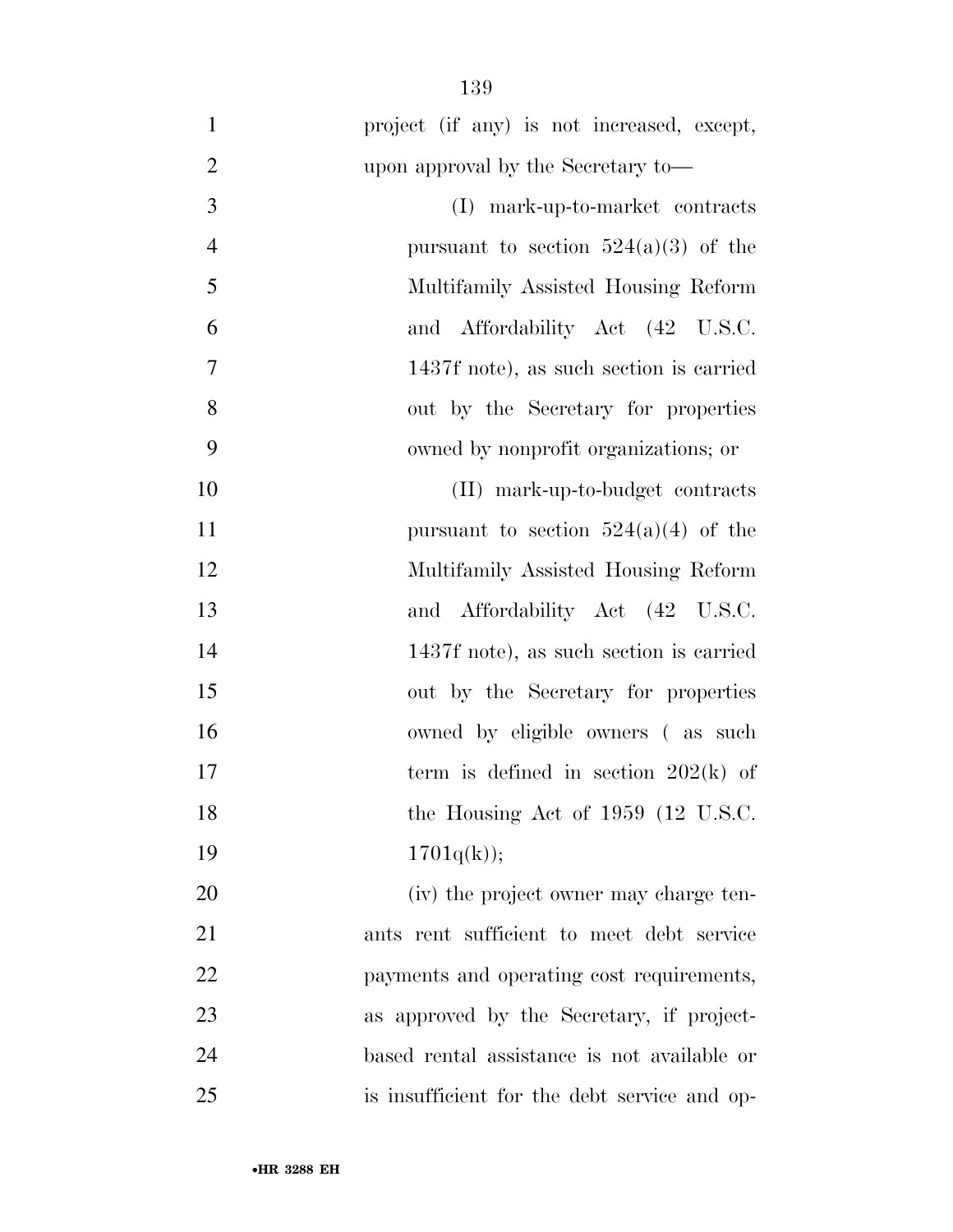| $\mathbf{1}$   | erating cost of the project after refi-         |
|----------------|-------------------------------------------------|
| $\overline{2}$ | nancing. Such approval by the Secretary—        |
| 3              | (I) shall be the basis for the                  |
| $\overline{4}$ | owner to agree to terminate<br>the              |
| 5              | project-based rental assistance con-            |
|                |                                                 |
| 6              | tract that is insufficient for the debt         |
| 7              | service and operating cost of the               |
| 8              | project after refinancing; and                  |
| 9              | (II) shall be an eligibility event              |
| 10             | for the project for purposes of section         |
| 11             | 8(t) of the United States Housing Act           |
| 12             | of 1937 (42 U.S.C. 1437f(t));                   |
| 13             | (v) units to be occupied by tenants as-         |
| 14             | sisted under section $8(t)$ of the United       |
| 15             | States Housing Act of 1937 (42 U.S.C.           |
| 16             | $1437f(t)$ ) shall, upon termination of the oc- |
| 17             | cupancy of such tenants, become eligible        |
| 18             | for project-based assistance under section      |
| 19             | $8(0)(13)$ of the United States Housing Act     |
| 20             | of 1937 (42 U.S.C. 1437f(o)(13)) without        |
| 21             | regard to the percentage limitations pro-       |
| 22             | vided in such section; and                      |
| 23             | (vi) there shall be a use agreement of          |
| 24             | 20 years from the date of the maturity          |
| 25             | date of the original 202 loan for all units,    |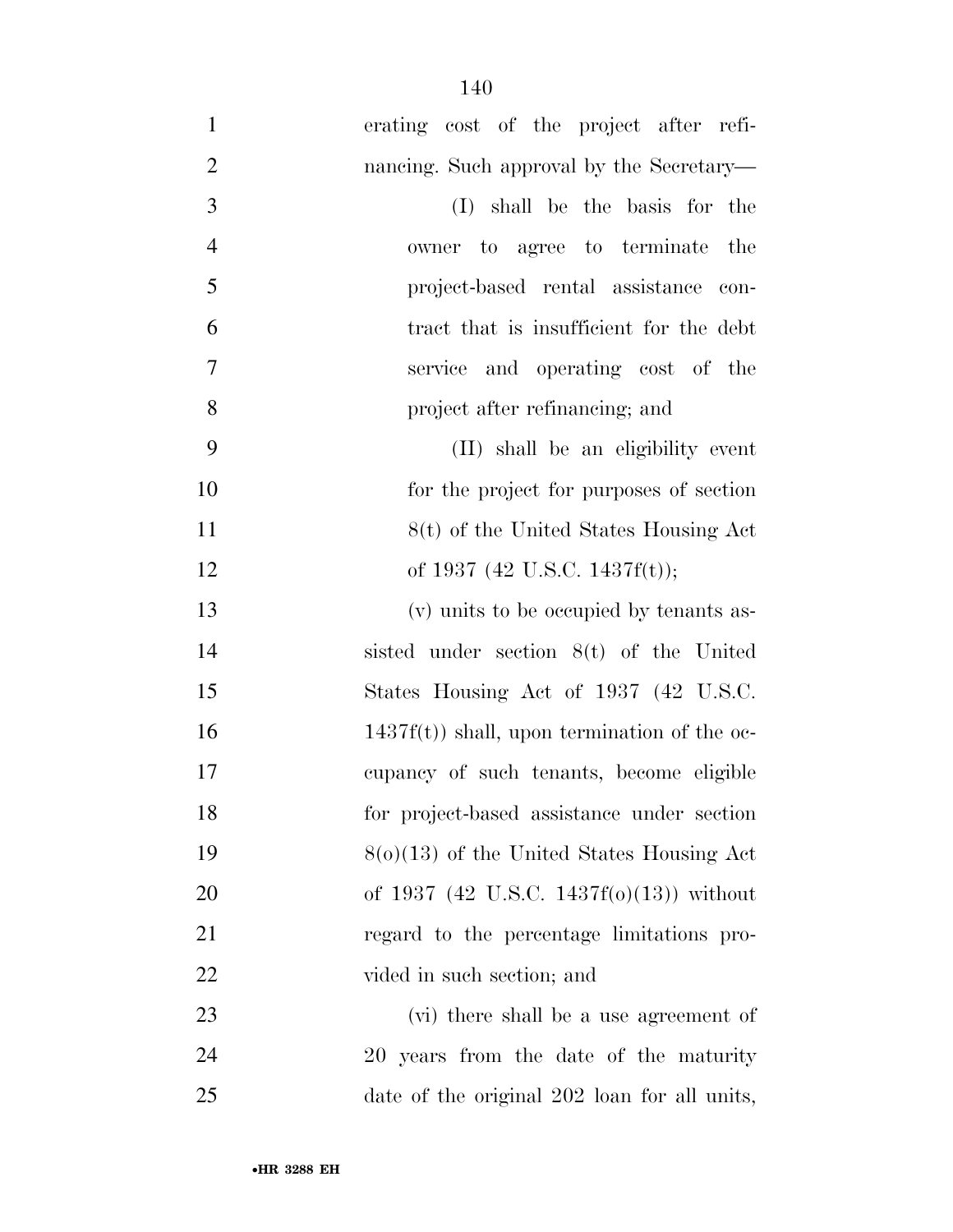including units to be occupied by tenants assisted under section 8(t) of the United States Housing Act of 1937 (42 U.S.C.  $1437f(t)$ .

 SEC. 230. No property identified by the Secretary of Housing and Urban Development as surplus Federal prop- erty for use to assist the homeless shall be made available to any homeless group unless the group is a member in good standing under any of HUD's homeless assistance programs or is in good standing with any other program which receives funds from any other Federal or State agency or entity: *Provided*, That an exception may be made for an entity not involved with Federal homeless pro- grams to use surplus Federal property for the homeless only after the Secretary or another responsible Federal agency has fully and comprehensively reviewed all relevant finances of the entity, the track record of the entity in assisting the homeless, the ability of the entity to manage the property, including all costs, the ability of the entity to administer homeless programs in a manner that is ef- fective to meet the needs of the homeless population that is expected to use the property and any other related issues that demonstrate a commitment to assist the home- less: *Provided further*, That the Secretary shall not require the entity to have cash in hand in order to demonstrate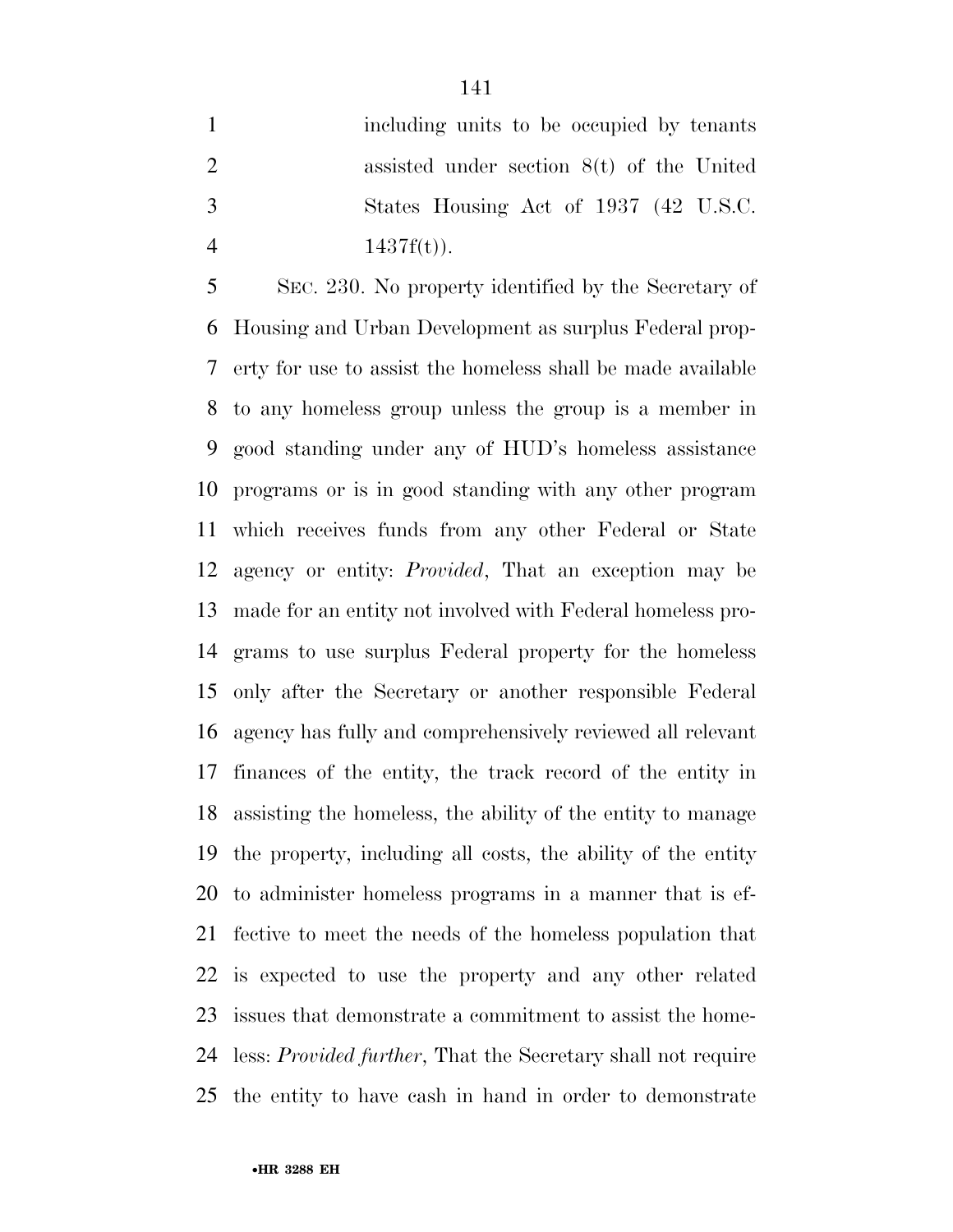financial ability but may rely on the entity's prior dem- onstrated fundraising ability or commitments for in-kind donations of goods and services: *Provided further*, That the Secretary shall make all such information and its deci- sion regarding the award of the surplus property available to the committees of jurisdiction, including a full justifica- tion of the appropriateness of the use of the property to assist the homeless as well as the appropriateness of the group seeking to obtain the property to use such property to assist the homeless: *Provided further*, That, this section shall apply to properties in fiscal year 2009 and 2010 made available as surplus Federal property for use to as-sist the homeless.

 SEC. 231. The Secretary of the Department of Hous- ing and Urban Development is authorized to transfer up to 5 percent of funds appropriated for any account under this title under the heading ''Personnel Compensation and Benefits'' to any other account under this title under the heading ''Personnel Compensation and Benefits'' only after such transfer has been submitted to, and received prior written approval by, the House and Senate Commit- tees on Appropriations: *Provided*, That, no appropriation for any such account shall be increased or decreased by more than 10 percent by all such transfers.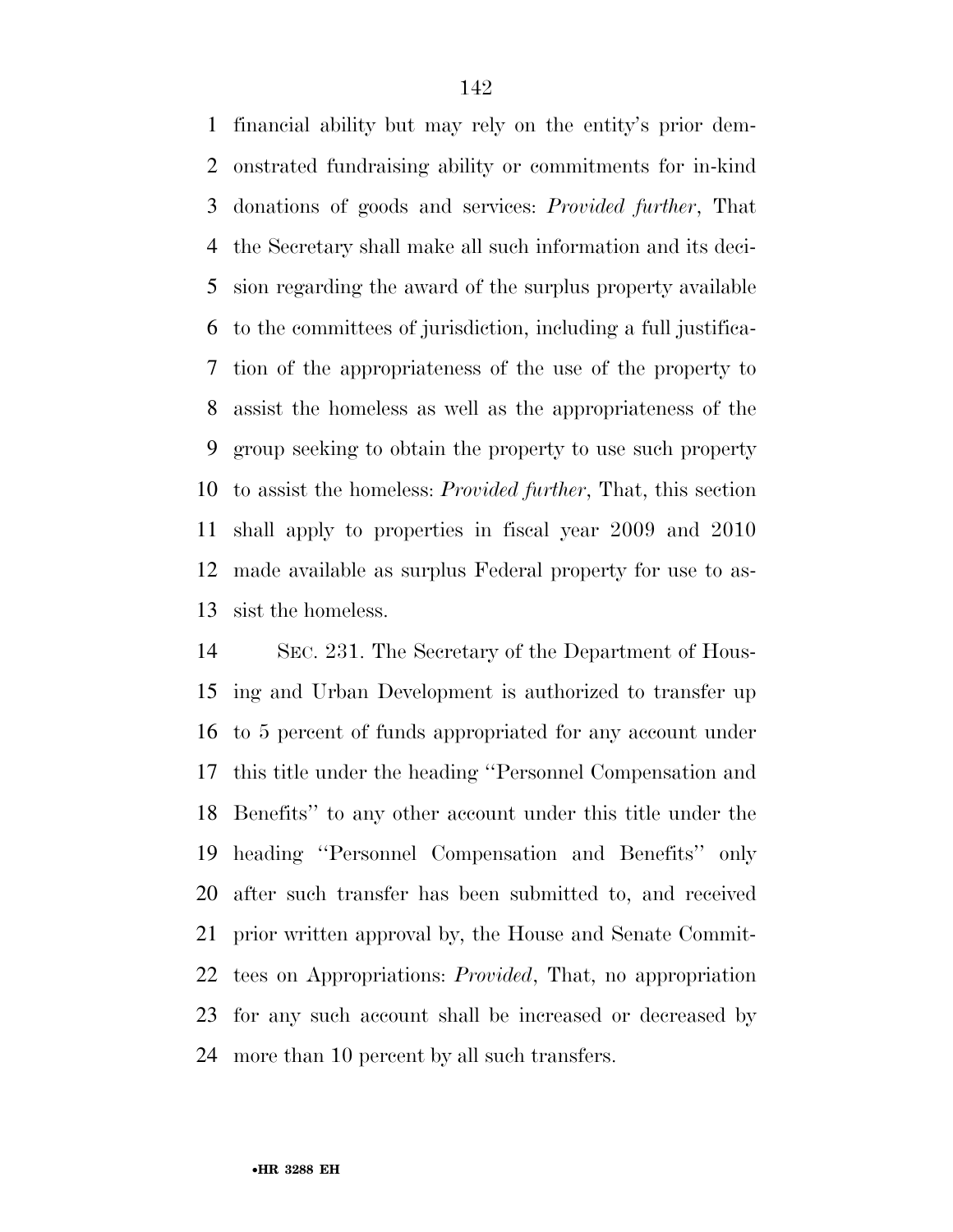SEC. 232. The Disaster Housing Assistance Pro- grams, administered by the Department of Housing and Urban Development, shall be considered a ''program of the Department of Housing and Urban Development'' under section 904 of the McKinney Act for the purpose of income verifications and matching.

 SEC. 233. FHA Loan Limits for fiscal year 2010. (a) LOAN LIMIT FLOOR BASED ON 2008 LEVELS- For mortgages for which the mortgagee issues credit approval for the borrower during fiscal year 2010, if the dollar amount limitation on the principal obligation of a mort- gage determined under section 203(b)(2) of the National Housing Act (12 U.S.C. 1709(b)(2)) for any size residence for any area is less than such dollar amount limitation that was in effect for such size residence for such area for 2008 pursuant to section 202 of the Economic Stim- ulus Act of 2008 (Public Law 110–185; 122 Stat. 620), notwithstanding any other provision of law, the maximum dollar amount limitation on the principal obligation of a mortgage for such size residence for such area for pur- poses of such section 203(b)(2) shall be considered (except for purposes of section 255(g) of such Act (12 U.S.C. 23 1715z–20 $(g)$ ) to be such dollar amount limitation in ef- fect for such size residence for such area for 2008. (b) Discretionary Authority for Sub-Areas- Notwithstanding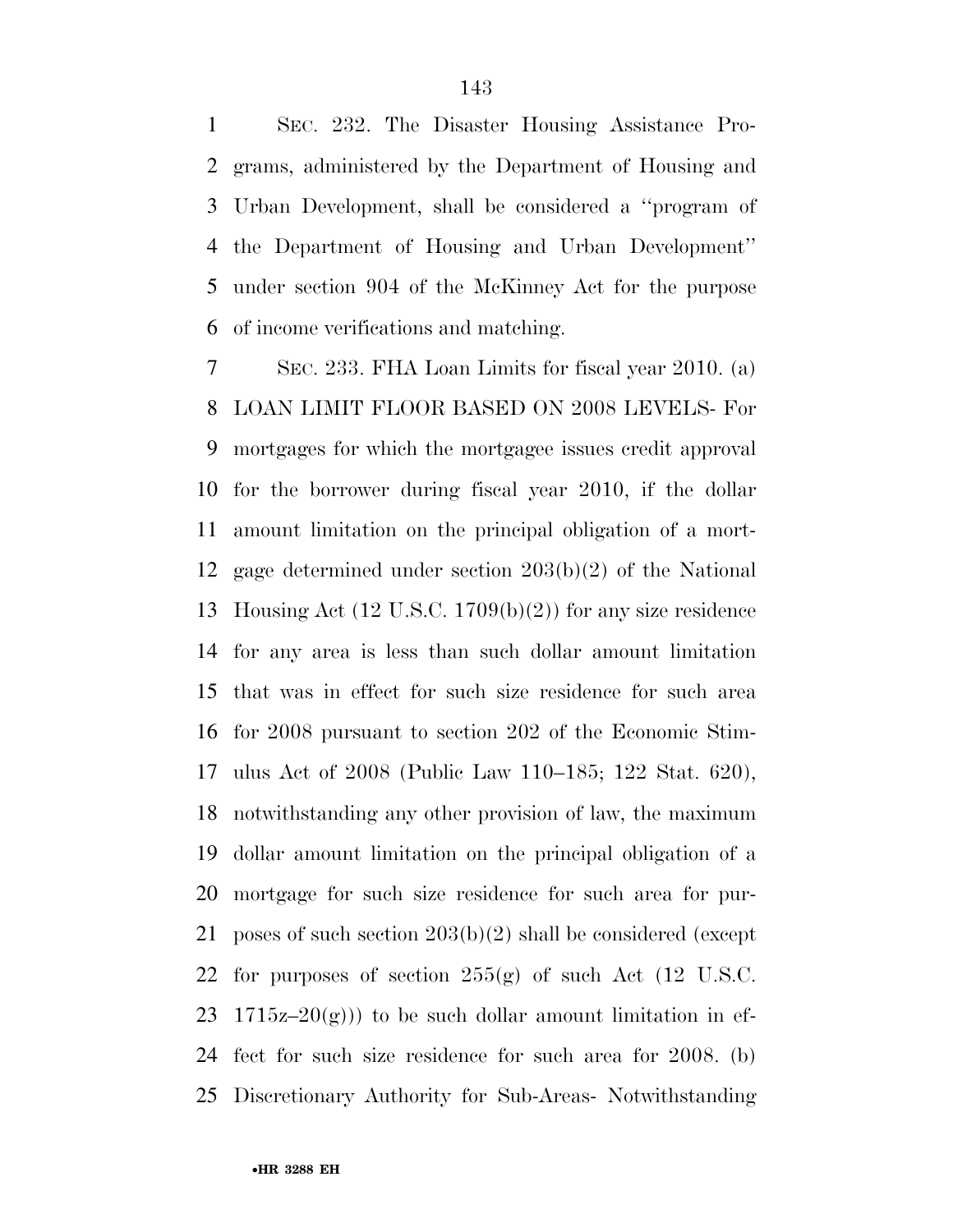any other provision of law, if the Secretary of Housing and Urban Development determines, for any geographic area that is smaller than an area for which dollar amount limitations on the principal obligation of a mortgage are determined under section 203(b)(2) of the National Hous- ing Act, that a higher such maximum dollar amount limi- tation is warranted for any particular size or sizes of resi- dences in such sub-area by higher median home prices in such sub-area, the Secretary may, for mortgages for which the mortgagee issues credit approval for the borrower dur- ing fiscal year 2010, increase the maximum dollar amount limitation for such size or sizes of residences for such sub- area that is otherwise in effect (including pursuant to sub- section (a) of this section), but in no case to an amount 15 that exceeds the amount specified in section  $202(a)(2)$  of the Economic Stimulus Act of 2008.

 SEC. 234. GSE Conforming Loan Limits for fiscal year 2010. (a) Loan Limit Floor Based on 2008 Levels- For mortgages originated during fiscal year 2010, if the limitation on the maximum original principal obligation of a mortgage that may be purchased by the Federal Na- tional Mortgage Association or the Federal Home Loan Mortgage Corporation determined under section 302(b)(2) of the Federal National Mortgage Association Charter Act (12 U.S.C. 1717(b)(2)) or section 305(a)(2) of the Fed-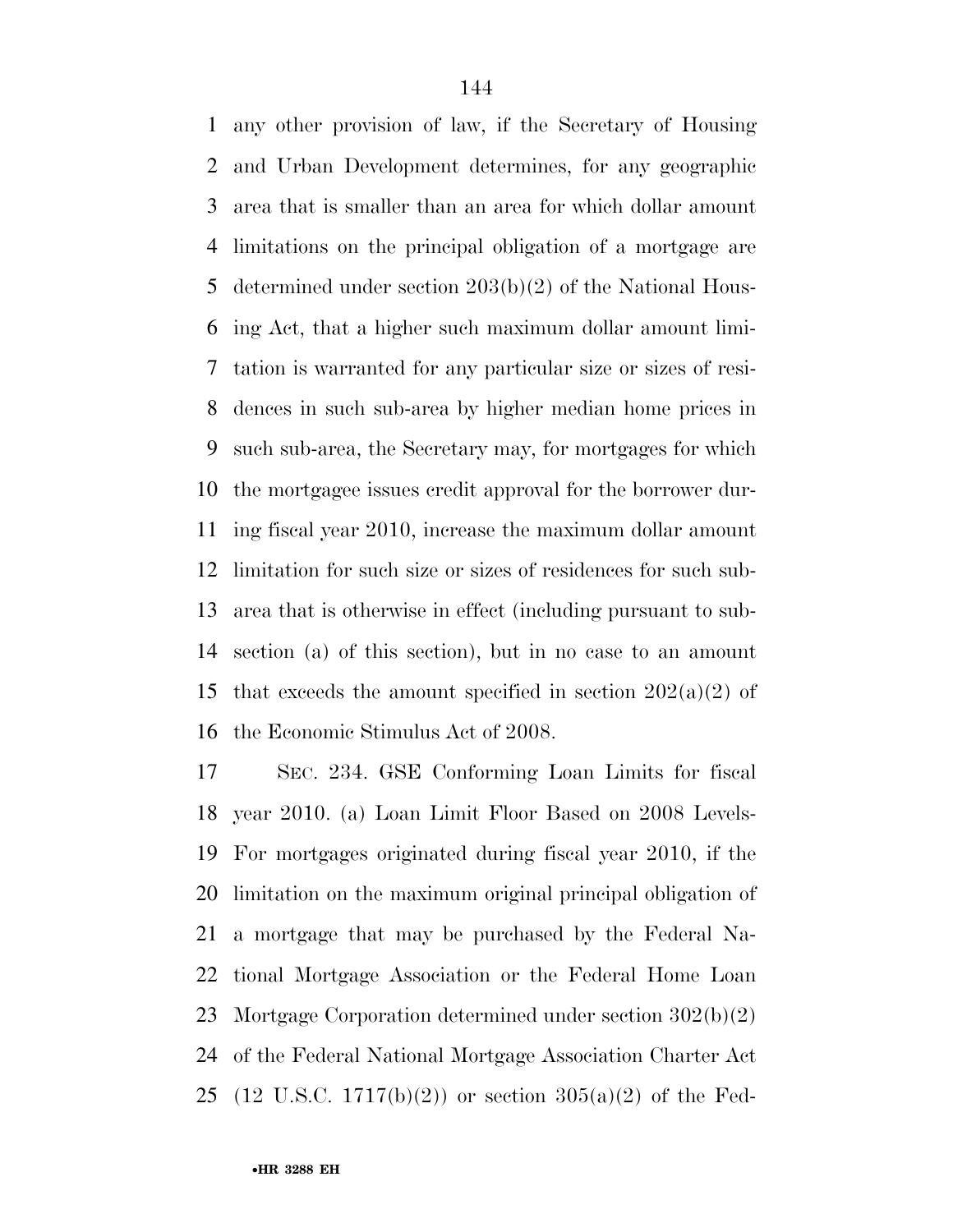eral Home Loan Mortgage Corporation Act (12 U.S.C. 2 1754(a)(2)), respectively, for any size residence for any area is less than such maximum original principal obliga- tion limitation that was in effect for such size residence for such area for 2008 pursuant to section 201 of the Eco- nomic Stimulus Act of 2008 (Public Law 110–185; 122 Stat. 619), notwithstanding any other provision of law, the limitation on the maximum original principal obligation of a mortgage for such Association and Corporation for such size residence for such area shall be such maximum limita- tion in effect for such size residence for such area for 2008. (b) Discretionary Authority for Sub-Areas- Not- withstanding any other provision of law, if the Director of the Federal Housing Finance Agency determines, for any geographic area that is smaller than an area for which limitations on the maximum original principal obligation of a mortgage are determined for the Federal National Mortgage Association or the Federal Home Loan Mort- gage Corporation, that a higher such maximum original principal obligation limitation is warranted for any par- ticular size or sizes of residences in such sub-area by high- er median home prices in such sub-area, the Director may, for mortgages originated during fiscal year 2010, increase the maximum original principal obligation limitation for such size or sizes of residences for such sub-area that is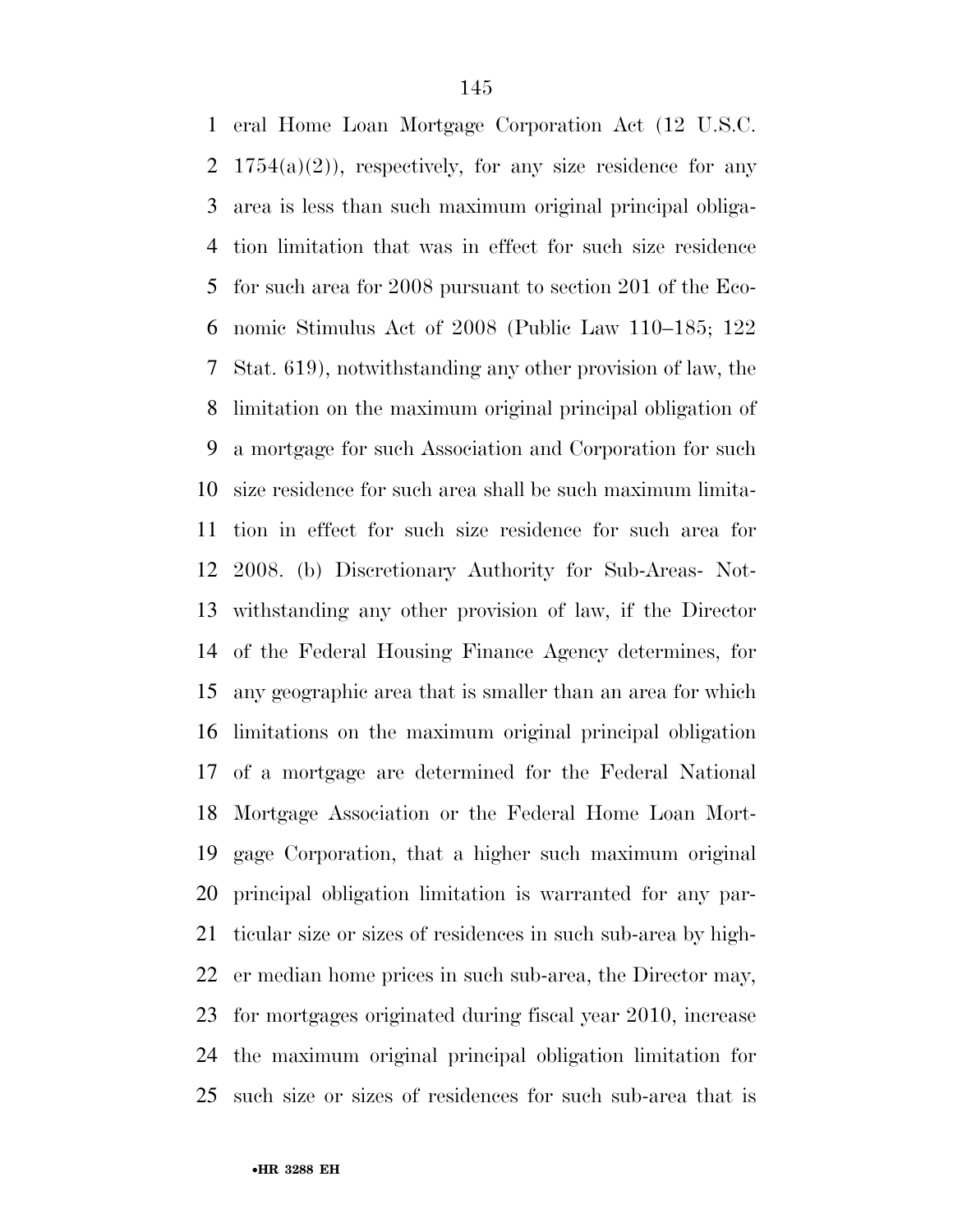otherwise in effect (including pursuant to subsection (a) of this section) for such Association and Corporation, but in no case to an amount that exceeds the amount specified 4 in the matter following the comma in section  $201(a)(1)(B)$ of the Economic Stimulus Act of 2008.

 SEC. 235. FHA Reverse Mortgage Loan Limits for fiscal year 2010. For mortgages for which the mortgagee issues credit approval for the borrower during fiscal year 9 2010, the second sentence of section  $255(g)$  of the Na-10 tional Housing Act (12 U.S.C. 1715 $z$ –20(g)) shall be con- sidered to require that in no case may the benefits of in- surance under such section 255 exceed 150 percent of the maximum dollar amount in effect under the sixth sentence of section 305(a)(2) of the Federal Home Loan Mortgage Corporation Act (12 U.S.C. 1454(a)(2)).

 This title may be cited as the ''Department of Hous-ing and Urban Development Appropriations Act, 2010''.

- TITLE III
- RELATED AGENCIES
- ARCHITECTURAL AND TRANSPORTATION BARRIERS
- 21 COMPLIANCE BOARD
- 22 SALARIES AND EXPENSES

 For expenses necessary for the Architectural and Transportation Barriers Compliance Board, as authorized by section 502 of the Rehabilitation Act of 1973, as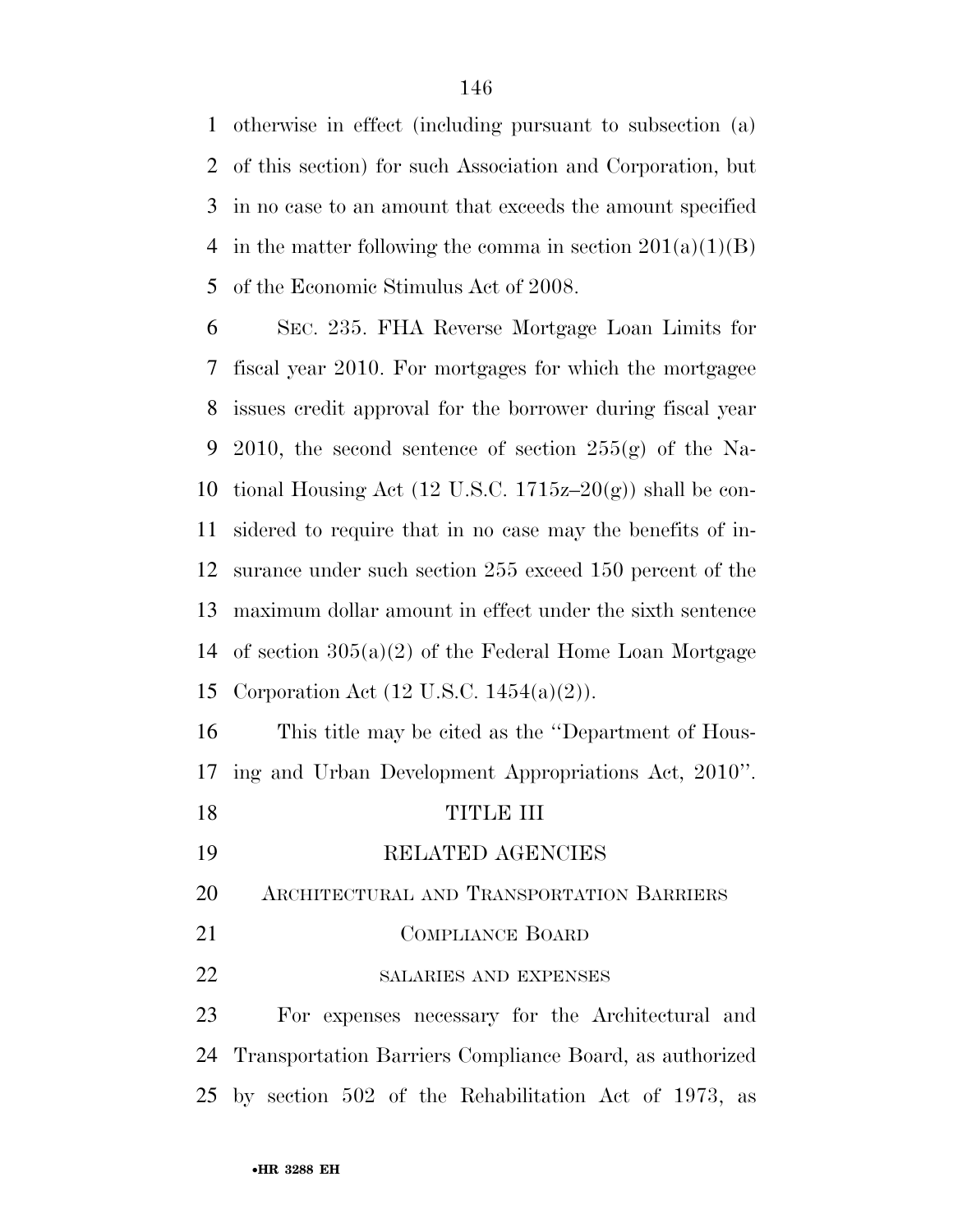amended, \$7,200,000: *Provided*, That, notwithstanding any other provision of law, there may be credited to this appropriation funds received for publications and training expenses.

 FEDERAL MARITIME COMMISSION SALARIES AND EXPENSES

 For necessary expenses of the Federal Maritime Commission as authorized by section 201(d) of the Mer- chant Marine Act, 1936, as amended (46 U.S.C. App. 1111), including services as authorized by 5 U.S.C. 3109; hire of passenger motor vehicles as authorized by 31 U.S.C. 1343(b); and uniforms or allowances therefore, as authorized by 5 U.S.C. 5901–5902, \$23,712,000: *Pro- vided*, That not to exceed \$2,000 shall be available for offi-cial reception and representation expenses.

NATIONAL TRANSPORTATION SAFETY BOARD

SALARIES AND EXPENSES

 For necessary expenses of the National Transpor- tation Safety Board, including hire of passenger motor ve- hicles and aircraft; services as authorized by 5 U.S.C. 3109, but at rates for individuals not to exceed the per diem rate equivalent to the rate for a GS–15; uniforms, or allowances therefor, as authorized by law (5 U.S.C. 5901–5902) \$99,200,000, of which not to exceed \$2,000 may be used for official reception and representation ex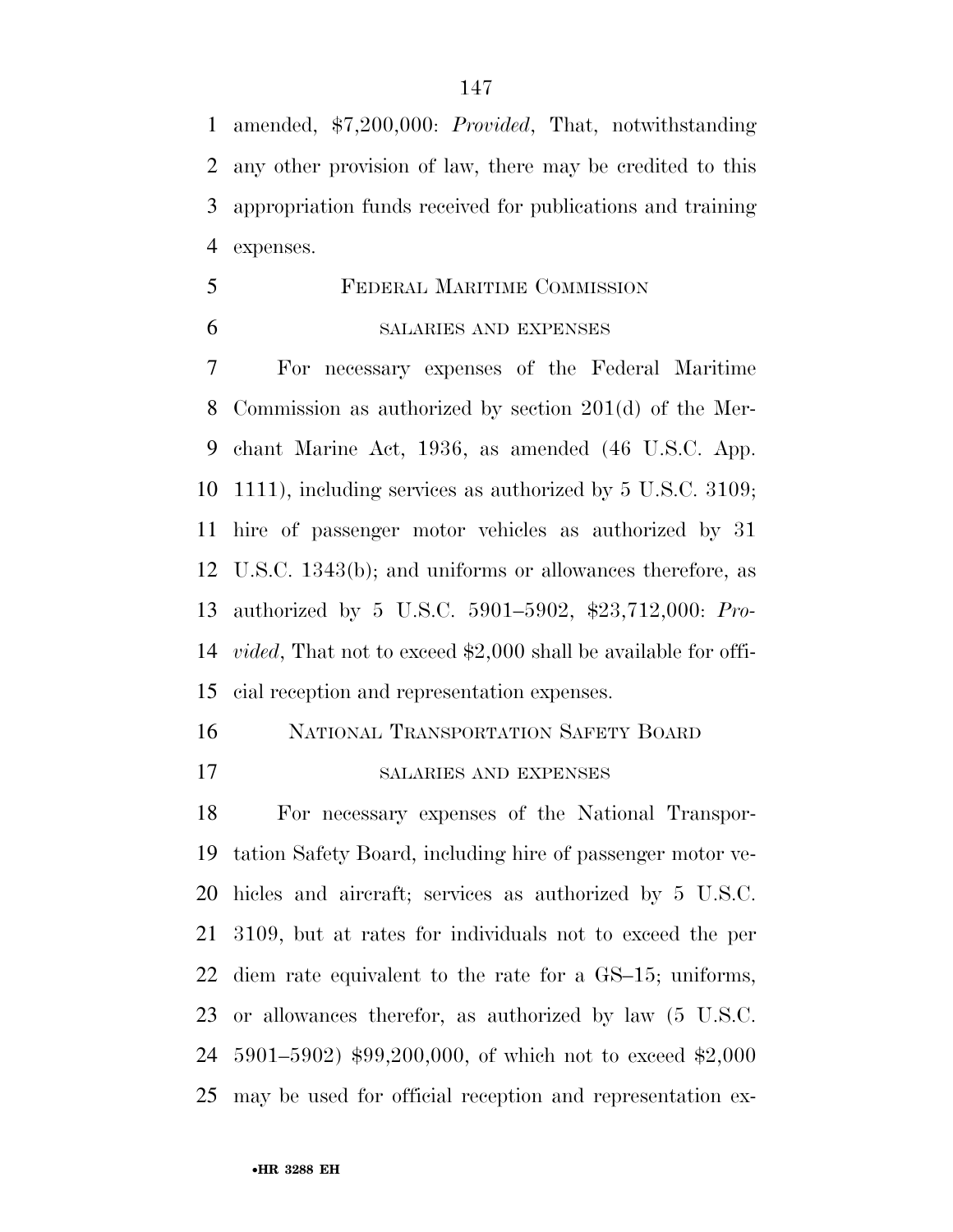penses. The amounts made available to the National Transportation Safety Board in this Act include amounts necessary to make lease payments on an obligation in- curred in fiscal year 2001 for a capital lease. Of the funds provided, up to \$100,000 shall be provided through reim- bursement to the Department of Transportation's Office of Inspector General to audit the National Transportation Safety Board's financial statements.

 NEIGHBORHOOD REINVESTMENT CORPORATION PAYMENT TO THE NEIGHBORHOOD REINVESTMENT CORPORATION

 For payment to the Neighborhood Reinvestment Cor- poration for use in neighborhood reinvestment activities, as authorized by the Neighborhood Reinvestment Corpora- tion Act (42 U.S.C. 8101–8107), \$133,000,000: *Provided*, That Section 605(a) of the Neighborhood Reinvestment Corporation Act (42 U.S.C. 8104(a)) is amended by add- ing at the end of the first sentence, prior to the period, '', except that the board-appointed officers may be paid salary at a rate not to exceed level II of the Executive Schedule'': *Provided further*, That in addition, \$63,800,000 shall be made available until expended to the Neighborhood Reinvestment Corporation for mortgage foreclosure mitigation activities, under the following terms and conditions: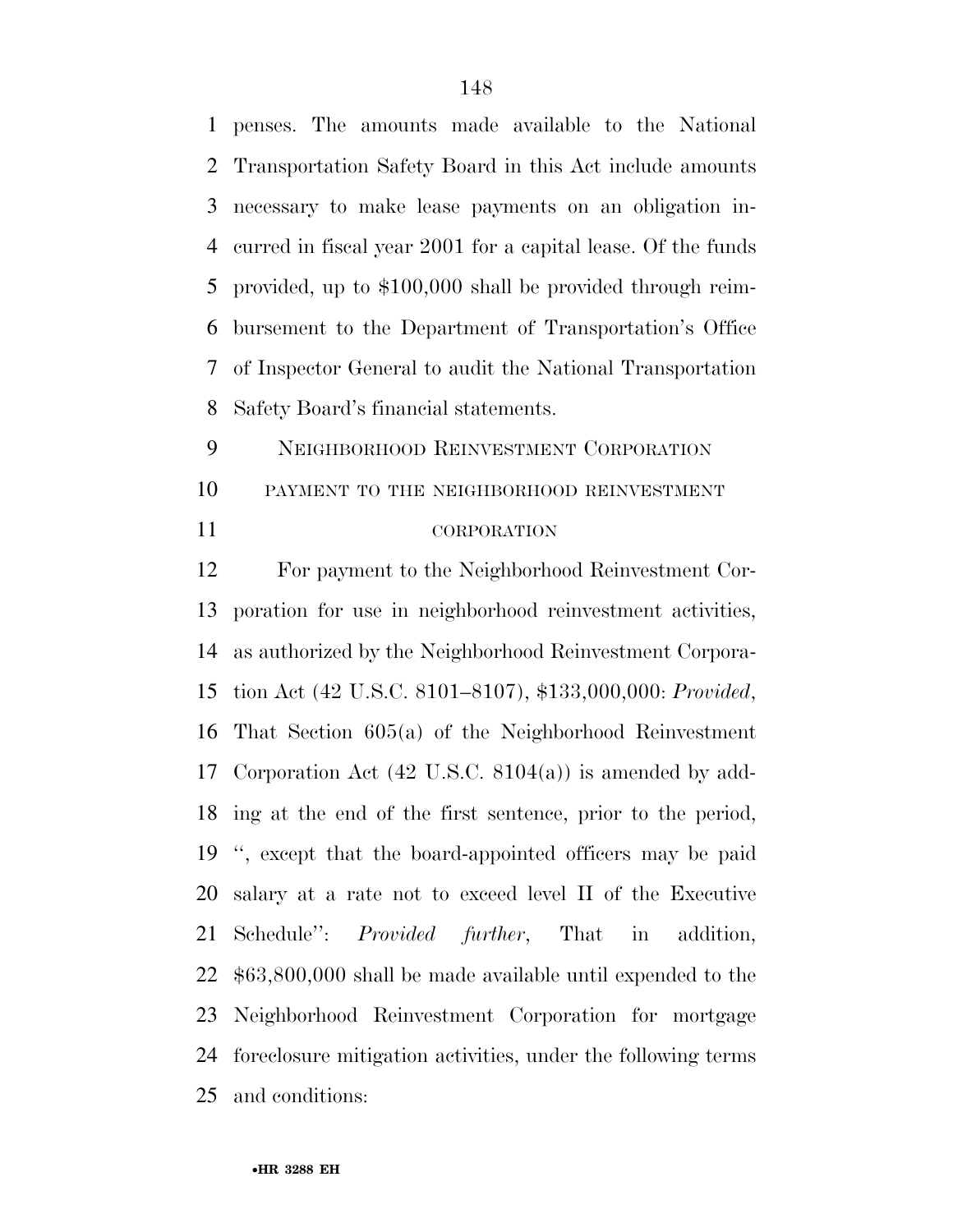| $\mathbf{1}$   | (1) The Neighborhood Reinvestment Corpora-            |
|----------------|-------------------------------------------------------|
| $\overline{2}$ | tion ("NRC"), shall make grants to counseling inter-  |
| 3              | mediaries approved by the Department of Housing       |
| $\overline{4}$ | and Urban Development (HUD) (with match to be         |
| 5              | determined by the NRC based on affordability and      |
| 6              | the economic conditions of an area; a match also      |
| 7              | may be waived by the NRC based on the aforemen-       |
| 8              | tioned conditions) to provide mortgage foreclosure    |
| 9              | mitigation assistance primarily to States and areas   |
| 10             | with high rates of defaults and foreclosures pri-     |
| 11             | marily in the subprime housing market to help elimi-  |
| 12             | nate the default and foreclosure of mortgages of      |
| 13             | owner-occupied single-family homes that are at risk   |
| 14             | of such foreclosure. Other than areas with high rates |
| 15             | of defaults and foreclosures, grants may also be pro- |
| 16             | vided to approved counseling intermediaries based on  |
| 17             | a geographic analysis of the Nation by the NRC        |
| 18             | which determines where there is a prevalence of       |
| 19             | subprime mortgages that are risky and likely to fail, |
| 20             | including any trends for mortgages that are likely to |
| 21             | default and face foreclosure. A State Housing Fi-     |
| 22             | nance Agency may also be eligible where the State     |
| 23             | Housing Finance Agency meets all the requirements     |
| 24             | under this paragraph. A HUD-approved counseling       |
| 25             | intermediary shall meet certain mortgage foreclosure  |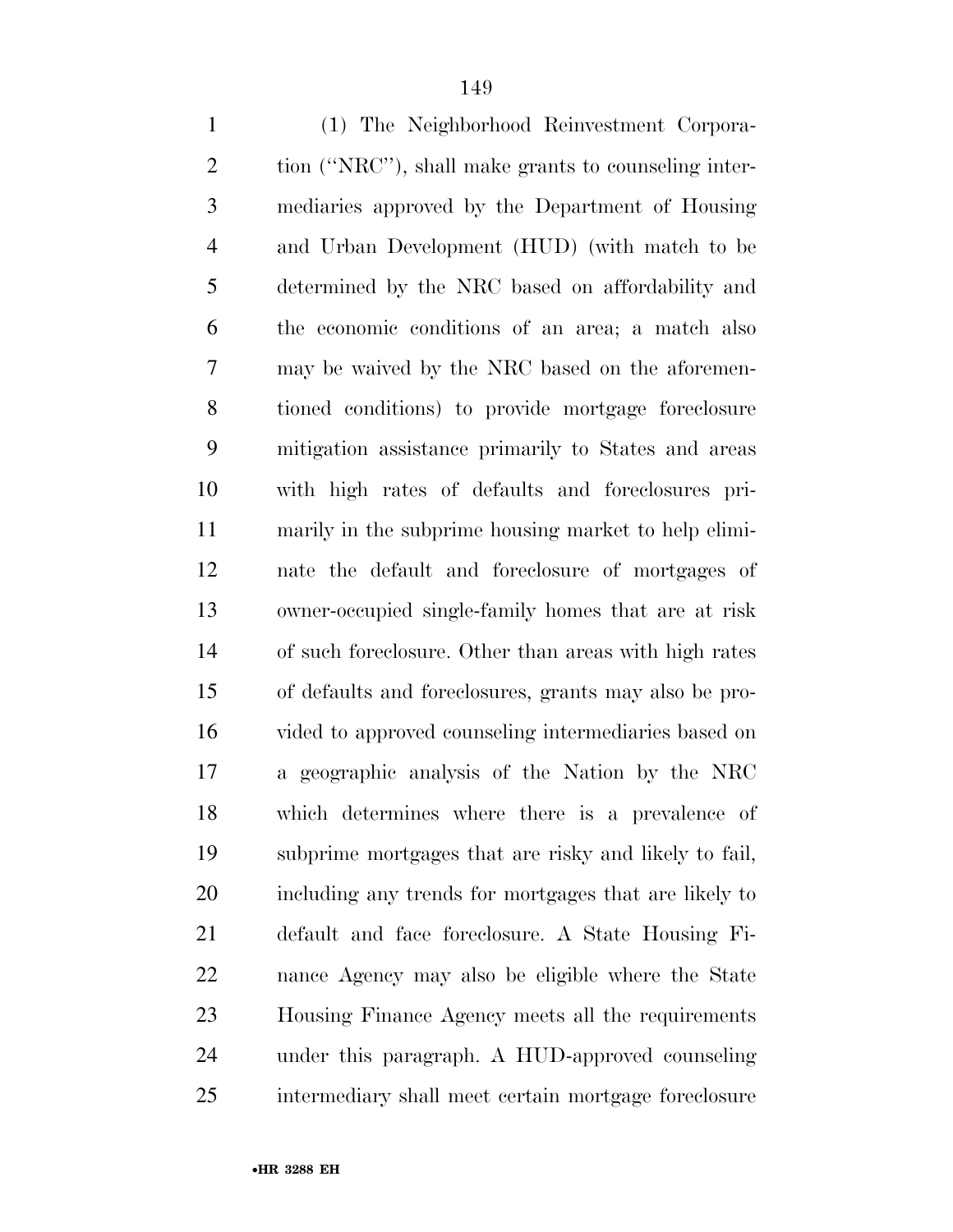mitigation assistance counseling requirements, as de- termined by the NRC, and shall be approved by HUD or the NRC as meeting these requirements.

 (2) Mortgage foreclosure mitigation assistance shall only be made available to homeowners of owner-occupied homes with mortgages in default or in danger of default. These mortgages shall likely be subject to a foreclosure action and homeowners will be provided such assistance that shall consist of ac- tivities that are likely to prevent foreclosures and re- sult in the long-term affordability of the mortgage retained pursuant to such activity or another posi- tive outcome for the homeowner. No funds made available under this paragraph may be provided di- rectly to lenders or homeowners to discharge out- standing mortgage balances or for any other direct debt reduction payments.

 (3) The use of Mortgage Foreclosure Mitigation Assistance by approved counseling intermediaries and State Housing Finance Agencies shall involve a reasonable analysis of the borrower's financial situa- tion, an evaluation of the current value of the prop- erty that is subject to the mortgage, counseling re- garding the assumption of the mortgage by another non-Federal party, counseling regarding the possible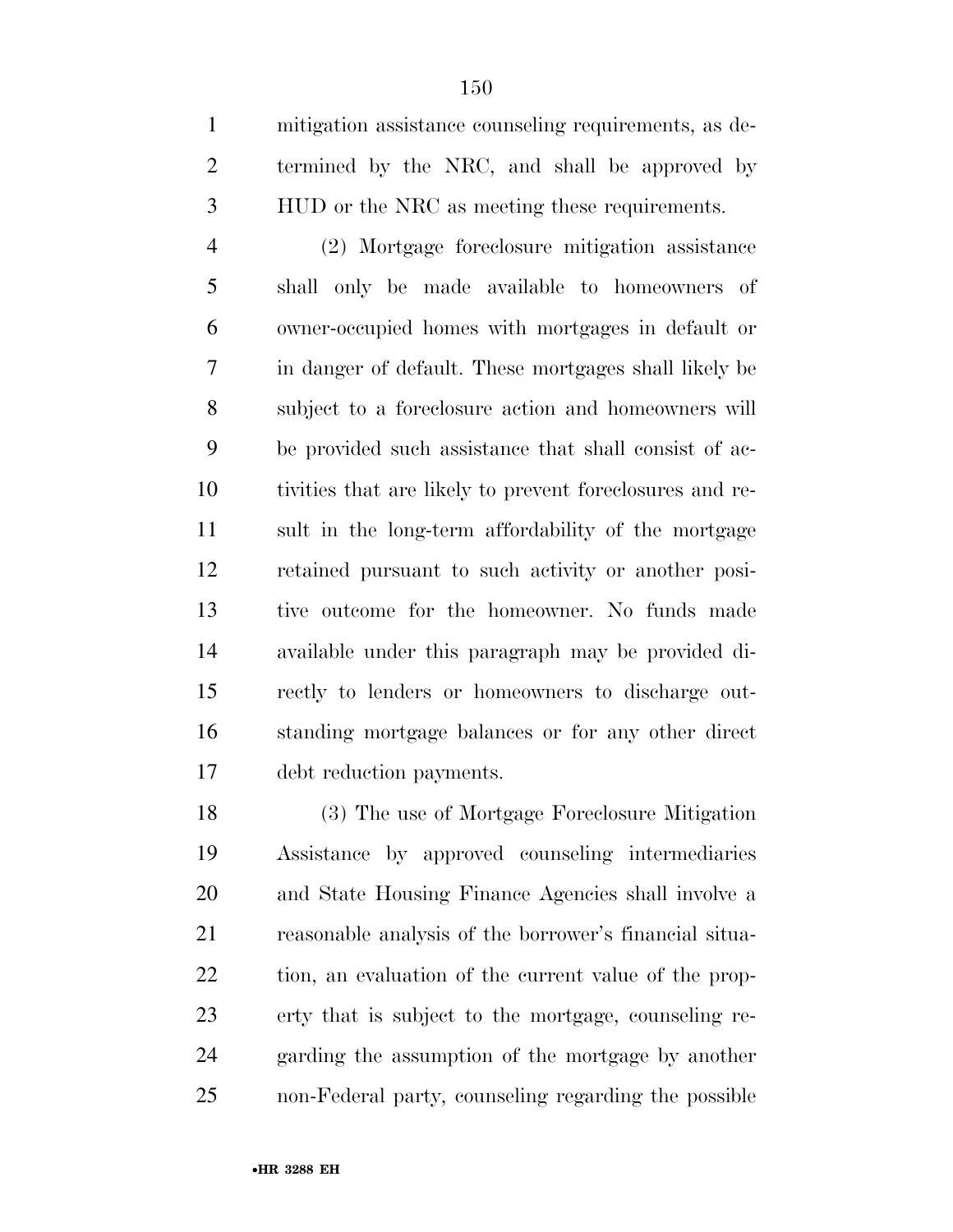purchase of the mortgage by a non-Federal third party, counseling and advice of all likely restruc- turing and refinancing strategies or the approval of a work-out strategy by all interested parties.

 (4) NRC may provide up to 15 percent of the total funds under this paragraph to its own charter members with expertise in foreclosure prevention counseling, subject to a certification by the NRC that the procedures for selection do not consist of any procedures or activities that could be construed as an unacceptable conflict of interest or have the appearance of impropriety.

 (5) HUD-approved counseling entities and State Housing Finance Agencies receiving funds under this paragraph shall have demonstrated expe- rience in successfully working with financial institu- tions as well as borrowers facing default, delin- quency and foreclosure as well as documented coun- seling capacity, outreach capacity, past successful performance and positive outcomes with documented counseling plans (including post mortgage fore- closure mitigation counseling), loan workout agree- ments and loan modification agreements. NRC may use other criteria to demonstrate capacity in under-served areas.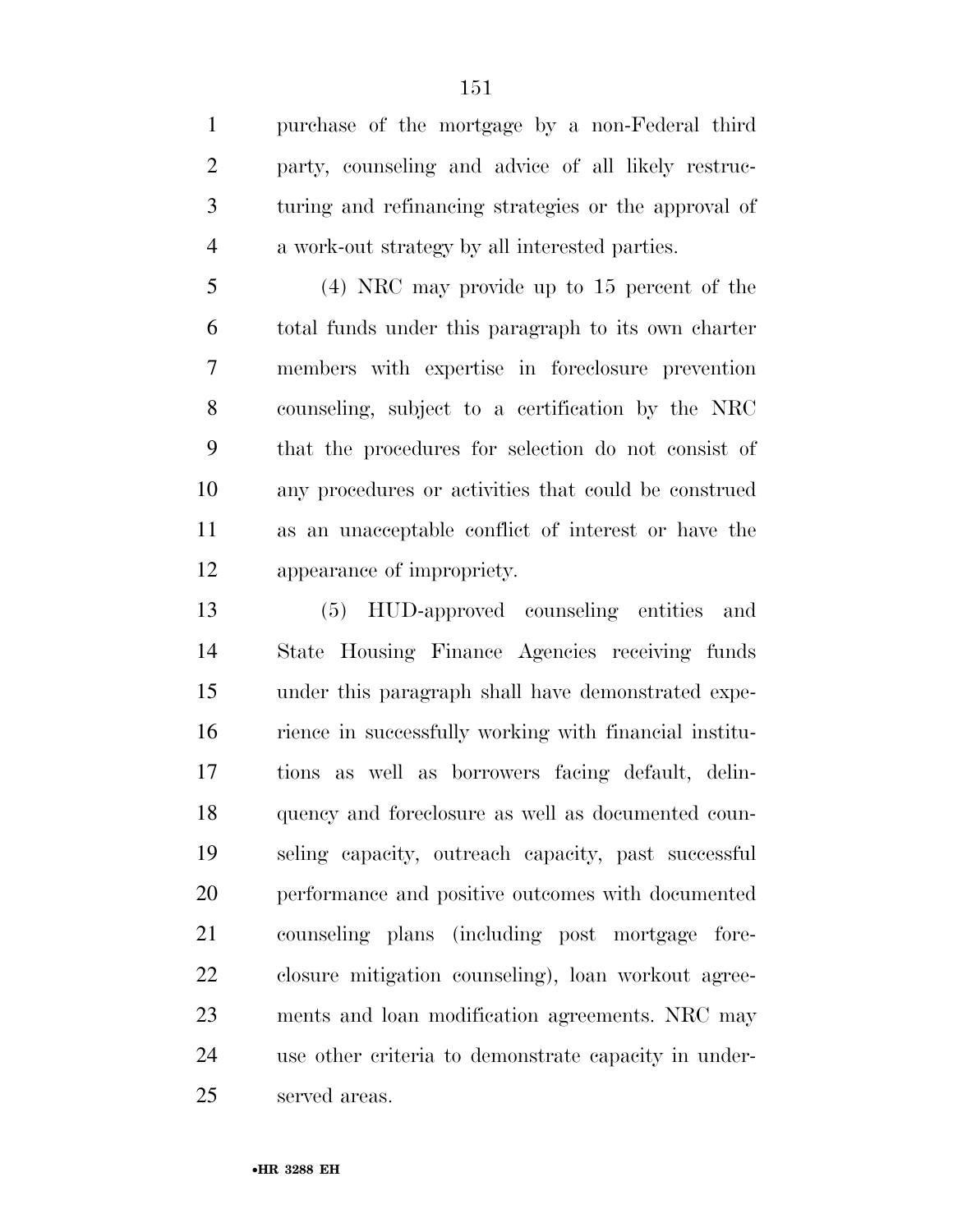| $\mathbf{1}$   | (6) Of the total amount made available under           |
|----------------|--------------------------------------------------------|
| $\overline{2}$ | this paragraph, up to $$3,000,000$ may be made         |
| 3              | available to build the mortgage foreclosure and de-    |
| $\overline{4}$ | fault mitigation counseling capacity of counseling     |
| 5              | intermediaries through NRC training courses with       |
| 6              | HUD-approved counseling intermediaries and their       |
| 7              | partners, except that private financial institutions   |
| 8              | that participate in NRC training shall pay market      |
| 9              | rates for such training.                               |
| 10             | (7) Of the total amount made available under           |
| 11             | this paragraph, up to 4 percent may be used for as-    |
| 12             | sociated administrative expenses for the NRC to        |
| 13             | carry out activities provided under this section.      |
| 14             | (8) Mortgage foreclosure mitigation assistance         |
| 15             | grants may include a budget for outreach and adver-    |
| 16             | tising, and training, as determined by the NRC.        |
| 17             | (9) The NRC shall report quarterly to the              |
| 18             | House and Senate Committees on Appropriations as       |
| 19             | well as the Senate Banking Committee and House         |
| 20             | Financial Services Committee on its efforts to miti-   |
| 21             | gate mortgage default. Such reports shall identify     |
| 22             | successful strategies and methods for preserving       |
| 23             | homeownership and the long-term affordability of at-   |
| 24             | risk mortgages and shall include recommended ef-       |
| 25             | forts that will or likely can assist in the success of |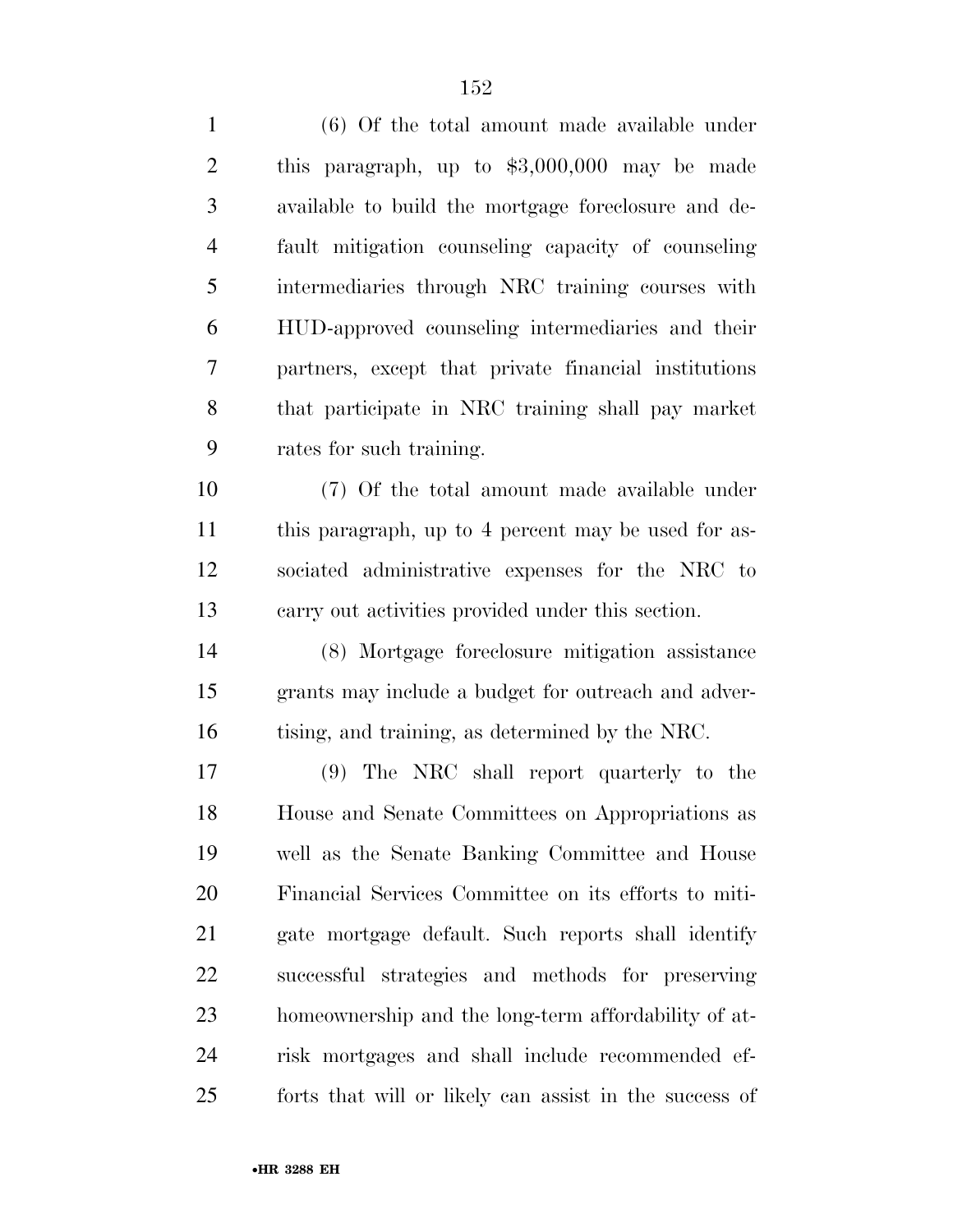| $\mathbf{1}$   | this program as well as an analysis of any policy and       |
|----------------|-------------------------------------------------------------|
| $\overline{2}$ | procedures that failed to result in successful mort-        |
| 3              | gage foreclosure mitigation. The report shall include       |
| $\overline{4}$ | an analysis of the details and use of any post mitiga-      |
| 5              | tion counseling of assisted borrowers designed to en-       |
| 6              | sure the continued long-term affordability of the           |
| 7              | mortgages which were the subject of the mortgage            |
| 8              | foreclosure mitigation assistance.                          |
| 9              | UNITED STATES INTERAGENCY COUNCIL ON                        |
| 10             | <b>HOMELESSNESS</b>                                         |
| 11             | OPERATING EXPENSES                                          |
| 12             | For necessary expenses (including payment of sala-          |
| 13             | ries, authorized travel, hire of passenger motor vehicles,  |
| 14             | the rental of conference rooms, and the employment of ex-   |
| 15             | perts and consultants under section 3109 of title 5, United |
| 16             | States Code) of the United States Interagency Council on    |
| 17             | Homelessness in carrying out the functions pursuant to      |
|                | 18 title II of the McKinney-Vento Homeless Assistance Act,  |
| 19             | as amended, \$2,400,000.                                    |
| 20             | <b>TITLE IV</b>                                             |
| 21             | GENERAL PROVISIONS-THIS ACT                                 |
|                |                                                             |

 SEC. 401. Such sums as may be necessary for fiscal year 2010 pay raises for programs funded in this Act shall be absorbed within the levels appropriated in this Act or previous appropriations Acts.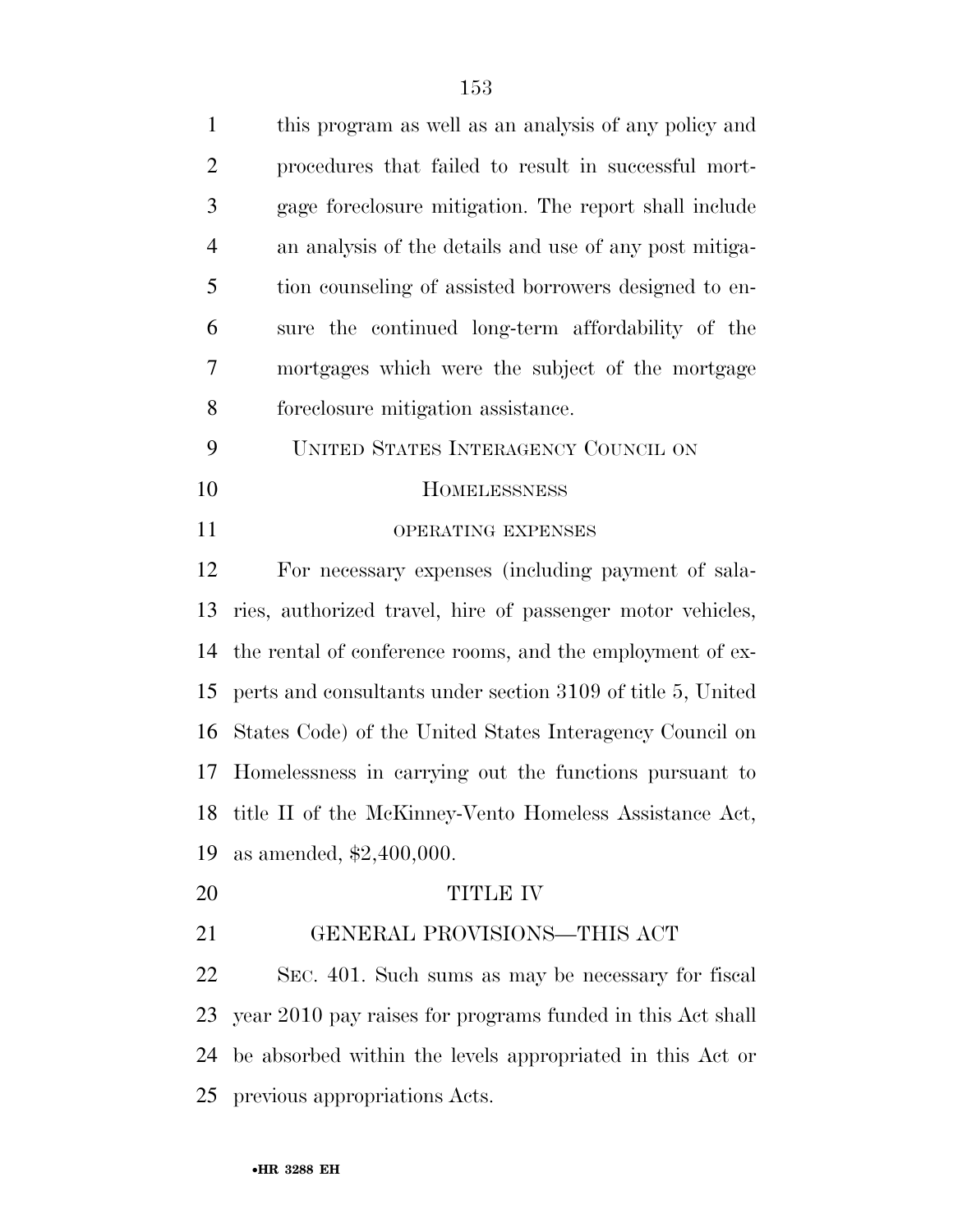SEC. 402. None of the funds in this Act shall be used for the planning or execution of any program to pay the expenses of, or otherwise compensate, non-Federal parties intervening in regulatory or adjudicatory proceedings funded in this Act.

 SEC. 403. None of the funds appropriated in this Act shall remain available for obligation beyond the current fiscal year, nor may any be transferred to other appropria-tions, unless expressly so provided herein.

 SEC. 404. The expenditure of any appropriation under this Act for any consulting service through procure- ment contract pursuant to section 3109 of title 5, United States Code, shall be limited to those contracts where such expenditures are a matter of public record and available for public inspection, except where otherwise provided under existing law, or under existing Executive order issued pursuant to existing law.

 SEC. 405. Except as otherwise provided in this Act, none of the funds provided in this Act, provided by pre- vious appropriations Acts to the agencies or entities fund- ed in this Act that remain available for obligation or ex- penditure in fiscal year 2010, or provided from any ac- counts in the Treasury derived by the collection of fees and available to the agencies funded by this Act, shall be available for obligation or expenditure through a re-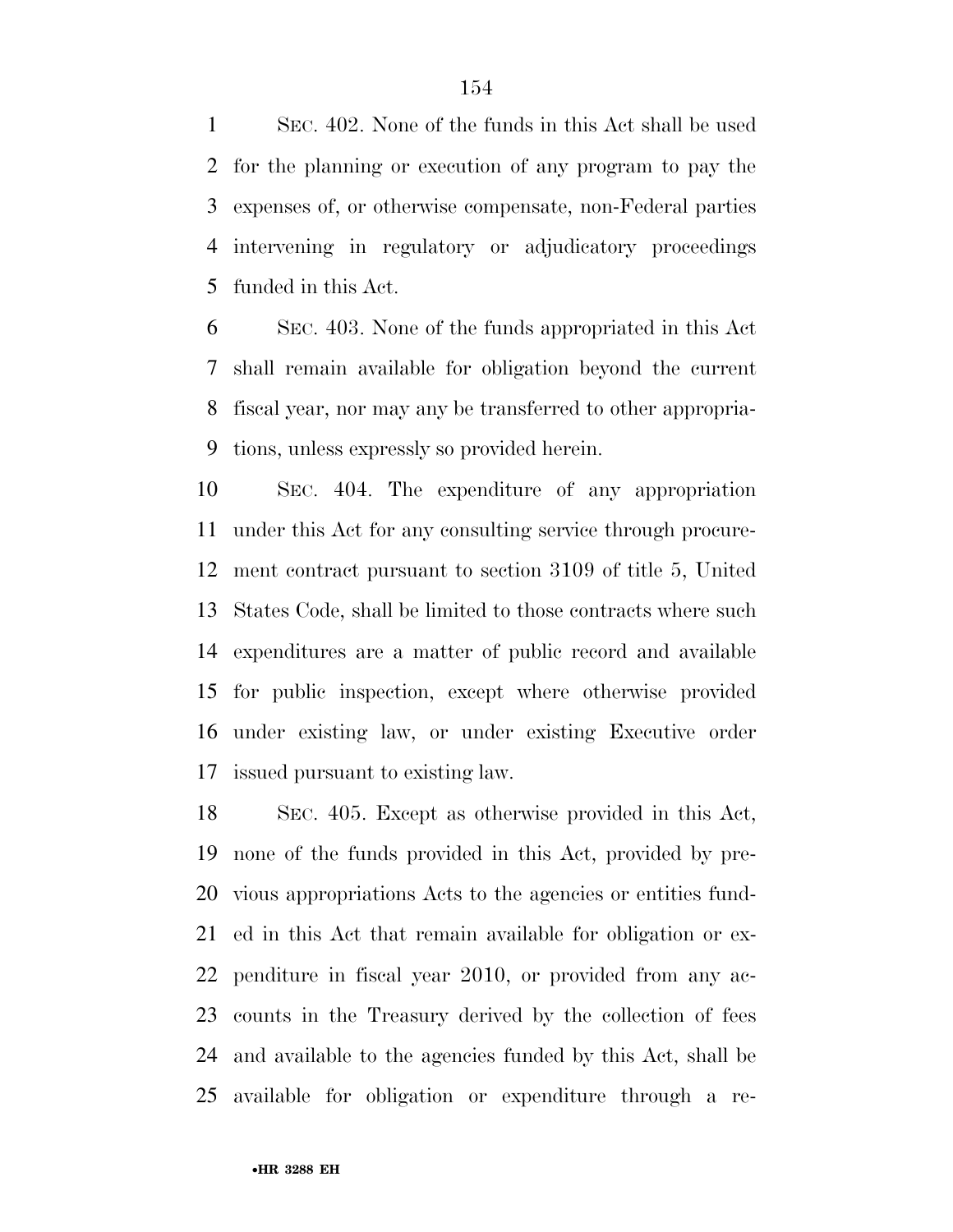programming of funds that: (1) creates a new program; (2) eliminates a program, project, or activity; (3) increases funds or personnel for any program, project, or activity for which funds have been denied or restricted by the Con- gress; (4) proposes to use funds directed for a specific ac- tivity by either the House or Senate Committees on Ap- propriations for a different purpose; (5) augments existing programs, projects, or activities in excess of \$5,000,000 or 10 percent, whichever is less; (6) reduces existing pro- grams, projects, or activities by \$5,000,000 or 10 percent, whichever is less; or (7) creates, reorganizes, or restruc- tures a branch, division, office, bureau, board, commis- sion, agency, administration, or department different from the budget justifications submitted to the Committees on Appropriations or the table accompanying the explanatory statement accompanying this Act, whichever is more de- tailed, unless prior approval is received from the House and Senate Committees on Appropriations: *Provided*, That not later than 60 days after the date of enactment of this Act, each agency funded by this Act shall submit a report to the Committees on Appropriations of the Senate and of the House of Representatives to establish the baseline for application of reprogramming and transfer authorities for the current fiscal year: *Provided further*, That the re-port shall include: (1) a table for each appropriation with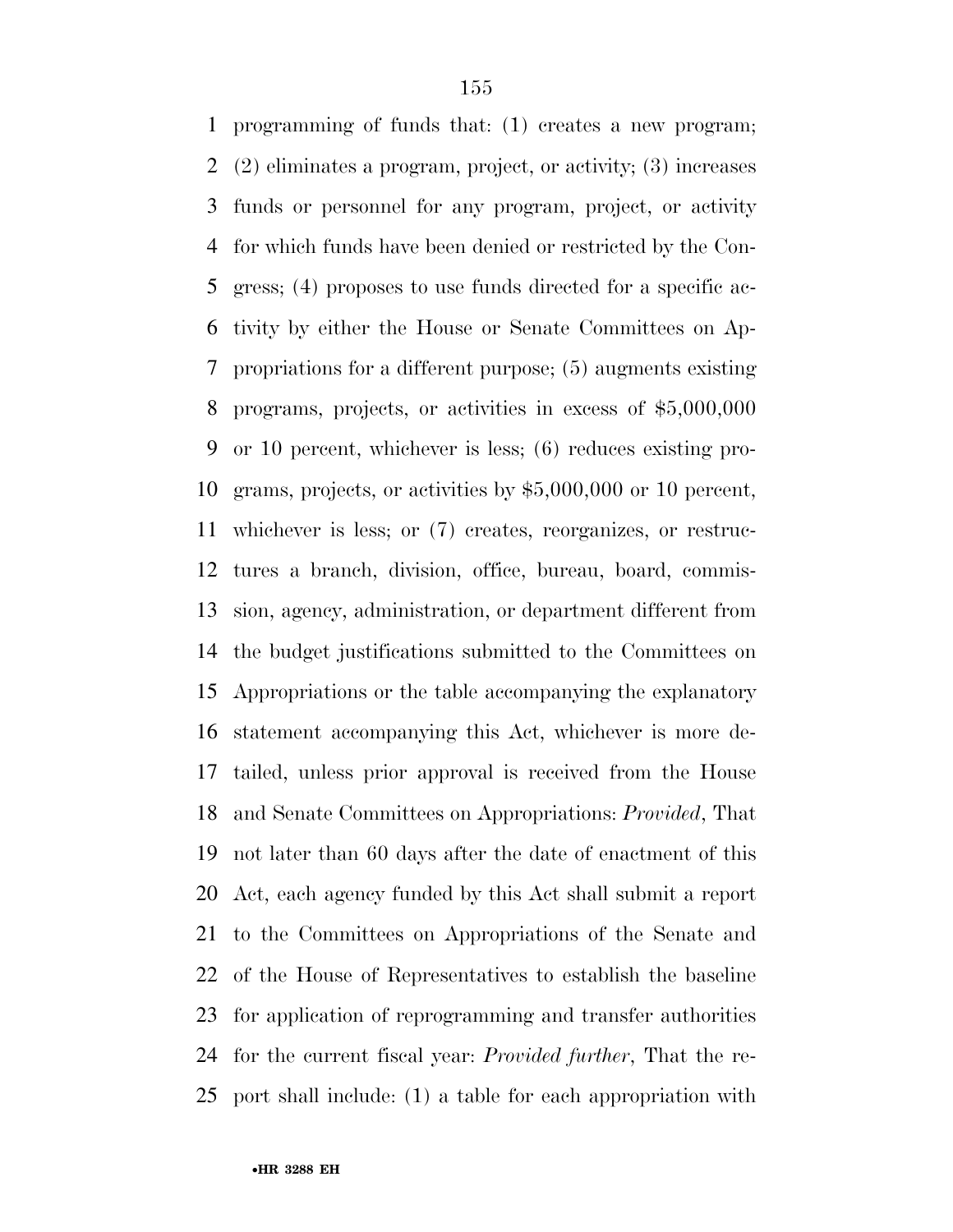a separate column to display the President's budget re- quest, adjustments made by Congress, adjustments due to enacted rescissions, if appropriate, and the fiscal year en- acted level; (2) a delineation in the table for each appro- priation both by object class and program, project, and activity as detailed in the budget appendix for the respec- tive appropriation; and (3) an identification of items of special congressional interest: *Provided further*, That the amount appropriated or limited for salaries and expenses for an agency shall be reduced by \$100,000 per day for each day after the required date that the report has not been submitted to the Congress.

 SEC. 406. Except as otherwise specifically provided by law, not to exceed 50 percent of unobligated balances remaining available at the end of fiscal year 2010 from appropriations made available for salaries and expenses for fiscal year 2010 in this Act, shall remain available through September 30, 2011, for each such account for the purposes authorized: *Provided*, That a request shall be submitted to the House and Senate Committees on Ap- propriations for approval prior to the expenditure of such funds: *Provided further*, That these requests shall be made in compliance with reprogramming guidelines under sec-tion 405 of this Act.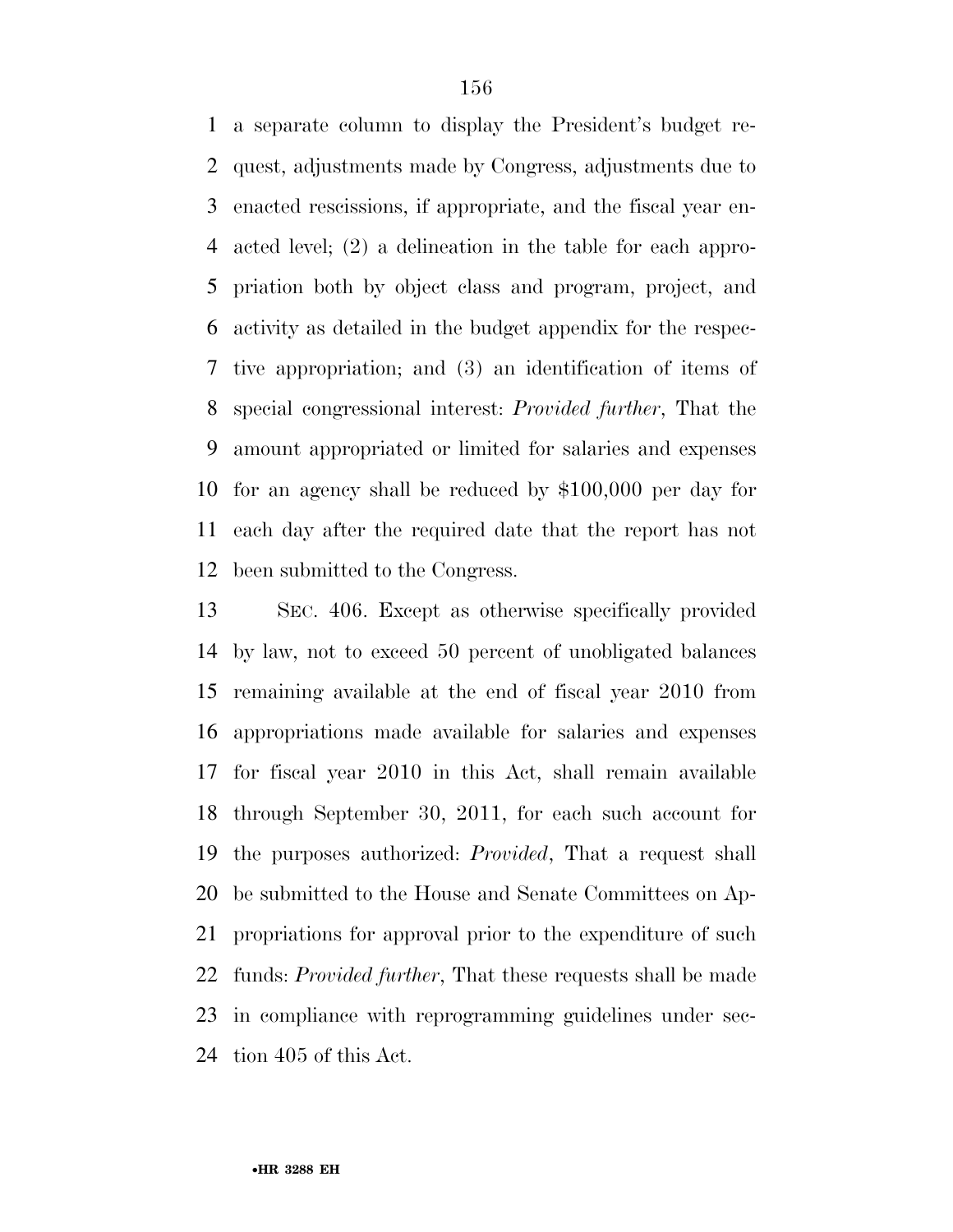SEC. 407. All Federal agencies and departments that are funded under this Act shall issue a report to the House and Senate Committees on Appropriations on all sole source contracts by no later than July 31, 2010. Such re- port shall include the contractor, the amount of the con- tract and the rationale for using a sole source contract. SEC. 408. (a) None of the funds made available in this Act may be obligated or expended for any employee training that— (1) does not meet identified needs for knowl- edge, skills, and abilities bearing directly upon the performance of official duties; (2) contains elements likely to induce high lev- els of emotional response or psychological stress in some participants; (3) does not require prior employee notification of the content and methods to be used in the train- ing and written end of course evaluation; (4) contains any methods or content associated with religious or quasi-religious belief systems or ''new age'' belief systems as defined in Equal Em-ployment Opportunity Commission Notice N–

915.022, dated September 2, 1988; or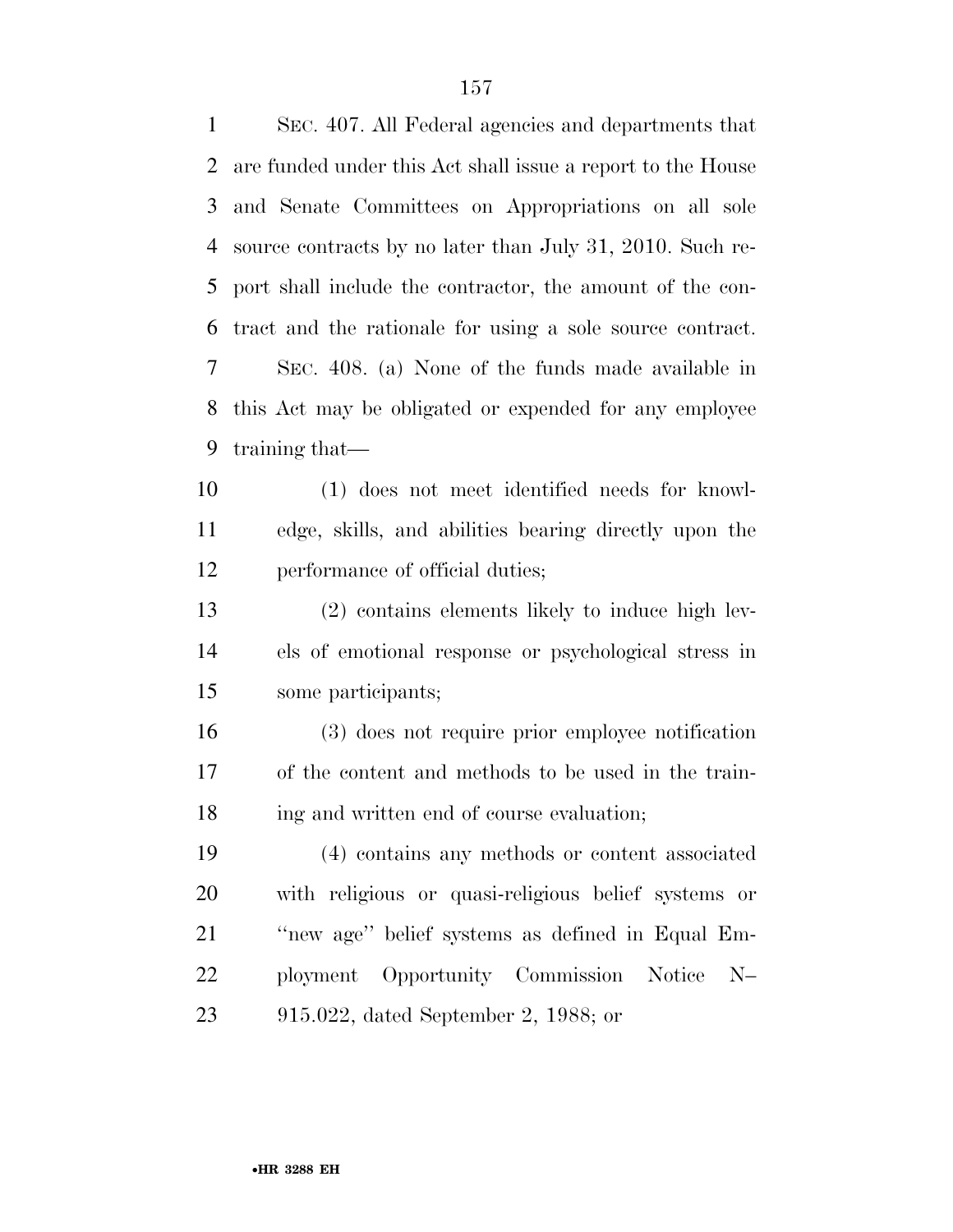(5) is offensive to, or designed to change, par- ticipants' personal values or lifestyle outside the workplace.

 (b) Nothing in this section shall prohibit, restrict, or otherwise preclude an agency from conducting training bearing directly upon the performance of official duties.

 SEC. 409. No funds in this Act may be used to sup- port any Federal, State, or local projects that seek to use the power of eminent domain, unless eminent domain is employed only for a public use: *Provided*, That for pur- poses of this section, public use shall not be construed to include economic development that primarily benefits pri- vate entities: *Provided further*, That any use of funds for mass transit, railroad, airport, seaport or highway projects as well as utility projects which benefit or serve the gen- eral public (including energy-related, communication-re- lated, water-related and wastewater-related infrastruc- ture), other structures designated for use by the general public or which have other common-carrier or public-util- ity functions that serve the general public and are subject to regulation and oversight by the government, and projects for the removal of an immediate threat to public health and safety or brownsfield as defined in the Small Business Liability Relief and Brownsfield Revitalization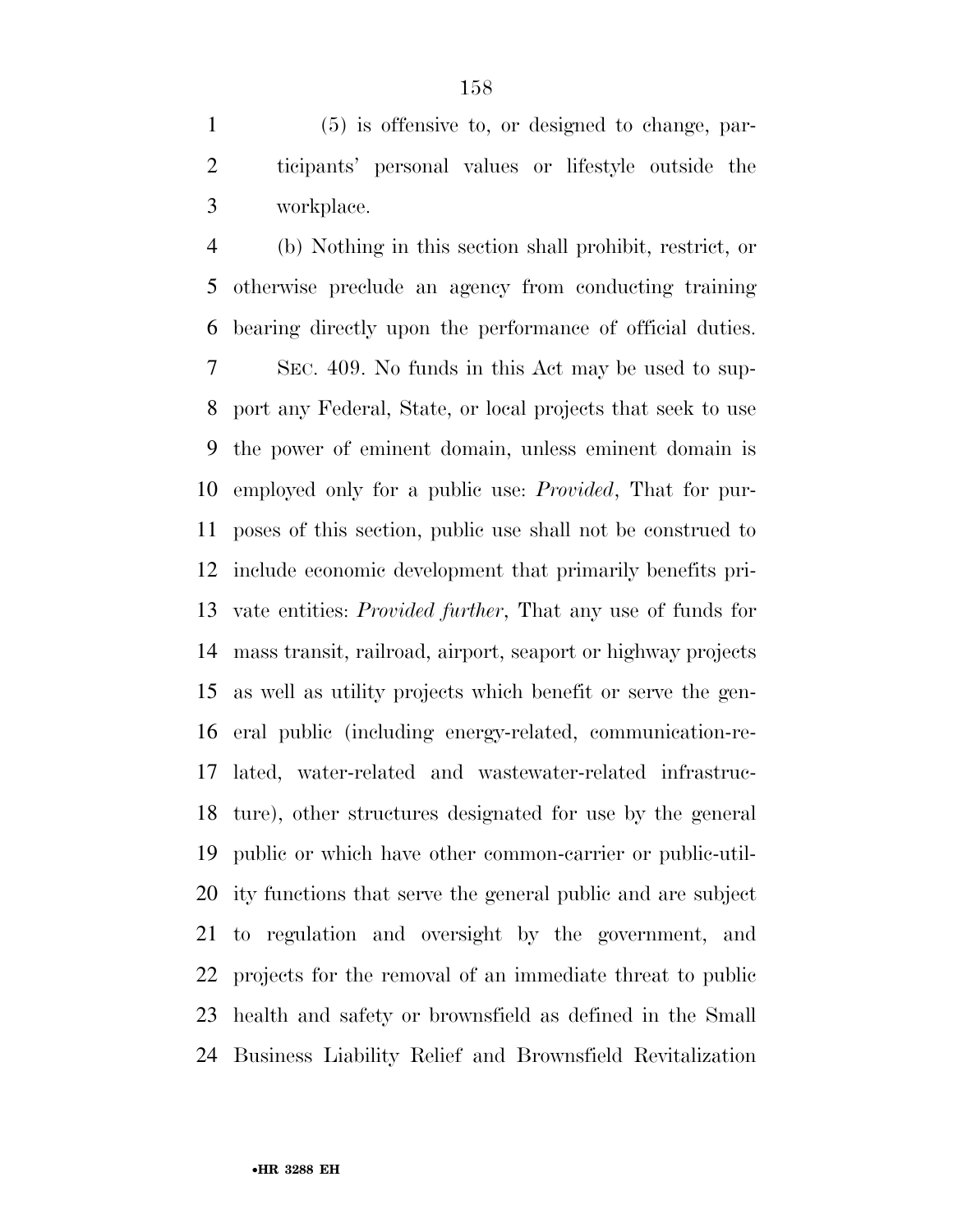Act (Public Law 107–118) shall be considered a public use for purposes of eminent domain.

 SEC. 410. None of the funds made available in this Act may be transferred to any department, agency, or in- strumentality of the United States Government, except pursuant to a transfer made by, or transfer authority pro-vided in, this Act or any other appropriations Act.

 SEC. 411. No part of any appropriation contained in this Act shall be available to pay the salary for any person filling a position, other than a temporary position, for- merly held by an employee who has left to enter the Armed Forces of the United States and has satisfactorily com- pleted his period of active military or naval service, and has within 90 days after his release from such service or from hospitalization continuing after discharge for a pe- riod of not more than 1 year, made application for restora- tion to his former position and has been certified by the Office of Personnel Management as still qualified to per- form the duties of his former position and has not been restored thereto.

 SEC. 412. No funds appropriated pursuant to this Act may be expended by an entity unless the entity agrees that in expending the assistance the entity will comply with sections 2 through 4 of the Act of March 3, 1933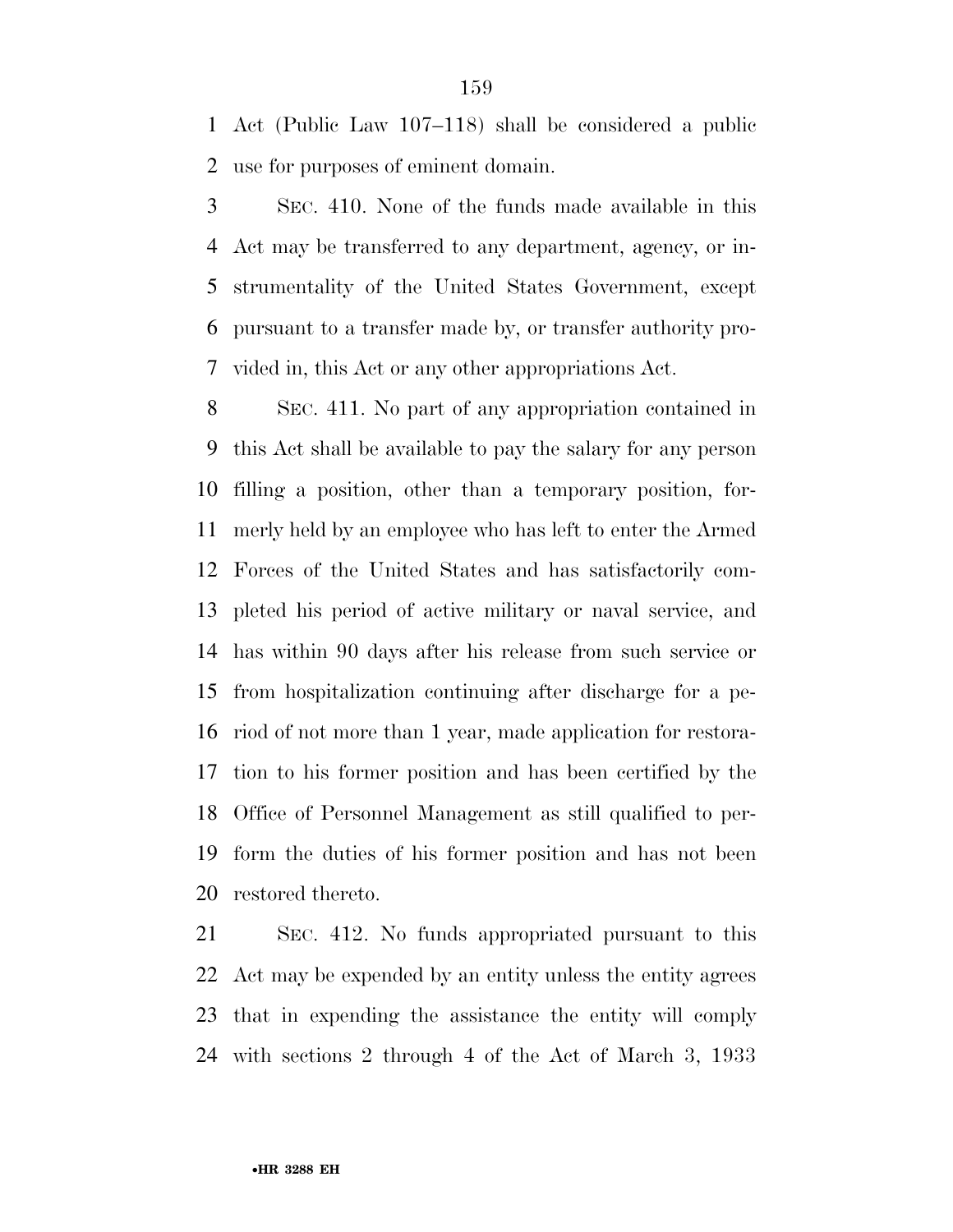(41 U.S.C. 10a–10c, popularly known as the ''Buy Amer-ican Act'').

 SEC. 413. No funds appropriated or otherwise made available under this Act shall be made available to any person or entity that has been convicted of violating the Buy American Act (41 U.S.C. 10a–10c).

 SEC. 414. None of the funds made available in this Act may be used for first-class airline accommodations in contravention of sections 301–10.122 and 301–10.123 of title 41, Code of Federal Regulations.

 SEC. 415. None of the funds made available in this Act may be used to purchase a light bulb for an office building unless the light bulb has, to the extent prac- ticable, an Energy Star or Federal Energy Management Program designation.

 SEC. 416. None of the funds made available in this Act may be used by Amtrak to provide free alcohol.

 SEC. 417. None of the funds made available in this Act may be used to establish, issue, implement, adminster, or enforce any prohibition or restriction on the establish- ment or effectiveness of any occupancy preference for vet- erans in supportive housing for the elderly that (1) is pro- vided assistance by the Department of Housing and Urban 24 Development, and  $(2)(A)$  is or would be located on prop-erty of the Department of Veterans Affairs, or (B) is sub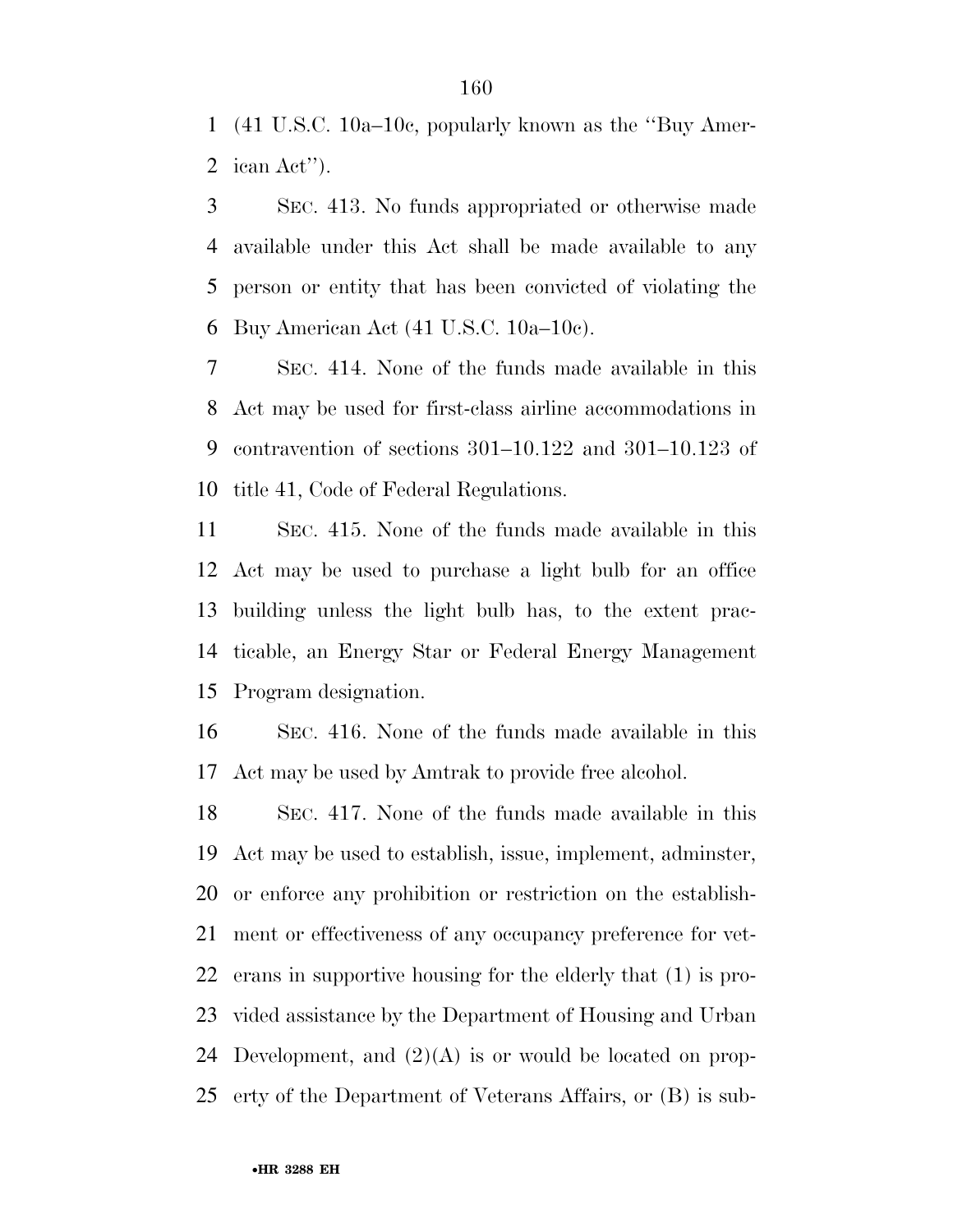ject to an enhanced use lease with the Department of Vet-erans Affairs.

 SEC. 418. None of the funds made available in this Act may be used to implement or enforce the requirement under section 12(c) of the United States Housing Act of 6 1937 (42 U.S.C. 1437 $j(c)$ ; relating to community service). This Act may be cited as the ''Transportation, Hous- ing and Urban Development, and Related Agencies Appro-priations Act, 2010''.

> Passed the House of Representatives July 23, 2009. Attest:

> > *Clerk.*